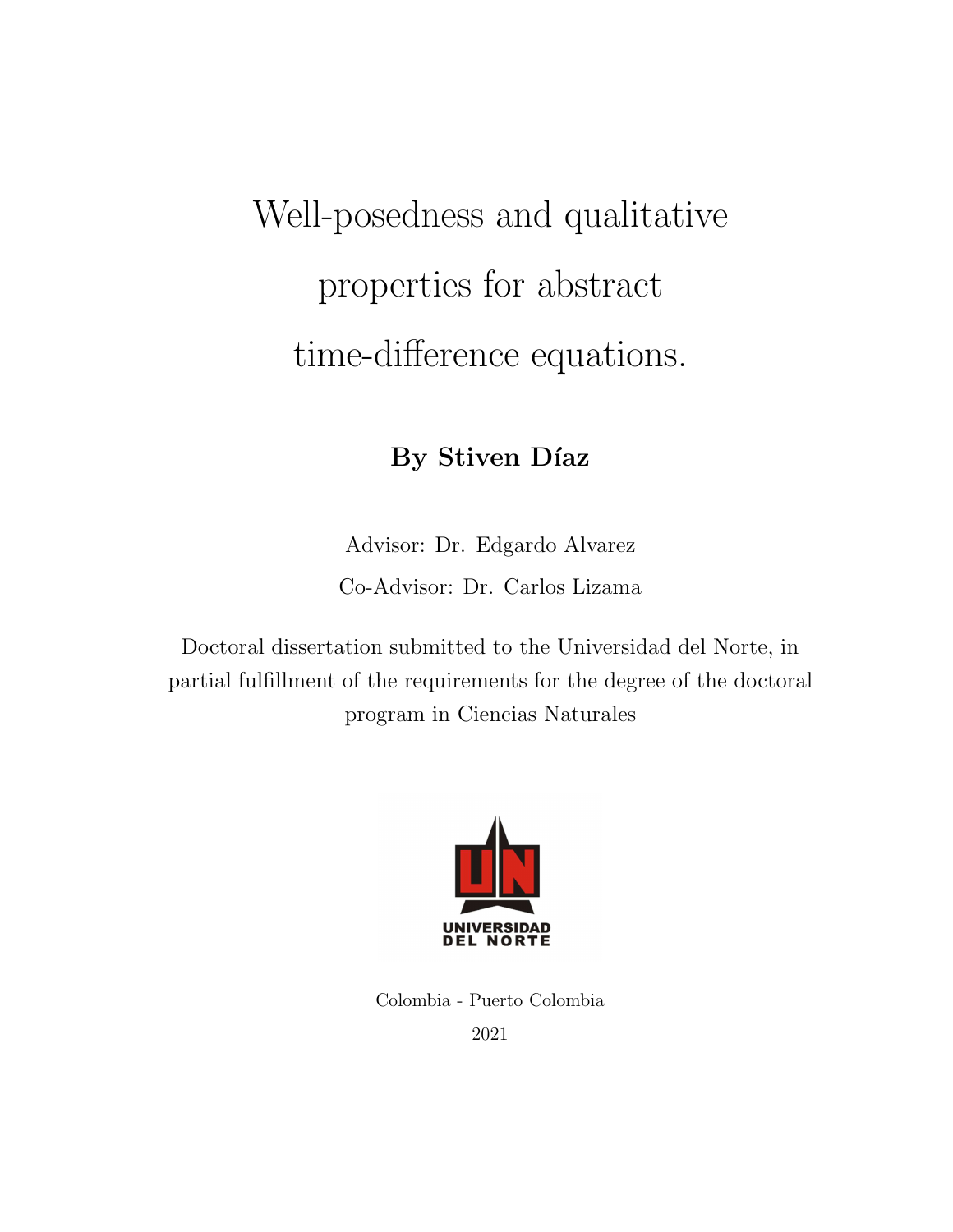### UNIVERSIDAD DEL NORTE FACULTAD DE CIENCIAS BÁSICAS DOCTORADO EN CIENCIAS NATURALES

Well-posedness and qualitative properties for abstract time-difference equations.

By Stiven Díaz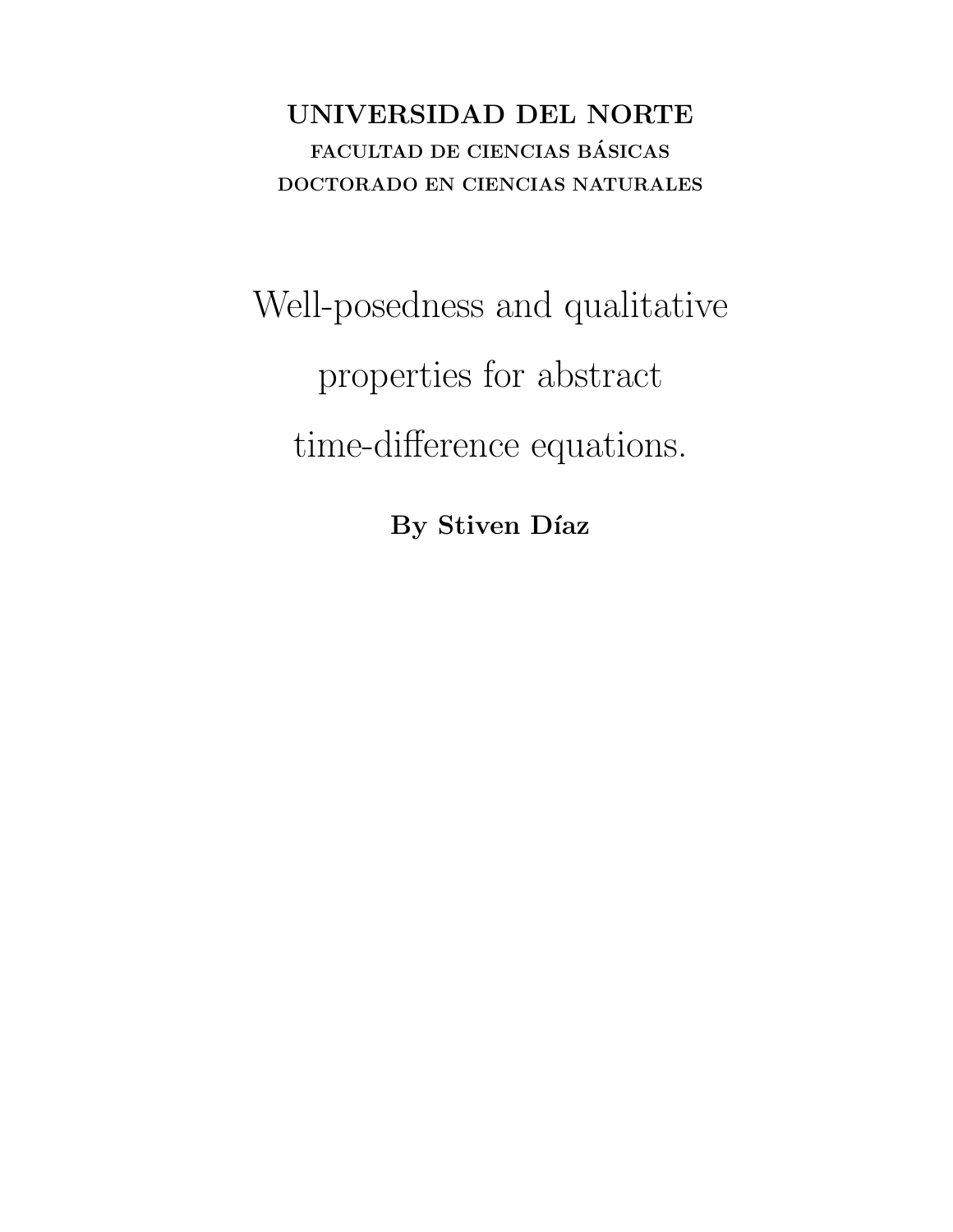### Thesis Committee

• Dr. Edgardo Alvarez Universidad del Norte Advisor • Dr. Carlos Lizama Universidad de Santiago de Chile Co-Advisor

> • Dr. Agustín Barrios Universidad del Norte

Program Director

• Dr. Fernando Gallego Universidad Nacional de Colombia Referee • Dr. Jaqueline Godoy M. Universidade de Brasília Referee • Dr. Rogelio Grau

Universidad del Norte Referee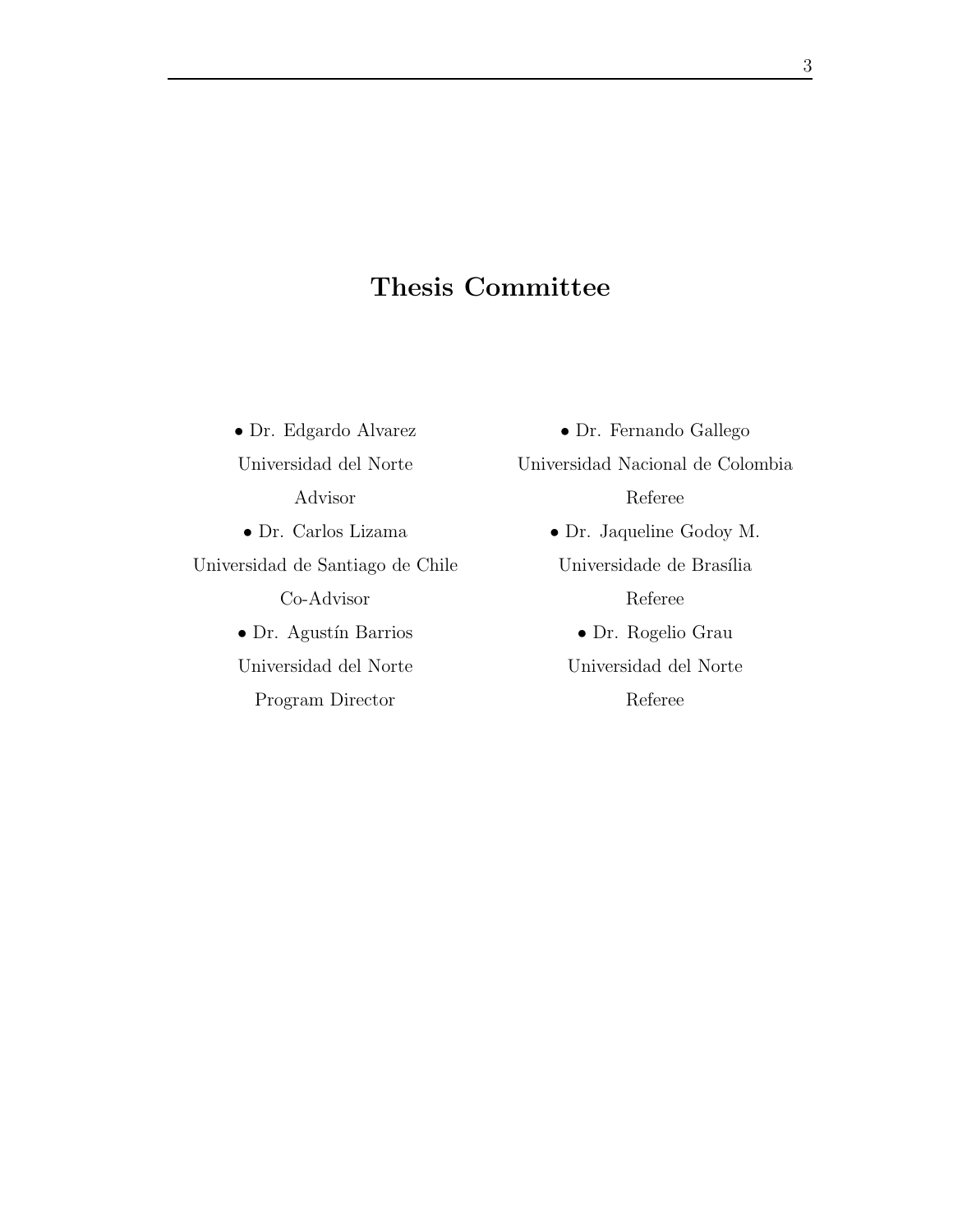Dedicated to Sofía Díaz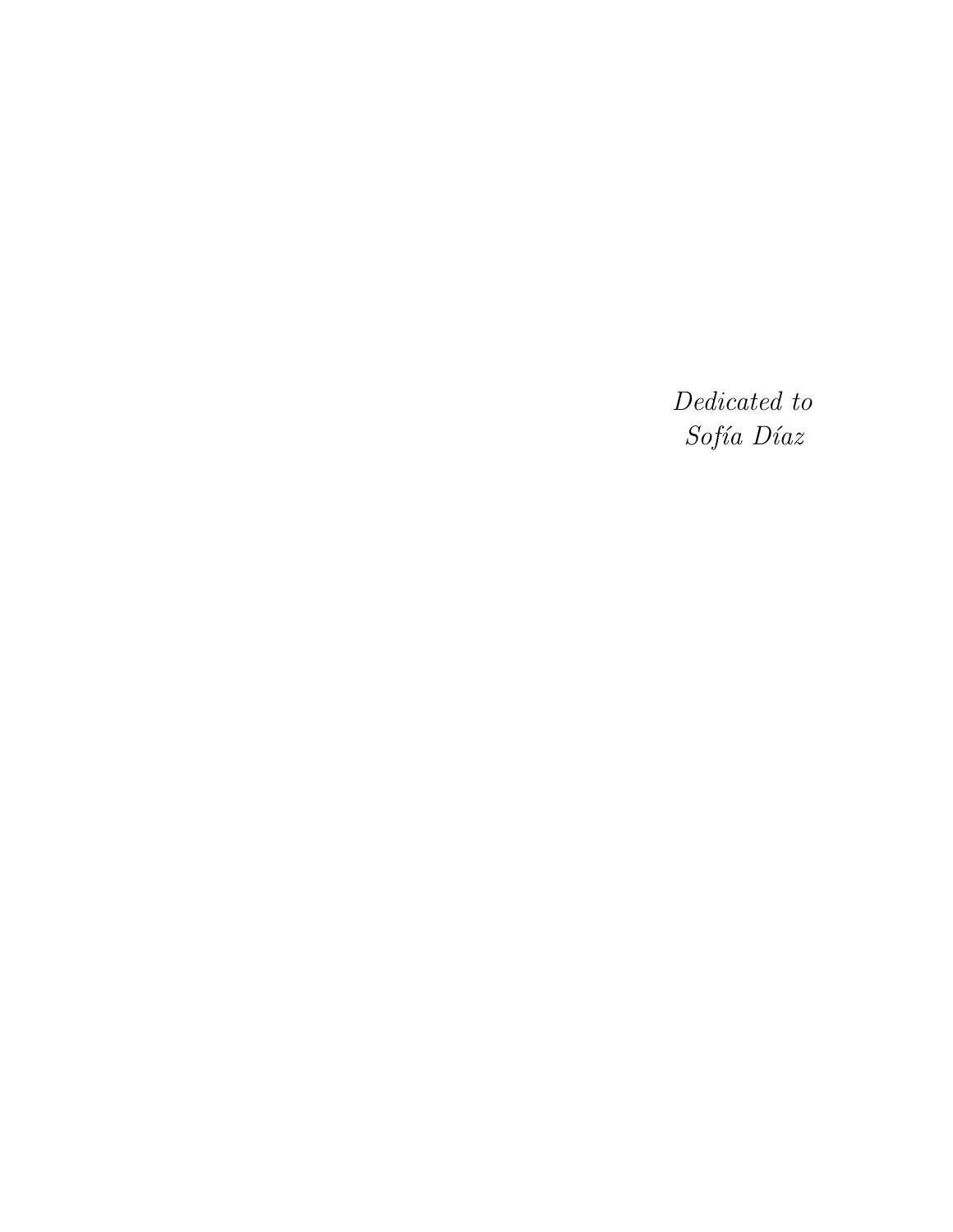### Abstract

In this thesis we introduce the notions of the stable Lévy process and the scaled Wright function within the discrete setting. Using these notions, we prove a subordination principle which will be used to investigate different classes of discretetime fractional difference equations. In addition, we introduce the Banach space of  $(N, \lambda)$ -periodic vector-valued sequences. Moreover, we show the existence and uniqueness of  $(N, \lambda)$ -periodic solutions to a class of abstract Volterra difference equations as well as of fractional difference equations.

Keywords. Difference equations; Fractional difference equations; Volterra difference equations; Subordination principle; Stable L´evy process; Scaled Wright function;  $(N, \lambda)$ -periodic discrete function.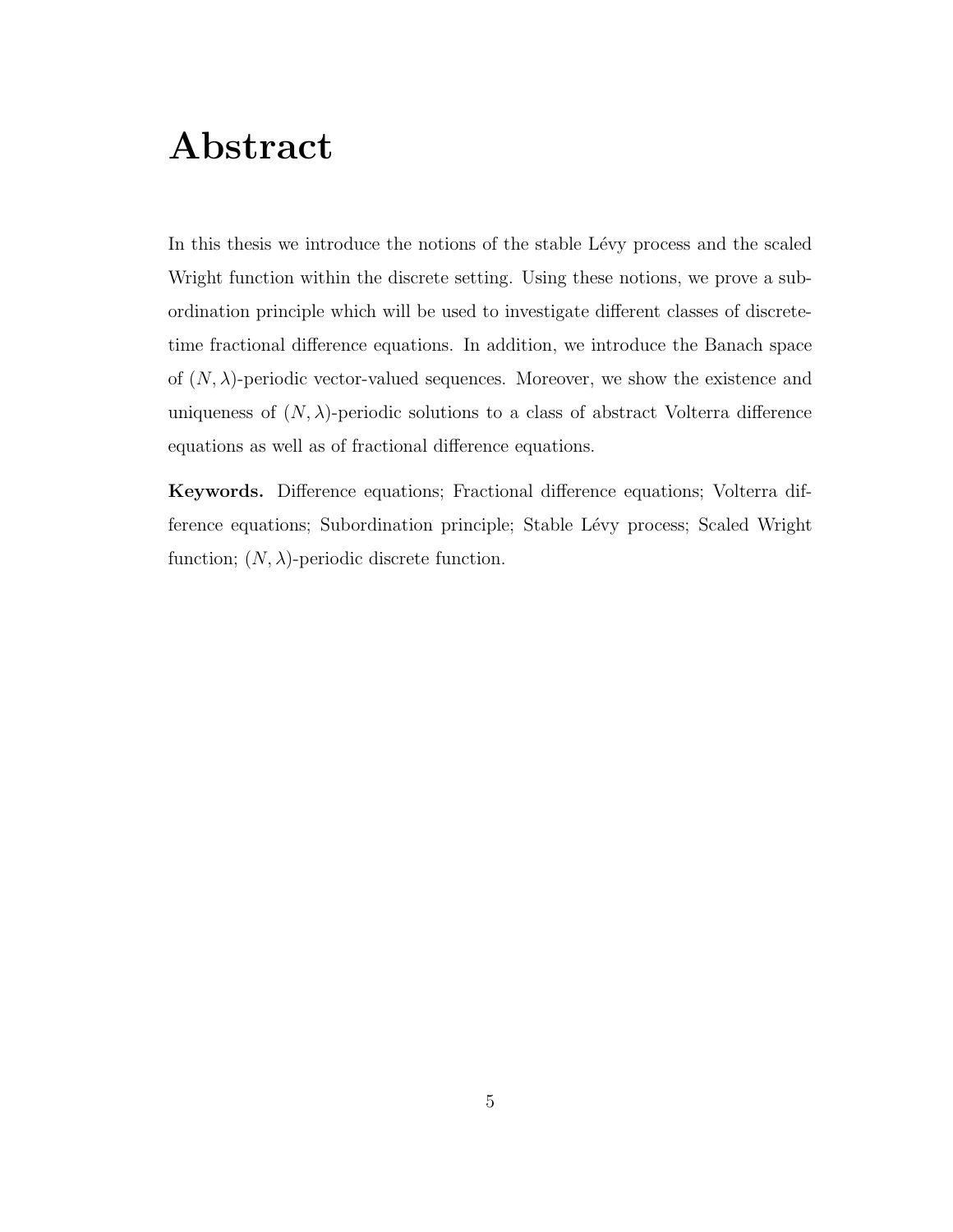## Acknowledgement

My deepest and sincerest gratitude to my advisers Dr. Edgardo Alvarez and Dr. Carlos Lizama, who gave me the opportunity and patience to carry out this work. Further, I would like to thank Dr. Luciano Abadias, for his significant collaboration to the development of this thesis.

I thank the reviewers, Drs. Fernando Gallego, Jaqueline Godoy and Rogelio Grau for their valuable comments and suggestions that helped to improve my Thesis.

This project would not have been possible without the financial support of the Universidad del Norte and its doctoral scholarship program.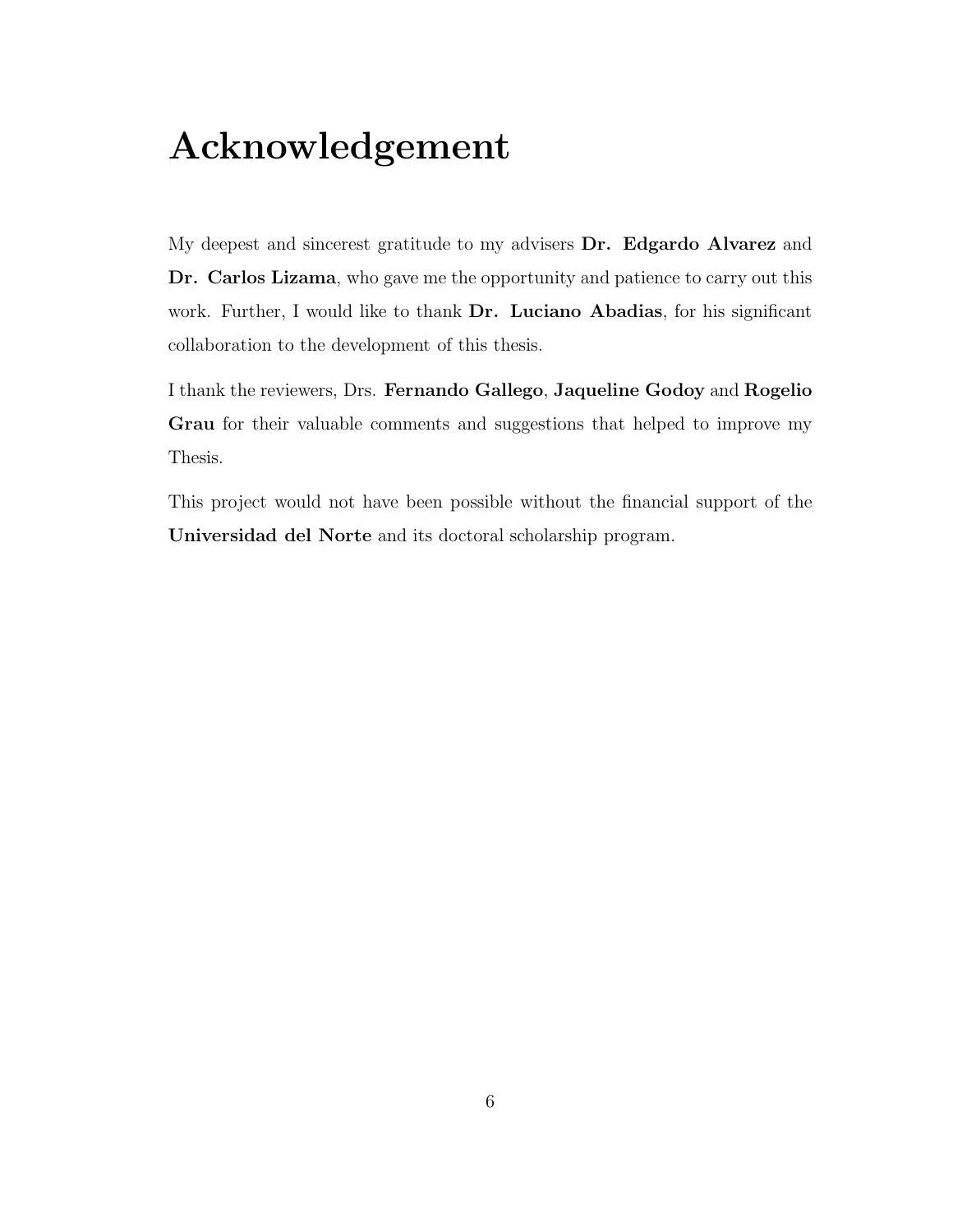## **Contents**

|                  |     | List of Figures                                                              | 9  |  |  |  |
|------------------|-----|------------------------------------------------------------------------------|----|--|--|--|
|                  |     | List of Symbols                                                              | 10 |  |  |  |
|                  |     | Introduction                                                                 | 11 |  |  |  |
| 1                |     | Preliminaries                                                                | 20 |  |  |  |
|                  | 1.1 |                                                                              | 20 |  |  |  |
|                  | 1.2 |                                                                              | 24 |  |  |  |
| $\boldsymbol{2}$ |     | Fundamental solutions and large-time behaviour for a discrete in             |    |  |  |  |
|                  |     | time fractional diffusion equation                                           | 31 |  |  |  |
|                  | 2.1 | Some special functions in the discrete setting $\dots \dots \dots \dots$     | 31 |  |  |  |
|                  | 2.2 |                                                                              | 42 |  |  |  |
|                  | 2.3 | Asymptotic decay and asymptotic behavior of solution                         | 50 |  |  |  |
| 3                |     | Subordination principle and the discrete Hilfer fractional opera-            |    |  |  |  |
|                  | tor |                                                                              | 55 |  |  |  |
|                  | 3.1 |                                                                              | 55 |  |  |  |
|                  | 3.2 | The Hilfer fractional difference operator                                    | 63 |  |  |  |
| 4                |     | Existence and uniqueness of $(N, \lambda)$ -periodic solutions to a class of |    |  |  |  |
|                  |     | Volterra difference equations                                                | 74 |  |  |  |
|                  | 4.1 | $(N, \lambda)$ -periodic discrete functions                                  | 74 |  |  |  |
|                  | 4.2 | Abstract Volterra difference equations                                       | 80 |  |  |  |
| $\mathbf{5}$     |     | Existence and uniqueness of $(N, \lambda)$ -periodic solutions for abstract  |    |  |  |  |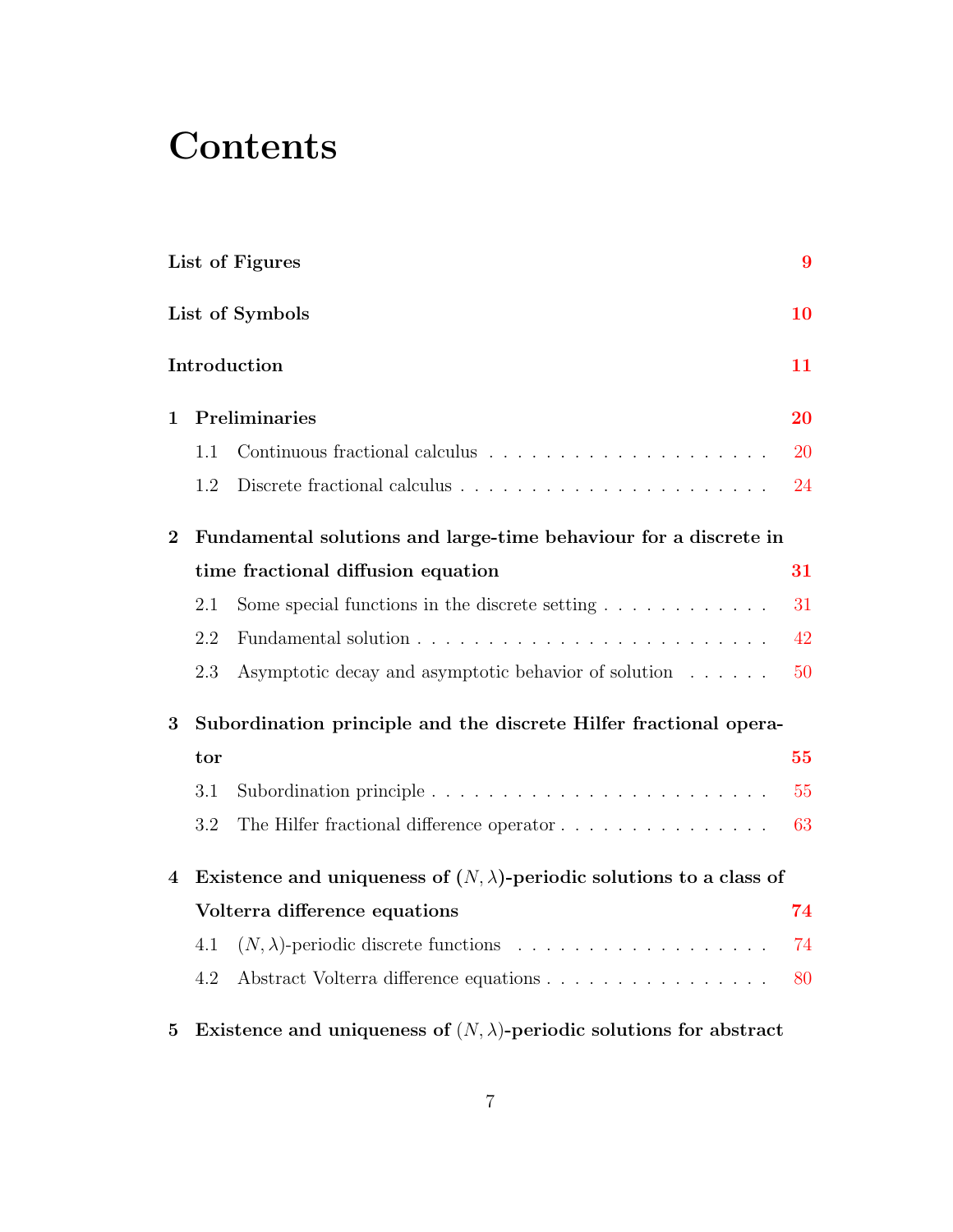|                     | fractional difference equation |                                                   | 86 |
|---------------------|--------------------------------|---------------------------------------------------|----|
|                     |                                |                                                   |    |
|                     |                                | 5.2 Semilinear fractional difference equations 88 |    |
| Publications        |                                |                                                   | 93 |
| <b>Bibliography</b> |                                |                                                   | 94 |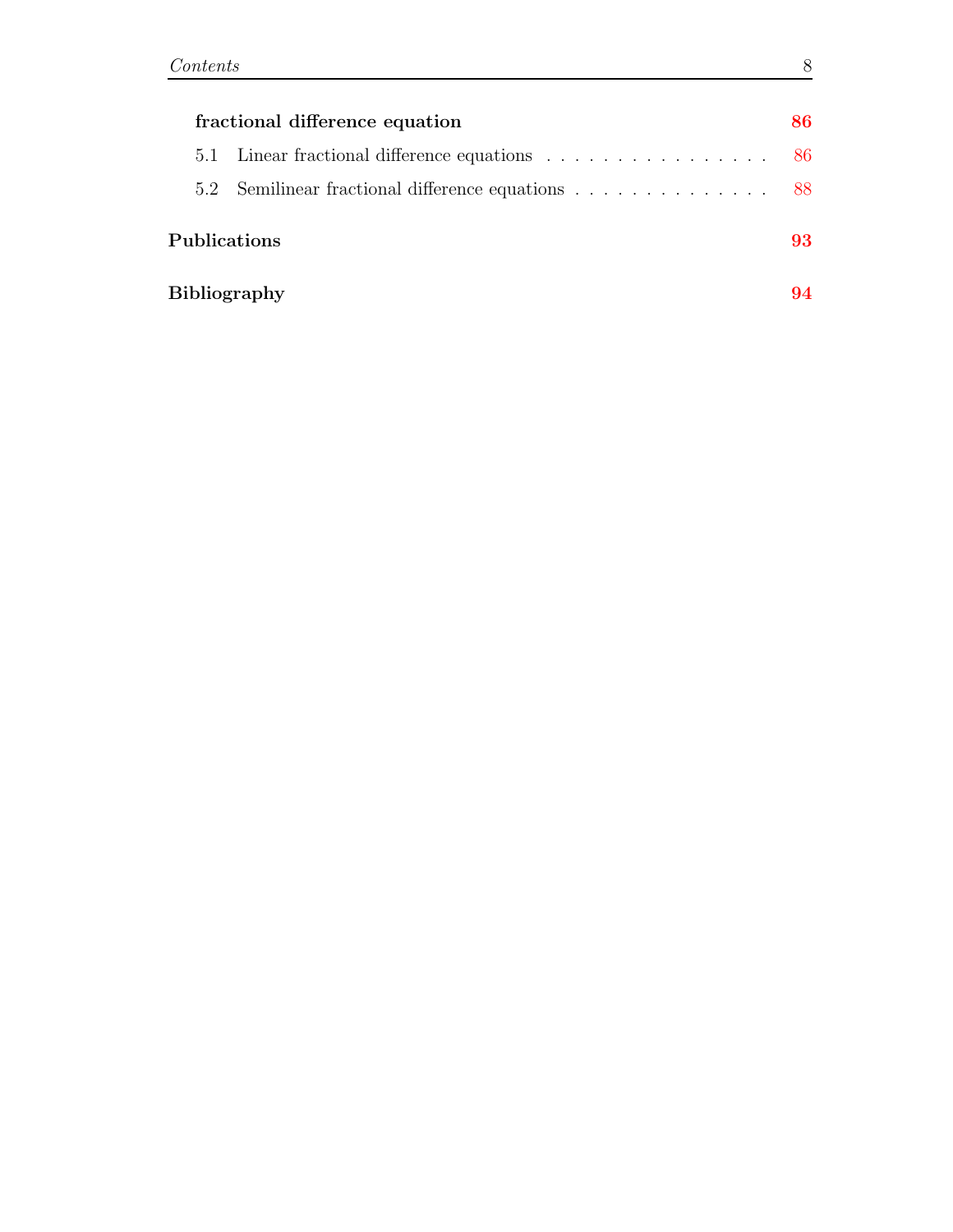## <span id="page-8-0"></span>List of Figures

|  | 1.1 The graph of $\alpha \to k^{\alpha}(n)$ for $\alpha \in \mathbb{R}$ and $n = 0, 1, 2, 3, 4$ 25 |  |  |  |  |  |  |  |
|--|----------------------------------------------------------------------------------------------------|--|--|--|--|--|--|--|
|--|----------------------------------------------------------------------------------------------------|--|--|--|--|--|--|--|

2.1 The discrete Lévy  $\alpha$ -stable distribution for  $\alpha = 0.9$  and  $0 \leq n \leq 60$  [32](#page-31-0)

3.1 
$$
\Delta^{\alpha,\beta} f(n)
$$
 where  $\alpha = 1/4$  and  $f(n) = n + 1$  . . . . . . . . . . . . 64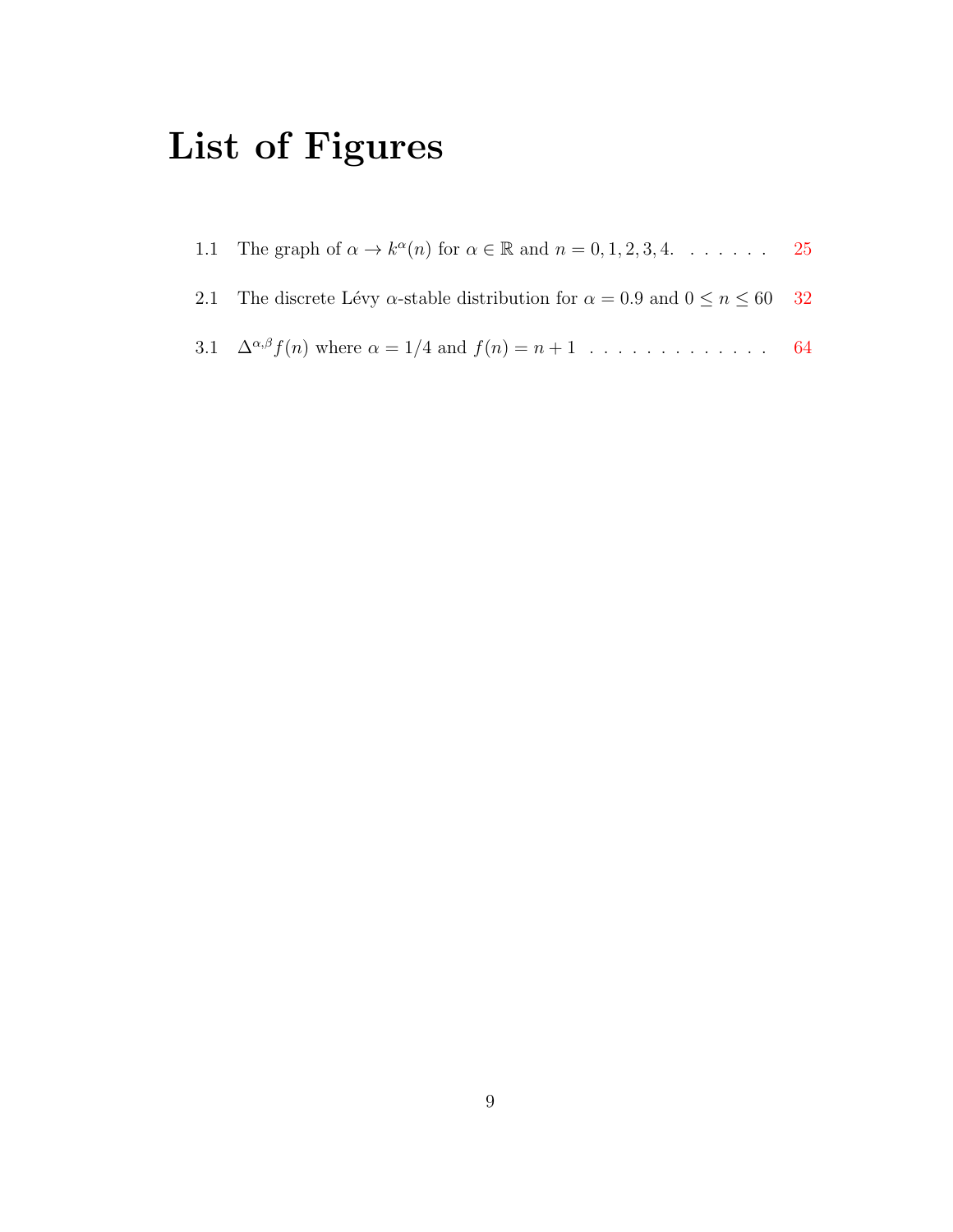## <span id="page-9-0"></span>List of Symbols

| $\mathbb N$                           | the set of natural numbers                                                                                 |
|---------------------------------------|------------------------------------------------------------------------------------------------------------|
| $\mathbb{N}_a$                        | the set $\{a, a+1, a+2, \dots\}$                                                                           |
| $\mathbb Z$                           | the set of integer numbers                                                                                 |
| $\mathbb R$                           | the set of real numbers                                                                                    |
| $\mathbb{R}_+$                        | the set of non-negative real numbers                                                                       |
| $\mathbb{C}$                          | the set of complex numbers                                                                                 |
| $\mathbb{R}^d$                        | the space of d-dimensional real                                                                            |
| $\mathbb{D}(a,r)$                     | the open disk of center $a \in \mathbb{C}$ and radius $r > 0$                                              |
| X                                     | a complex Banach space equipped with the norm $\ \cdot\ _X$                                                |
| $\mathcal{B}(X)$                      | the Banach space of all bounded operators defined on $X$                                                   |
| s(A;B)                                | the vector space of all vector-valued sequence $f: A \rightarrow B$                                        |
| $\ell^1(\mathbb{N}_0,X)$              | the space of all sequences $f \in s(\mathbb{N}_0; X)$ such that                                            |
|                                       | $  f  _{\ell^1} := \sum   f(n)  _X < \infty$                                                               |
| $\Theta^1_\alpha(\mathbb{Z},X)$       | the vector space of all $f \in s(\mathbb{Z}; X)$ such that                                                 |
|                                       | $  f  _{\Theta_{\alpha}^{1}} := \sum_{n=1}^{\infty}   n^{\alpha-1}f(n)  _{X} < \infty$                     |
| $L^p(\mathbb{R}^d)$                   | the $L^p$ spaces on $\mathbb{R}^d$                                                                         |
| $\ \cdot\ _p$                         | the $L^p\text{-norm }\ f\ _p:=\left(\int_{\mathbb{R}^d} f(x) ^p\,dx\right)^{1/p}$ where $1\leq p<\infty$   |
| $\ \cdot\ _{\infty}$                  | the $L^{\infty}$ -norm $  f  _{\infty} := \sup\{ f(x) \}$                                                  |
| $\mathbb{P}_{N\lambda}(\mathbb{Z},X)$ | the set of all sequence with $\lambda$ -period N                                                           |
| $\ \cdot\ _{N\lambda}$                | $N\lambda$ -norm $  f  _{N\lambda} := \max_{n \in [0,N] \cap \mathbb{Z}}   \lambda^{\wedge}(-n)f(n)  _{X}$ |
| $\ \cdot\ _N$                         | <i>N</i> -norm $  f  _N := \max_{n \in [0,N] \cap \mathbb{Z}}   f(n)  _X$                                  |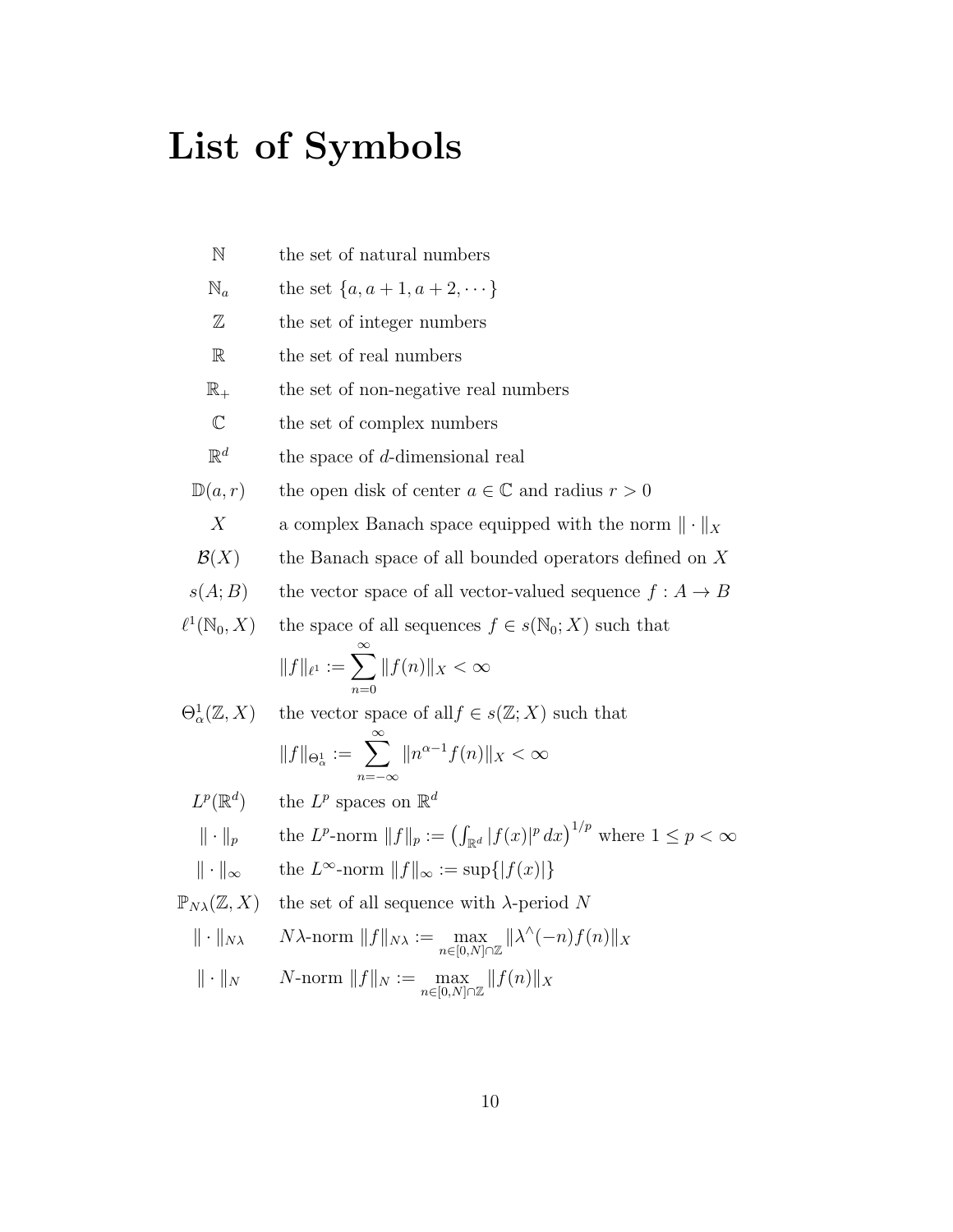| Δ                       | the forward difference operator                                            |
|-------------------------|----------------------------------------------------------------------------|
| $\nabla$                | the backward difference operator                                           |
| $\nabla^{-\alpha}$      | the $\alpha$ -th fractional backward sum                                   |
| $_{RL}\nabla^\alpha$    | the $\alpha$ -th Riemann-Liouville fractional backward difference          |
| $C^{\nabla^{-\alpha}}$  | The $\alpha$ -th Caputo fractional backward difference                     |
| $\Delta^{-\alpha}$      | the $\alpha$ -th fractional forward sum                                    |
| $_{RL}\Delta^\alpha$    | the $\alpha$ -th Riemann-Liouville fractional forward difference           |
| $_C\Delta^{-\alpha}$    | the $\alpha$ -th Caputo fractional forward difference                      |
| $\Delta_W^{-\alpha}$    | the $\alpha$ -th fractional sum in the Weyl-like sense                     |
| $\Delta_W^{\alpha}$     | the $\alpha$ -th fractional difference in the Weyl-like sense              |
| $\Delta^{\alpha,\beta}$ | the Hilfer fractional difference operator                                  |
| $\ast$                  | the discrete convolution of two sequences $f, g \in s(\mathbb{N}_0, X)$ is |
|                         | defined by $(f * g)(n) := \sum_{i=0}^{n} f(n - j)g(j)$                     |
| $\star$                 | the discrete convolution of two sequences $f, g \in s(\mathbb{Z}, X)$ is   |
|                         | defined by $(f \star g)(n) := \sum_{j=-\infty}^{n} f(n-j)g(j)$             |
| $\boldsymbol{\nabla}_x$ | Gradient operator                                                          |
| $\boldsymbol{\Delta}_x$ | Laplacian operator                                                         |
| $^{\circledR}$          | the classical convolution of two functions $f, g \in \mathbb{R}^d$ is      |

$$
\circledast \qquad \text{the classical convolution of two functions } f, g \in \mathbb{R}
$$
\n
$$
\text{defined by } (f \circledast g)(x) := \int_{\mathbb{R}^d} f(x - y)g(y)dy
$$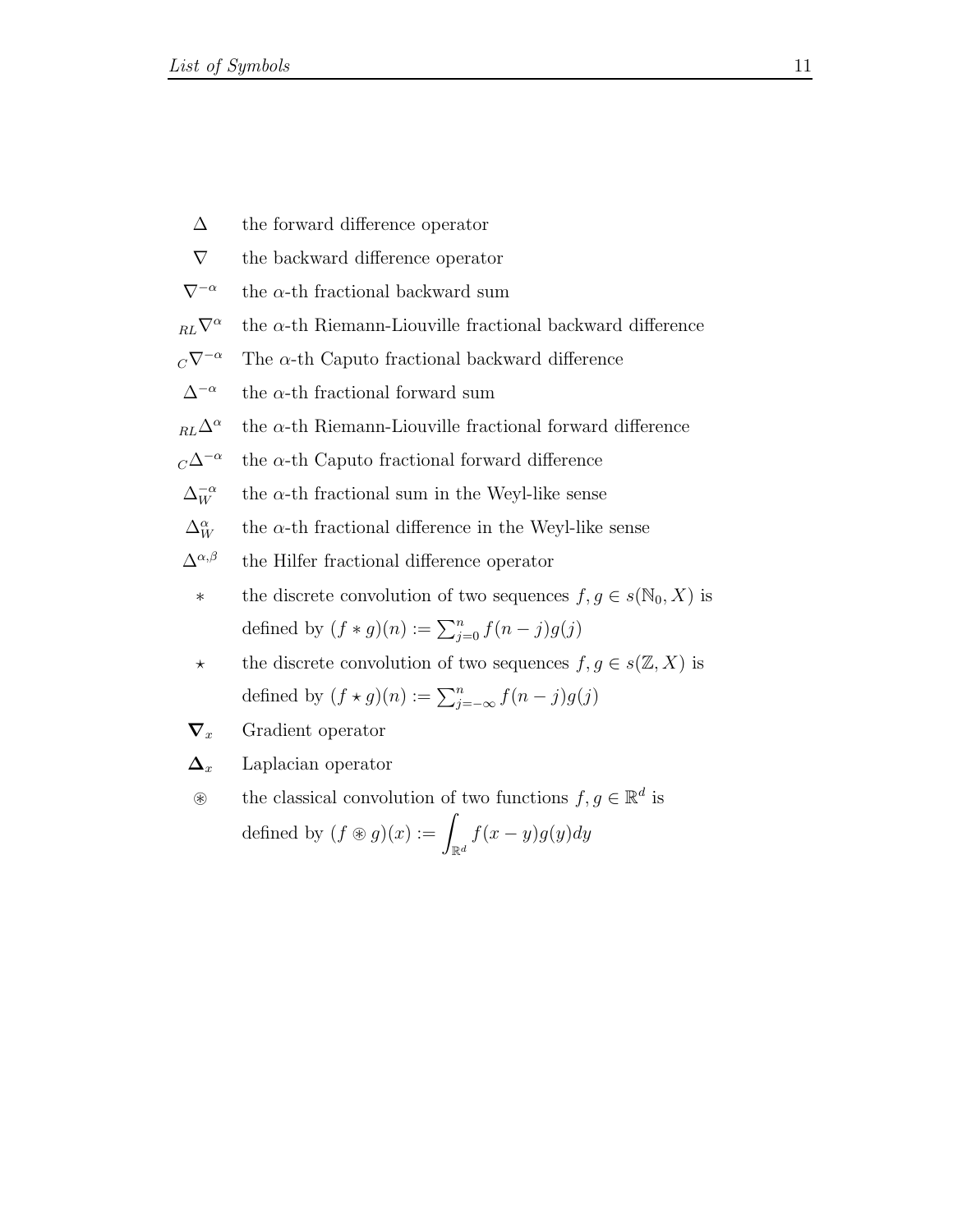## Introduction

The theory of fractional difference equations has gained importance in recent years as it has made possible better describe different phenomena that present a discrete in time evolution. We refer to the references [\[50\]](#page-99-0) for applications to a class of specific systems, [\[8\]](#page-94-0) for applications to chaotic systems with short memory and image encryption, [\[49\]](#page-99-1) for applications to fractional discrete-time neural networks, [\[76\]](#page-102-0) for applications to image enhancement and [\[77\]](#page-102-1) for applications to Lyapunov functions for fractional difference equations. See also the works [\[19,](#page-96-0) [30,](#page-97-0) [39,](#page-98-0) [48,](#page-99-2) [68,](#page-101-0) [75,](#page-102-2) [79\]](#page-102-3), to mention only an excerpt from the long list of relevant publications. Nowadays, the theory is being developed in two main areas of discussion: scalarvalued and operator-valued setting. Whereas the scalar-valued setting is relatively older, the vector-valued theory began to be discussed only recently in [\[56\]](#page-100-0) and later by other authors; see e.g.  $[3,5,6,45]$  $[3,5,6,45]$  $[3,5,6,45]$  $[3,5,6,45]$  where the authors studied aspects as maximal regularity, stability and fractional discrete resolvent operators, among others.

In the vector-valued side, there are problems which have not been considered in discrete time-fractional order yet. For instance, there is great interest in fractional problems and its asymptotic behavior  $[4, 25, 51, 80]$  $[4, 25, 51, 80]$  $[4, 25, 51, 80]$  $[4, 25, 51, 80]$  $[4, 25, 51, 80]$  $[4, 25, 51, 80]$ . Whereas in continuous time, there is an amount of papers which deals with this issue, see for example [\[27](#page-97-1)[,28,](#page-97-2)[53\]](#page-99-4) and references therein, the problem of study the large-time behavior of solutions in discrete time for a fractional version of the d-dimensional heat equation, remains open.

Concerning methods, the concept of discrete  $\alpha$ -resolvent sequence  $\{S_{\alpha,\alpha}(n)\}_{n\in\mathbb{N}_0}$ is an important tool to have an explicit representation of the solution for the Cauchy problem in discrete-time

<span id="page-11-0"></span>
$$
_{RL}\Delta^{\alpha}u(n) = Au(n+1), \quad u(0) = u_0, \quad n \in \mathbb{N}, \tag{1}
$$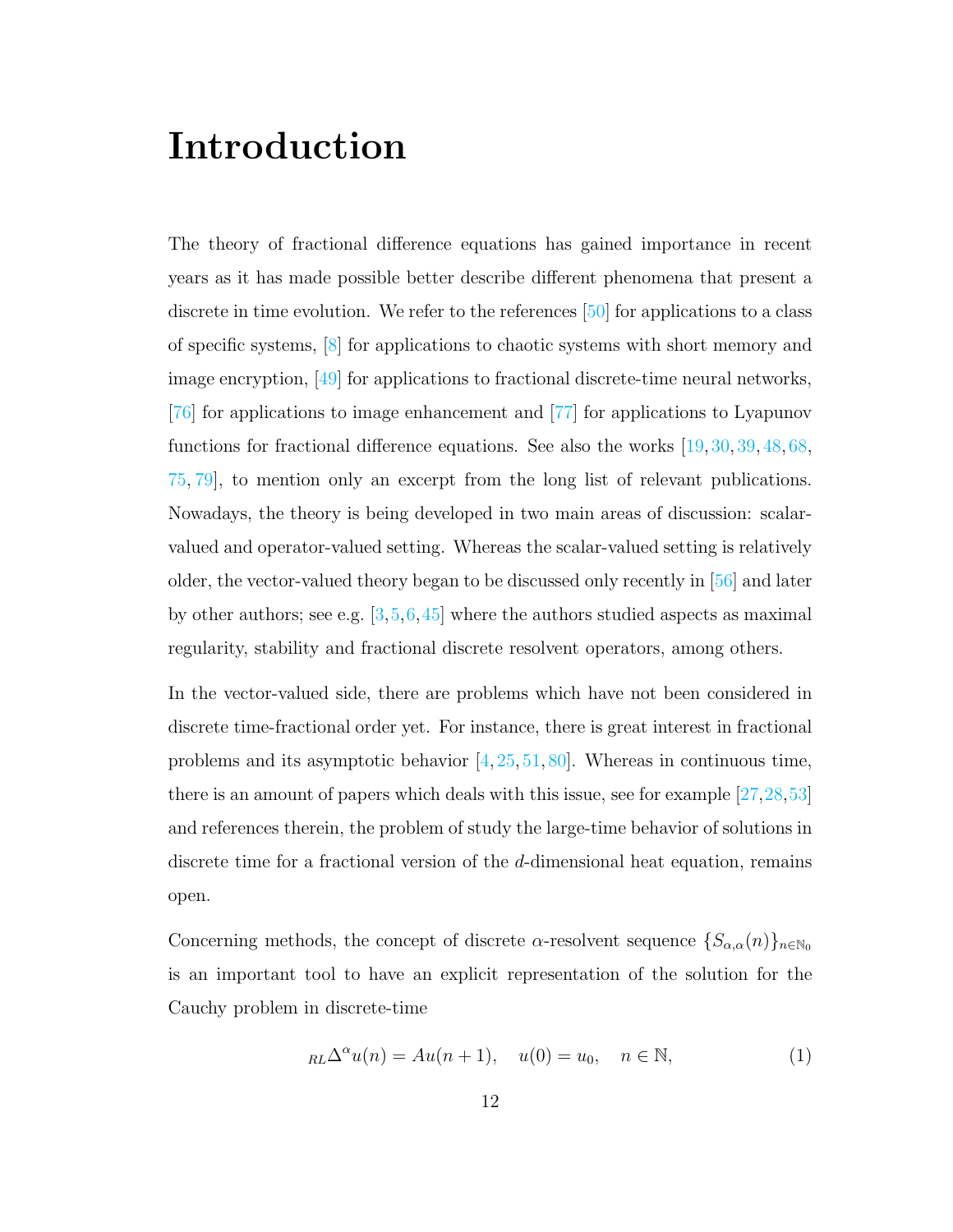where A is a closed linear operator defined in a Banach space  $X$ ,  $0 < \alpha \leq 1$  and  $_{RL}\Delta^\alpha$  denotes the fractional forward difference operator in Riemann-Liouville like sense (see  $[45, 55]$  $[45, 55]$ ). In [\[5\]](#page-94-2), the authors proved that one of the main properties of  $\alpha$ -resolvent sequences associated to equations of type [\(1\)](#page-11-0) is that their definition implies that  $1 \in \rho(A)$ , the resolvent set of A, and that there exists a scalar sequence  $\{\beta_{\alpha,n}(j)\}_{n,j\in\mathbb{N}}$  such that

<span id="page-12-1"></span>
$$
S_{\alpha,\alpha}(n)x = \sum_{j=1}^{n} \beta_{\alpha,n}(j)(I-A)^{-(j+1)}x, \quad x \in X, \quad n \in \mathbb{N}.
$$
 (2)

This result is very important for the theory because subordinates the solution of the problem [\(1\)](#page-11-0) in case  $0 < \alpha < 1$  to the solution of the problem (1) in the simple case  $\alpha = 1$ , namely

<span id="page-12-0"></span>
$$
\mathcal{T}(n) := (I - A)^{-(n+1)}, \quad n \in \mathbb{N}_0.
$$
 (3)

Nonetheless, a closed and precise description of the scalar sequence  $\{\beta_{\alpha,n}(j)\}_{n,j\in\mathbb{N}},$ was not given in  $\boxed{5}$  and was left as an open problem.

In more general situations, it is well known that the Riemann-Liouville and Caputo operators in continuous time are particular cases of the (continuous) Hilfer operator [\[46\]](#page-99-5). The study of Cauchy problems which involves the Hilfer operator have as a main ingredient resolvent families [\[43,](#page-98-2) [62\]](#page-100-2). However, in the case of the discrete Hilfer operator, not much seems to be known about discrete Cauchy problems and discrete resolvent sequences of operators.

On the other hand, a fundamental aspect in the qualitative study of the solutions of evolution equations in discrete time is their periodicity or anti-periodicity, among other issues.

In the papers [\[11,](#page-95-0)[35](#page-97-3)[,52\]](#page-99-6), the authors analyzed several scalar discrete-time periodic systems and got periodic solutions of second kind. Periodic functions of second kind were introduced and studied by G. Floquet in [\[38\]](#page-98-3). The Floquet theory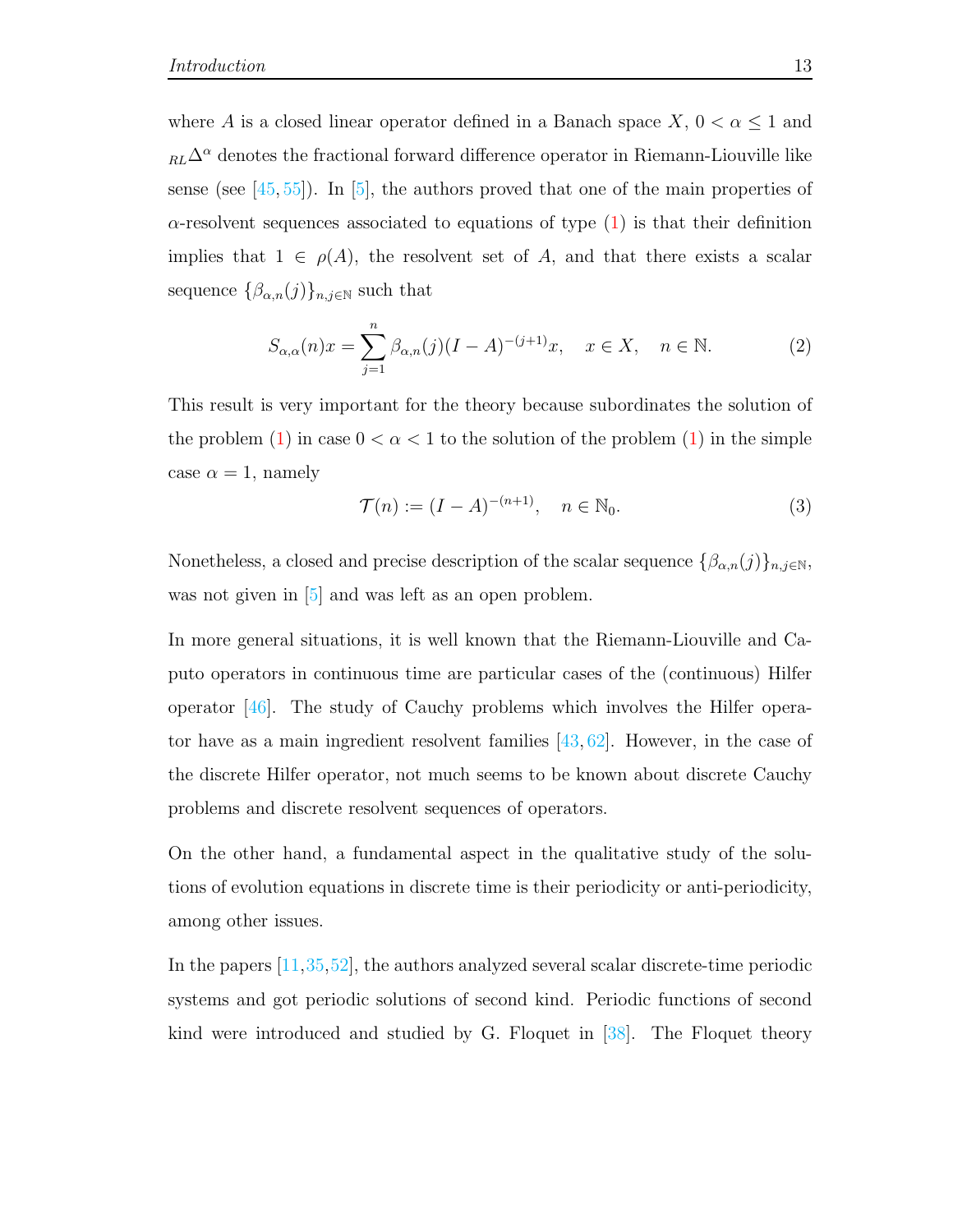is important to study different mathematical models, for example the predatorprey model (see [\[22\]](#page-96-2)). For additional related applications, see [\[26,](#page-96-3) [32\]](#page-97-4) and the references therein. Although several authors have worked with this type of realvalued sequences (periodic of second kind), so far none has mentioned the vectorvalued case.

As a first model example, we note that in the last years Volterra difference equations have been considered in several applied fields and nowadays there is a wide interest in developing the qualitative theory for such equations [\[10,](#page-95-1)[12,](#page-95-2)[13,](#page-95-3)[24,](#page-96-4)[31,](#page-97-5)[73\]](#page-101-1). In particular, in the reference [\[12\]](#page-95-2), the authors considered nonlinear Volterra difference equations of convolution type on a Banach space  $X$ , namely

<span id="page-13-0"></span>
$$
u(n+1) = \sigma \sum_{j=-\infty}^{n} a(n-j)u(j) + f(n, u(n)), \quad n \in \mathbb{Z}, \quad \sigma \in \mathbb{C}, \tag{4}
$$

where the kernel  $\alpha$  and the nonlinear term  $f$  satisfy suitable conditions. It should be noted that the study of vector-valued periodic solution of second kind for Volterra difference equations [\(4\)](#page-13-0) does not exist at this time and deserves to be investigated.

As a second model example, we observe that the existence of solutions for the abstract fractional difference equation

<span id="page-13-1"></span>
$$
\Delta_W^{\alpha} u(n) = Au(n+1) + f(n, u(n)), \quad n \in \mathbb{Z}, \tag{5}
$$

where  $0 < \alpha \leq 1$ ,  $\Delta_W^{\alpha}$  denotes the fractional difference operator in the Weyllike sense, A is a closed linear operator defined on a Banach space X and  $f$  is given, began to be studied in the articles  $[56]$  and  $[45]$  in its linearized form. Subsequently, maximal regularity in Lebesgue spaces of sequences was studied in [\[59\]](#page-100-3). In case A is bounded, weighted bounded solutions were studied in  $[60]$ . In [\[5\]](#page-94-2), the existence of almost automorphic mild solutions was studied. However, the existence and uniqueness of second kind periodic sequence solutions for  $(5)$  is still an open problem.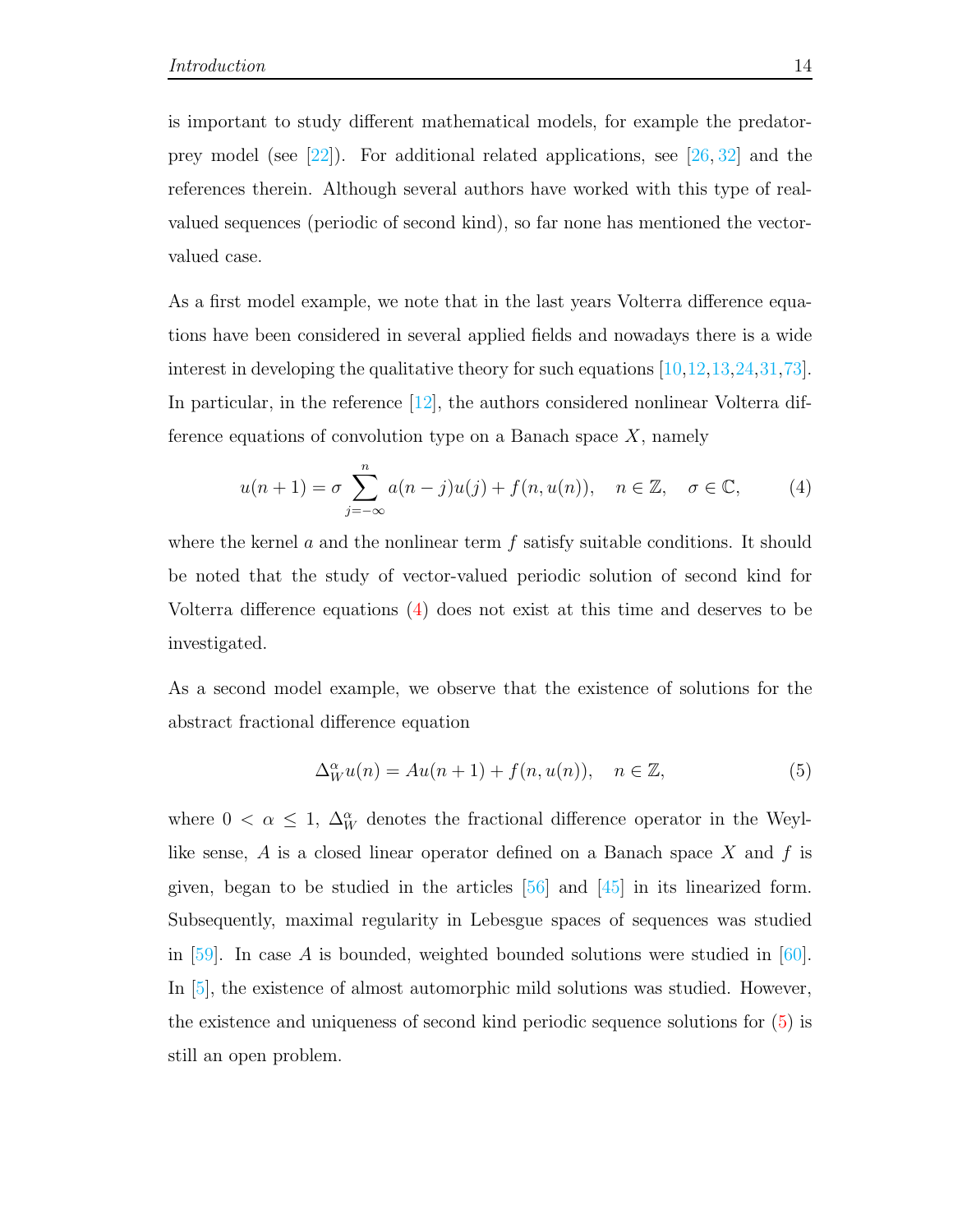The overall purpose of this thesis is to study conditions to guarantee the existence, uniqueness and qualitative properties of solutions for the above mentioned classes of models in discrete time. Thus, motivated by what is described above, we will consider the following four specific problems:

In the first problem, we investigate the large-time behavior of solutions for the following discrete in time fractional diffusion equation

<span id="page-14-0"></span>
$$
c\Delta^{\alpha}u(n,x) = \Delta_x u(n,x), \quad n \in \mathbb{N}, x \in \mathbb{R}^d,
$$
  

$$
u(0,x) = f(x),
$$
 (6)

where  $0 < \alpha \leq 1$ ,  $C^{\Delta^{\alpha}}$  denotes the Caputo fractional backward difference operator,  $\Delta_x$  denotes the Laplace operator acting in space, u is defined on  $\mathbb{N}_0 \times \mathbb{R}^d$  and f is a function defined on  $\mathbb{R}^d$ .

We would like to address the following questions: Is there an explicit representation of the fundamental solution of the equation  $(6)$ ? Are there conditions for the asymptotic decay of solutions?

In *our second task* we would like to answer the following open problem: Is it possible to give an accurate description of the scalar sequence  $\{\beta_{\alpha,n}(j)\}_{n,j\in\mathbb{N}}$ ? In particular, can we use families of operators to obtain a subordination principle in the discrete case for the Cauchy problem involving the Hilfer difference operator?

The third problem, that we address in this thesis is the following: Can we find conditions that guarantee the existence and uniqueness of  $(N, \lambda)$ -periodic solutions for the class of Volterra difference equations [\(4\)](#page-13-0)?

Finally, in the fourth problem, we ask: Can we find  $(N, \lambda)$ -periodic solutions for the abstract fractional difference equation  $(5)$ ?

In order to address the above-mentioned issues, we will proceed in the following way.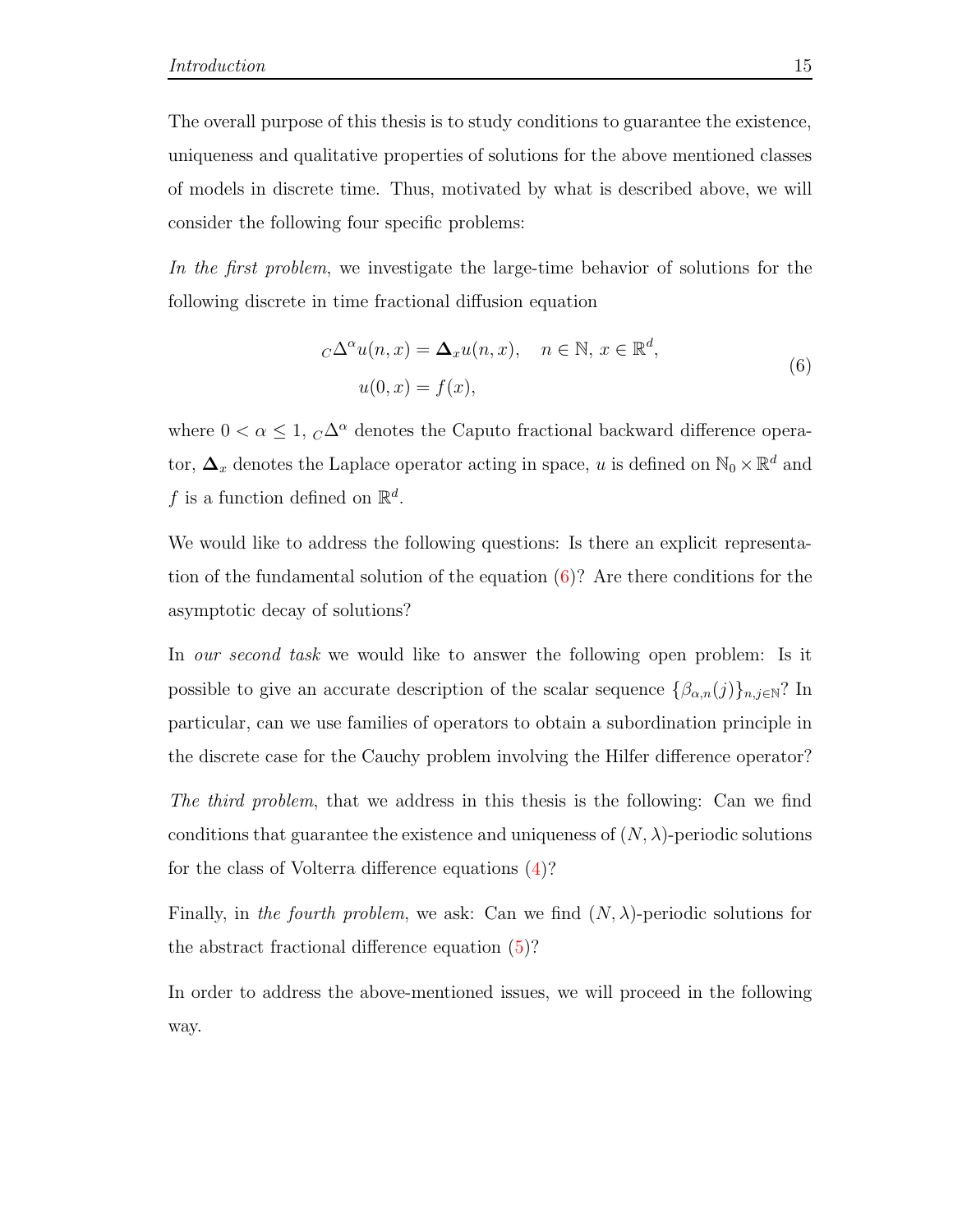We introduce initially a new notion of Lévy  $\alpha$ -stable distribution and scaled Wright function on discrete time (see Chapter [2\)](#page-30-0) as follows:

The Lévy  $\alpha$ –stable distribution on discrete time is defined as

$$
l_{\alpha}(n,j) = \sum_{i=0}^{j} {j \choose i} (-1)^{i} k^{-\alpha i}(n), \quad 0 < \alpha \le 1, \quad n \in \mathbb{N}_0, \quad j \in \mathbb{N}_0,
$$

where  $k^{\gamma}$  is a sequence initially defined as

$$
k^{\gamma}(n) := \begin{cases} \frac{\gamma(\gamma+1)\cdot \dots \cdot (\gamma+n-1)}{n!}, & n \in \mathbb{N}, \\ 1, & n = 0. \end{cases}
$$

We will prove that the discrete Lévy  $\alpha$ –stable distribution satisfies two important properties:

$$
0 \le l_\alpha(n,j) \le 1
$$
 and  $\sum_{i=0}^\infty l_\alpha(i,j) = 1$ .

See Section [2.1](#page-30-1) below. With this notion of Lévy  $\alpha$ –stable distribution on discrete time, we finally find that

$$
\beta_{\alpha,n}(j) = l_{\alpha}(n,j), \quad n, j \in \mathbb{N}.
$$

This solves the first part of the second open problem proposed in this thesis.

Next, for  $0 \leq \beta$  and  $0 < \alpha \leq 1$ , we introduce the discrete scaled Wright function  $\varphi_{\alpha,\beta}^h$  (see Section [2.1\)](#page-30-1) given by

$$
\varphi_{\alpha,\beta}^h(n,j) := \frac{1}{2\pi i} \int_{\Upsilon} \frac{1}{z^{n+1}} \frac{\left(1 - h\left(\frac{1-z}{h}\right)^{\alpha}\right)^j}{\left(\frac{1-z}{h}\right)^{\beta}} dz, \quad j, n \in \mathbb{N}_0, \quad h > 0,
$$

with  $\varphi_{\alpha,\beta}^1(n,j) \equiv \varphi_{\alpha,\beta}(n,j)$ , and we show that  $\varphi_{\alpha,0}(n,j) \equiv l_\alpha(n,j)$ . Further, we define the concept of  $(\alpha, \nu)$ -resolvent sequence (see Section [3.1\)](#page-54-1) that includes the notion of  $\alpha$ -resolvent sequence when  $\alpha = \nu$ .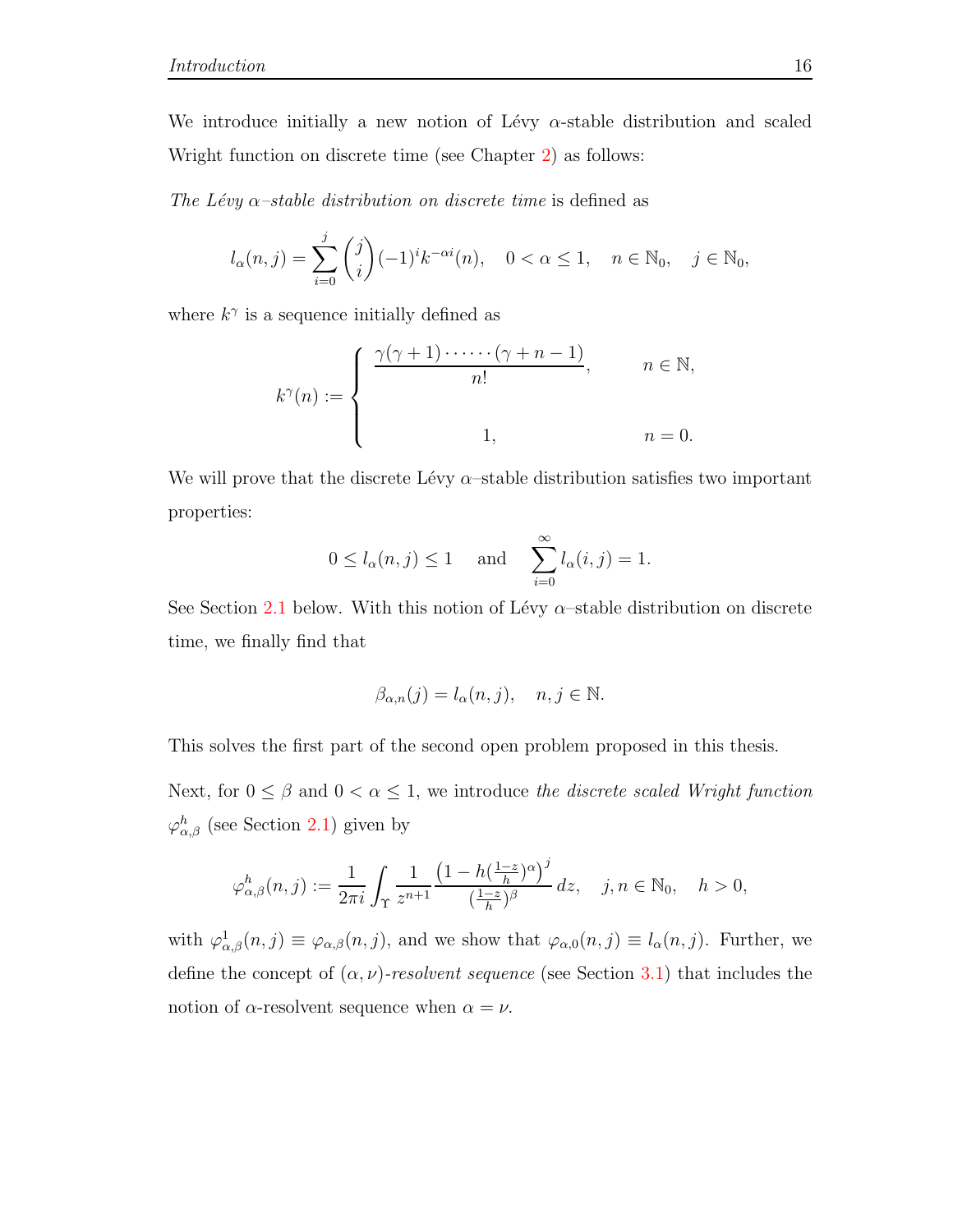The first problem will be then solved in the following way. Firstly, we use the discrete scaled Wright function to write the solution of [\(6\)](#page-14-0) as follows

<span id="page-16-0"></span>
$$
u(n,x) = \sum_{j=1}^{\infty} \varphi_{\alpha,1-\alpha}(n-1,j-1)(\mathcal{G}_j * f)(x), \ n \in \mathbb{N},
$$
 (7)

where  $\mathcal{G}_j$  is the discrete Gaussian kernel associated to the discrete in time heat problem given in  $[1]$ . A relevant fact of  $(7)$  is that we get an equivalent representation using the Gaussian kernel or the Fox H-function as Proposition [2.2.4](#page-46-0) and Proposition [2.2.5](#page-47-0) show. Moreover, we state basic properties of the fundamental solution of  $(6)$ . One of them is that the integral over  $\mathbb{R}^d$  of the fundamental solution is 1, which gives directly the mass conservation principle for solutions  $(7).$  $(7).$ 

Finally, the  $L^p(\mathbb{R}^d)$ -decay for the fundamental solution and its gradient allow to get the  $L^p(\mathbb{R}^d)$ -decay for the solution [\(7\)](#page-16-0) (see Theorem [2.3.3\)](#page-50-0), and also the large time behaviour. Here, the properties of the discrete scale Wright function (see Section [2.1\)](#page-30-1) will be very useful.

The second problem is solved as follows. Initially, we clarify the role of the sequence of operators  $\{\mathcal{T}(n)\}_{n\in\mathbb{N}_0}$  that appears in [\(3\)](#page-12-0). In fact, we will see (in Chapter [3\)](#page-54-0) that  $\{\mathcal{T}(n)\}_{n\in\mathbb{N}_0}$  constitutes a *discrete C-semigroup*. This concept is defined here by the first time, but it is the analogous to the notion of C-semigroup introduced by R. deLaubenfels [\[33\]](#page-97-6) in the 90s. The surprising fact that we find, when we compare the solutions of the first order abstract Cauchy problem in dis-crete time (i.e. [\(1\)](#page-11-0) in case  $\alpha = 1$ ) with those of the first order abstract Cauchy problem in continuous time, namely

$$
u'(t) = Au(t), \quad u(0) = u_0, \quad t \ge 0,
$$

is that whereas the last is well-posed if and only if A generates a strongly continuous semigroup of operators, the former is well-posed if and only if A generates a discrete *C*-semigroup, where  $C := (I - A)^{-1}$ .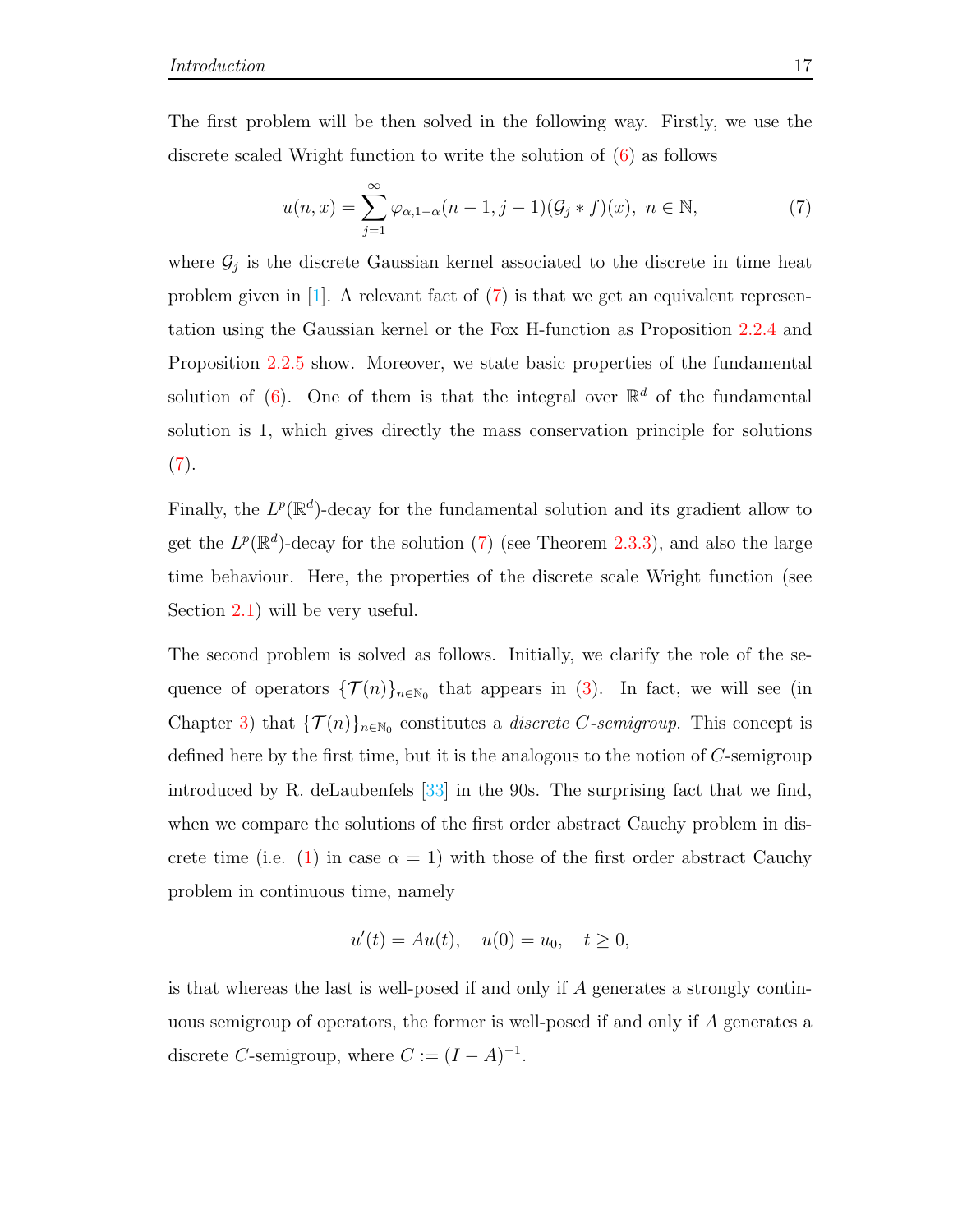After that, we establish a subordination principle (see Theorem [3.1.5\)](#page-58-0), in which we prove that  $(\alpha, \nu)$ -resolvent sequences and C-semigroups are related. We remember that the notion of subordination, in continuous time, was introduced by Prüss  $[71]$ for the theory of integral equations and then used by Bazhlekova [\[23\]](#page-96-5) in the theory of abstract fractional evolution equations.

This result extends and improves [\(2\)](#page-12-1) and [\[6,](#page-94-3) Theorem 2.3]. Further, in order to show how our results apply in other contexts, we introduce a Hilfer fractional difference operator  $\Delta^{\alpha,\beta}$  of order  $\alpha > 0$  and type  $0 \le \beta \le 1$ . Then, we show the connection between  $(\alpha, \nu)$ -resolvent sequence and the solutions of the abstract Cauchy problem in discrete-time that involves the Hilfer fractional difference operator precisely mentioned.

On the other hand, the third problem is solved in the following way. We define and investigate a new class of vector-valued functions defined on  $\mathbb Z$  called  $(N, \lambda)$ periodic discrete functions (see Chapter [4\)](#page-73-0). This type of sequences is the discrete version of the vector-valued ( $\omega$ , c)-periodic functions introduced in [\[18\]](#page-96-6). Thus, we say that a function f is  $(N, \lambda)$ -periodic discrete function if there exist  $N \in \mathbb{Z}_+$  and  $\lambda \in \mathbb{C} \setminus \{0\}$  such that  $f(n+N) = \lambda f(n)$  for all n integer. This definition includes: discrete periodic functions ( $\lambda = 1$ ), discrete anti-periodic functions ( $\lambda = -1$ ), discrete Bloch-periodic functions  $(\lambda = e^{ikN})$  and unbounded functions  $(|\lambda| \neq 1)$ .

Finally, we consider the problem of the existence and uniqueness of  $(N, \lambda)$ -periodic discrete solutions for [\(4\)](#page-13-0). We have success into solve this problem by using fixed point techniques. See Section [4.2](#page-79-0) below.

Finally, regarding the fourth problem, our main result regarding the solution of [\(5\)](#page-13-1) says the following: Suppose that  $1 \in \rho(A)$  and

$$
r_A := \|(I - A)^{-1}\| < 1.
$$

Assume that there exists  $(N, \lambda) \in \mathbb{N} \times (\mathbb{C} \setminus \mathbb{D}(0, 1))$  and a constant  $L > 0$  such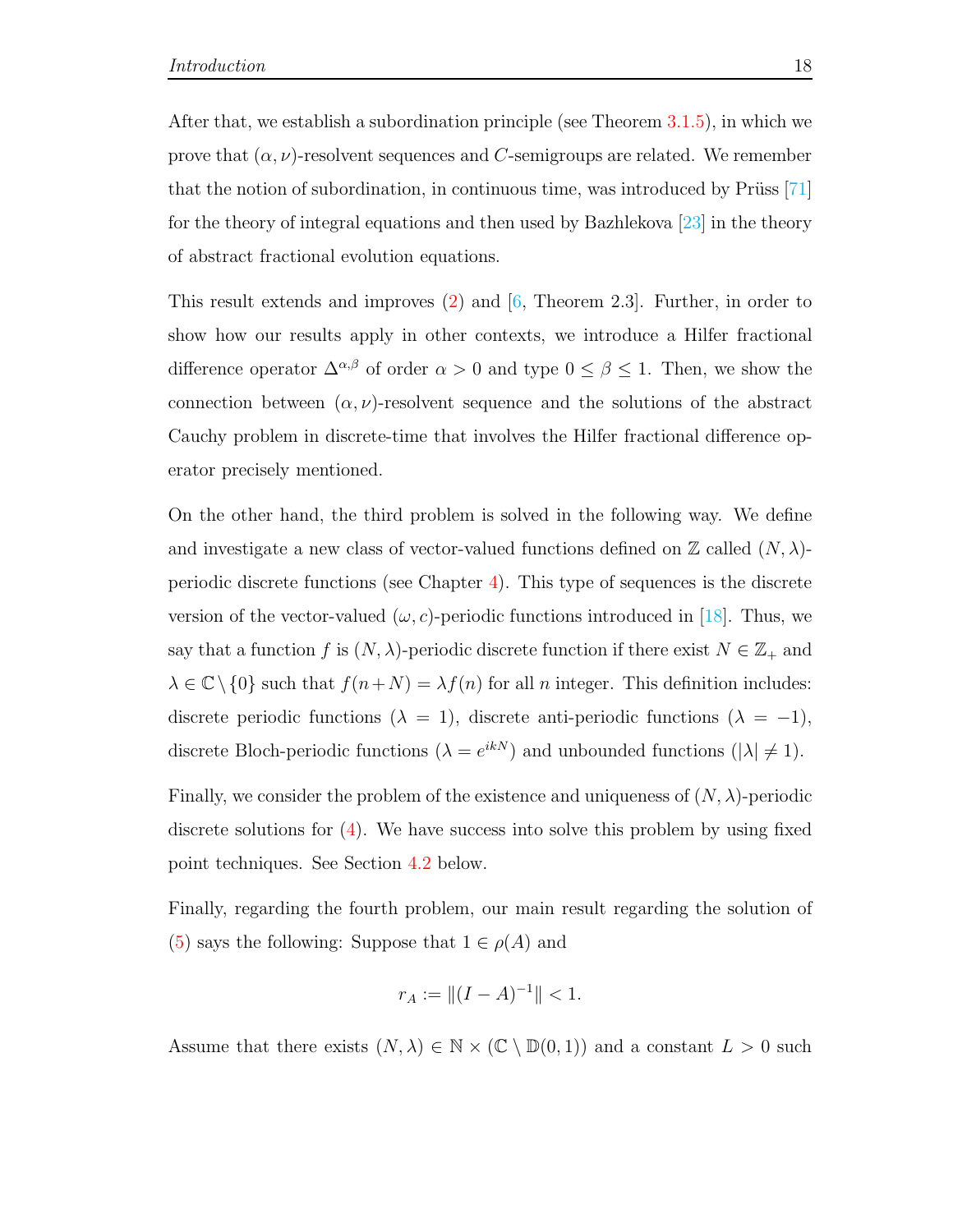that  $f(n + N, \lambda x) = \lambda f(n, x)$  for all  $(n, x) \in \mathbb{Z} \times X$  and

$$
||f(n,x) - f(n,y)||_X \le L||x - y||_X,
$$

for all  $x, y \in X$  and all  $n \in \mathbb{Z}$ . If

$$
L < \left(1 - \frac{1}{|\lambda|^{1/N}}\right)^{\alpha} + \left(\frac{1}{r_A} - 1\right),
$$

then equation [\(5\)](#page-13-1) has a unique  $(N, \lambda)$ -periodic solution in a mild sense.

As methods, we use the technique of *resolvent sequences of operators*, mentioned. Thus, an explicit representation of the solutions of [\(5\)](#page-13-1) can be obtained, which allows the use of fixed point theorem.

The thesis is organized in five chapters. The first chapter is devoted to the preliminaries, providing some basic definitions on continuous and discrete fractional calculus, and notation. Furthermore, we show a discrete version of the Mittag-Leffler sequences and demonstrate an interesting result that relates this definition to its continuous counterpart. The second chapter presents and investigates the properties of the discrete stable distribution  $\alpha$ -Lévy and the discrete scaled Wright function. In addition, we focus on answer to our first open problem. The third chapter is dedicated to a new definition and main properties of the Hilfer operator, and its relationship with the operator already defined in the literature. Finally, Chapters 4 and 5 are dedicated to the detailed study of the third and fourth open problems described above, respectively.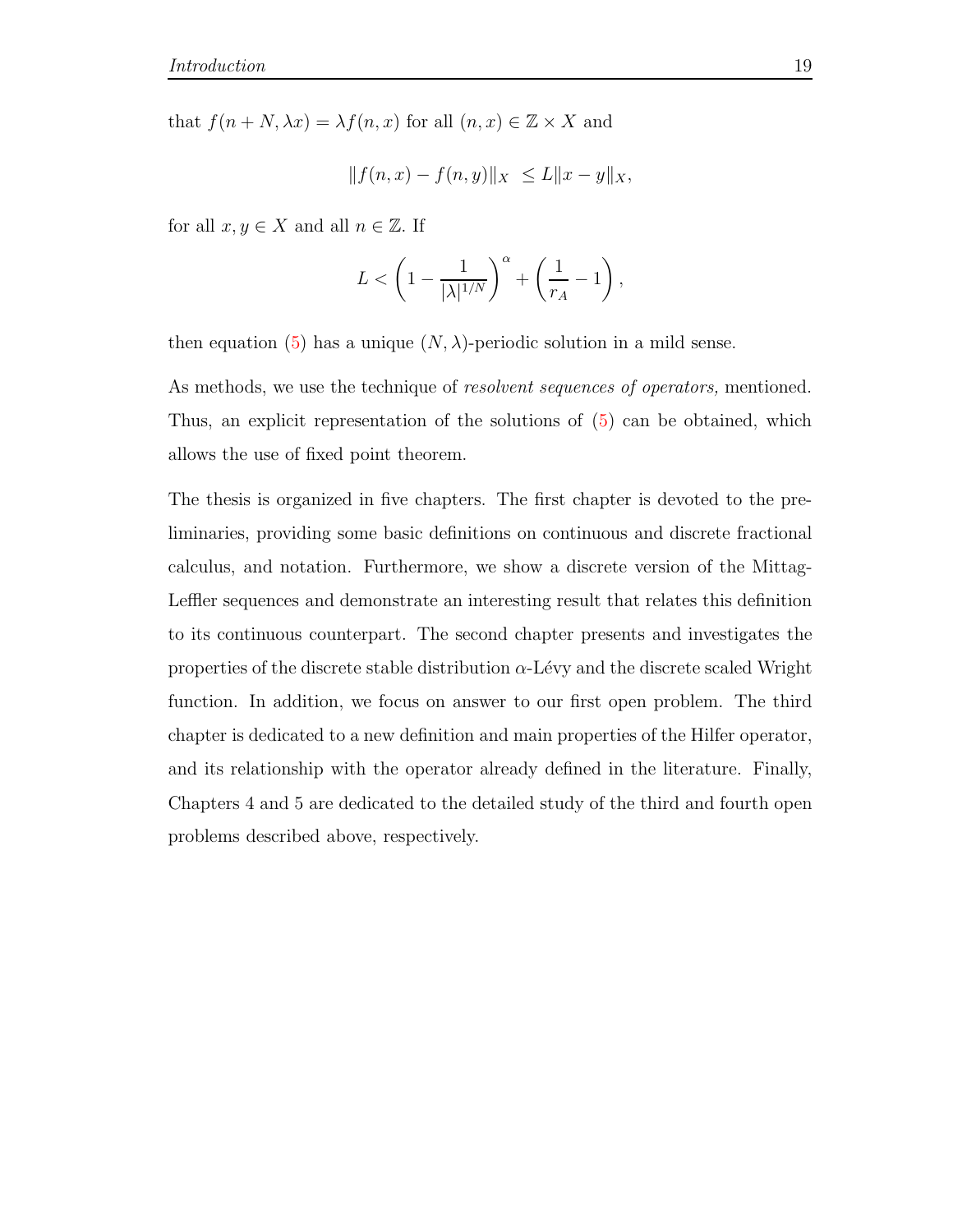## <span id="page-19-0"></span>1. Preliminaries

<span id="page-19-1"></span>In this chapter, we present a summary of definitions and main results of the literature that will be used throughout this thesis.

#### 1.1 Continuous fractional calculus

In this section, we recall some concepts and basic results about fractional calculus in continuous time.

We denote by  $\Gamma$  the Gamma function

$$
\Gamma(x) = \int_0^\infty e^{-t} t^{x-1} dt, \quad \text{Re } x > 0.
$$

It is well-known that the Gamma function can be extended to  $\mathbb{C} \setminus \{0, -1, -2, ...\}$ by the following equality

$$
\Gamma(x+1) = x\Gamma(x),
$$

see [\[9\]](#page-95-4). Moreover, we recall the following asymptotic behavior of the Gamma function. Let  $\alpha, z \in \mathbb{C}$ , then

<span id="page-19-2"></span>
$$
\frac{\Gamma(z+\alpha)}{\Gamma(z)} = z^{\alpha} \left( 1 + \frac{\alpha(\alpha+1)}{2z} + O(|z|^{-2}) \right), \quad |z| \to \infty,
$$
 (1.1)

whenever  $z \neq 0, -1, -2, \ldots$ , and  $z \neq -\alpha, -\alpha - 1, \ldots$ , see [\[74\]](#page-101-3). As a consequence of  $(1.1)$ , observe that

$$
\lim_{z \to \infty} \frac{\Gamma(z + \alpha)}{\Gamma(z) z^{\alpha}} = 1.
$$
\n(1.2)

Let  $\alpha > 0$  be given. We denote

$$
g_{\alpha}(t) := \frac{t^{\alpha - 1}}{\Gamma(\alpha)}, \quad t > 0.
$$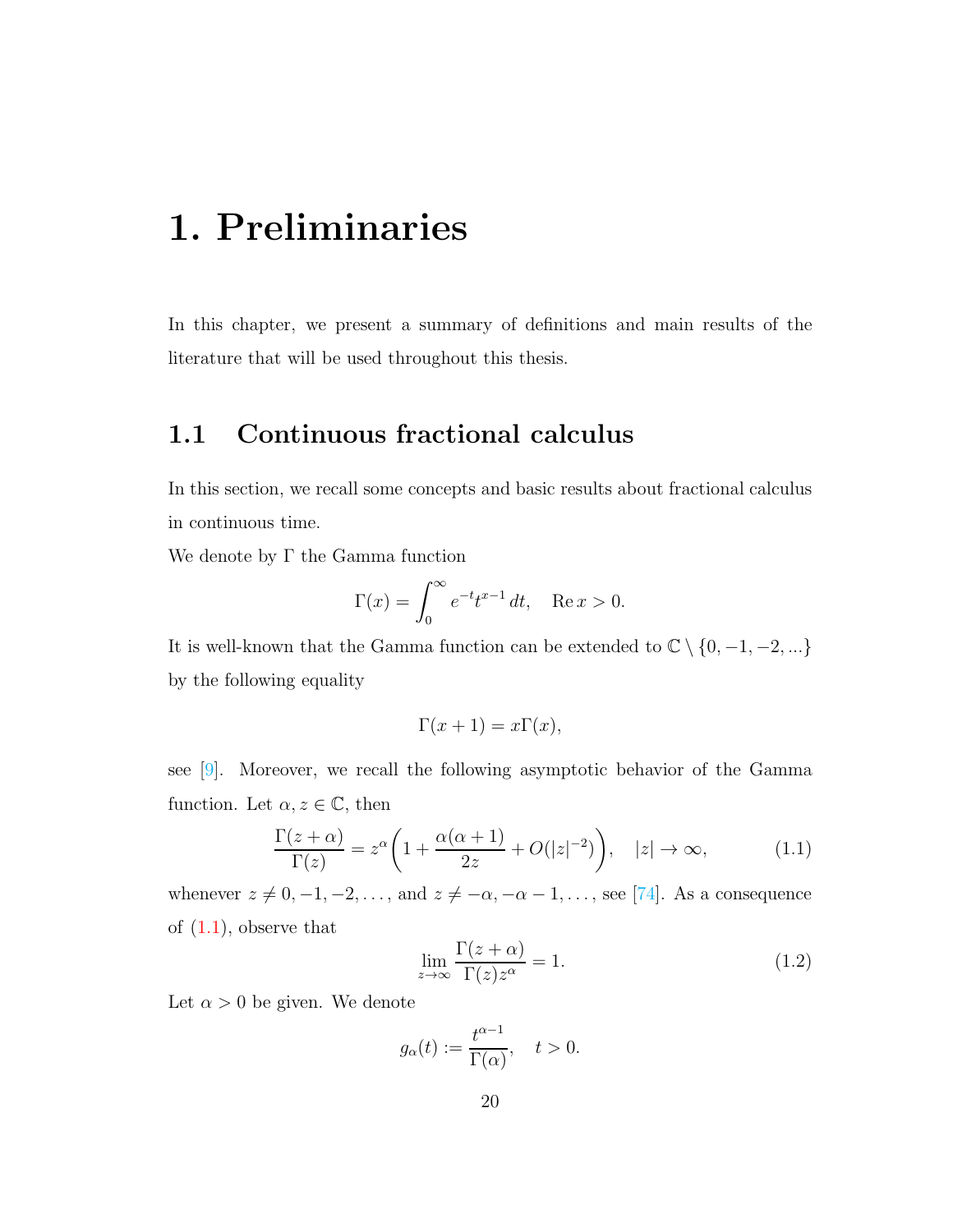Let  $0 < \alpha < 1$  and f be a locally integrable function. The Riemann-Liouville fractional derivative of f of order  $\alpha$  is given by

$$
_{RL}D_t^{\alpha}f(t) := \frac{d}{dt} \int_0^t g_{1-\alpha}(t-s)f(s) ds, \ t \ge 0.
$$

The Caputo fractional derivative of order  $\alpha$  of a function f is defined by

$$
{}_CD_t^{\alpha} f(t) := \int_0^t g_{1-\alpha}(t-s) f'(s) \, ds, \ t \ge 0,
$$

where  $f'$  is the first order distributional derivative of  $f(\cdot)$ , for example if we assume that  $f(\cdot)$  has locally integrable distributional derivative up to order one. Then, when  $\alpha = 1$ , we obtain  ${}_CD_t^{\alpha} :=$ d  $\frac{d}{dt}$ . For more details, see for example [\[63,](#page-100-5) [66,](#page-101-4) [69\]](#page-101-5). R. Hilfer in [\[46\]](#page-99-5) introduced the concept of generalized Riemann–Liouville fractional derivative. This derivative of arbitrary order contains Riemann–Liouville and Caputo fractional derivatives as particular cases.

More precisely, the Hilfer fractional derivative of order  $0 < \alpha < 1$  and type  $0 \leq \beta \leq 1$  for an absolutely integrable function u is defined by

$$
_H D_t^{\alpha,\beta} u(t) := I_t^{\beta(1-\alpha)}{}_{RL} D_t^{\nu} u(t), \qquad (1.3)
$$

where  $\nu := \alpha + \beta(1 - \alpha)$  and  $I_t^{\gamma}u(t) := \int_0^t g_{\gamma}(t - s)u(s)ds$ .

Now, we recall the definitions and some properties of four special functions which play a significant role in the study of continuous fractional calculus.

The Mittag-Leffler functions are defined by

$$
E_{\alpha,\beta}(s) := \sum_{n=0}^{\infty} \frac{s^n}{\Gamma(\alpha n + \beta)}, \quad \alpha, \beta > 0, s \in \mathbb{C}.
$$
 (1.4)

See [\[69\]](#page-101-5). We write  $E_{\alpha}(s) := E_{\alpha,1}(s)$ . They are solutions of the fractional differential problems

$$
{}_{C}D_t^{\alpha}E_{\alpha}(\omega t^{\alpha}) = \omega E_{\alpha}(\omega t^{\alpha}),
$$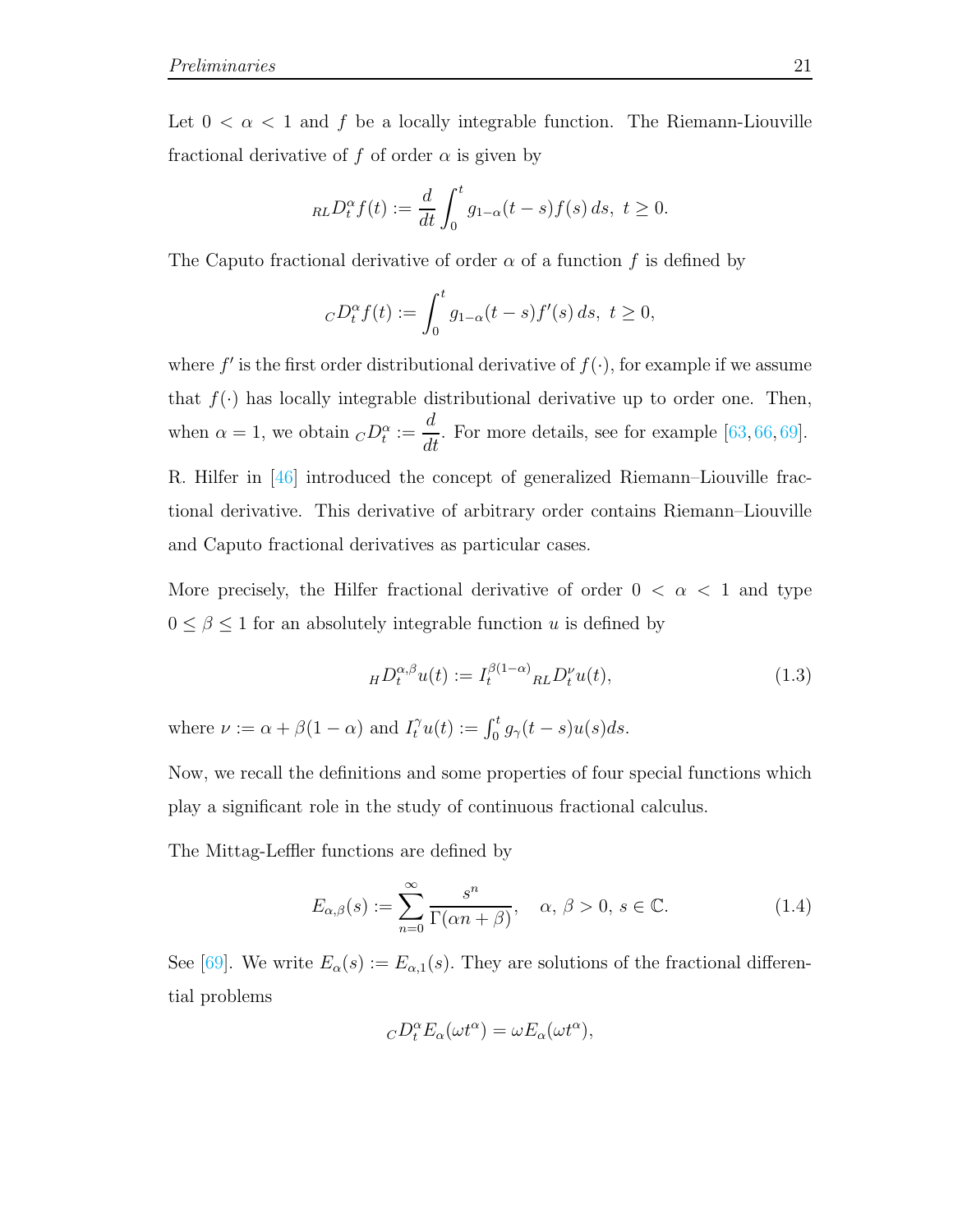and

$$
_{RL}D_t^{\alpha}\bigg(t^{\alpha-1}E_{\alpha,\alpha}(\omega t^{\alpha})\bigg)=\omega t^{\alpha-1}E_{\alpha,\alpha}(\omega t^{\alpha}),
$$

for  $0 < \alpha < 1$ , under certain initial conditions.

For  $\omega > 0$ , the following property hold

<span id="page-21-0"></span>
$$
\int_0^\infty e^{-\lambda t} t^{\beta - 1} E_{\alpha, \beta}(\omega t^\alpha) dt = \frac{\lambda^{\alpha - \beta}}{\lambda^\alpha - \omega}, \quad \text{Re } \lambda > \omega^{\frac{1}{\alpha}}.
$$
 (1.5)

In the case that  $\beta = 1$ , [\(1.5\)](#page-21-0) is the Laplace transform of Mittag-Leffler functions. On the other hand, for  $0 < \alpha < 2$ ,  $\beta \in \mathbb{R}$ ,  $\mu$  such that  $\pi \alpha/2 < \mu < \min\{\pi, \pi \alpha\}$ and  $C$  a real constant, the following estimate holds

<span id="page-21-1"></span>
$$
|E_{\alpha,\beta}(s)| \le \frac{C}{1+|s|}, \quad \mu \le |\arg(s)| \le \pi, \quad |s| \ge 0.
$$
 (1.6)

See [\[69,](#page-101-5) Theorem 1.6]. F. Mainardi [\[64\]](#page-100-6) conjectured, and then Simon [\[72\]](#page-101-6) proved that the following inequality holds:

$$
\frac{1}{1+\Gamma(1-\alpha)s} \le E_{\alpha}(-s) \le \frac{1}{1+\Gamma(1-\alpha)^{-1}s}, \quad 0 < \alpha < 1, \quad s > 0.
$$

For more details about the Mittag-Leffler function  $E_{\alpha,\beta}$ , see [\[37,](#page-98-4) Chapter 18]. Another important function is the Lévy  $\alpha$ -stable distribution (also called Lévy probability density function or stable L´evy process) which is defined as follows

$$
f_{t,\alpha}(\lambda) = \frac{1}{2\pi i} \int_{\sigma - i\infty}^{\sigma + i\infty} e^{z\lambda - tz^{\alpha}} dz, \quad \sigma > 0, \ t > 0, \ \lambda \ge 0, \ 0 < \alpha < 1, \tag{1.7}
$$

where the branch of  $z^{\alpha}$  is taken such that  $\text{Re } z^{\alpha} > 0$  for  $\text{Re } z > 0$ . This branch is single-valued in the z-plane and cut along the negative real axis, see  $[78, p.260-$ 262].

Recall the definition of the Wright type function (see [\[63\]](#page-100-5))

$$
W_{\lambda,\mu}(z) = \sum_{n=0}^{\infty} \frac{z^n}{n!\Gamma(\lambda n + \mu)} = \frac{1}{2\pi i} \int_{H_a} \sigma^{-\mu} e^{\sigma + z\sigma^{-\lambda}} d\sigma, \ \lambda > -1, \ \mu \ge 0, \ z \in \mathbb{C},
$$

where  $H_a$  denotes the Hankel path defined as a contour which starts and ends at  $-\infty$  and encircles the origin once counterclockwise.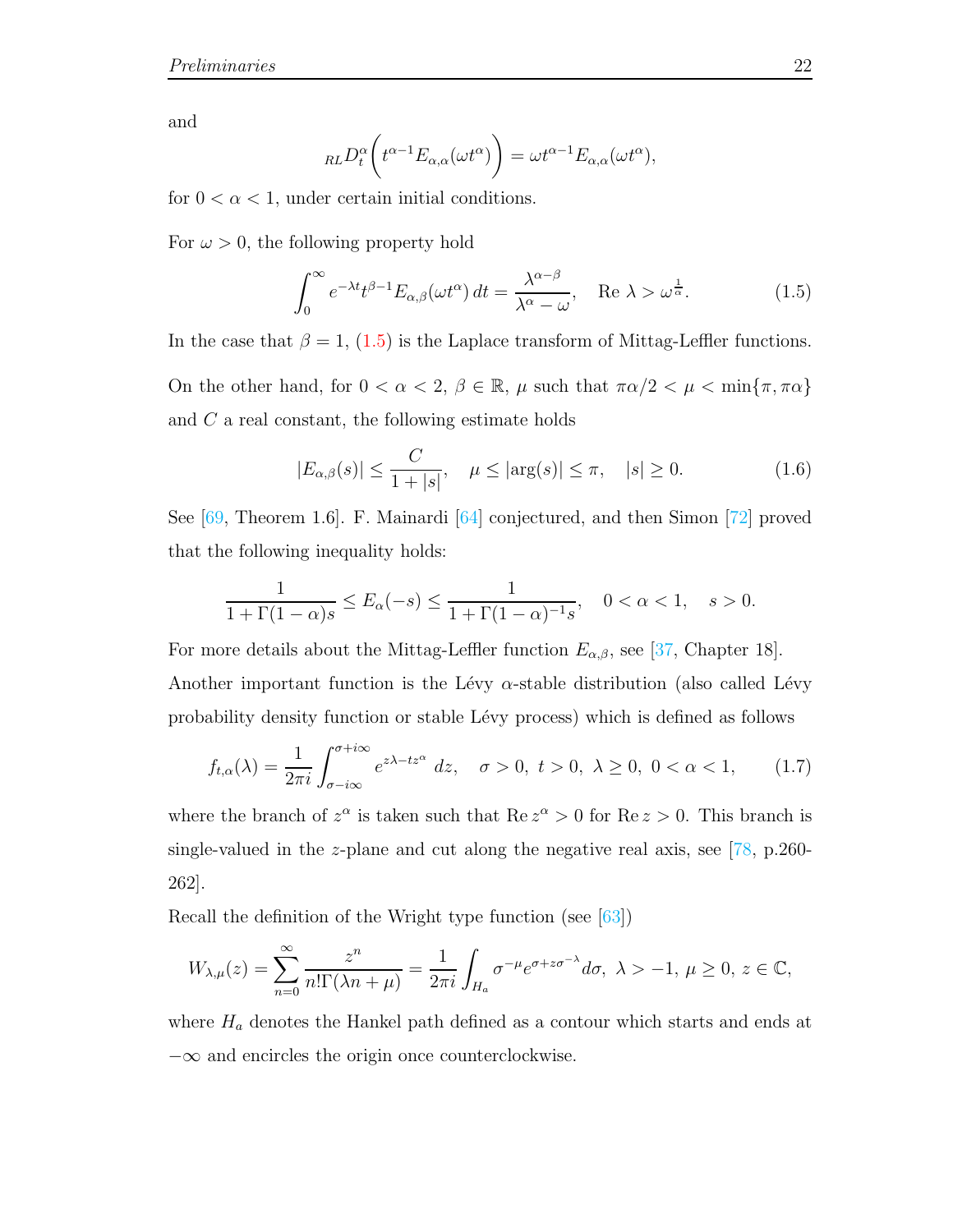For  $0 < \alpha < 1$  and  $\beta \geq 0$ , the scaled Wright function in two variables  $\psi_{\alpha,\beta}$ (introduced by Abadias and Miana in [\[7\]](#page-94-6)) is given by

$$
\psi_{\alpha,\beta}(t,s) := t^{\beta - 1} W_{-\alpha,\beta}(-st^{-\alpha}), \quad t > 0, \ s \in \mathbb{C}.
$$
 (1.8)

An interesting fact is the connection between the Wright and the Mittag-Leffer functions:

$$
\int_0^\infty e^{\lambda s} \psi_{\alpha,\beta}(t,s) \, ds = t^{\alpha+\beta-1} E_{\alpha,\beta}(\lambda t^\alpha), \quad t > 0, \ \lambda \in \mathbb{C}.\tag{1.9}
$$

On the other hand, the following identity holds:

$$
\int_0^\infty g_\eta(s)\psi_{\alpha,\beta}(t,s)\,ds = g_{\alpha\eta+\beta}(t),\ t,\eta > 0. \tag{1.10}
$$

Many properties about such functions that we will use along the paper appear in [\[7\]](#page-94-6).

Finally, we recall the definition of Fox H-functions (see [\[54\]](#page-99-7)). Let  $m, n, p, q \in \mathbb{N}_0$ such that  $0 \leq m \leq q$ ,  $0 \leq n \leq p$ . Let  $a_i, b_j \in \mathbb{C}$  and  $\alpha_i, \beta_j \in \mathbb{R}_+ := (0, \infty)$ . The Fox H-function  $H_{p,q}^{m,n}$  is defined via a Mellin-Barnes type integral

$$
H_{p,q}^{m,n}(z) := H_{p,q}^{m,n} \left[ z \mid \begin{array}{c} (a_i, \alpha_i)_{1,p} \\ (b_j, \beta_j)_{1,q} \end{array} \right] = \frac{1}{2\pi i} \int_{\gamma} \mathcal{H}_{p,q}^{m,n}(s) z^{-s} ds,
$$

where

$$
(a_i, \alpha_i)_{1,p} := (a_1, \alpha_1), \cdots, (a_p, \alpha_p),
$$
  

$$
(b_j, \beta_j)_{1,q} := (b_1, \beta_1), \cdots, (b_q, \beta_q),
$$

$$
\mathcal{H}_{p,q}^{m,n}(s) = \frac{\prod_{j=1}^{m} \Gamma(b_j + \beta_j s) \prod_{i=1}^{n} \Gamma(1 - a_i - \alpha_i s)}{\prod_{i=n+1}^{p} \Gamma(a_i + \alpha_i s) \prod_{j=m+1}^{q} \Gamma(1 - b_j - \beta_j s)}
$$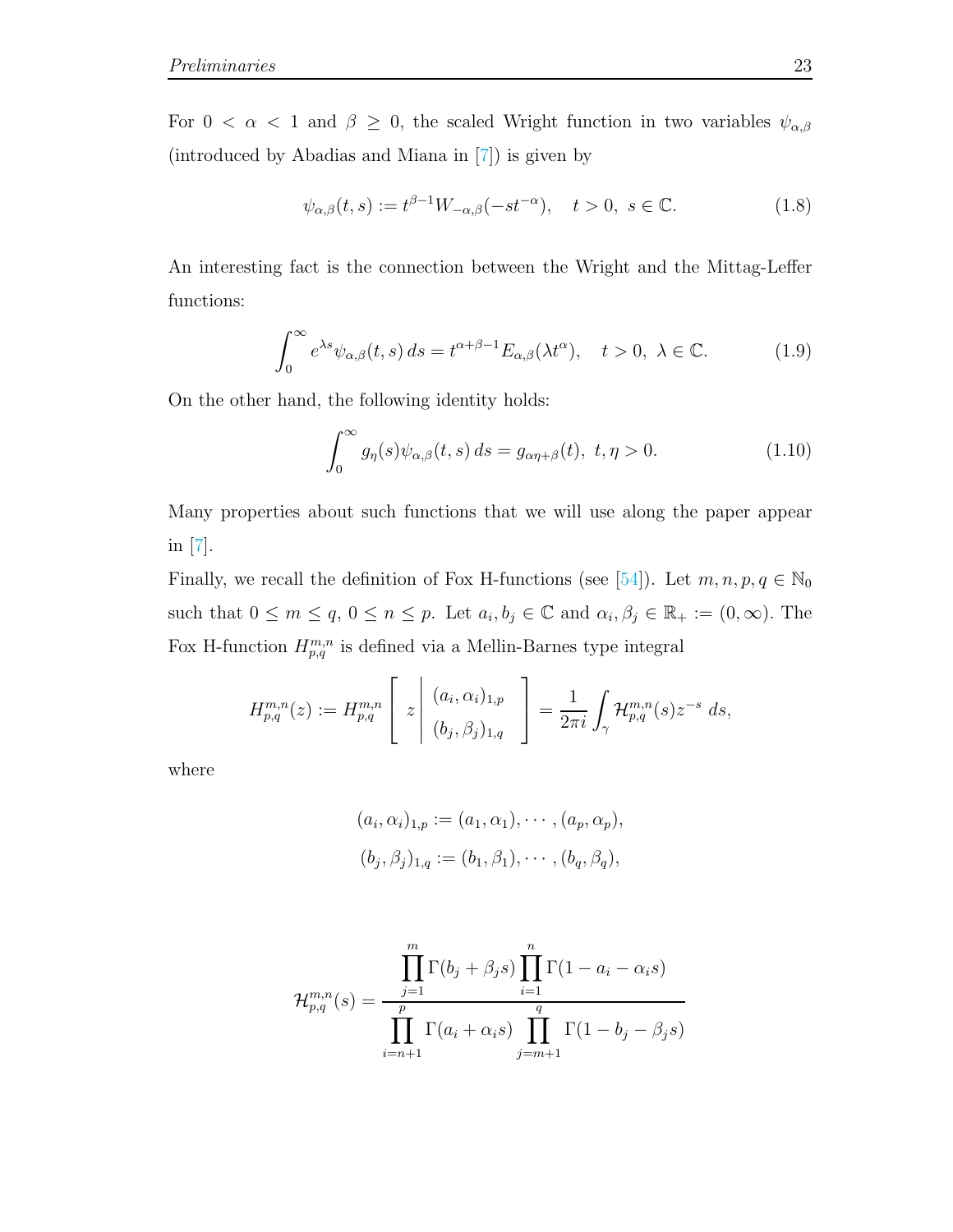and  $\gamma$  is the infinite contour in the complex plane which separates the poles

$$
b_{jl} = \frac{-b_j - l}{\beta_j} \ (j = 1, \cdots, m; \ l \in \mathbb{N}_0)
$$

of the Gamma function  $\Gamma(b_j + \beta_j s)$  to the left of  $\gamma$  and the poles

$$
a_{ik} = \frac{1 - a_i + k}{\alpha_i} \ (i = 1, \cdots, n; \ k \in \mathbb{N}_0)
$$

to the right of  $\gamma$ . The following identities hold:

$$
H_{p,q}^{m,n}\left[z\middle| (a_i,\alpha_i)_{1,p-1}, (b_1,\beta_1) \atop (b_j,\beta_j)_{1,q} \right] = H_{p-1,q-1}^{m-1,n}\left[z\middle| (a_i,\alpha_i)_{1,p-1} \atop (b_j,\beta_j)_{2,q} \right] \quad (1.11)
$$

and

$$
H_{p,q}^{m,n} \left[ z^{-1} \left| \begin{array}{c} (a_i, \alpha_i)_{1,p} \\ (b_j, \beta_j)_{1,q} \end{array} \right| = H_{q,p}^{n,m} \left[ z \left| \begin{array}{c} (1-b_j, \beta_j)_{1,q} \\ (1-a_i, \alpha_i)_{1,p} \end{array} \right| \right].
$$
 (1.12)

<span id="page-23-0"></span>See Proposition 2.2 and Proposition 2.3 of [\[54\]](#page-99-7).

#### 1.2 Discrete fractional calculus

In this section, we recall the definition of Cesaro numbers and some useful properties of them. Further, we establish the definitions of the difference fractional operators which we will work.

Let X be a complex Banach space equipped with the norm  $\| \cdot \|_X$  and  $\mathcal{B}(X)$ denotes the Banach space of all bounded operators defined on X. For a real number a, we denote  $\mathbb{N}_a := \{a, a+1, a+2, ...\}$  and when  $a = 1$ , we write  $\mathbb N$ instead of  $\mathbb{N}_1$ . The vector space of all vector valued sequences  $f: D \to X$  will be denoted by  $s(D; X)$ , where D can be  $\mathbb{N}_0$  or Z. The Z-transform of a vector-valued sequence  $f \in s(\mathbb{N}_0; X)$  is defined by

$$
\widetilde{f}(z) := \sum_{j=0}^{\infty} f(j) z^{-j},
$$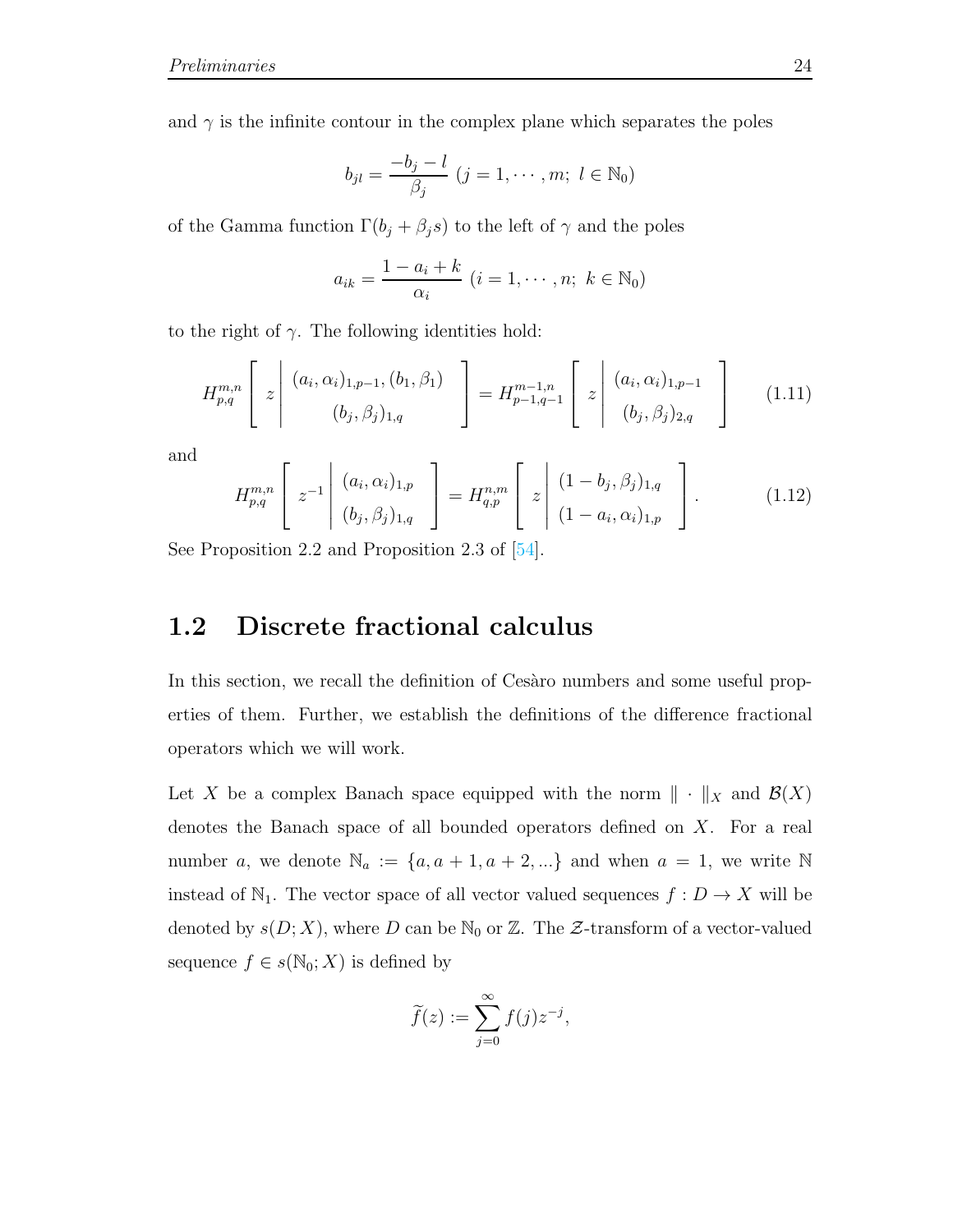where z is a complex number. Let  $\gamma$  be a circle centered at the origin of the zplane that encloses all poles of  $f(z)z^{n-1}$ . We recall that the inverse  $\mathcal{Z}\text{-transform}$ of  $\tilde{f}(z)$  is defined by

<span id="page-24-2"></span>
$$
f(n) = \frac{1}{2\pi i} \int_{\gamma} \widetilde{f}(z) z^{n-1} dz.
$$
 (1.13)

For more details about  $\mathcal{Z}$ -transforms and its inverse, see [\[35,](#page-97-3) Chapter 6]. For an arbitrary  $\alpha \in \mathbb{C}$ , we denote by  $k^{\alpha}(n)$  the Cesàro numbers which are the Fourier coefficients of the holomorphic function  $(1 - w)^{-\alpha}$  on the unitary disc, that is,

$$
\frac{1}{(1-w)^{\alpha}} = \sum_{n=0}^{\infty} k^{\alpha}(n)w^n, \qquad |\omega| < 1.
$$
 (1.14)

It is known that an equivalent expression of the Cesaro numbers is given by

<span id="page-24-1"></span>
$$
k^{\alpha}(n) := \begin{cases} \frac{\alpha(\alpha+1)\cdots(\alpha+n-1)}{n!}, & n \in \mathbb{N}, \\ 1, & n = 0. \end{cases}
$$
 (1.15)

See [\[56,](#page-100-0)[81\]](#page-102-6). Note that  $k^0(n) := \delta_0(n)$  is the Kronecker delta.



<span id="page-24-0"></span>Figure 1.1: The graph of  $\alpha \to k^{\alpha}(n)$  for  $\alpha \in \mathbb{R}$  and  $n = 0, 1, 2, 3, 4$ .

Observe that, for  $\alpha \in \mathbb{C} \setminus \{0, -1, -2, ...\}$ , the sequence  $(1.15)$  is equivalent to

<span id="page-24-3"></span>
$$
k^{\alpha}(n) = \frac{\Gamma(n+\alpha)}{\Gamma(\alpha)\Gamma(n+1)},
$$
\n(1.16)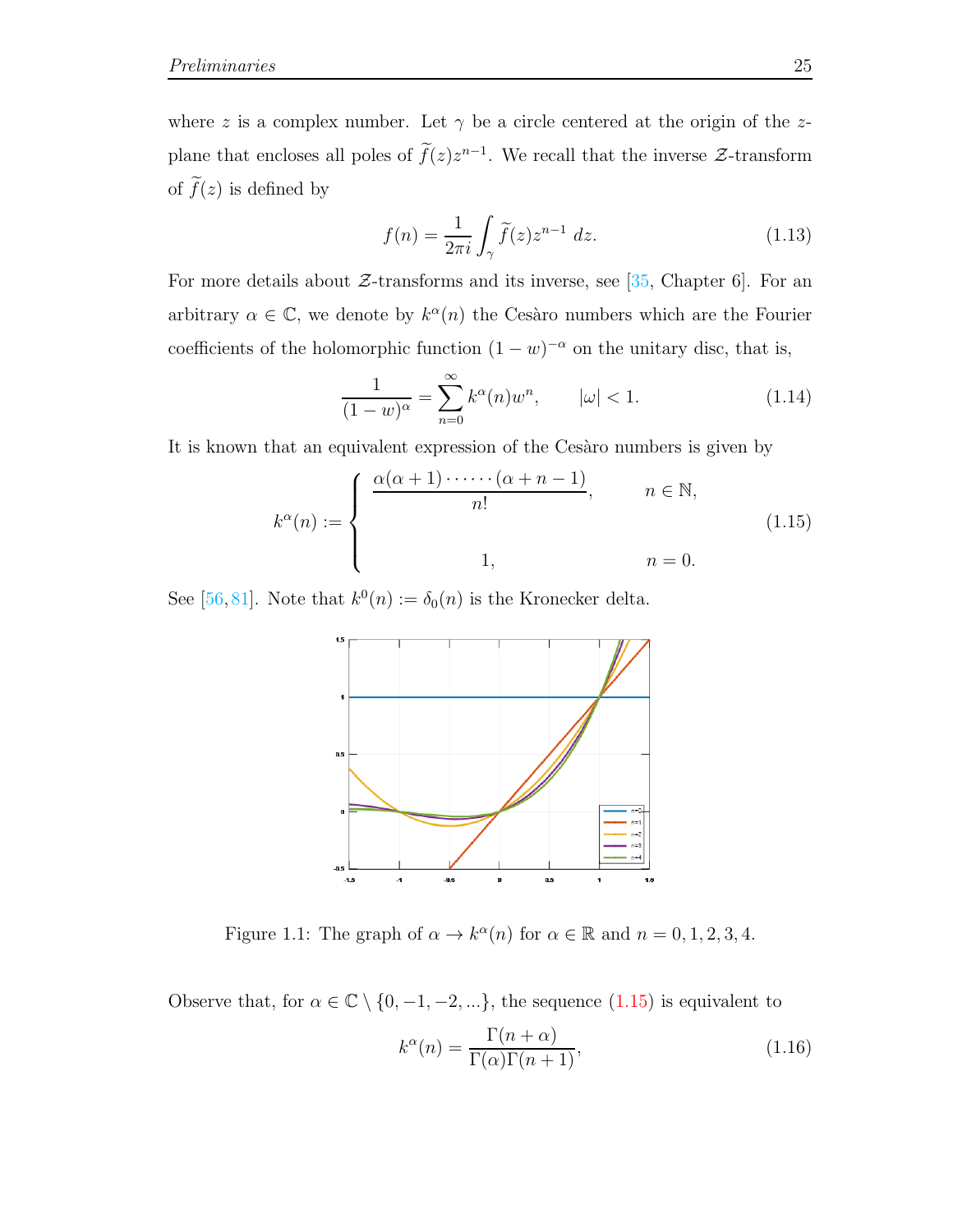and replacing  $w = 1/z$ , with  $z \in \mathbb{C} \setminus \{0\}$ , in  $(1.14)$ , we find that the *Z*-transform of  $k^{\alpha}$  is given by the formula

<span id="page-25-0"></span>
$$
\widetilde{k^{\alpha}}(z) = \left(\frac{z}{z-1}\right)^{\alpha}.
$$
\n(1.17)

For  $\alpha \in \{0\} \cup \mathbb{Z}^-$ , the representation  $(1.17)$  is valid for all  $z \in \mathbb{C} \setminus \{0\}$ , while for all  $\alpha \in \mathbb{C} \setminus \{0\} \cup \mathbb{Z}^-$  the expression is valid only for  $|z| > 1$ .

We recall the following properties of  $k^{\alpha}$ , which appear for example in [\[40,](#page-98-5) [56,](#page-100-0) [81\]](#page-102-6).

Proposition 1.2.1. The following properties hold:

- (i) For  $\alpha > 0$ ,  $k^{\alpha}(n) > 0$ ,  $n \in \mathbb{N}_0$ .
- (ii) For all  $\alpha, \beta \in \mathbb{C}$  and  $n \in \mathbb{N}_0$ , we have the semigroup property

<span id="page-25-3"></span><span id="page-25-1"></span>
$$
\sum_{j=0}^{n} k^{\alpha} (n-j) k^{\beta}(j) = k^{\alpha+\beta}(n).
$$
 (1.18)

(*iii*) For  $\alpha > 0$ ,

$$
k^{\alpha}(n) = \frac{n^{\alpha-1}}{\Gamma(\alpha)} \left( 1 + \mathcal{O}\left(\frac{1}{n}\right) \right), \quad n \in \mathbb{N}.
$$
 (1.19)

(iv) For  $0 < \alpha < 1$ ,

<span id="page-25-2"></span>
$$
k^{\alpha}(n+1) - k^{\alpha}(n) = k^{\alpha-1}(n+1), \quad n \in \mathbb{N}_0.
$$

Now, we describe the discrete version of the Mittag-Leffler sequences and its properties.

Let  $\alpha, \beta > 0$  and  $\tau \in \mathbb{C}$ . The Mittag-Leffler sequences (see [\[56,](#page-100-0)[67\]](#page-101-7)) are given by

$$
\mathcal{E}_{\alpha,\beta}(\tau,n) := \frac{1}{(n-1)!} \sum_{j=0}^{\infty} \frac{\Gamma(\alpha j + \beta + n - 1)}{\Gamma(\alpha j + \beta)} \tau^j, \quad n \in \mathbb{N}, \quad |\tau| < 1. \tag{1.20}
$$

The convergence of previous series can be justified by  $(1.19)$ . Using the Cesaro numbers  $(1.16)$ , one can rewrite  $(1.20)$  as

$$
\mathcal{E}_{\alpha,\beta}(\tau,n) = \sum_{j=0}^{\infty} k^{\alpha j + \beta} (n-1)\tau^j, \quad n \in \mathbb{N}, \quad |\tau| < 1.
$$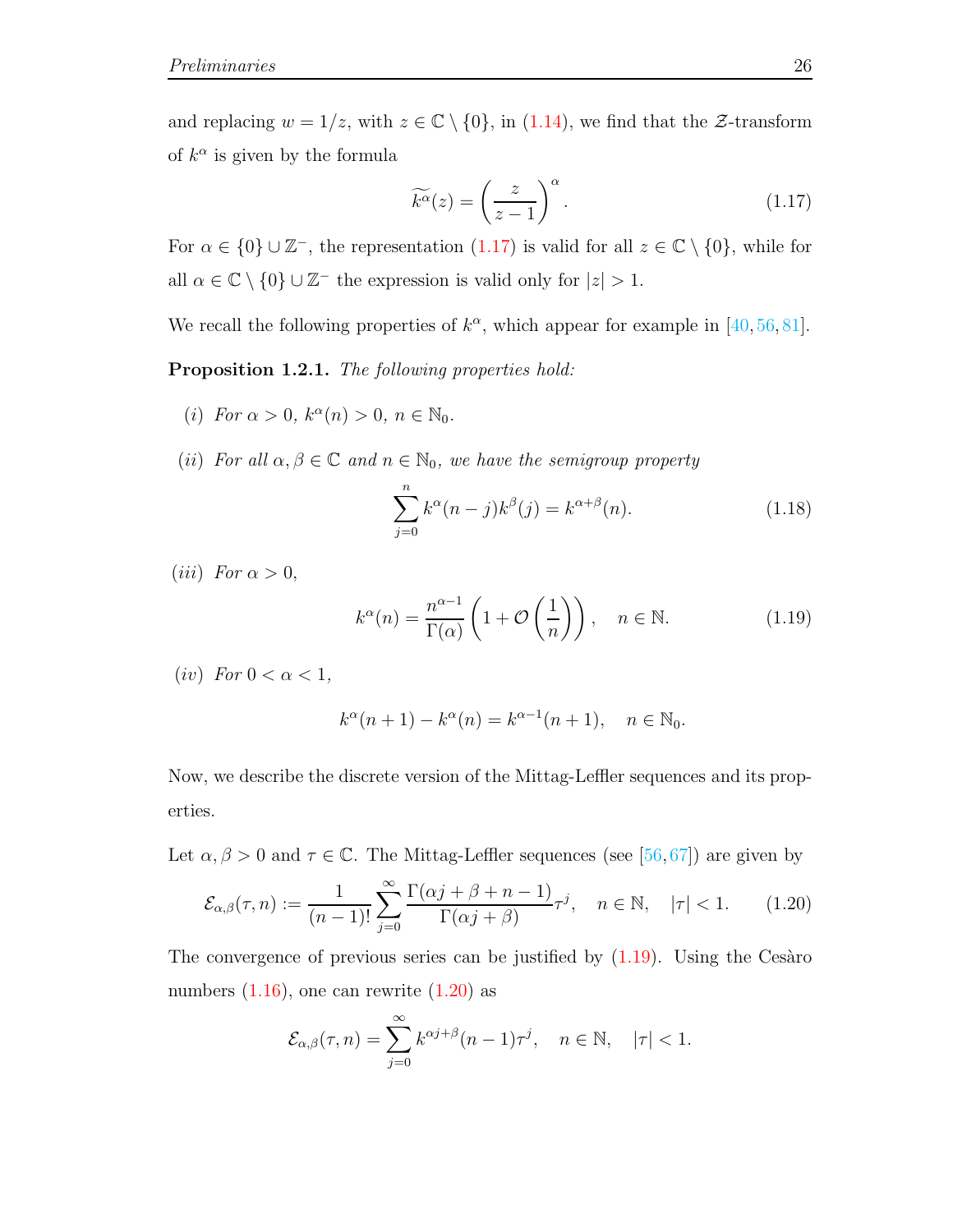Particularly, note that

$$
\mathcal{E}_{1,1}(\tau,n) = \sum_{j=0}^{\infty} \tau^j k^{j+1}(n-1) = \sum_{j=0}^{\infty} \tau^j k^n(j) = (1-\tau)^{-n}, \quad |\tau| < 1.
$$

The Z-transform of the Mittag-Leffler sequence is given by

$$
\sum_{n=0}^{\infty} z^{-n} \mathcal{E}_{\alpha,\beta}(\tau, n+1) = \left(\frac{z}{z-1}\right)^{\beta} \left(1 - \tau \left(\frac{z}{z-1}\right)^{\alpha}\right)^{-1},\tag{1.21}
$$

where  $|z| > 1$ . For more details, see e.g. [\[56,](#page-100-0)[67\]](#page-101-7). Now, we introduce the following function:

$$
L_{\alpha,\beta}(\tau,t) := t^{\beta - 1} E_{\alpha,\beta}(\tau t^{\alpha}), \quad t \ge 0, \quad \tau \in \mathbb{C}, \quad \alpha, \beta > 0,
$$

and we show the following remarkable result that relates the discrete and continuous Mittag-Leffler functions by means of the Poisson transform.

Initially, we remember the definition of the Poisson transform. For each  $n \in \mathbb{N}_0$ , the Poisson distribution (with parameter  $t$ ) is defined by

$$
p_n(t) := e^{-t} \frac{t^n}{n!}, \quad t \ge 0.
$$

Given a continuous function  $u : [0, \infty) \to X$  the Poisson transform of u was defined in  $[56]$  by

$$
\mathcal{P}(u)(n) := \int_0^\infty p_n(t)u(t)dt, \ n \in \mathbb{N}_0.
$$
\n(1.22)

**Theorem 1.2.2.** For all  $\tau \in \mathbb{C}$  we have

$$
\mathcal{P}(L_{\alpha,\beta}(\tau,\cdot))(n)=\mathcal{E}_{\alpha,\beta}(\tau,n+1),\quad n\in\mathbb{N}_0.
$$

Proof. An easy calculation, using the definitions, shows the following identities

$$
\mathcal{P}(L_{\alpha,\beta}(\tau,\cdot))(n) = \int_0^\infty e^{-t}\frac{t^n}{n!} \sum_{j=0}^\infty \frac{\tau^j t^{\alpha j+\beta-1}}{\Gamma(\alpha j+\beta)} dt = \sum_{j=0}^\infty \Big[ \int_0^\infty e^{-t} \frac{t^{n+\alpha j+\beta-1}}{n!\Gamma(\alpha j+\beta)} \Big] \tau^j.
$$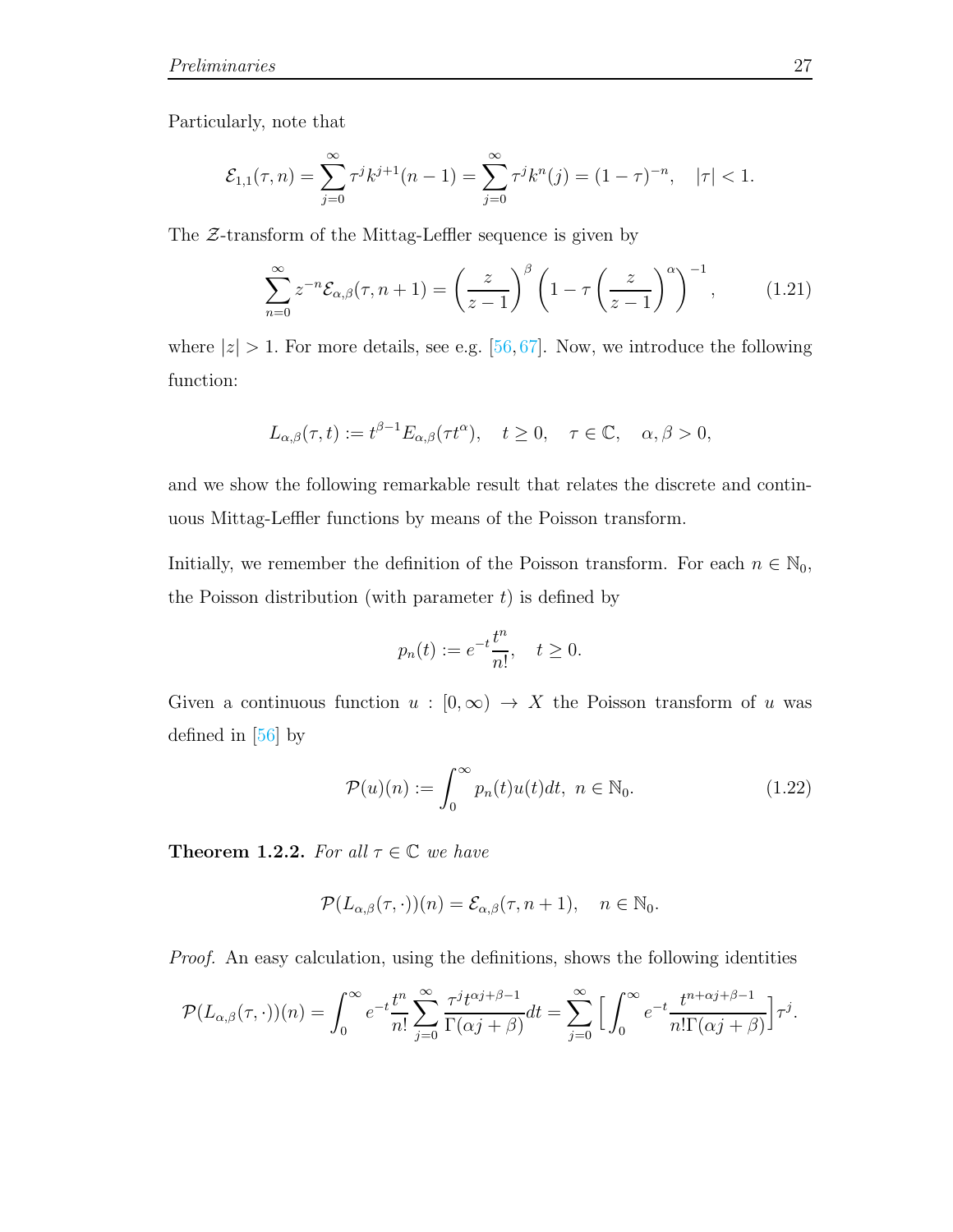We assume that the exchanges between integrals and series are legitimate in view of the analyticity properties of the involved functions. Using the identity

$$
\int_0^\infty e^{-wt} \frac{t^{\gamma - 1}}{\Gamma(\gamma)} dt = \frac{1}{w^{\gamma - 1}},
$$

with  $w = 1$  and  $\gamma = n + \alpha j + \beta$ , we obtain

$$
\sum_{j=0}^{\infty} \left[ \int_0^{\infty} e^{-t} \frac{t^{n+\alpha j+\beta-1}}{n! \Gamma(\alpha j+\beta)} \right] \tau^j = \sum_{j=0}^{\infty} \frac{\Gamma(\alpha j+n+\beta)}{n! \Gamma(\alpha j+\beta)} \tau^j = \sum_{j=0}^{\infty} \tau^j k^{\alpha j+\beta}(n).
$$

One of the key properties of the Poisson transform is the following relationship between the kernel function  $g_{\alpha}$  and the kernel sequence  $k^{\alpha}$ :

$$
\mathcal{P}(g_{\alpha})(n) = k^{\alpha}(n).
$$

Additional properties of the Poisson transform are given in [\[6,](#page-94-3) Section 4].

In this work, we develop the discrete fractional calculus theory on specific discrete time scales:  $\mathbb{N}_a$  and  $\mathbb{Z}$ .

Let u be a sequence defined on  $\mathbb{N}_0$  (or  $\mathbb{Z}$ ). The forward Euler operator  $\Delta$  is defined by

$$
(\Delta u)(n) := u(n+1) - u(n), \quad n \in \mathbb{N}_0 \text{ (or } \mathbb{Z}),
$$

and the backward Euler operator  $\nabla$  of sequence u is defined by

$$
(\nabla u)(n) := u(n) - u(n-1), \quad n \in \mathbb{N} \text{ (or } \mathbb{Z}).
$$

Remark 1.2.3. For convention, we use  $\Delta u(n) := (\Delta u)(n)$  and  $\nabla u(n) :=$  $(\nabla u)(n)$ .

Based on the works done by Atici and Eloe  $[20, 21]$  $[20, 21]$ , we consider the following definition of fractional backward sum (or sum of arbitrary order) and fractional backward difference operators (in the sense of Riemann-Liouville and Caputo).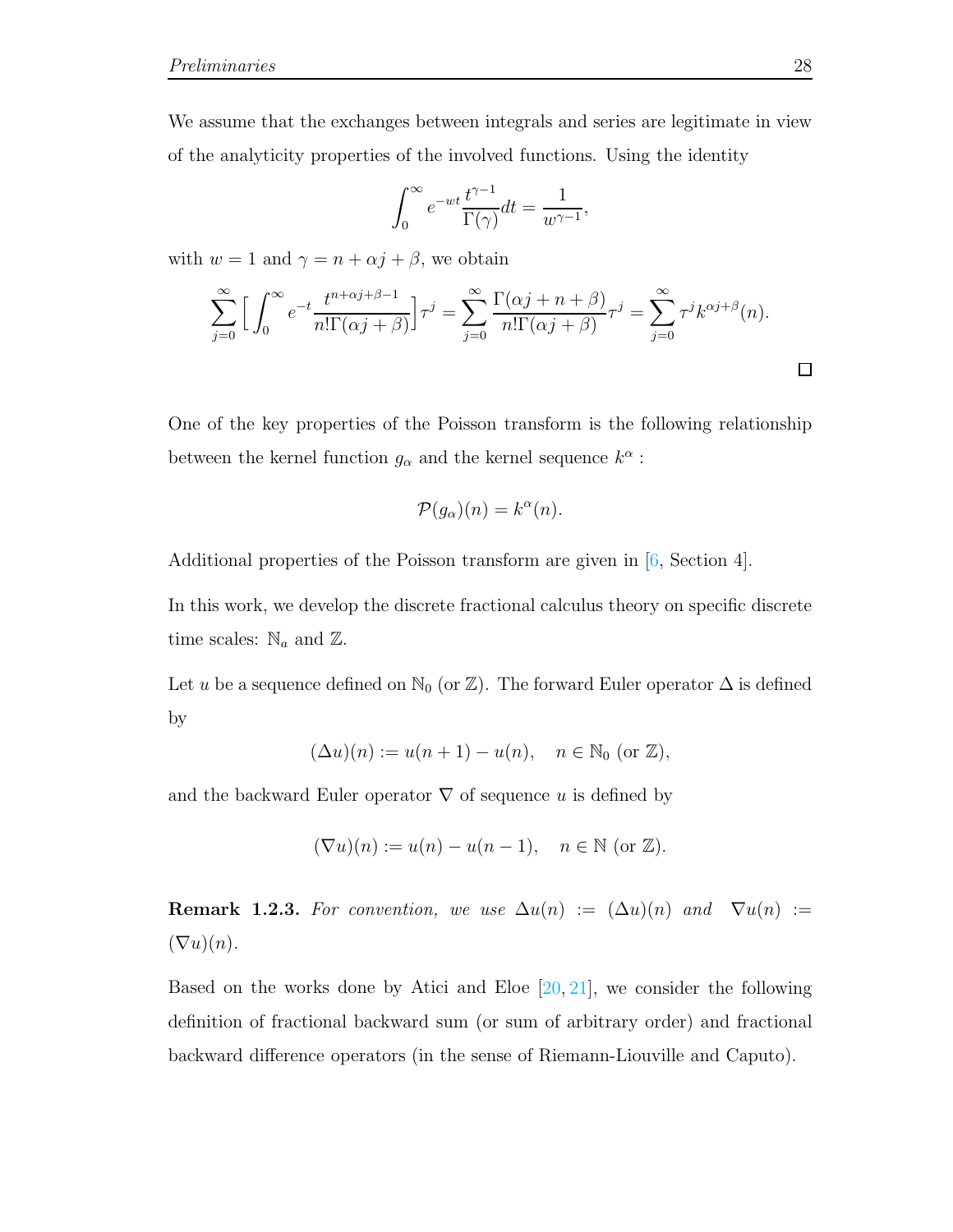**Definition 1.2.4.** Let  $f \in s(\mathbb{N}_0, X)$ . For  $\alpha \geq 0$ , the  $\alpha$ -th fractional backward sum of f is defined by means of the formula

$$
\nabla^{-\alpha} f(n) := \sum_{j=1}^{n} k^{\alpha} (n-j) f(j), \quad n \in \mathbb{N}.
$$

Definition 1.2.5. Let  $0 < \alpha < 1$  and  $f \in s(\mathbb{N}_0, X)$ . The  $\alpha$ -th Riemann-Liouville fractional backward difference of f is defined by

$$
_{RL}\nabla^{\alpha}f(n) := \nabla \nabla^{-(1-\alpha)}f(n), \quad n \in \mathbb{N},
$$

and the Caputo fractional backward difference of order  $\alpha$  is defined by

$$
{}_C\nabla^{\alpha}f(n):=\nabla^{-(1-\alpha)}\nabla f(n),\quad n\in\mathbb{N}.
$$

Now, for the fractional forward sum and fractional forward difference operators, we consider the definitions given by Lizama in [\[55,](#page-100-1) [56\]](#page-100-0).

**Definition 1.2.6.** Let  $f \in s(\mathbb{N}_0, X)$ . For  $\alpha \geq 0$ , the  $\alpha$ -th fractional forward sum of f is defined by means of the formula

$$
\Delta^{-\alpha} f(n) := \sum_{j=0}^{n} k^{\alpha} (n-j) f(j), \quad n \in \mathbb{N}_0.
$$

**Definition 1.2.7.** Let  $0 < \alpha < 1$  and  $f \in s(\mathbb{N}_0, X)$ . The  $\alpha$ -th Riemann-Liouville fractional forward difference of f is defined by

$$
_{RL}\Delta^{\alpha}f(n) := \Delta \Delta^{-(1-\alpha)}f(n), \quad n \in \mathbb{N}_0,
$$

and the Caputo fractional forward difference of order  $\alpha$  is defined by

$$
{}_C\Delta^{\alpha}f(n) := \Delta^{-(1-\alpha)}\Delta f(n), \quad n \in \mathbb{N}_0.
$$

Finally, concerning the case of sequences defined on the set  $\mathbb Z$  we recall fractional sum operator and fractional difference in the Weyl-like sense which was introduced by Abadias and Lizama [\[5\]](#page-94-2), as follows.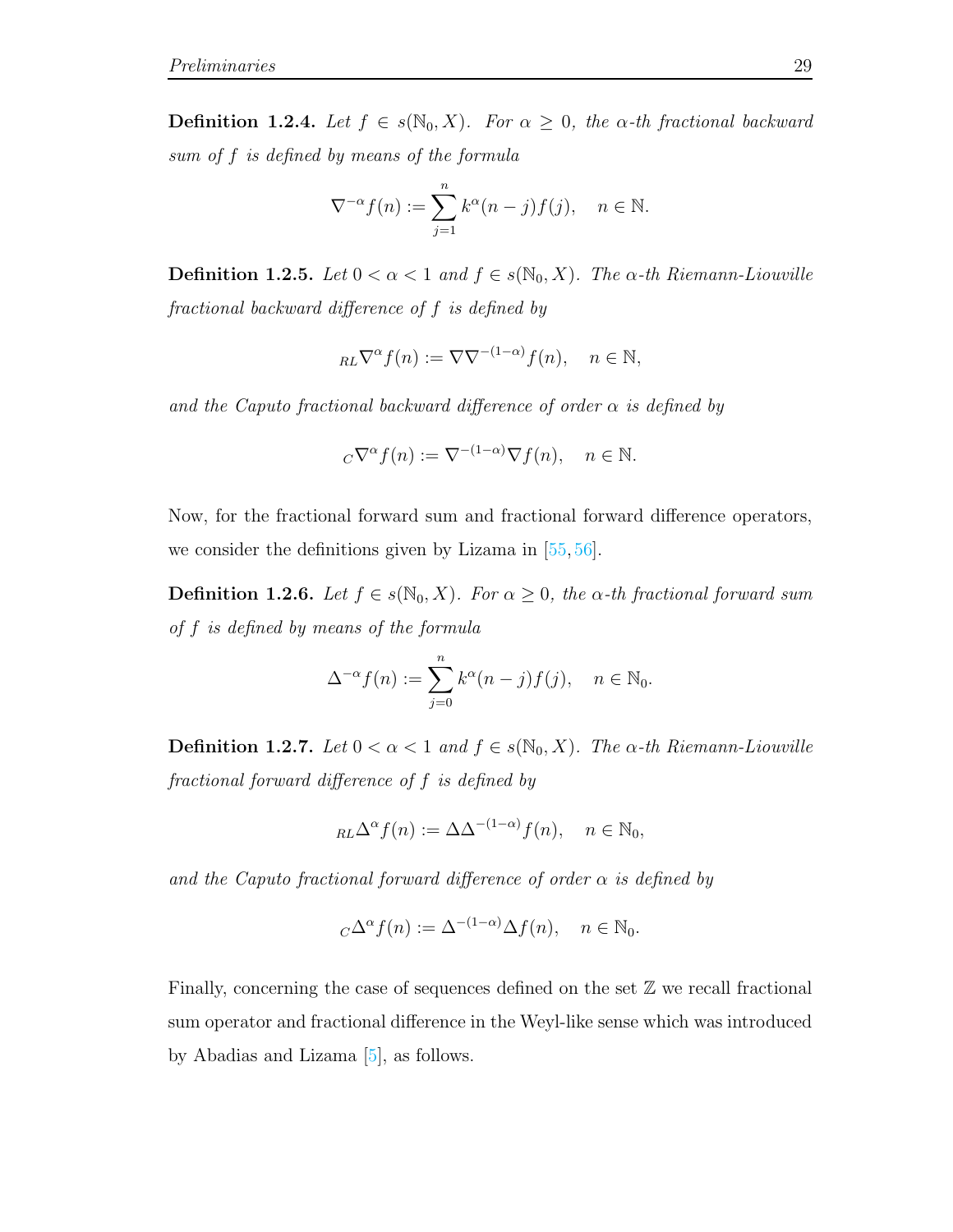**Definition 1.2.8.** Let  $f \in s(\mathbb{Z}, X)$ . For  $\alpha \geq 0$ , the  $\alpha$ -th fractional sum in the Weyl-like sense of f is defined by means of the formula

$$
\Delta_W^{-\alpha} f(n) := \sum_{j=-\infty}^n k^{\alpha} (n-j) f(j), \quad n \in \mathbb{Z}.
$$

Definition 1.2.9. Let  $0 < \alpha < 1$  and  $f \in s(\mathbb{Z}, X)$ . The  $\alpha$ -th fractional difference in the Weyl-like sense of f is defined by

$$
\Delta_W^{\alpha} f(n) := \Delta \Delta_W^{-(1-\alpha)} f(n), \quad n \in \mathbb{Z}.
$$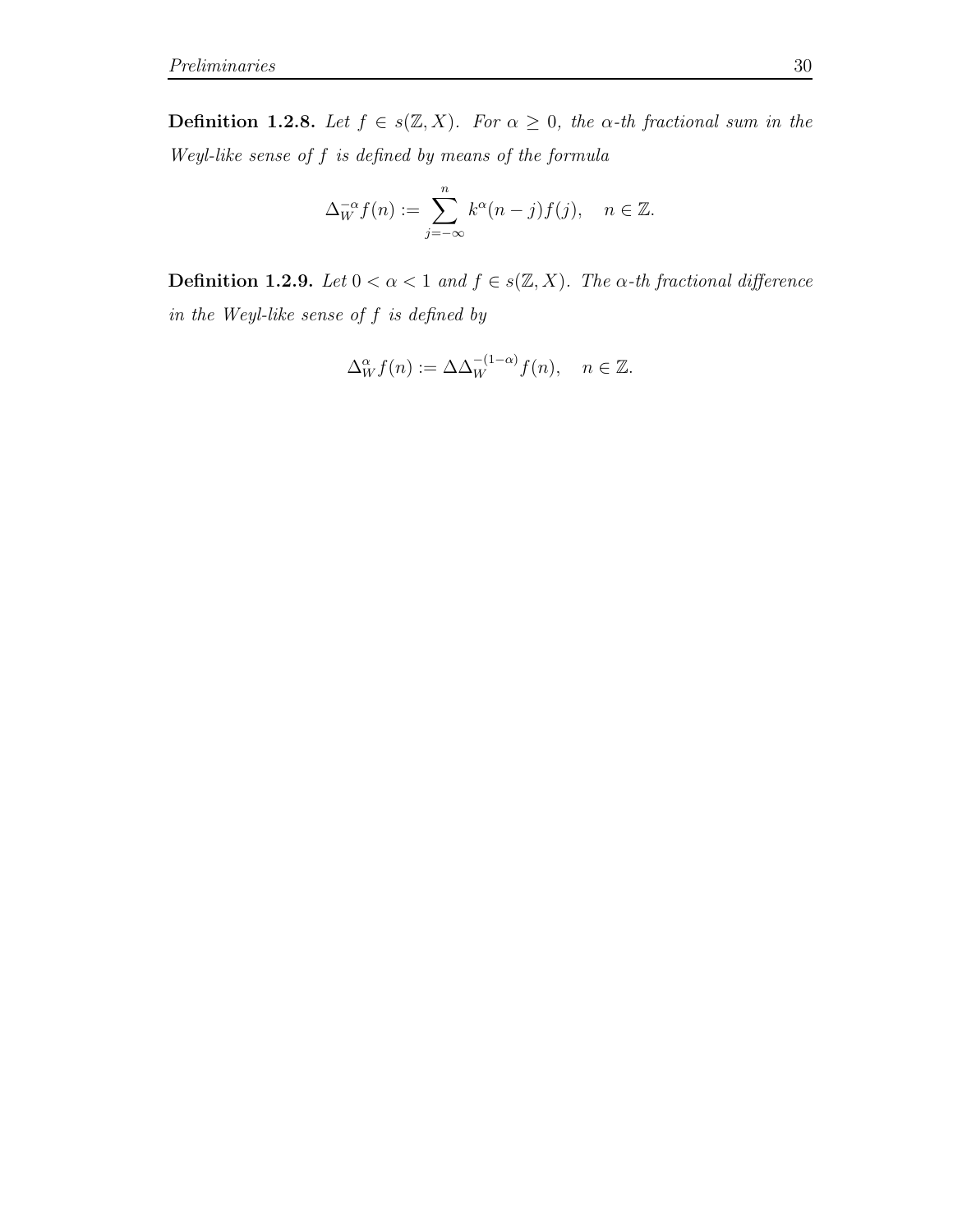# <span id="page-30-0"></span>2. Fundamental solutions and largetime behaviour for a discrete in time fractional diffusion equation

This chapter discusses asymptotic behaviour for the solutions of the fractional version of the discrete in time d-dimensional diffusion equation, which involves the Caputo fractional backward difference. For this purpose we introduce and investigate the properties the discrete Lévy  $\alpha$ –stable distribution and the discrete scaled Wright function. Moreover, we prove that a solution of the fractional equation mentioned has an representation involving the discrete in time Gaussian kernel and the discrete scaled Wright function.

## <span id="page-30-1"></span>2.1 Some special functions in the discrete setting

In this section, we introduce a discrete version of the stable Lévy process and the scaled Wright functions. Further, we present some interesting properties which will be useful along the this work.

**Definition 2.1.1.** Let  $0 < \alpha \leq 1$  be given. For  $n \in \mathbb{N}$ , the discrete Lévy  $\alpha$ -stable distribution is defined by

<span id="page-30-2"></span>
$$
l_{\alpha}(n,j) := \begin{cases} \frac{1}{2\pi i} \int_{\Gamma} z^{n-1} \left( \frac{z^{\alpha} - (z-1)^{\alpha}}{z^{\alpha}} \right)^{j} dz, & j \in \mathbb{N}, \\ 0, & j = 0, \end{cases}
$$
(2.1)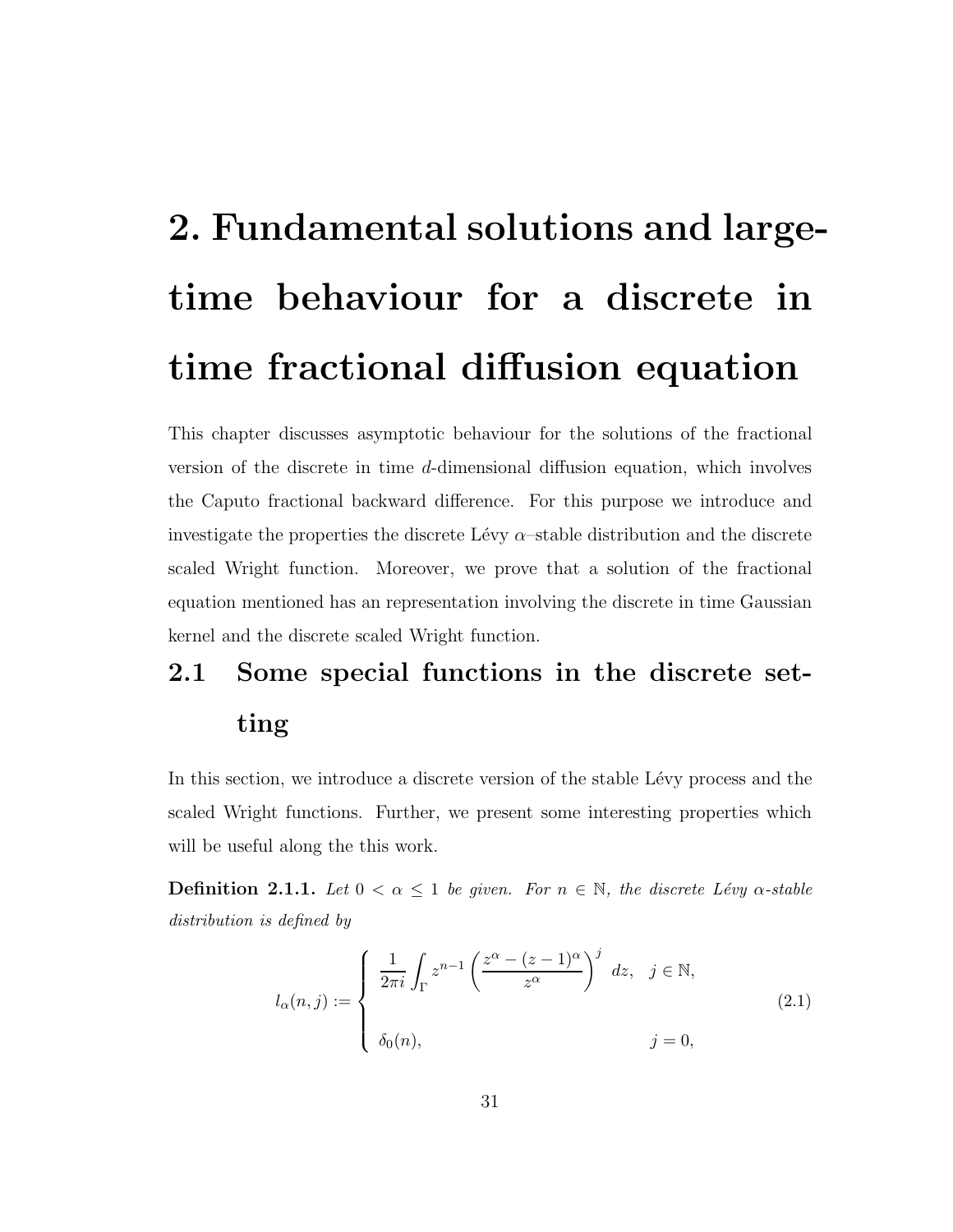where  $\Gamma$  is a path oriented counterclockwise that encloses all the singularities of the complex variable function  $z \to z^{-\alpha j} (z^{\alpha} - (z-1)^{\alpha})^j$  and  $\delta_0(n)$  is the Kronecker delta.



<span id="page-31-0"></span>Figure 2.1: The discrete Lévy  $\alpha$ -stable distribution for  $\alpha = 0.9$  and  $0 \le n \le 60$ 

Denote by  $\mathbb{D}(a,r) \subset \mathbb{C}$  the open disk of center  $a \in \mathbb{C}$  and radius  $r > 0$ . The following lemma will be very useful in what follows.

**Lemma 2.1.2.** Let  $0 < \alpha \leq 1$  be given and  $z \in \mathbb{D}(1,1)$ . Then  $z^{\alpha} \in \mathbb{D}(1,1)$ .

*Proof.* Let  $z = re^{i\theta}$ . By hypothesis,  $|\theta| < \pi/2$ . We first claim that  $(\cos \theta)^{\alpha} <$ cos( $\alpha\theta$ ). In fact, it is enough to prove the claim for  $0 < \theta < \pi/2$  (since cos x is even). Since  $\cos x$  is positive and decreasing on the interval  $[0, \pi/2]$  and  $0 <$  $\alpha\theta < \theta$ , we have  $\cos(\alpha\theta) > \cos\theta > 0$ . Therefore  $\ln(\cos\theta) < \ln(\cos\alpha\theta)$ . Hence, the condition  $0 < \alpha < 1$  implies  $\alpha \ln(\cos \theta) < \ln(\cos \alpha \theta)$ . This proves the claim. Now, using the claim and the inequality  $2^{\alpha} \leq 2$ , we obtain  $2^{\alpha} (\cos \theta)^{\alpha} \leq 2 \cos(\alpha \theta)$ . It shows that if  $r < 2 \cos \theta$  then  $r^{\alpha} < 2 \cos(\alpha \theta)$ , or, equivalently, that  $|1 - z| < 1$ implies  $|1 - z^{\alpha}| < 1$ , proving the lemma.  $\Box$ 

<span id="page-31-1"></span>**Remark 2.1.3.** We observe that the integral on the right hand side of  $(2.1)$ contains the analytic function  $z \rightarrow$  $z^{\alpha} - (z-1)^{\alpha}$  $\frac{(x-1)}{z^{\alpha}} = 1 \sqrt{ }$ 1 − 1 z  $\setminus^{\alpha}$ . Suppose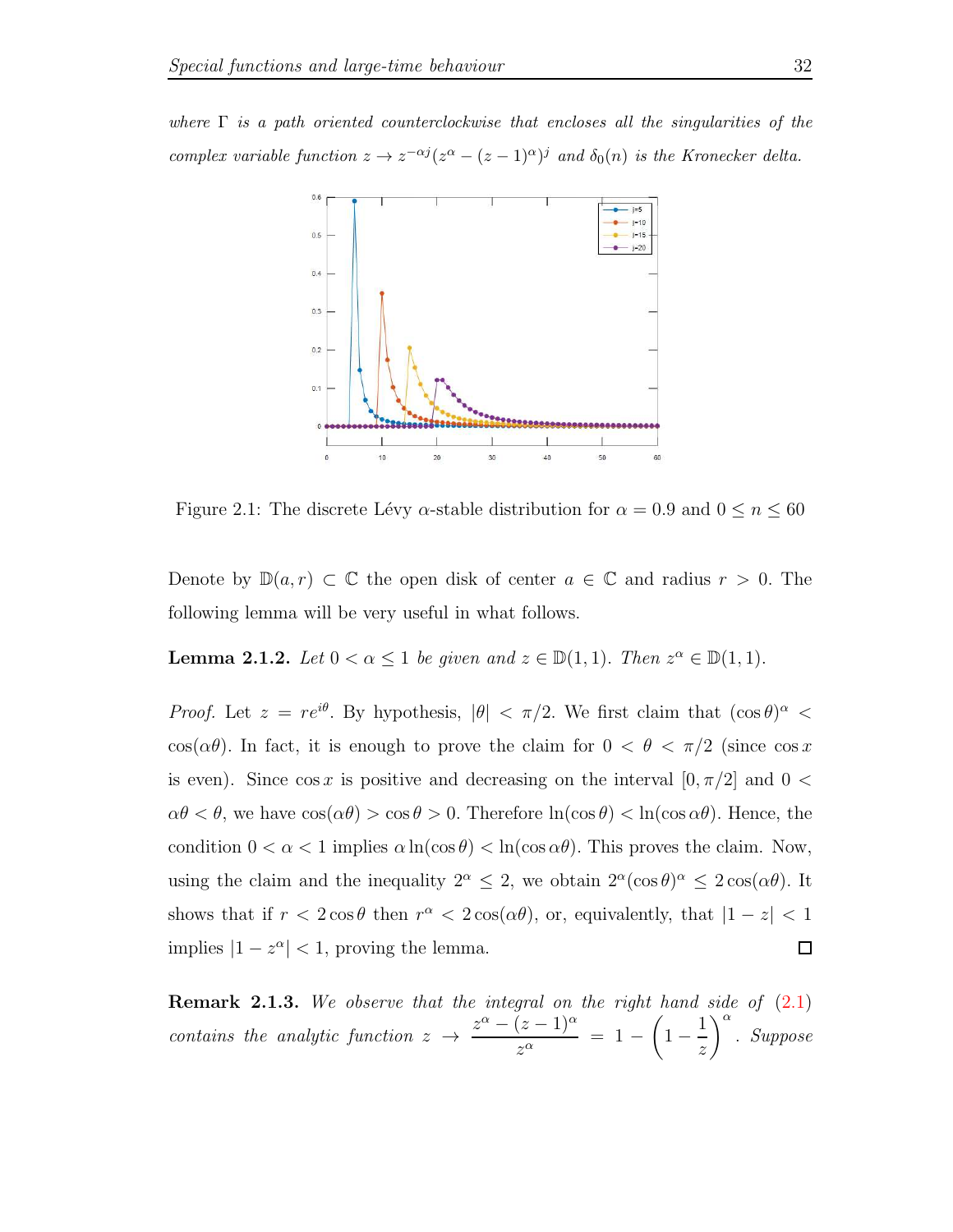$|z| > 1$ . Then 1– 1  $\frac{1}{z} \in \mathbb{D}(1,1)$ . By the above lemma, we obtain  $\bigg(1-\frac{1}{z}\bigg)$ 1 z  $\setminus^{\alpha}$  $\in \mathbb{D}(1,1)$ . We conclude that

$$
\left|1 - \left(1 - \frac{1}{z}\right)^{\alpha}\right| < 1 \quad \text{for all } |z| > 1. \tag{2.2}
$$

Next, we present some fundamental properties of the discrete Lévy  $\alpha$ -stable distribution.

**Proposition 2.1.4.** Let  $0 < \alpha \leq 1$ ,  $j \in \mathbb{N}$  and  $n \in \mathbb{N}_0$  be given. The following properties hold:

(i) 
$$
\tilde{l}_{\alpha}(z, j) = (1 - \widetilde{k^{-\alpha}}(z))^j
$$
, for all  $|z| > 1$ .  
\n(ii)  $l_{\alpha}(n, j) = \sum_{i=0}^j {j \choose i} (-1)^i k^{-\alpha i}(n)$ .  
\n(iii)  $0 \le l_{\alpha}(n, j)$ .

$$
(iv) \sum_{i=0}^{\infty} l_{\alpha}(i, j) = 1.
$$
  

$$
(v) l_{\alpha}(n, j+2) - 2l_{\alpha}(n, j+1) + l_{\alpha}(n, j) = (k^{-2\alpha} * l_{\alpha}(\cdot, j))(n).
$$

(*vi*) Let  $\omega > 1$  be given. Then

$$
\sum_{i=0}^{\infty} \widetilde{l}_{\alpha}(z,i)\omega^{-i} = \omega \widehat{L}_{\alpha,\alpha}(1-\omega,\cdot)(1-1/z), \quad |z| > 1.
$$

$$
(vii) \ \mathcal{P}(\widehat{f}_{\cdot,\alpha}(\zeta))(j-1) = \widetilde{l}_{\alpha}(z,j) \ \text{where} \ |z| > 1 \ \text{and} \ \zeta := \left(\frac{(z-1)^{\alpha}}{z^{\alpha} - (z-1)^{\alpha}}\right)^{1/\alpha}.
$$

Proof.

 $(i)$  Note that, using  $(1.17)$  we obtain the identity

$$
l_{\alpha}(n,j) = \frac{1}{2\pi i} \int_{\Gamma} z^{n-1} \left( \frac{z^{\alpha} - (z-1)^{\alpha}}{z^{\alpha}} \right)^{j} dz
$$
  
= 
$$
\frac{1}{2\pi i} \int_{\Gamma} z^{n-1} \left( 1 - \widetilde{k^{-\alpha}}(z) \right)^{j} dz.
$$

Then, by the inverse  $\mathcal{Z}\text{-transform}$ , we get the claimed property.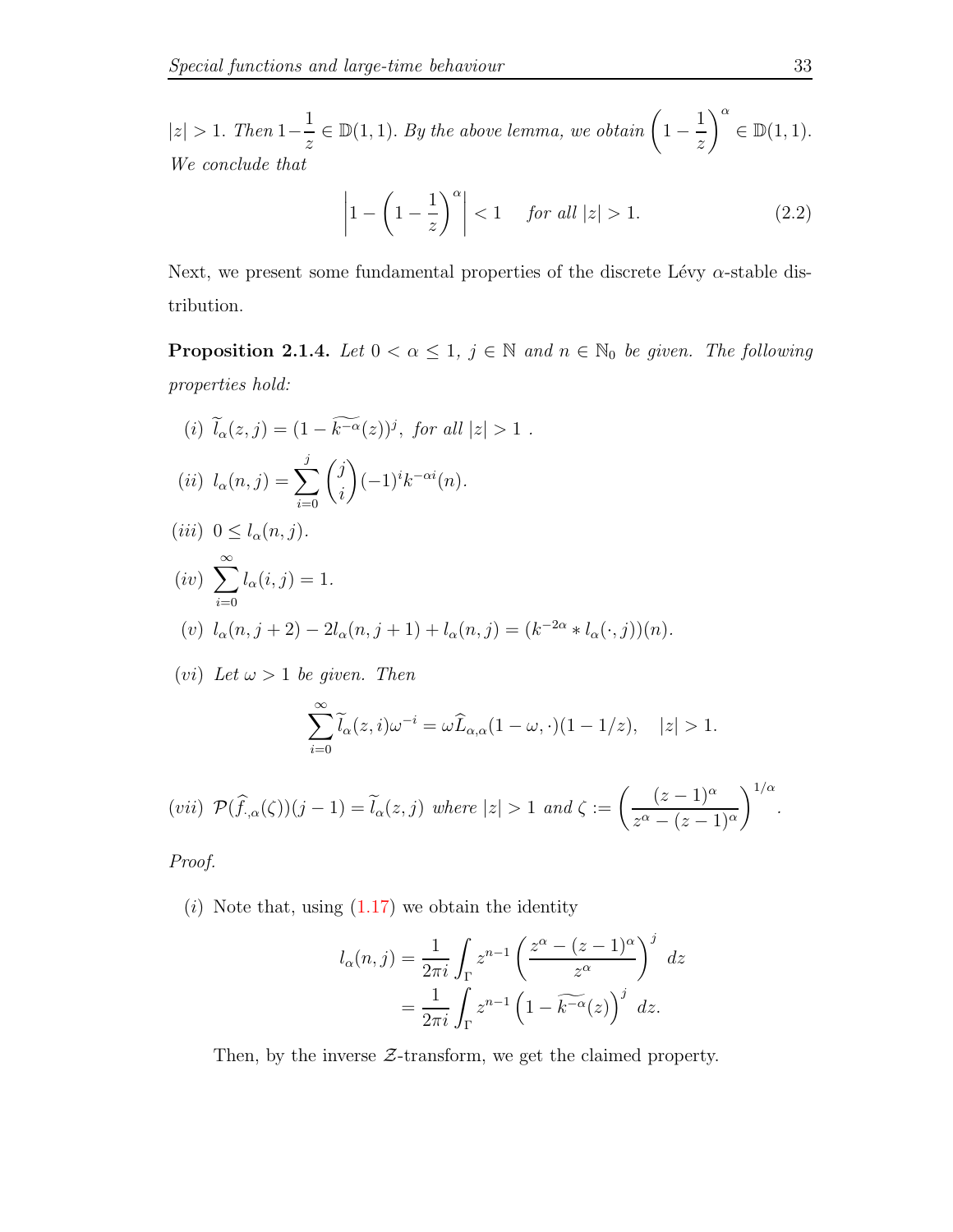(*ii*) Applying the general binomial theorem (see  $[42,$  Formula 1.111]) on (*i*), we get

$$
\widetilde{l}_{\alpha}(z,j) = \sum_{i=0}^{j} {j \choose i} (-1)^{i} \widetilde{k^{-\alpha i}}(z),
$$

where we have used the group property  $(1.18)$  of the sequence kernel  $k^{\beta}$  to deduce that  $k^{-\alpha i}(z) = [k^{-\alpha}(z)]^i$ . Then the result follows by an application of the inverse  $Z$ -transform.

 $(iii)$  By  $(ii)$ , we have

$$
l_{\alpha}(n,1)=k^{0}(n)-k^{-\alpha}(n)=\frac{\alpha(1-\alpha)(2-\alpha)...(n-1-\alpha)}{n!},
$$

and, since  $0 < \alpha \leq 1$ , we deduce  $l_{\alpha}(n, 1) \geq 0$  for all  $n \in \mathbb{N}$ . Moreover,  $l_{\alpha}(0, 1) = 0$  by [\(1.15\)](#page-24-1). On the other hand, observe that

$$
1 - 2\alpha \le 1 - \alpha, \ 2 - 2\alpha \le 2 - \alpha, \ 3 - 2\alpha \le 3 - \alpha, \dots n - 1 - 2\alpha \le n - 1 - \alpha.
$$

Since  $i - \alpha > 0$  for all  $i = 1, ..., n - 1$ , then

<span id="page-33-0"></span>
$$
\prod_{i=1}^{n-1} (i - 2\alpha) \le \prod_{i=1}^{n-1} (i - \alpha).
$$
 (2.3)

Multiplying by  $-2\alpha/n!$  in [\(2.3\)](#page-33-0), we get

$$
-\frac{2\alpha}{n!} \prod_{i=1}^{n-1} (i - 2\alpha) \ge -\frac{2\alpha}{n!} \prod_{i=1}^{n-1} (i - \alpha)
$$

or

$$
\frac{(-2\alpha)(1-2\alpha)\dots(n-1-2\alpha)}{n!} \ge 2\frac{(-\alpha)(1-\alpha)\dots(n-1-\alpha)}{n!}.
$$

Using this last inequality together with the definition of  $k^{\alpha}$ , we have

$$
k^{-2\alpha}(n) \ge 2k^{-\alpha}(n).
$$

Now, note from  $(ii)$  that

$$
l_{\alpha}(n,2) = k^{0}(n) - 2k^{-\alpha}(n) + k^{-2\alpha}(n).
$$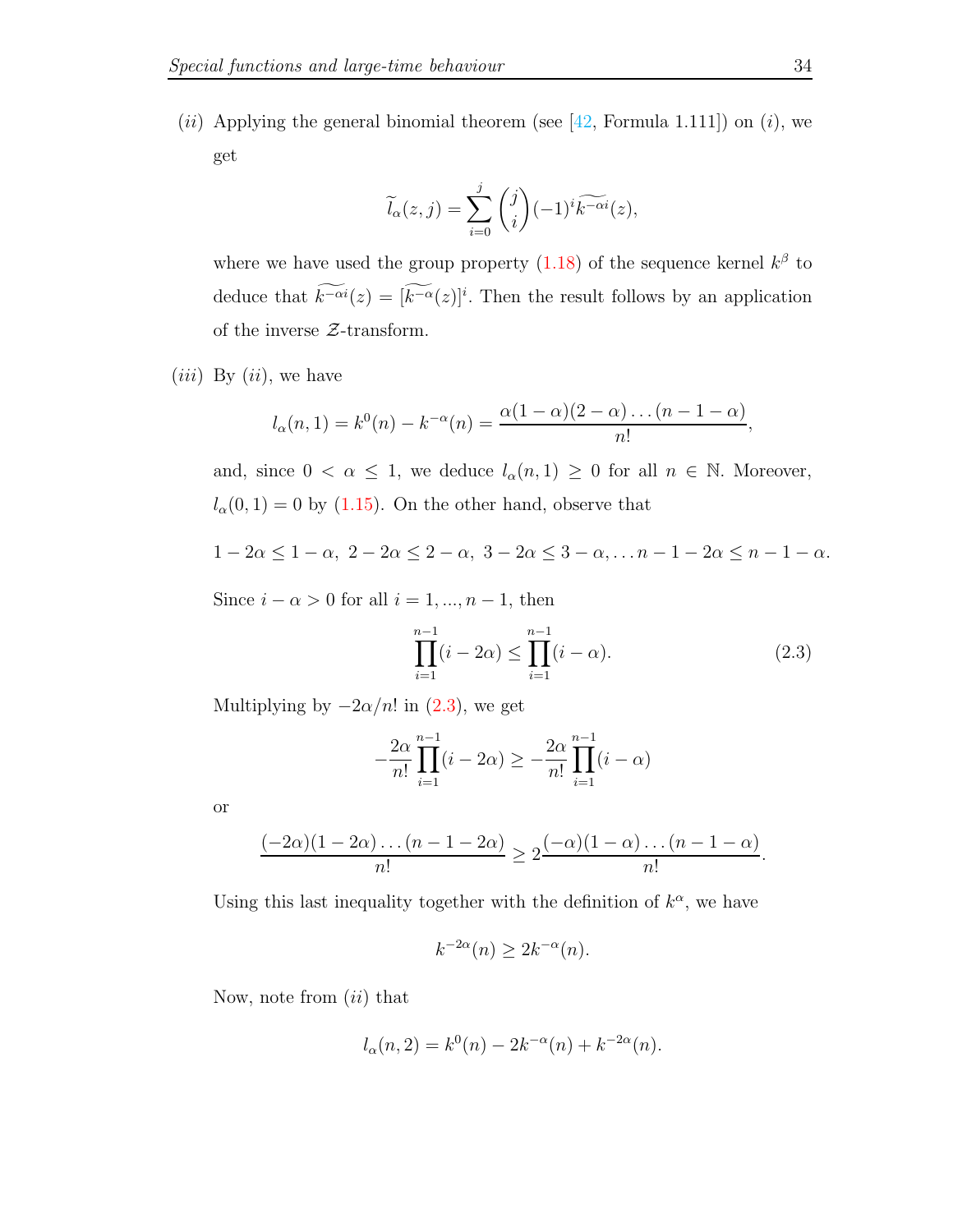From which we deduce

$$
l_{\alpha}(n,2) = -2k^{-\alpha}(n) + k^{-2\alpha}(n) \ge -2k^{-\alpha}(n) + 2k^{-\alpha}(n) = 0, \quad n \in \mathbb{N},
$$

and  $l_{\alpha}(0, 2) = 0$  by [\(1.15\)](#page-24-1). Now, observe that from the previous calculations and (the proof of)  $(i)$ , we obtain

$$
l_{\alpha}(n,3) = \frac{1}{2\pi i} \int_{\Gamma} z^{n-1} (1 - \widetilde{k^{-\alpha}}(z))^3 dz
$$
  
= 
$$
\frac{1}{2\pi i} \int_{\Gamma} z^{n-1} (1 - \widetilde{k^{-\alpha}}(z))^2 (1 - \widetilde{k^{-\alpha}}(z)) dz
$$
  
= 
$$
\frac{1}{2\pi i} \int_{\Gamma} z^{n-1} \widetilde{l_{\alpha}}(n,2) \widetilde{l_{\alpha}}(n,1) dz
$$
  
= 
$$
\sum_{p=0}^n l_{\alpha}(n-p,2) l_{\alpha}(p,1) \ge 0, \quad n \in \mathbb{N}_0.
$$

Now, assume that for  $j = m \in \mathbb{N}$  we have

$$
l_{\alpha}(n,m) \ge 0, \quad n \in \mathbb{N}_0.
$$

Then, for  $j = m + 1$  and proceeding as in the case  $j = 3$ , we obtain

$$
l_{\alpha}(n, m + 1) = \sum_{p=0}^{n} l_{\alpha}(n - p, m)l_{\alpha}(p, 1) \ge 0,
$$

for all  $n \in \mathbb{N}$ . This proves the claim.

- (iv) Let  $z \in \mathbb{R}$  be given. Note that the claimed identity is a particular case of (i) by letting  $z \to 1^+$  and taking into account that  $k^{-\alpha}(1) = 0$ , again by [\(1.17\)](#page-25-0).
- (v) Note that,

$$
l_{\alpha}(n,j+2) - 2l_{\alpha}(n,j+1) + l_{\alpha}(n,j)
$$
  
= 
$$
\frac{1}{2\pi i} \int_{\Gamma} z^{n-1} \left[ (1 - \widetilde{k^{-\alpha}}(z))^{j+2} - 2(1 - \widetilde{k^{-\alpha}}(z))^{j+1} + (1 - \widetilde{k^{-\alpha}}(z))^{j} \right] dz
$$
  
= 
$$
\frac{1}{2\pi i} \int_{\Gamma} z^{n-1} \widetilde{k^{-2\alpha}}(z) \widetilde{l_{\alpha}}(z,j) dz.
$$

The property follows by applying the inverse  $\mathcal{Z}\text{-transform}$  for the finite convolution.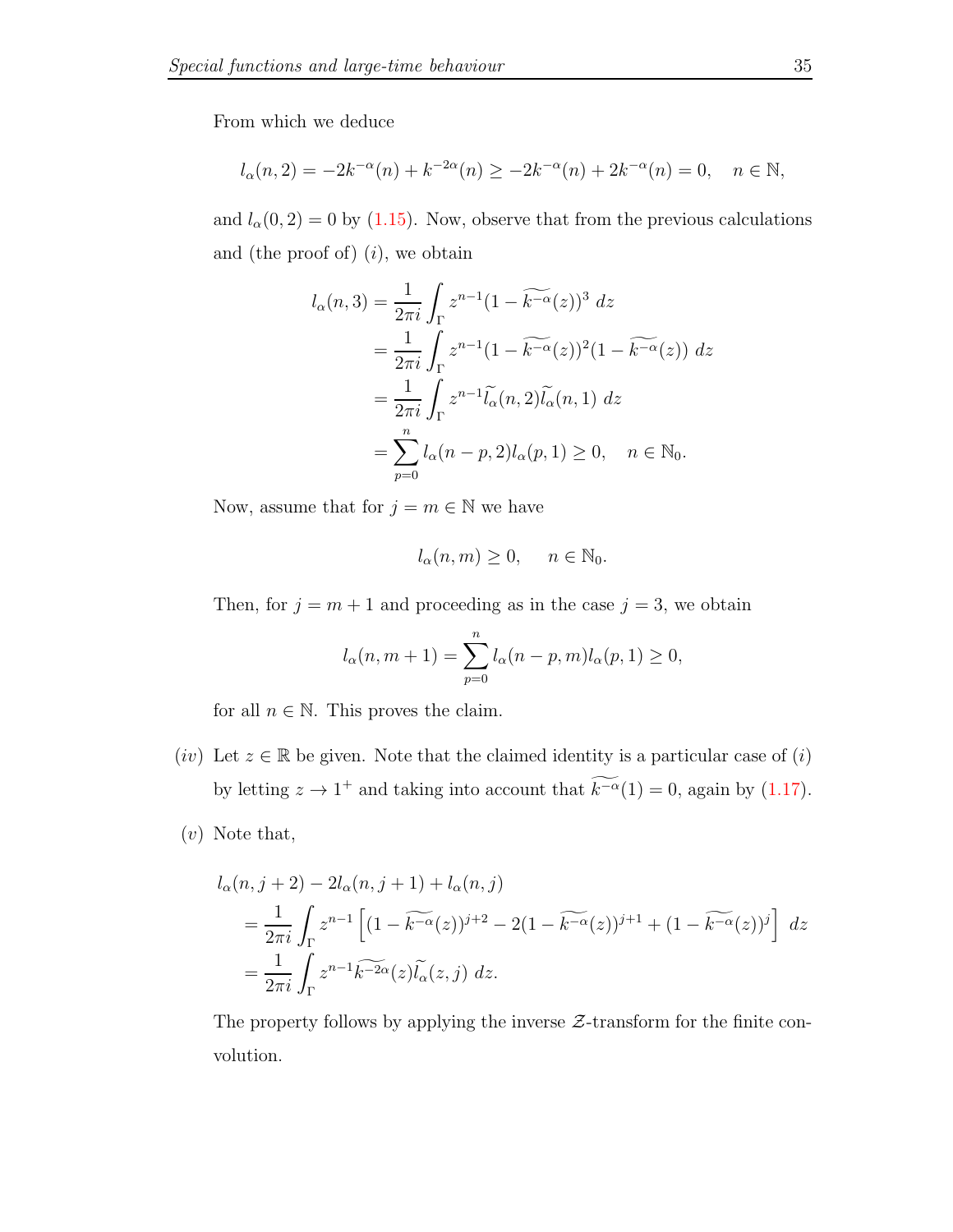(*vi*) Using geometric series and Remark [2.1.3](#page-31-1) we find, for all  $\omega > 1$ , that

$$
\sum_{i=0}^{\infty} \widetilde{l}_{\alpha}(z,i)\omega^{-i} = \sum_{i=0}^{\infty} \left(\frac{z^{\alpha} - (z-1)^{\alpha}}{z^{\alpha}}\right)^{i} \omega^{-i} = \frac{\omega z^{\alpha}}{(z-1)^{\alpha} + z^{\alpha}(\omega - 1)}.
$$

On the other hand, by the Laplace transform property [\(1.5\)](#page-21-0), we have

$$
\omega \widehat{L}_{\alpha,\alpha}(-(\omega - 1), \cdot)(\lambda) = \frac{\omega}{\lambda^{\alpha} + (\omega - 1)}.
$$

Evaluating at  $\lambda = 1 - 1/z$ , we obtain

$$
\omega \widehat{L}_{\alpha,\alpha}(-(\omega - 1), \cdot)(1 - 1/z) = \frac{\omega}{(1 - 1/z)^{\alpha} + (\omega - 1)} = \frac{\omega}{\left(\frac{z - 1}{z}\right)^{\alpha} + (\omega - 1)}
$$

$$
= \frac{\omega z^{\alpha}}{(z - 1)^{\alpha} + z^{\alpha}(\omega - 1)}.
$$

(*vii*) By [\(1.7\)](#page-21-1), we have  $\hat{f}_{s,\alpha}(\zeta) = e^{-s\zeta^{\alpha}}$  for all Re  $\zeta > 0$ . Then, using the Poisson transform, we get

$$
\mathcal{P}(\widehat{f}_{,\alpha}(\zeta))(j-1) = \int_0^\infty \frac{s^{j-1}}{(j-1)!} e^{-(1+\zeta^{\alpha})s} \ ds = \frac{1}{(1+\zeta^{\alpha})^j}
$$

Define  $\zeta := \frac{z-1}{\sqrt{z-1}}$  $\frac{z}{(z^{\alpha}-(z-1)^{\alpha})^{1/\alpha}}$  where  $|z|>1$ . Hence

$$
\mathcal{P}(\widehat{f}_{,\alpha}(\zeta))(j-1) = \left(\frac{1}{1 + \frac{(z-1)^{\alpha}}{z^{\alpha} - (z-1)^{\alpha}}}\right)^{j} = \left(\frac{z^{\alpha} - (z-1)^{\alpha}}{z^{\alpha}}\right)^{j} = \widetilde{l}_{\alpha}(z,j).
$$

Next, let us define the discrete scaled Wright function.

**Definition 2.1.5.** Let  $0 < \alpha < 1$  and  $0 \le \beta$  be given. For  $n \in \mathbb{N}_0$  and  $h > 0$ , the discrete scaled Wright function  $\varphi_{\alpha,\beta}^h$  is defined by

$$
\varphi_{\alpha,\beta}^h(n,j) := \frac{1}{2\pi i} \int_{\Upsilon} \frac{1}{z^{n+1}} \frac{\left(1 - h\left(\frac{1-z}{h}\right)^{\alpha}\right)^j}{\left(\frac{1-z}{h}\right)^{\beta}} dz, \quad j \in \mathbb{N}_0,
$$
\n(2.4)

where  $\Upsilon$  is the path oriented counterclockwise given by the circle centered at the origin and radius  $0 < r < 1$ . When  $h = 1$  we write  $\varphi_{\alpha,\beta}^h(n,j) \equiv \varphi_{\alpha,\beta}(n,j)$ .

.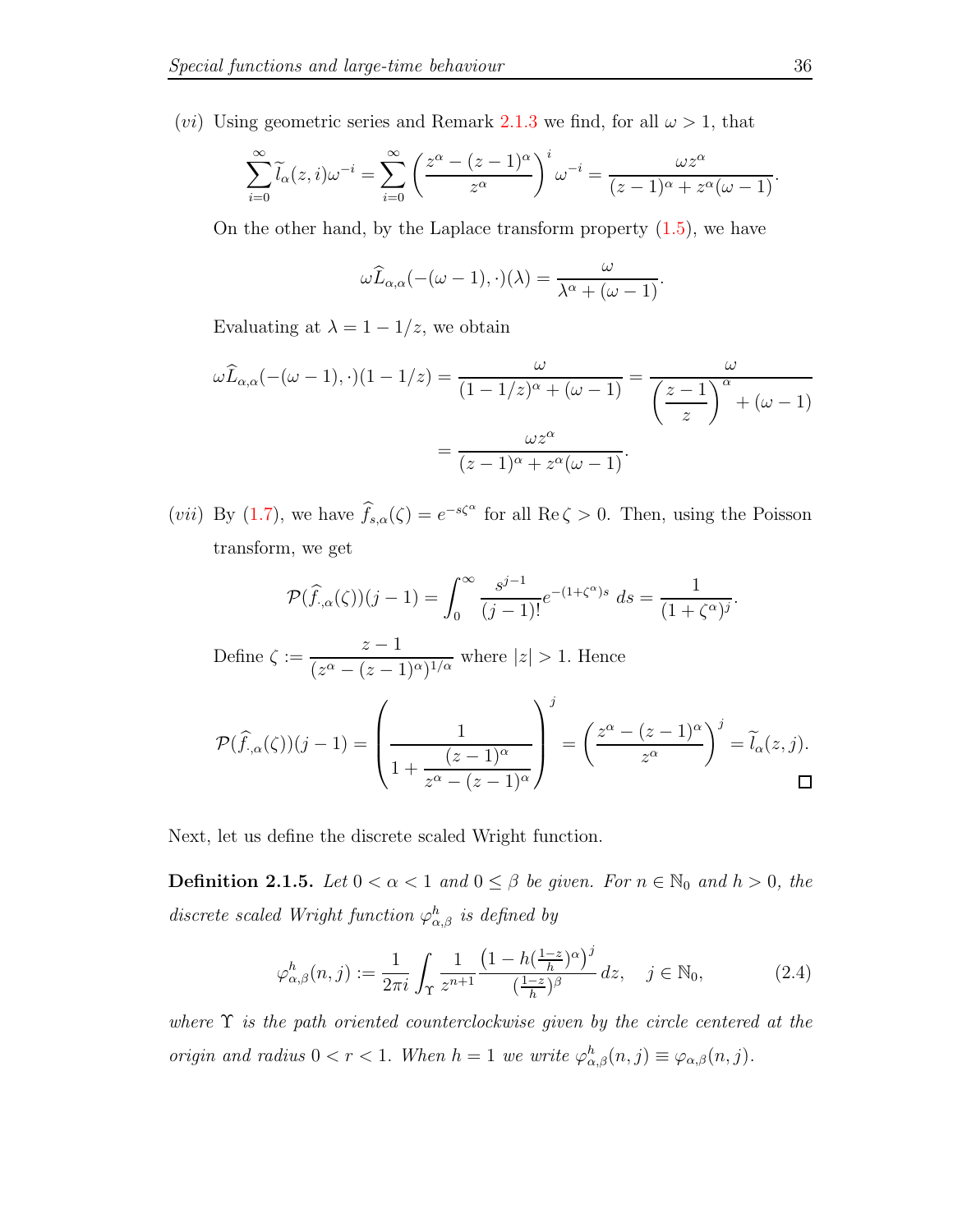**Remark 2.1.6.** Note that if  $|z| < 1$ , then  $\frac{1-z}{h}$  belongs to the disc centered at  $1/h$ and radius 1/h. So, for each  $j \in \mathbb{N}_0$ , the function  $z \to \frac{\left(1-h(\frac{1-z}{h})^{\alpha}\right)^j}{\left(\frac{1-z}{h}\right)^{\beta}}$  $\frac{(\frac{h}{h})^{\beta}}{(\frac{1-z}{h})^{\beta}}$  is holomorphic on the unit disc. Therefore, by the Cauchy formula for the derivatives, we have defined  $\varphi_{\alpha,\beta}^h(n,j)$  as the n-coefficient of the power series centered at the origin of such holomorphic function.

In the following proposition, we present some useful properties of the discrete scaled Wright function  $\varphi_{\alpha,\beta}^h$ . Many of them follow the spirit of the analogue ones in the continuous case, see [\[7,](#page-94-0) Theorem 3].

<span id="page-36-0"></span>**Proposition 2.1.7.** Let  $0 < \alpha < 1$ ,  $0 \leq \beta$ ,  $0 < h$  and  $n, j \in \mathbb{N}_0$ . The following properties hold:

(i) 
$$
\varphi_{\alpha,\beta}^h(n,j) = h^{\beta} \sum_{i=0}^j \binom{j}{i} (-1)^i h^{i-\alpha i} k^{\beta-\alpha i} (n).
$$
  
\n(ii)  $\varphi_{\alpha}^h$ ,  $(n, i) = h^{\beta} \sum_{i=0}^n k^{\beta} (n-i) \varphi_{\alpha}^h$ ,  $(i, i) = \alpha$ 

$$
(ii) \ \varphi_{\alpha,\beta+\gamma}^{h}(n,j) = h^{\beta} \sum_{i=0} k^{\beta} (n-i) \varphi_{\alpha,\gamma}^{h}(i,j), \quad \gamma > 0.
$$

(*iii*) For  $t > 0$ , 1  $h^n\Gamma(n)$  $\int^{\infty}$ 0  $e^{-s/h} s^{n-1} \psi_{\alpha,\beta}(s,t) ds = e^{-t/h} \sum_{n=0}^{\infty}$  $j=1$  $\varphi_{\alpha,\beta}^h(n-1,j-1)\frac{t^{j-1}}{h^j(i-1)}$  $\frac{v}{h^j(j-1)!}$ where  $\psi_{\alpha,\beta}$  is given by [\(1.8\)](#page-22-0).

$$
(iv) \sum_{\substack{j=1 \ n \in \mathbb{N}, \ |\tau| < 1}}^{\infty} \varphi_{\alpha,\beta}(n-1,j-1) (1-\tau)^{-j} = \mathcal{E}_{\alpha,\alpha+\beta}(\tau,n),
$$

$$
\begin{aligned} (v) \ \varphi_{\alpha,\beta}^h(n,j) - \varphi_{\alpha,\beta}^h(n,j+1) &= h\varphi_{\alpha,\beta-\alpha}^h(n,j).\\ (vi) \ \varphi_{\alpha,0}^h(n,j+1) &= \sum_{j=1}^n \varphi_{\alpha,0}^h(n-p,j)\varphi_{\alpha,0}^h(p,1) \end{aligned}
$$

$$
(vi) \varphi_{\alpha,0}^{h}(n,j+1) = \sum_{p=0} \varphi_{\alpha,0}^{h}(n-p,j)\varphi_{\alpha,0}^{h}(p,1).
$$

$$
(vii) \ \varphi_{\alpha,\beta}^h(n,j) \ge 0, \quad 0 < h \le 1.
$$

$$
(viii) \sum_{i=0}^{\infty} \varphi_{\alpha,0}^{h}(i,j) = 1.
$$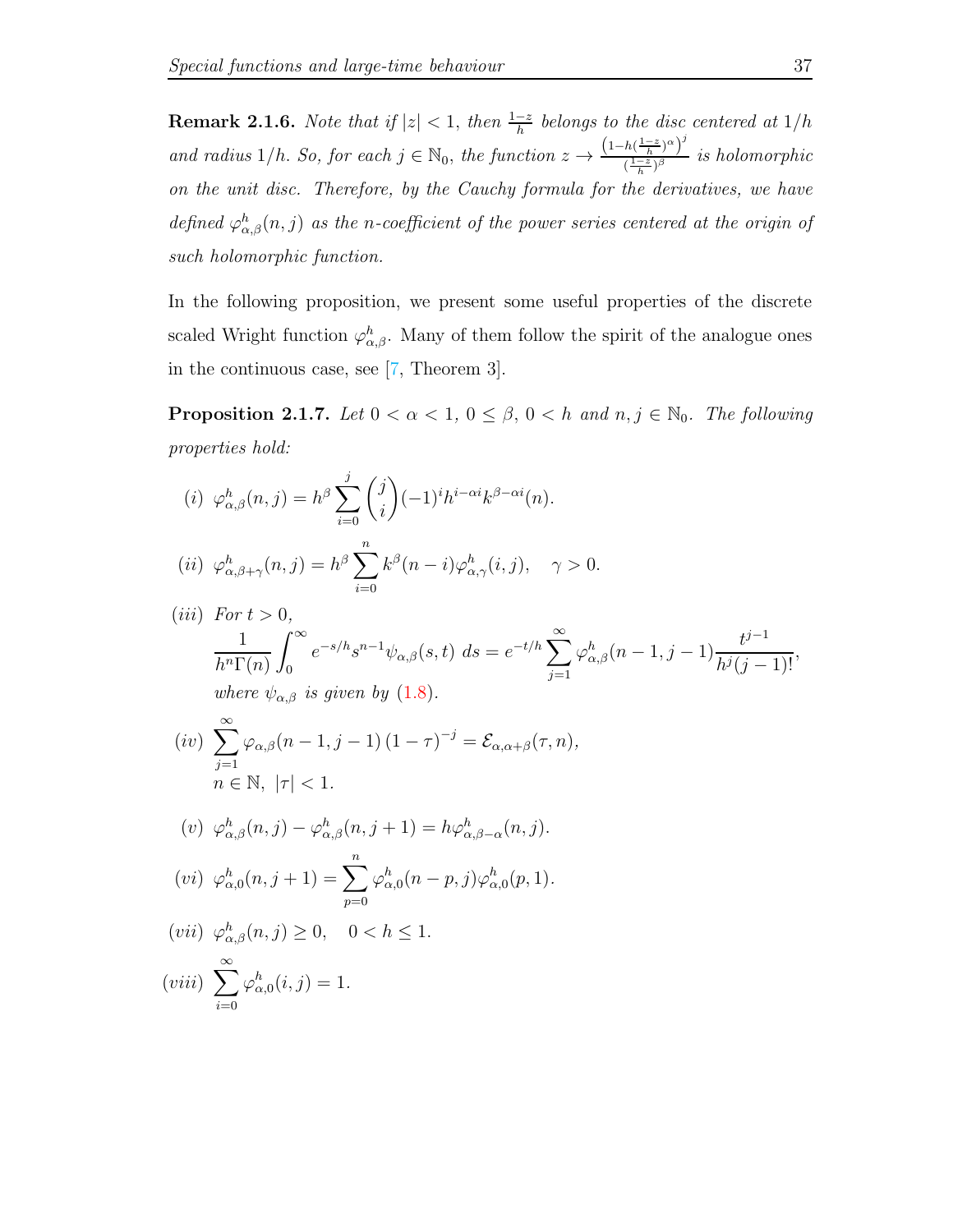$$
(ix)\ \sum_{j=0}^{\infty}\varphi_{\alpha,\beta}^{h}(n,j)k^{\gamma}(j)=h^{\beta+\gamma(\alpha-1)}k^{\beta+\gamma\alpha}(n).
$$

Proof.

(*i*) Note that for  $|z| < 1$ , we can write

$$
h^{\beta} \sum_{i=0}^{j} {j \choose i} (-1)^{i} h^{i-\alpha i} (1-z)^{\alpha i-\beta} = \frac{1}{\left(\frac{1-z}{h}\right)^{\beta}} \sum_{i=0}^{j} {j \choose i} (-1)^{i} h^{i} \left(\frac{1-z}{h}\right)^{\alpha i}
$$

$$
= \frac{\left(1 - h\left(\frac{1-z}{h}\right)^{\alpha}\right)^{j}}{\left(\frac{1-z}{h}\right)^{\beta}}.
$$

By the uniqueness of the coefficients, we have the result.

(ii) The identity follows from the previous item  $(i)$  and  $(1.18)$ . Indeed,

$$
\varphi_{\alpha,\beta+\gamma}^{h}(n,j) = h^{\beta+\gamma} \sum_{w=0}^{j} {j \choose w} (-1)^{i} h^{w-\alpha w} k^{\beta+\gamma-\alpha w}(n)
$$
  

$$
= h^{\beta+\gamma} \sum_{w=0}^{j} {j \choose w} (-1)^{i} h^{w-\alpha w} \sum_{i=0}^{n} k^{\beta} (n-i) k^{\gamma-\alpha w}(i)
$$
  

$$
= h^{\beta+\gamma} \sum_{i=0}^{n} k^{\beta} (n-i) \sum_{w=0}^{j} {j \choose w} (-1)^{w} h^{w-\alpha w} k^{\gamma-\alpha w}(i)
$$
  

$$
= h^{\beta} \sum_{i=0}^{n} k^{\beta} (n-i) \varphi_{\alpha,\gamma}^{h}(i,j).
$$

 $(iii)$  Note that, by  $(1.8)$ 

$$
\frac{1}{h^{n}\Gamma(n)} \int_{0}^{\infty} e^{-s/h} s^{n-1} \psi_{\alpha,\beta}(s,t) ds
$$
\n
$$
= \frac{1}{h^{n}\Gamma(n)} \int_{0}^{\infty} e^{-s/h} s^{n+\beta-2} W_{-\alpha,\beta}(-ts^{-\alpha}) ds
$$
\n
$$
= \frac{1}{h^{n}} \sum_{i=0}^{\infty} \frac{(-t)^{i}}{\Gamma(n)\Gamma(-\alpha i+\beta)i!} \int_{0}^{\infty} e^{-s/h} s^{n+\beta-2-\alpha i} ds
$$
\n
$$
= h^{\beta-1} \sum_{i=0}^{\infty} h^{-\alpha i} \frac{\Gamma(n-1+\beta-\alpha i)}{\Gamma(n)\Gamma(-\alpha i+\beta)} \frac{(-t)^{i}}{i!}
$$
\n
$$
= h^{\beta-1} \sum_{i=0}^{\infty} h^{-\alpha i} k^{\beta-\alpha i} (n-1) \frac{(-t)^{i}}{i!}.
$$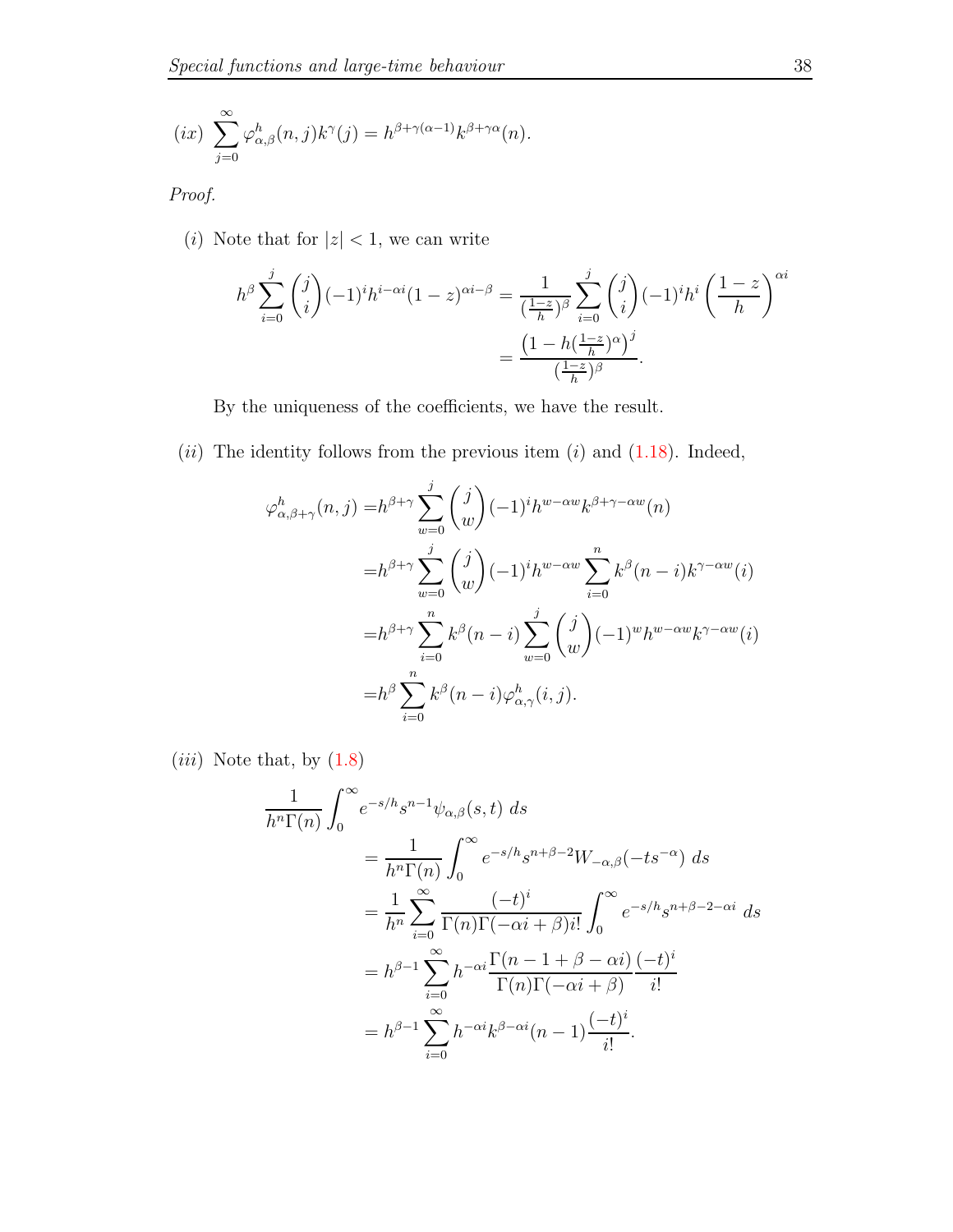On the other hand, by  $(i)$  we obtain

$$
\sum_{j=0}^{\infty} \varphi_{\alpha,\beta}^{h}(n-1,j) \frac{t^{j}}{h^{j+1}j!} = h^{\beta-1} \sum_{j=0}^{\infty} \sum_{i=0}^{j} {j \choose i} (-1)^{i} h^{i-\alpha i} k^{\beta-\alpha i} (n-1) \left(\frac{t}{h}\right)^{j} \frac{1}{j!}
$$
  
\n
$$
= h^{\beta-1} \sum_{i=0}^{\infty} \sum_{j=i}^{\infty} {j \choose i} (-1)^{i} h^{i-\alpha i} k^{\beta-\alpha i} (n-1) \left(\frac{t}{h}\right)^{j} \frac{1}{j!}
$$
  
\n
$$
= h^{\beta-1} \sum_{i=0}^{\infty} (-1)^{i} h^{i-\alpha i} k^{\beta-\alpha i} (n-1) \sum_{j=i}^{\infty} {j \choose i} \left(\frac{t}{h}\right)^{j} \frac{1}{j!}
$$
  
\n
$$
= h^{\beta-1} \sum_{i=0}^{\infty} (-1)^{i} h^{i-\alpha i} k^{\beta-\alpha i} (n-1) \sum_{j=i}^{\infty} \frac{1}{i! (j-i)!} \left(\frac{t}{h}\right)^{j}
$$
  
\n
$$
= h^{\beta-1} \sum_{i=0}^{\infty} (-1)^{i} h^{i-\alpha i} k^{\beta-\alpha i} (n-1) \sum_{j=0}^{\infty} \frac{1}{i! j!} \left(\frac{t}{h}\right)^{j+i}
$$
  
\n
$$
= h^{\beta-1} \sum_{i=0}^{\infty} (-1)^{i} h^{-\alpha i} k^{\beta-\alpha i} (n-1) \frac{t^{i}}{i!} e^{t/h},
$$

for all  $n \in \mathbb{N}$ . Thus, the result is proved.

(*iv*) Let  $\tau \in \mathbb{C}$  such that  $|\tau| < 1$ . Then,

$$
\sum_{j=1}^{\infty} \varphi_{\alpha,\beta}(n-1,j-1) (1-\tau)^{-j}
$$
\n
$$
= \sum_{j=1}^{\infty} \varphi_{\alpha,\beta}(n-1,j-1) \int_{0}^{\infty} e^{-(1-\tau)s} \frac{s^{j-1}}{(j-1)!} ds
$$
\n
$$
= \int_{0}^{\infty} e^{-(1-\tau)s} \sum_{j=1}^{\infty} \varphi_{\alpha,\beta}(n-1,j-1) \frac{s^{j-1}}{(j-1)!} ds
$$
\n
$$
= \frac{1}{\Gamma(n)} \int_{0}^{\infty} e^{\tau s} \int_{0}^{\infty} e^{-t} t^{n-1} \psi_{\alpha,\beta}(t,s) dt ds
$$
\n
$$
= \frac{1}{\Gamma(n)} \int_{0}^{\infty} e^{-t} t^{n-1} t^{\alpha+\beta-1} E_{\alpha,\alpha+\beta}(\tau t^{\alpha}) dt
$$
\n
$$
= \mathcal{E}_{\alpha,\alpha+\beta}(\tau, n),
$$

where we have used item  $(iii)$ ,  $(1.9)$  and Theorem [1.2.2.](#page-26-0)

(v) We recall that

<span id="page-38-0"></span>
$$
\binom{n}{k} = \binom{n-1}{k} + \binom{n-1}{k-1}.
$$
\n(2.5)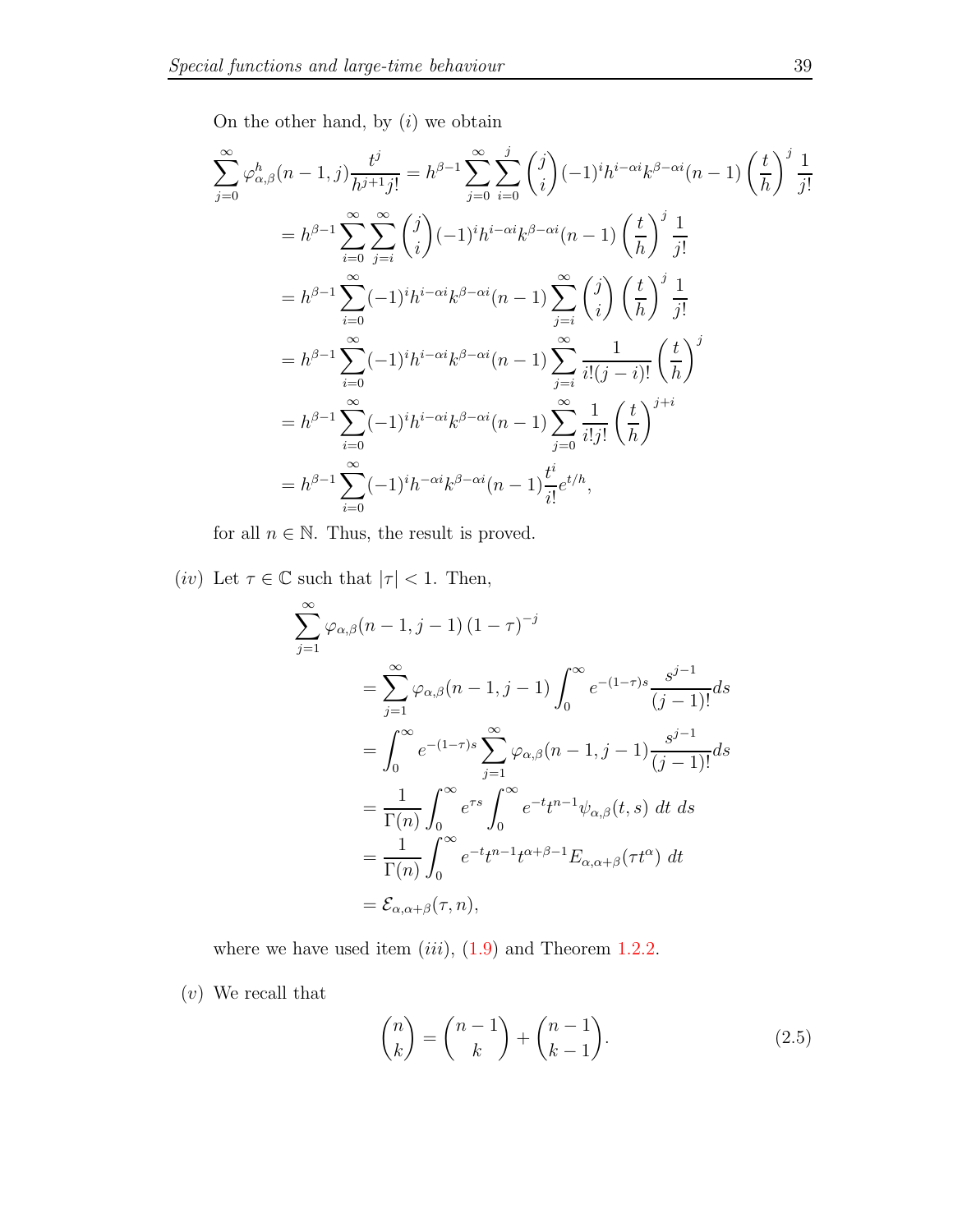See  $[14, Section 1.4]$ . Then, the result is obtained as follows:

$$
\varphi_{\alpha,\beta}^{h}(n,j) - \varphi_{\alpha,\beta}^{h}(n,j+1)
$$
  
=  $h^{\beta} \sum_{i=0}^{j} {j \choose i} (-1)^{i} h^{i-\alpha i} k^{\beta-\alpha i}(n)$   
 $- h^{\beta} \sum_{i=0}^{j+1} {j+1 \choose i} (-1)^{i} h^{i-\alpha i} k^{\beta-\alpha i}(n)$   
=  $-h^{\beta} \sum_{i=1}^{j+1} {j \choose i-1} (-1)^{i} h^{i-\alpha i} k^{\beta-\alpha i}(n)$   
=  $h^{\beta+1-\alpha} \sum_{i=0}^{j} {j \choose i} (-1)^{i} h^{i-\alpha i} k^{\beta-\alpha(i+1)}(n)$   
=  $h \varphi_{\alpha,\beta-\alpha}^{h}(n,j).$ 

 $(vi)$  By item  $(i)$ ,  $(2.5)$  and  $(1.18)$  it follows

$$
\varphi_{\alpha,0}^{h}(n,j+1) = \sum_{i=0}^{j+1} {j+1 \choose i} (-1)^{i} h^{i-\alpha i} k^{-\alpha i} (n)
$$
  
\n
$$
= \sum_{i=0}^{j} {j \choose i} (-1)^{i} h^{i-\alpha i} k^{-\alpha i} (n) + \sum_{i=1}^{j+1} {j \choose i} (-1)^{i} h^{i-\alpha i} k^{-\alpha i} (n)
$$
  
\n
$$
= \sum_{i=0}^{j} {j \choose i} (-1)^{i} h^{i-\alpha i} k^{-\alpha i} (n) - \sum_{i=0}^{j} {j \choose i} (-1)^{i} h^{i-\alpha i} h^{1-\alpha} k^{-\alpha (i+1)} (n)
$$
  
\n
$$
= \sum_{p=0}^{n} \sum_{i=0}^{j} {j \choose i} (-1)^{i} h^{i-\alpha i} k^{-\alpha i} (n-p) k^{0} (p)
$$
  
\n
$$
- \sum_{p=0}^{n} \sum_{i=0}^{j} {j \choose i} (-1)^{i} h^{i-\alpha i} h^{1-\alpha} k^{-\alpha i} (n-p) k^{-\alpha} (p)
$$
  
\n
$$
= \sum_{p=0}^{n} \sum_{i=0}^{j} {j \choose i} (-1)^{i} h^{i-\alpha i} k^{-\alpha i} (n-p) (k^{0} (p) - h^{1-\alpha} k^{-\alpha} (p))
$$
  
\n
$$
= \sum_{p=0}^{n} \sum_{i=0}^{j} {j \choose i} (-1)^{i} h^{i-\alpha i} k^{-\alpha i} (n-p) \sum_{i=0}^{1} {1 \choose i} (-1)^{i} h^{i-\alpha i} k^{-\alpha i} (p)
$$
  
\n
$$
= \sum_{p=0}^{n} \varphi_{\alpha,0}^{h} (n-p, j) \varphi_{\alpha,0}^{h} (p, 1).
$$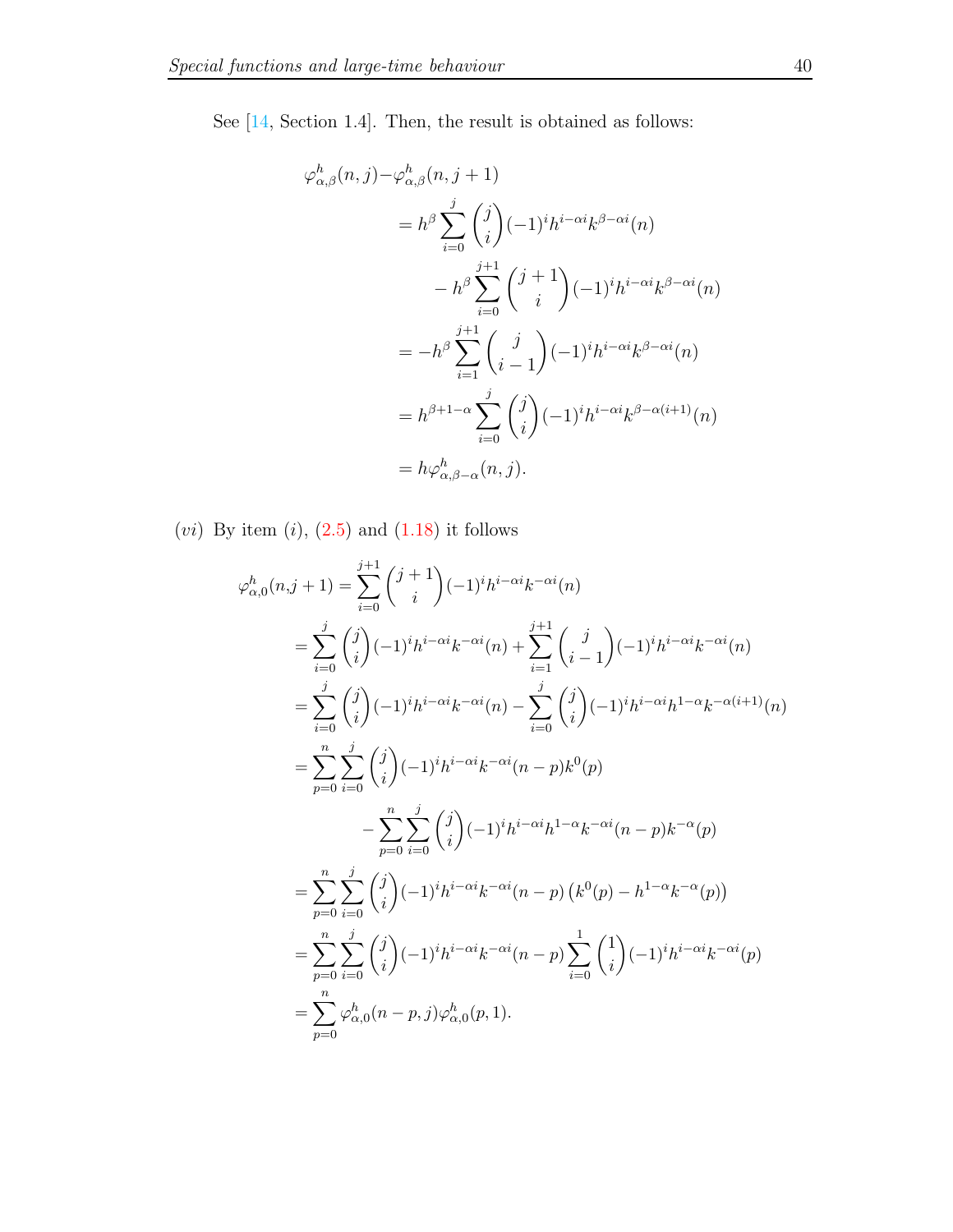(*vii*) From Definition [2.1.5,](#page-35-0) we have that  $\varphi_{\alpha,0}^h(n,0) = \delta_0(n)$  for  $n \in \mathbb{N}_0$ . Furthermore,

$$
\varphi_{\alpha,0}^h(n,1) = k^0(n) - h^{1-\alpha} k^{-\alpha}(n).
$$

Then,

$$
\varphi_{\alpha,0}^h(0,1) = 1 - h^{1-\alpha} \ge 0
$$

and

$$
\varphi_{\alpha,0}^h(n,1) = h^{1-\alpha} \frac{\alpha(1-\alpha)(2-\alpha)\cdots(n-1-\alpha)}{n!} \ge 0, \ n \in \mathbb{N}.
$$

By  $(i)$  of the Proposition [1.2.1](#page-25-1) and items  $(vi)$  and  $(ii)$  the result follows.

(*viii*) The identity is a particular case of [\(2.4\)](#page-35-1), by letting  $z \to 1^-$  with  $z \in \mathbb{R}$ .

 $(ix)$  By  $(2.4)$  and  $(1.17)$ , we have

$$
\sum_{l=0}^{\infty} \varphi_{\alpha,\beta}^{h}(n,l) k^{\gamma}(j) = \frac{1}{2\pi i} \int_{\Upsilon} \frac{1}{z^{n+1}} \sum_{l=0}^{\infty} \frac{\left(1 - h\left(\frac{1-z}{h}\right)^{\alpha}\right)^{j}}{\left(\frac{1-z}{h}\right)^{\beta}} k^{\gamma}(j) dz
$$

$$
= \frac{1}{h^{\gamma}} \frac{1}{2\pi i} \int_{\Upsilon} \frac{1}{z^{n+1}} \frac{1}{\left(\frac{1-z}{h}\right)^{\beta + \gamma \alpha}} dz
$$

$$
= h^{\beta + \gamma(\alpha - 1)} k^{\beta + \gamma \alpha}(n).
$$

#### Remark 2.1.8.

(i) For  $\beta = 0$  and  $h = 1$ , we have

<span id="page-40-0"></span>
$$
\varphi_{\alpha,0}(n,j) \equiv l_{\alpha}(n,j).
$$

Note that the previous equivalence is analogous to the continuous case, see  $\lbrack\gamma\rbrack$ , Identity 32].

(ii) Let  $0 < \alpha < 1$ . Taking  $\lambda = 0$  in Proposition [2.1.7-](#page-36-0)(iv), we have

$$
\sum_{j=0}^{\infty} \varphi_{\alpha, 1-\alpha}^{h}(n-1, j) = 1, \qquad n \in \mathbb{N}.
$$
 (2.6)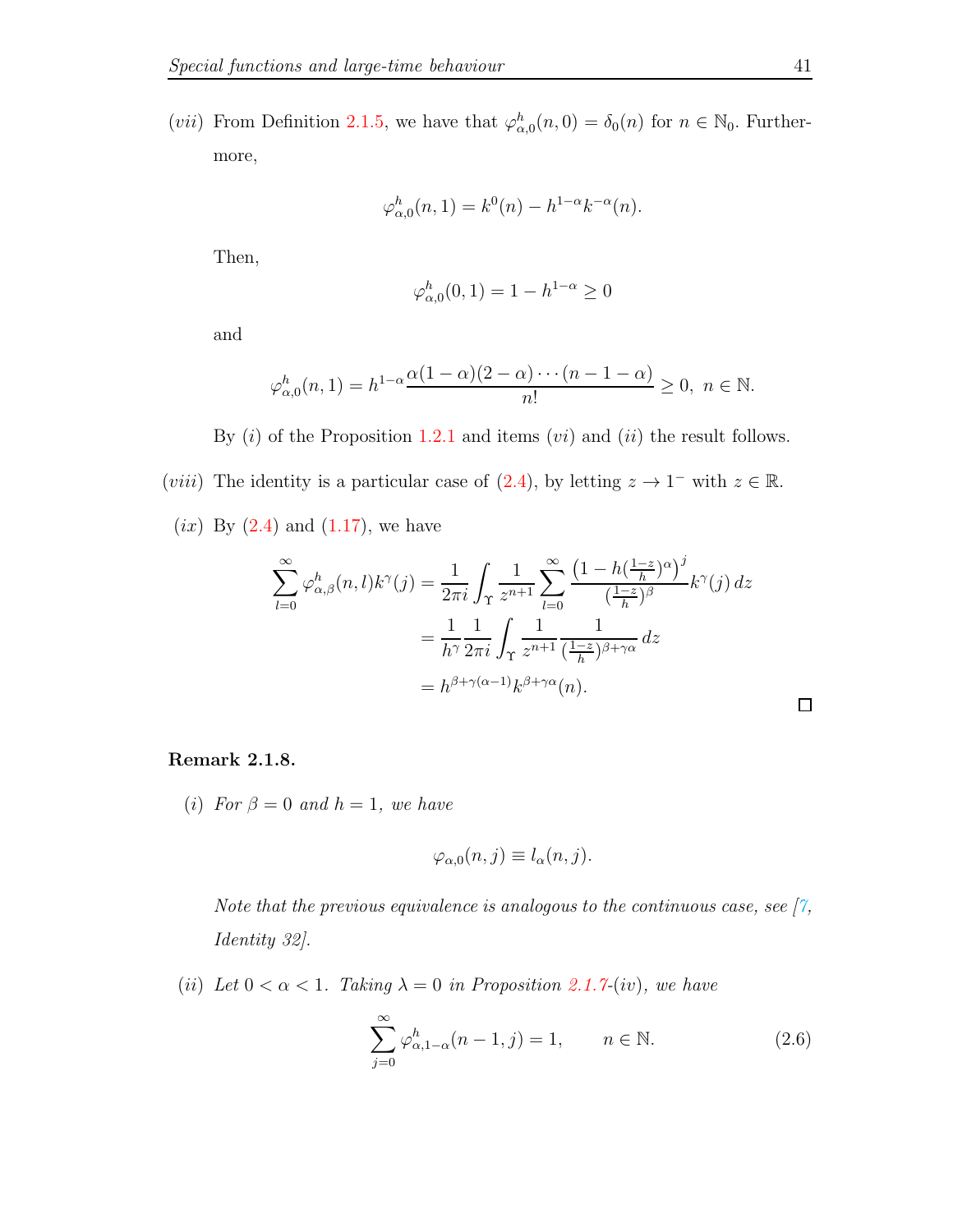### 2.2 Fundamental solution

Here we investigate the representation of the solution to the fractional diffusion equation in discrete time and we prove several interesting properties related to it. We will initially remember the heat kernel in discrete time and its properties.

In [\[1\]](#page-94-1), the authors defined the heat kernel in discrete time as

<span id="page-41-0"></span>
$$
\mathcal{G}_n(x) := \frac{1}{\Gamma(n)} \int_0^\infty e^{-t} t^{n-1} G_t(x) dt, \quad n \in \mathbb{N}, \ x \in \mathbb{R}^d \setminus \{0\},\tag{2.7}
$$

where  $G_t(x)$  is the gaussian kernel defined by

$$
G_t(x) = \frac{1}{(4\pi t)^{d/2}} e^{-\frac{|x|^2}{4t}}, \qquad t > 0, \ x \in \mathbb{R}^d.
$$
 (2.8)

**Remark 2.2.1.** Note that the authors in  $\begin{bmatrix} 1 \end{bmatrix}$  considered the sequence  $(2.7)$  as the Poisson transform of the Gaussian kernel

<span id="page-41-1"></span>
$$
\mathcal{G}_n(x) = \mathcal{P}(G_1(x))(n-1).
$$

Thus, they used some properties of the Gaussian kernel to generate new results that fit perfectly in the discrete concepts. For example,  $\mathcal{G}_n(x)$  satisfies the discrete semigroup property with respect to the time variable  $(\mathcal{G}_n \otimes \mathcal{G}_m)(x) = \mathcal{G}_{n+m}(x)$ , where  $\otimes$  denotes the classical convolution on  $\mathbb{R}^d$ .

Let us recall that the Fourier transform of a function  $u : \mathbb{R}^d \to \mathbb{R}$  is given by

$$
\widehat{u}(\xi) = \mathcal{F}(u)(\xi) = (2\pi)^{-d/2} \int_{\mathbb{R}^d} e^{-ix\cdot\xi} u(x) dx
$$

and

$$
\mathcal{F}^{-1}(u)(\xi) := \mathcal{F}(u)(-\xi)
$$

denotes inverse Fourier transform of u.

The following properties of the heat kernel in discrete time  $(2.7)$  were proved in [\[1\]](#page-94-1).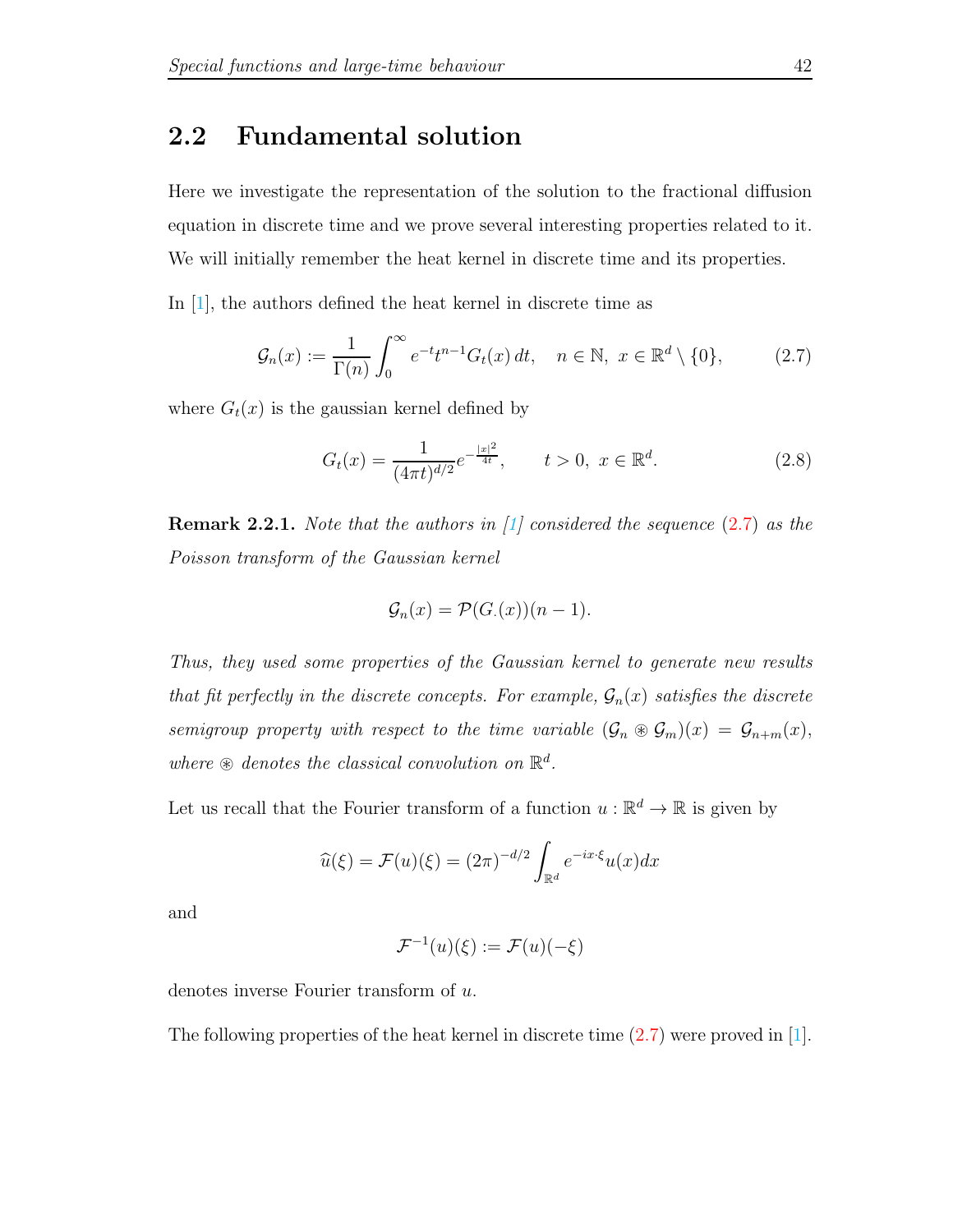<span id="page-42-0"></span>**Proposition 2.2.2.** The heat kernel in discrete time  $\mathcal{G}_n$  satisfies:

(i) 
$$
\mathcal{G}_n(x) > 0
$$
,  $n \in \mathbb{N}$ ,  $x \in \mathbb{R}^d \setminus \{0\}$ .  
\n(ii)  $\int_{\mathbb{R}^d} \mathcal{G}_n(x) dx = 1$ .  
\n(iii)  $\mathcal{F}(\mathcal{G}_n)(\xi) = \frac{1}{(1+|\xi|^2)^n}$ ,  $\xi \in \mathbb{R}^d$ .  
\n(iv)  $\nabla \mathcal{G}_n(x) = \Delta_x \mathcal{G}_n(x)$ ,  $n \ge 2$ ,  $x \in \mathbb{R}^d \setminus \{0\}$ .

On the other hand, given a function  $f$  defined on  $\mathbb{R}^d$ , it easy to show that the function

$$
w(n,x) := (1 - \Delta_x)^{-n} f(x), \quad n \in \mathbb{N}_0, \ x \in \mathbb{R}^d,
$$

is a solution of the following problem (see  $[1, Section 2]$ ),

<span id="page-42-1"></span>
$$
\begin{cases}\n\nabla w(n,x) = \Delta_x w(n,x), & n \in \mathbb{N}, x \in \mathbb{R}^d \setminus \{0\}, \\
w(0,x) = f(x).\n\end{cases}
$$
\n(2.9)

From semigroup theory (see [\[36,](#page-97-0) Corollary 1.11]), the following identity holds

$$
w(n,x) = (1 - \Delta_x)^{-n} f(x) = \int_{\mathbb{R}^d} \mathcal{G}_n(x - y) f(y) dy := (\mathcal{G}_n \circledast f)(x), \ n \in \mathbb{N}, \ x \in \mathbb{R}^d.
$$

Observe that the total mass of  $w$  and the first moment are conservative in the discrete time  $n$ , that is,

<span id="page-42-2"></span>
$$
\int_{\mathbb{R}^d} w(n,x) dx = \int_{\mathbb{R}^d} f(x) dx,
$$
\n(2.10)

and

<span id="page-42-3"></span>
$$
\int_{\mathbb{R}^d} x w(n, x) dx = \int_{\mathbb{R}^d} x f(x) dx,
$$
\n(2.11)

respectively. As in the continuous case, the second moment is non-conservative.

$$
\int_{\mathbb{R}^d} |x|^2 w(n, x) \, dx = \int_{\mathbb{R}^d} |x|^2 f(x) \, dx + 2dn.
$$

For more details, see [\[1,](#page-94-1) Remark 2.6].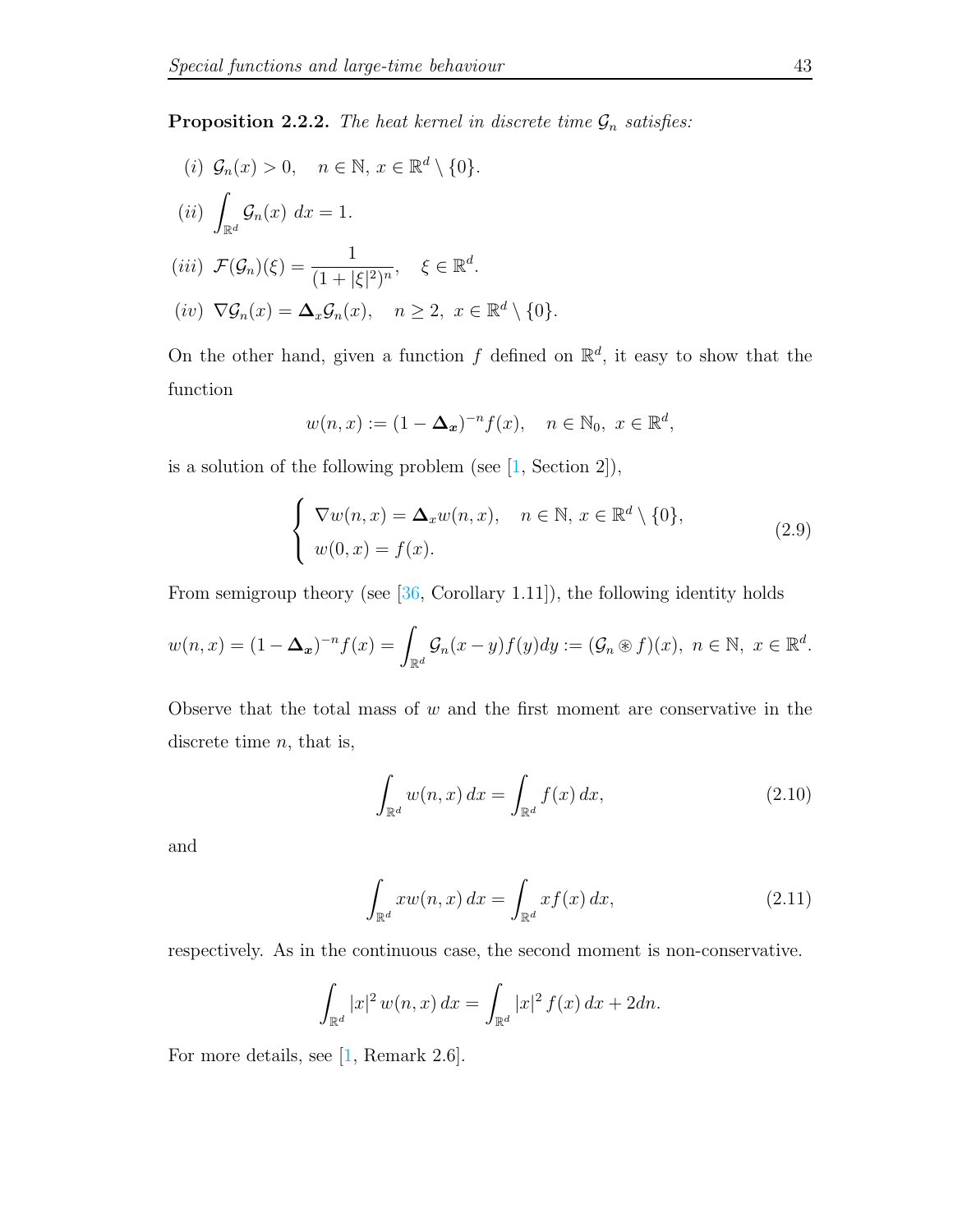Once we remember the heat kernel in discrete time and its relationship with the homogeneous discrete in time heat initial value problem, we proceed to establish that the heat kernel in discrete time together to the discrete scaled Wright function induce a representation formula of solution for the following problem.

Let  $0 < \alpha < 1$ . Consider the fractional diffusion equation in discrete time, given by

<span id="page-43-0"></span>
$$
\begin{cases}\n c\nabla^{\alpha}u(n,x) = \Delta_x u(n,x), & n \in \mathbb{N}, x \in \mathbb{R}^d, \\
 u(0,x) = f(x),\n\end{cases}
$$
\n(2.12)

where u and f are function defined on  $\mathbb{N}_0 \times \mathbb{R}^d$  and  $\mathbb{R}^d$  respectively.

According to the authors of the article [\[53\]](#page-99-0), the time fractional diffusion equations are related to a class of Montroll–Weiss continuous time random walk (CTRW) models. Further, have become one of the standard physics approaches to model anomalous diffusion processes [\[29,](#page-97-1) [47,](#page-99-1) [65\]](#page-101-0).

Let us define the fundamental solution

$$
\mathcal{G}_n^{\alpha}(x) := \sum_{j=1}^{\infty} \varphi_{\alpha, 1-\alpha}(n-1, j-1) \mathcal{G}_j(x), \quad n \in \mathbb{N}, x \in \mathbb{R}^d \setminus \{0\}, \tag{2.13}
$$

where the functions  $\mathcal{G}_n(x)$  denote the heat kernel in discrete time defined by [\(2.7\)](#page-41-0). The next result shows that  $(\mathcal{G}_n^{\alpha} \otimes f)(x)$  is the solution of  $(2.12)$ . Notice that, like the solution fundamental of continuous-time fractional equation (see [\[53\]](#page-99-0)),  $\mathcal{G}_n^{\alpha}$ is not defined in zero. Thus, given an initial condition we have the solution for  $n \in \mathbb{N}$ .

<span id="page-43-3"></span>**Theorem 2.2.3.** Let f be a function on  $L^p(\mathbb{R}^d)$ . For  $0 < \alpha < 1$ , the function

<span id="page-43-2"></span><span id="page-43-1"></span>
$$
u(n,x) := (\mathcal{G}_n^{\alpha} \circledast f)(x), \ n \in \mathbb{N}, \ x \in \mathbb{R}^d,
$$
\n
$$
(2.14)
$$

is the solution of the fractional diffusion equation in discrete time  $(2.12)$  on the Lebesgue  $L^p(\mathbb{R}^d)$  spaces.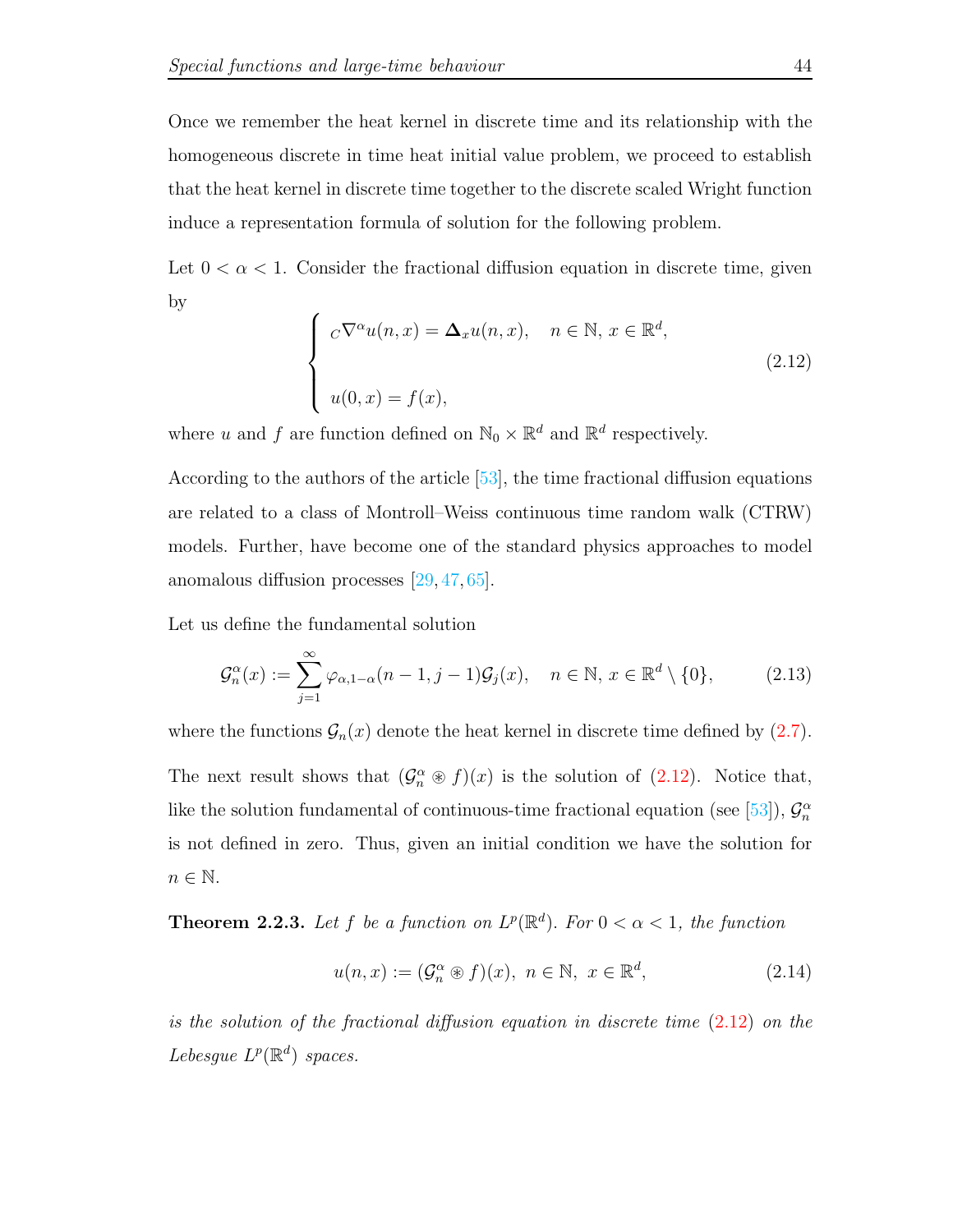*Proof.* First of all, note that by Proposition  $2.2.2-(ii)$  $2.2.2-(ii)$  and  $(2.6)$ , we can conclude that

<span id="page-44-0"></span>
$$
\int_{\mathbb{R}^d} \mathcal{G}_n^{\alpha}(x) dx = 1.
$$
\n(2.15)

Consequently, by Young's inequality for convolutions we have

$$
||u(n,\cdot)||_p \leq ||f||_p.
$$

Now we see that u satisfies  $(2.12)$ . Equation  $(2.9)$  implies

$$
\Delta_x u(n,x) = \sum_{j=1}^{\infty} \varphi_{\alpha,1-\alpha}(n-1,j-1) \nabla (\mathcal{G}_j \circledast f)(x)
$$
  
= 
$$
\sum_{j=1}^{\infty} \varphi_{\alpha,1-\alpha}(n-1,j-1) (\mathcal{G}_j \circledast f)(x) - \sum_{j=1}^{\infty} \varphi_{\alpha,1-\alpha}(n-1,j-1) (\mathcal{G}_{j-1} \circledast f)(x)
$$
  
= 
$$
\sum_{j=1}^{\infty} \varphi_{\alpha,1-\alpha}(n-1,j-1) (\mathcal{G}_j \circledast f)(x) - \sum_{j=1}^{\infty} \varphi_{\alpha,1-\alpha}(n-1,j) (\mathcal{G}_j \circledast f)(x)
$$
  
- 
$$
\varphi_{\alpha,1-\alpha}(n-1,0) f(x).
$$

Now, by Proposition  $2.1.7-(ii)$  $2.1.7-(ii)$  and  $(1.15)$ , we have

$$
\varphi_{\alpha,1-\alpha}(n-1,0)f(x) = \sum_{i=0}^{n-1} k^{1-\alpha}(n-1-i)\varphi_{\alpha,0}(i,0)f(x)
$$
  
= 
$$
\sum_{i=0}^{n-1} k^{1-\alpha}(n-1-i)k^{0}(i)f(x)
$$
  
= 
$$
k^{1-\alpha}(n-1)f(x).
$$

Then, by  $(v)$  of Proposition [2.1.7,](#page-36-0) we get

$$
\Delta_x u(n, x) = \sum_{j=1}^{\infty} \varphi_{\alpha, 1-\alpha}(n-1, j-1)(\mathcal{G}_j \circledast f)(x) - \sum_{j=1}^{\infty} \varphi_{\alpha, 1-\alpha}(n-1, j)(\mathcal{G}_j \circledast f)(x)
$$

$$
- k^{1-\alpha}(n-1)f(x)
$$

$$
= \sum_{j=0}^{\infty} (\varphi_{\alpha, 1-\alpha}(n-1, j) - \varphi_{\alpha, 1-\alpha}(n-1, j+1))(\mathcal{G}_{j+1} \circledast f)(x)
$$

$$
- k^{1-\alpha}(n-1)f(x)
$$

$$
= \sum_{j=0}^{\infty} \varphi_{\alpha, 1-2\alpha}(n-1, j)(\mathcal{G}_{j+1} \circledast f)(x) - k^{1-\alpha}(n-1)f(x).
$$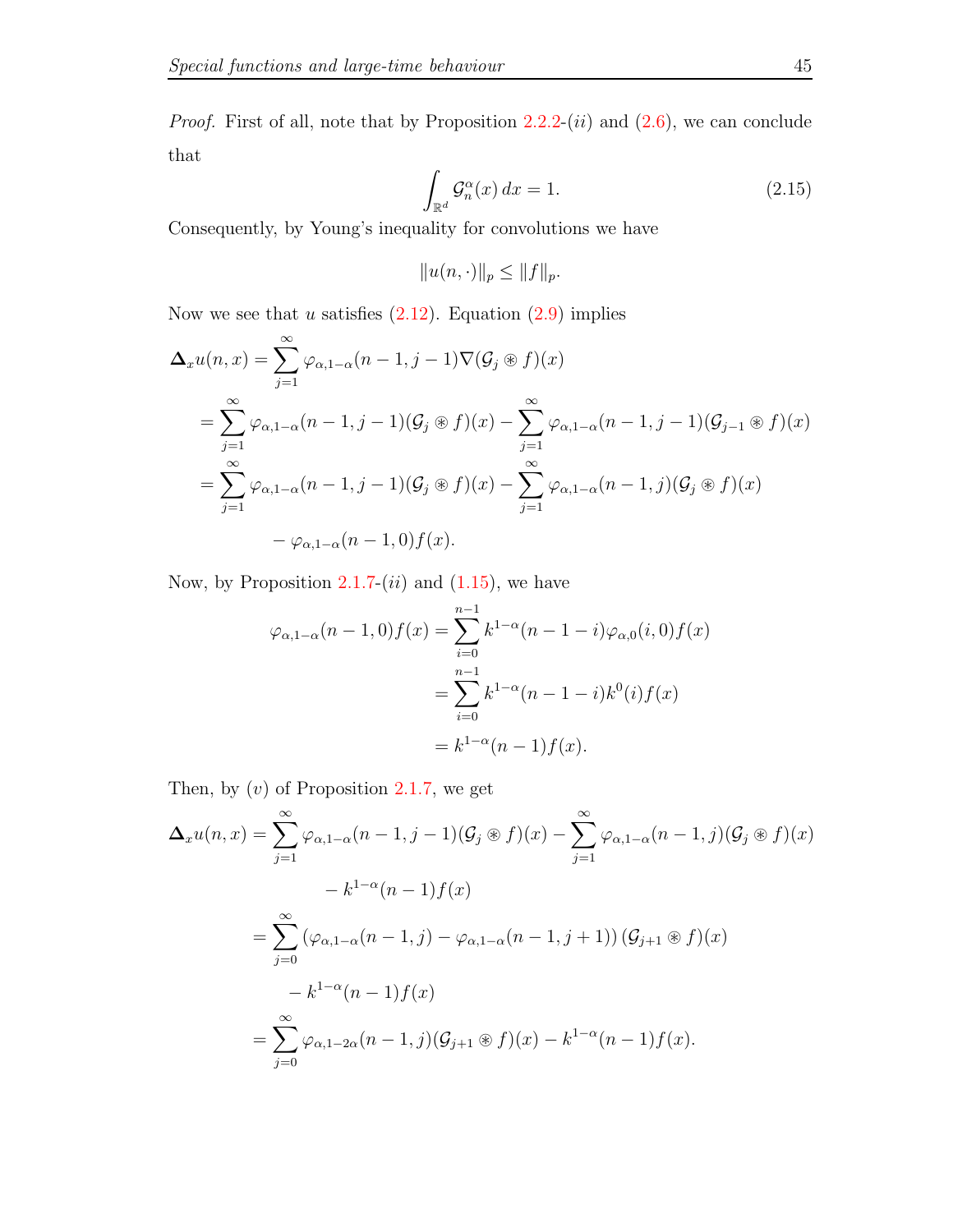By the previous identity and  $(ii)$  of Proposition [2.1.7,](#page-36-0) we have that

$$
\Delta_x \sum_{w=1}^{n} k^{\alpha} (n-w) u(w, x) = \Delta_x \sum_{w=0}^{n-1} k^{\alpha} (n-1-w) u(w+1, x)
$$
  
\n
$$
= \sum_{w=0}^{n-1} k^{\alpha} (n-1-w) \sum_{j=0}^{\infty} \varphi_{\alpha, 1-2\alpha}(w, j) (\mathcal{G}_{j+1} \otimes f)(x)
$$
  
\n
$$
- \sum_{w=0}^{n-1} k^{\alpha} (n-1-w) k^{1-\alpha}(w) f(x)
$$
  
\n
$$
= \sum_{w=0}^{n-1} k^{\alpha} (n-1-w) \sum_{j=0}^{\infty} \sum_{p=0}^{w} k^{1-2\alpha} (w-p) \varphi_{\alpha, 0}(p, j) (\mathcal{G}_{j+1} \otimes f)(x) - f(x)
$$
  
\n
$$
= \sum_{j=0}^{\infty} \sum_{w=0}^{n-1} k^{\alpha} (n-1-w) \sum_{p=0}^{w} k^{1-2\alpha} (w-p) \varphi_{\alpha, 0}(p, j) (\mathcal{G}_{j+1} \otimes f)(x) - f(x)
$$
  
\n
$$
= \sum_{j=0}^{\infty} \sum_{p=0}^{n-1} k^{1-\alpha} (n-1-p) \varphi_{\alpha, 0}(p, j) (\mathcal{G}_{j+1} \otimes f)(x) - f(x)
$$
  
\n
$$
= \sum_{j=0}^{\infty} \varphi_{\alpha, 1-\alpha}(n-1, j) (\mathcal{G}_{j+1} \otimes f)(x) - f(x)
$$
  
\n
$$
= u(n, x) - f(x),
$$

that is,

$$
u(n,x) = \Delta_x \sum_{w=1}^n k^{\alpha}(n-w)u(w,x) + f(x).
$$

Now, convolving the above identity by  $k^{1-\alpha}$ , we obtain

$$
\sum_{j=0}^{n} k^{1-\alpha}(n-j)u(j,x) = \Delta_x \sum_{j=0}^{n} u(j,x) - \Delta_x u(0,x) + k^{2-\alpha}(n)f(x)
$$

$$
= \Delta_x \sum_{j=1}^{n} u(j,x) + k^{2-\alpha}(n)f(x).
$$

By Proposition  $1.2.1-(iv)$  $1.2.1-(iv)$ , we can conclude that

$$
\sum_{j=0}^{n} k^{1-\alpha} (n-j) u(j, x) - \sum_{j=0}^{n-1} k^{1-\alpha} (n-1-j) u(j, x)
$$
  
=  $\Delta_x u(n, x) + k^{1-\alpha} (n) f(x).$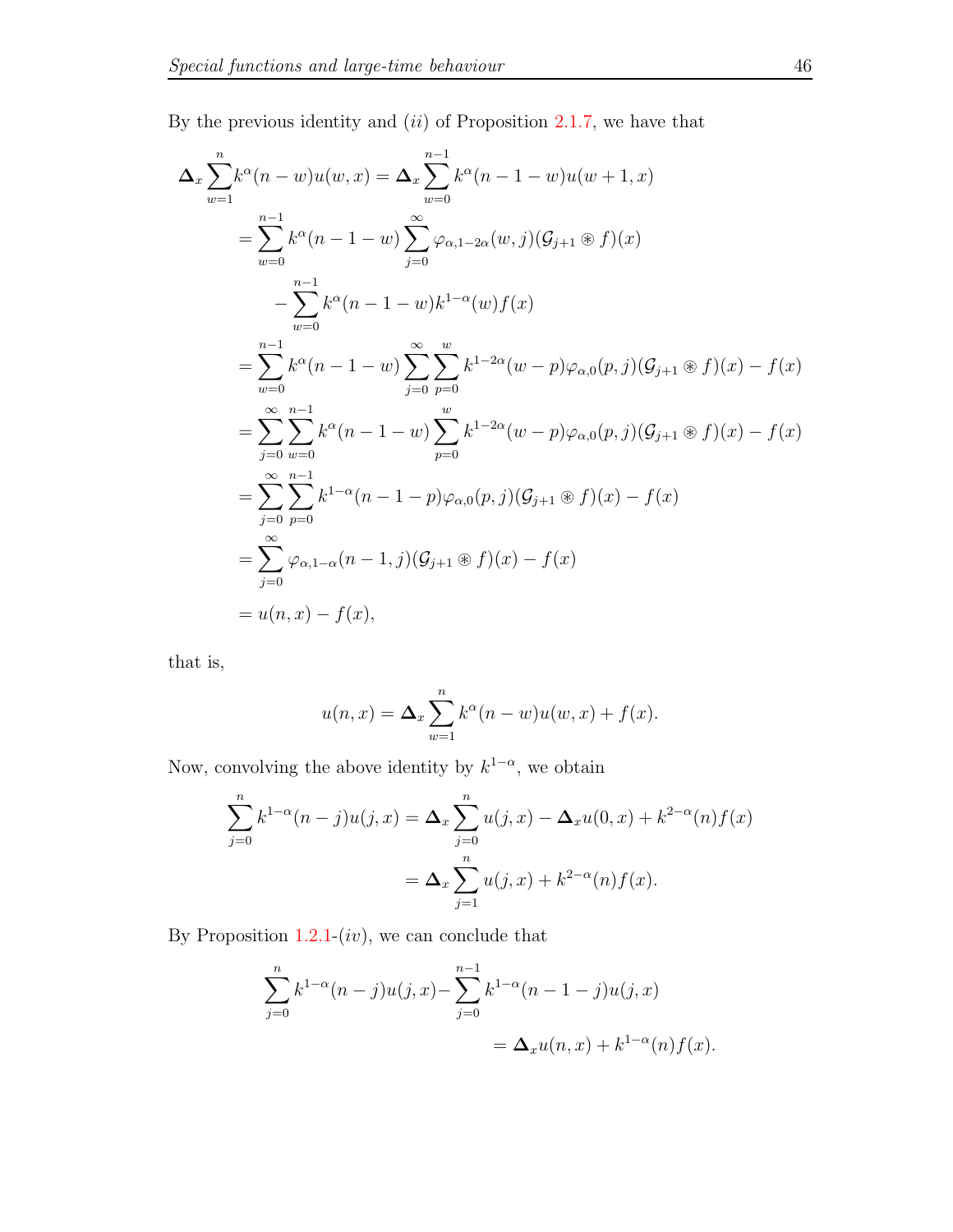Hence, the result follows from

$$
\sum_{j=0}^{n} k^{1-\alpha} (n-j) u(j, x) - \sum_{j=0}^{n-1} k^{1-\alpha} (n-1-j) u(j, x) - k^{1-\alpha} (n) f(x) = c \nabla^{\alpha} u(n, x).
$$

Finally, the uniqueness follows from we can construct the solution of [\(2.12\)](#page-43-0) by successive calculations. That is, it is defined by a law of recurrence. In fact, given any value  $f(x)$ , there exists a unique solution u, with values  $u(n, x)$  for all  $n \in \mathbb{N}$ , since if there is another solution that verifies the initial condition, then they coincide in all points since the recurrence law itself determines the subsequent values of the solution.  $\Box$ 

In the following results we show other representations for  $\mathcal{G}_n^{\alpha}$ . In the first result, we represent  $\mathcal{G}_n^{\alpha}(x)$  using the Poisson transform of the Gaussian function, while in the second one we use the Fox H-function. This fact in turn gives other representations of the solution  $(2.14)$ .

**Proposition 2.2.4.** Let  $0 < \alpha < 1$ . Then, [\(2.13\)](#page-43-2) is equivalent to

$$
\mathcal{G}_n^{\alpha}(x) = \int_0^{\infty} \int_0^{\infty} e^{-s} \frac{s^{n-1}}{(n-1)!} \psi_{\alpha,1-\alpha}(s,t) G_t(x) \, ds \, dt, \quad n \in \mathbb{N}, \ x \in \mathbb{R}^d \setminus \{0\},\tag{2.16}
$$

where  $G_t$  is the Gaussian kernel defined by [\(2.8\)](#page-41-1) and  $\psi_{\alpha,\beta}$  is defined by [\(1.8\)](#page-22-0).

*Proof.* From Proposition [2.1.7-](#page-36-0) $(iii)$ , we get

<span id="page-46-0"></span>
$$
\mathcal{G}_{n}^{\alpha}(x) = \sum_{j=1}^{\infty} \varphi_{\alpha,1-\alpha}(n-1,j-1) \mathcal{G}_{j}(x)
$$
  
= 
$$
\sum_{j=1}^{\infty} \varphi_{\alpha,1-\alpha}(n-1,j-1) \int_{0}^{\infty} e^{-t} \frac{t^{j-1}}{(j-1)!} G_{t}(x) dt
$$
  
= 
$$
\int_{0}^{\infty} e^{-t} \sum_{j=1}^{\infty} \varphi_{\alpha,1-\alpha}(n-1,j-1) \frac{t^{j-1}}{(j-1)!} G_{t}(x) dt
$$
  
= 
$$
\int_{0}^{\infty} \int_{0}^{\infty} e^{-s} \frac{s^{n-1}}{(n-1)!} \psi_{\alpha,1-\alpha}(s,t) G_{t}(x) ds dt.
$$

The result follows.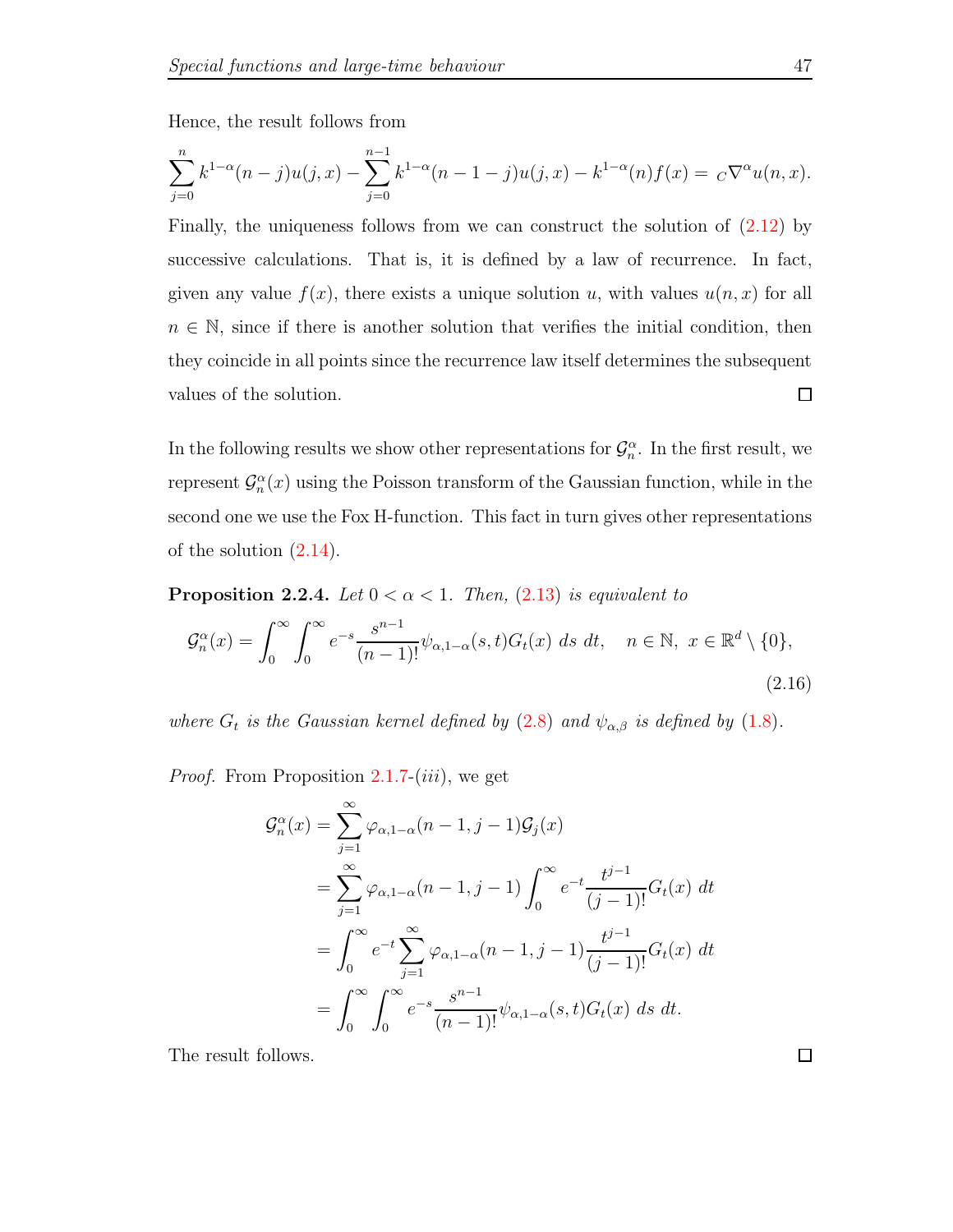Proposition 2.2.5. Let  $0 < \alpha < 1$ . Then

$$
\mathcal{G}_{n}^{\alpha}(x) = \frac{1}{\Gamma(n)\pi^{d/2}|x|^{d}} H_{13}^{30} \left[ \begin{array}{c} |x|^{2} \\ 4 \end{array} \middle| (1,\alpha) \begin{array}{c} (1,\alpha) \\ (n,\alpha), (\frac{d}{2},1), (1,1) \end{array} \right],
$$

where  $H_{31}^{03}$  denotes the Fox H-function.

*Proof.* By  $[23,$  Theorem 3.1],  $[7,$  Theorem 15- $(ii)$ .] and  $[53,$  Theorem 2.12], we have the following subordination formula

$$
\frac{1}{\pi^{d/2}|x|^d}H_{21}^{02}\left[\begin{array}{c}4t^{\alpha}\\|x|^2\end{array}\right](1-\frac{d}{2},1),(0,1)\right]=\int_0^{\infty}\psi_{\alpha,1-\alpha}(t,s)G_s(x)\;ds.
$$

Now,

$$
\mathcal{G}_{n}^{\alpha}(x) = \frac{1}{\Gamma(n)\pi^{d/2}|x|^{d}} \int_{0}^{\infty} e^{-t} t^{n-1} H_{32}^{12} \left[ \frac{4t^{\alpha}}{|x|^{2}} \middle| (1 - \frac{d}{2}, 1), (0, 1), (0, 1) \right] dt
$$
  
\n
$$
= \frac{1}{\Gamma(n)\pi^{d/2}|x|^{d}} H_{42}^{13} \left[ \frac{4}{|x|^{2}} \middle| (1 - n, \alpha), (1 - \frac{d}{2}, 1), (0, 1), (0, 1) \right]
$$
  
\n
$$
= \frac{1}{\Gamma(n)\pi^{d/2}|x|^{d}} H_{31}^{03} \left[ \frac{4}{|x|^{2}} \middle| (1 - n, \alpha), (1 - \frac{d}{2}, 1), (0, 1) \right]
$$
  
\n
$$
= \frac{1}{\Gamma(n)\pi^{d/2}|x|^{d}} H_{31}^{30} \left[ \frac{4}{|x|^{2}} \middle| (1 - n, \alpha), (1 - \frac{d}{2}, 1), (0, 1) \right]
$$
  
\n
$$
= \frac{1}{\Gamma(n)\pi^{d/2}|x|^{d}} H_{13}^{30} \left[ \frac{|x|^{2}}{4} \middle| (1, \alpha), (\frac{d}{2}, 1), (1, 1) \right],
$$

where we have used  $[54, Corollary 2.3.1], (1.11)$  $[54, Corollary 2.3.1], (1.11)$  and  $(1.12).$ 

 $\Box$ 

The following proposition states some basic properties of the fundamental solution.

**Proposition 2.2.6.** Let  $x \in \mathbb{R}^d \setminus \{0\}$ . The function  $\mathcal{G}_n^{\alpha}$  satisfies:

(i) 
$$
\mathcal{G}_n^{\alpha}(x) > 0
$$
,  $n \in \mathbb{N}$ .  
\n(ii)  $\int_{\mathbb{R}^d} \mathcal{G}_n^{\alpha}(x) dx = 1$ .  
\n(iii)  $\mathcal{F}(\mathcal{G}_n^{\alpha})(\xi) = \mathcal{E}_{\alpha,1}(-|\xi|^2, n)$ ,  $\xi \in \mathbb{R}^d$ .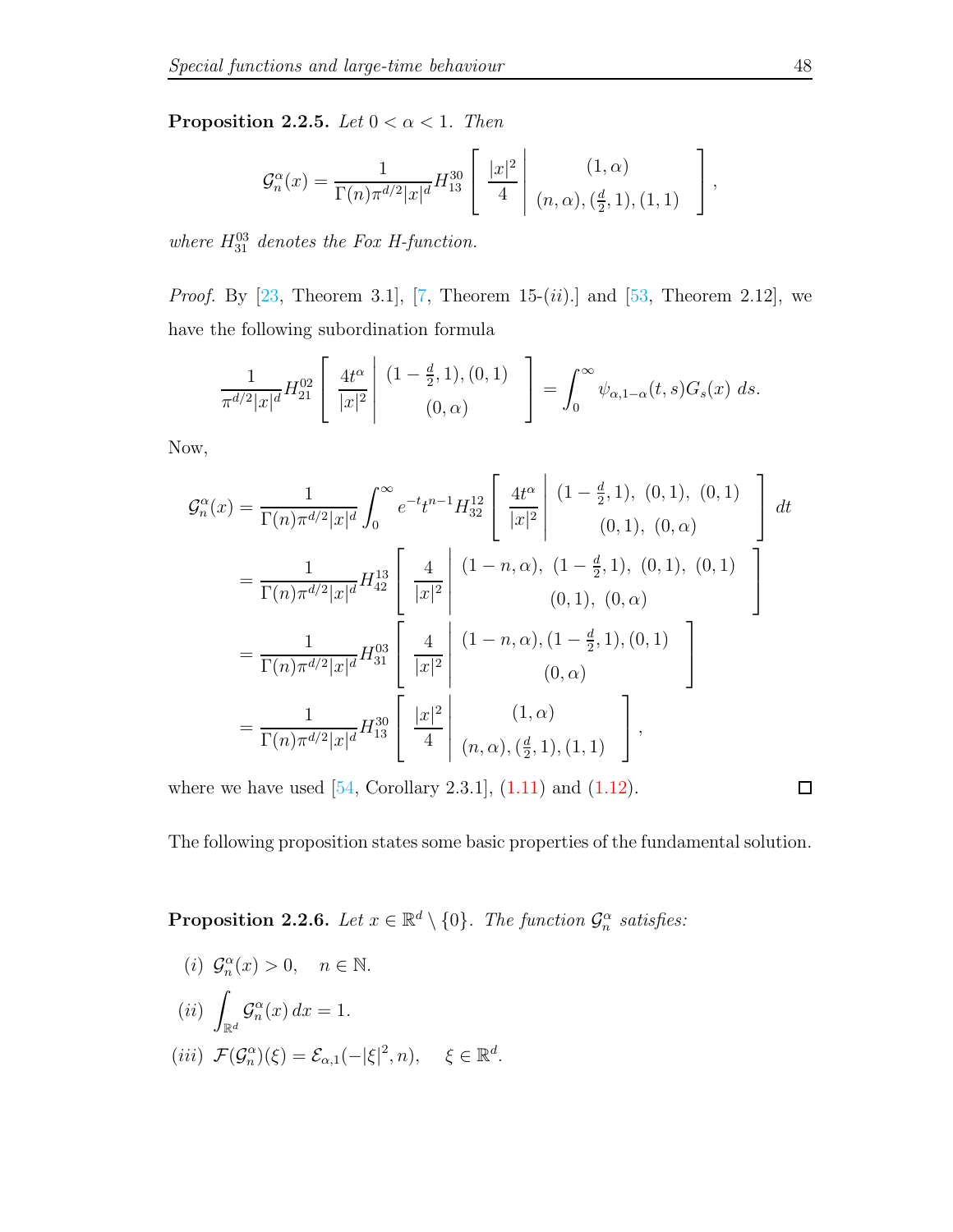$$
(iv) \int_{\mathbb{R}^d} |x|^2 \mathcal{G}_n^{\alpha}(x) dx = 2k^{\alpha+1}(n-1)d.
$$

*Proof.* (i) follows from  $(vi)$  of Proposition [2.1.7](#page-36-0) and (i) of the Proposition [2.2.2.](#page-42-0)  $(ii)$  was showed in the proof of Theorem [2.2.3](#page-43-3) (see  $(2.15)$ ). Next, let us prove the item (iii). Since  $\mathcal{F}(G_t)(\xi) = e^{-t|\xi|^2}$ , for  $\xi \in \mathbb{R}^d$ , it follows from [\(1.9\)](#page-22-1) that

$$
\int_0^\infty \psi_{\alpha,1-\alpha}(s,t)e^{-t|\xi|^2} dt = E_{\alpha,1}(-|\xi|^2 s^\alpha).
$$

Theorem [1.2.2](#page-26-0) implies that

$$
\mathcal{F}(\mathcal{G}_{n,h}^{\alpha})(\xi) = \int_0^{\infty} e^{-s} \frac{s^{n-1}}{\Gamma(n)} E_{\alpha,1}(-|\xi|^2 s^{\alpha}) ds = \mathcal{E}_{\alpha,1}(-|\xi|^2, n).
$$

Finally, it is known that

$$
\int_{\mathbb{R}^d} |x|^2 G_t(x) dx = 2 dt.
$$

Then, by Fubini's Theorem and  $(1.10)$ , we have that

$$
\int_{\mathbb{R}^d} |x|^2 \mathcal{G}_n^{\alpha}(x) dx = 2d \int_0^{\infty} \int_0^{\infty} e^{-s} \frac{s^{n-1}}{(n-1)!} \psi_{\alpha,1-\alpha}(s,t) dt ds
$$
  
=  $2d \int_0^{\infty} e^{-s} \frac{s^{n-1}}{(n-1)!} g_{\alpha+1}(s) ds$   
=  $2dk^{\alpha+1}(n-1)$ .

Thus, we get item  $(iv)$ .

**Remark 2.2.7.** We have that the total mass of solution of  $(2.12)$ , given by

$$
u(n,x) = \sum_{j=1}^{\infty} \varphi_{\alpha,1-\alpha}(n-1,j-1)(\mathcal{G}_j \circledast f)(x)
$$

is conservative. Indeed,

$$
\int_{\mathbb{R}^d} u(n,x) dx = \sum_{j=1}^{\infty} \varphi_{\alpha,1-\alpha}(n-1,j-1) \int_{\mathbb{R}^d} (\mathcal{G}_j \circledast f)(x) dx
$$

$$
= \int_{\mathbb{R}^d} f(x) dx,
$$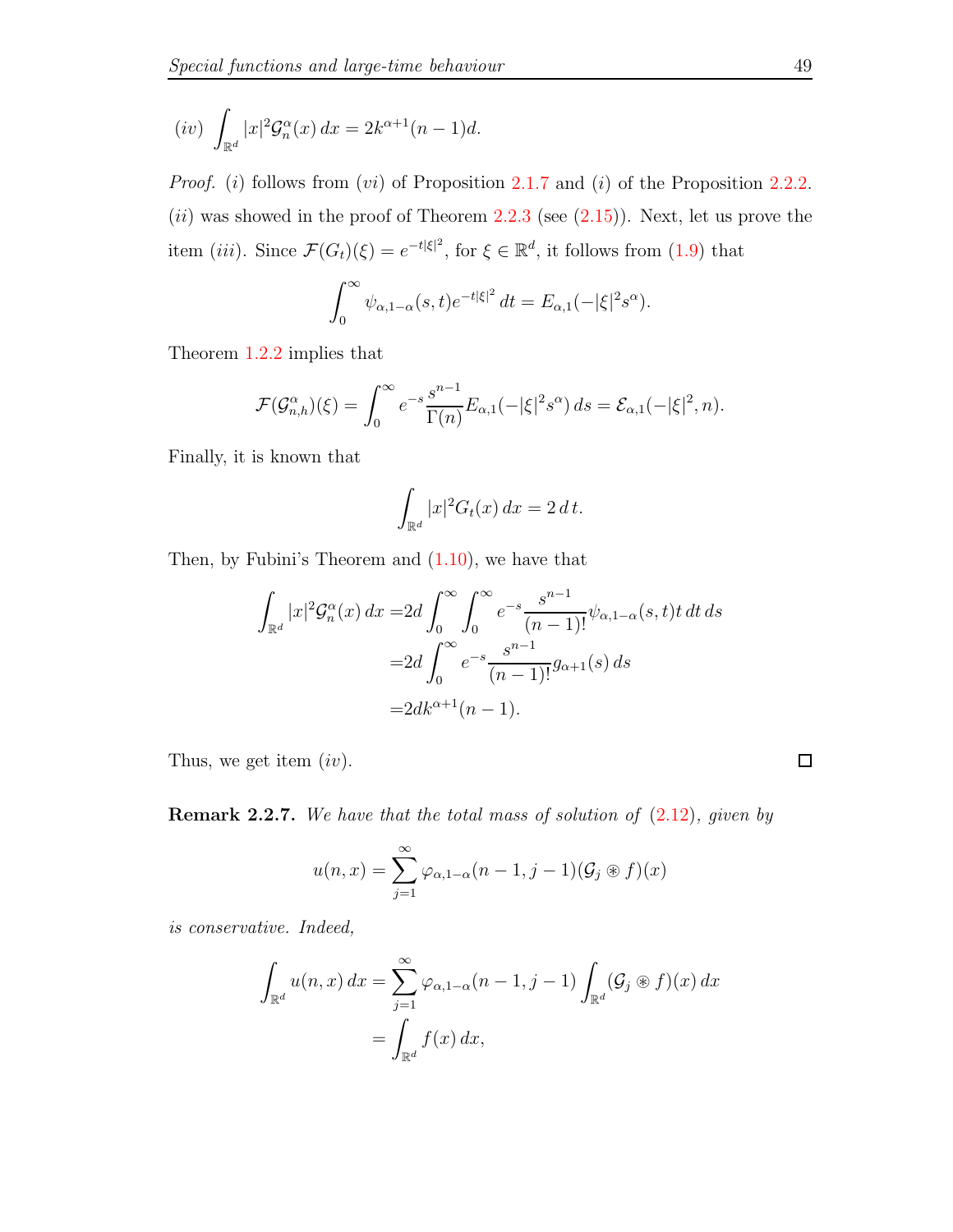where in the last equality we have used  $(2.10)$  and  $(2.6)$ . This fact leads us to think that the total mass of solutions should have importance in the asymptotic behavior of solutions. On the other hand, the first moment is also conservative:

$$
\int_{\mathbb{R}^d} x u(n,x) dx = \sum_{j=1}^{\infty} \varphi_{\alpha,1-\alpha}(n-1,j-1) \int_{\mathbb{R}^d} x (\mathcal{G}_j * f)(x) dx
$$

$$
= \int_{\mathbb{R}^d} x f(x) dx,
$$

as long as  $(1+|x|)f \in L^1(\mathbb{R}^d)$  (see  $(2.11)$ ). However, in the same way that w, the second moment of u is not conserved in time. In fact,

$$
\int_{\mathbb{R}^d} |x|^2 u(n,x) dx = \int_{\mathbb{R}^d} |x|^2 f(x) dx + 2dh \sum_{j=1}^{\infty} \varphi_{\alpha,1-\alpha}^h (n-1,j-1)j
$$
  
= 
$$
\int_{\mathbb{R}^d} |x|^2 f(x) dx + 2\Gamma(2)dk^{\alpha+1}(n-1),
$$

where used  $(ix)$  of Proposition [2.1.7.](#page-36-0)

# 2.3 Asymptotic decay and asymptotic behavior of solution

Now we will present the asymptotic decay of the solution of  $(2.12)$  (which is given by  $(2.14)$ ) in  $L^p(\mathbb{R}^d)$  spaces and the corresponding large-time behaviour. Initially, we show the following estimates of the fundamental solution  $\mathcal{G}_n^{\alpha}$  in  $L^p(\mathbb{R}^d)$ -spaces and we state  $L^p(\mathbb{R}^d)$ -estimates for  $\nabla_x \mathcal{G}_n^{\alpha}(x)$ .

<span id="page-49-0"></span>**Lemma 2.3.1.** Let  $0 < \alpha < 1$ . Then there exists  $C_p > 0$  such that

$$
\|\mathcal{G}_n^{\alpha}\|_p \le C_p \frac{1}{n^{\frac{\alpha d}{2}(1-1/p)}}, \quad n \in \mathbb{N},
$$

for  $p \in [1, \infty]$  if  $d = 1$ , for  $p \in [1, \infty)$  if  $d = 2$ , and for  $p \in [1, \frac{d}{d-1}]$  $\frac{d}{d-2}$ ) if  $d > 2$ .

*Proof.* It is well known (see [\[42,](#page-98-0) p.334 (3.326)]) that there exists  $C_p$  (independent of t) such that  $||G_t||_p = C_p \frac{1}{r^{\frac{d}{2}(1-p)}}$  $\frac{1}{t^{\frac{d}{2}(1-\frac{1}{p})}}$ . Then for *n* large enough and the values of *p*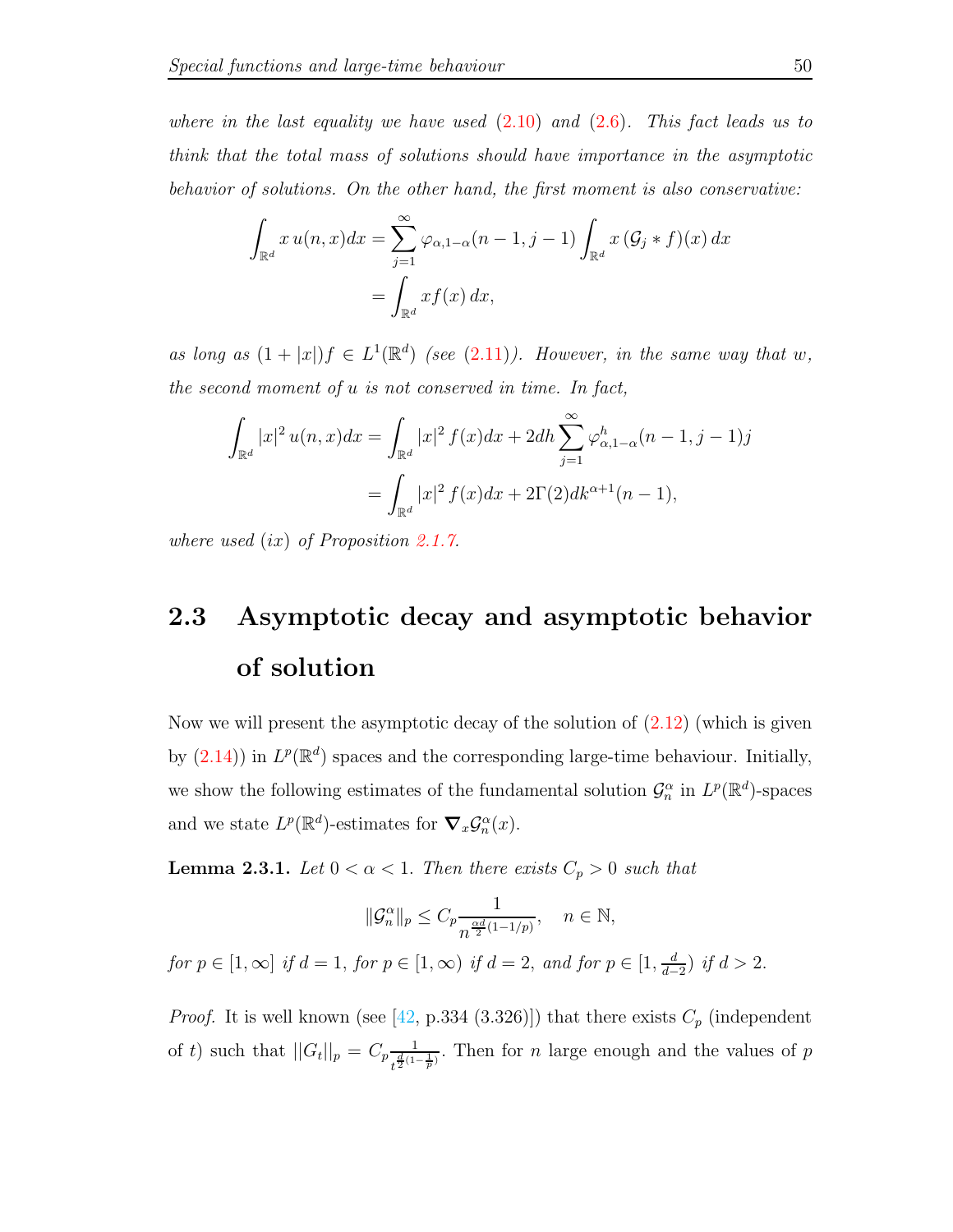given in the hypothesis, by  $(2.16)$  and  $(1.10)$  one gets

$$
\begin{split} \|\mathcal{G}_{n}^{\alpha}\|_{p} &\leq \int_{0}^{\infty} \int_{0}^{\infty} e^{-s} \frac{s^{n-1}}{(n-1)!} \psi_{\alpha,1-\alpha}(s,t) ||G_{t}||_{p} \, ds \, dt \\ &\leq \frac{C_{p}}{\Gamma(n)} \int_{0}^{\infty} \int_{0}^{\infty} e^{-t} t^{n-1} \psi_{\alpha,1-\alpha}(t,s) s^{\frac{d}{2}(\frac{1}{p}-1)+1-1} \, dt \, ds \\ &\leq \frac{C_{p}}{\Gamma(n)} \int_{0}^{\infty} e^{-t} t^{n-\alpha \frac{d}{2}(1-\frac{1}{p})-1} \, dt \\ &= C_{p} \frac{\Gamma(n-\alpha \frac{d}{2}(1-\frac{1}{p}))}{\Gamma(n)} \\ &\leq \frac{C_{p}}{n^{\alpha \frac{d}{2}(1-\frac{1}{p})}}, \end{split}
$$

where we have applied the asymptotic behaviour of the Gamma function  $(1.1)$ . Since the function  $\mathcal{G}_n^{\alpha}$  belongs to  $L^p(\mathbb{R}^d)$  for all  $n \in \mathbb{N}$ , then the result is valid for all  $n \in \mathbb{N}$ .  $\Box$ 

We state  $L^p(\mathbb{R}^d)$ -estimates for  $\nabla_x \mathcal{G}_n^{\alpha}(x)$ , which are useful for study the large-time behaviour of the solution [\(2.14\)](#page-43-1).

**Lemma 2.3.2.** Let  $0 < \alpha < 1$ . Then there exists  $C_p > 0$  such that

$$
\|\nabla_x \mathcal{G}_n^{\alpha}\|_p \le C_p \frac{1}{n^{\frac{\alpha d}{2}(1-1/p)+\frac{\alpha}{2}}}, \quad n \in \mathbb{N},
$$

for  $p \in [1, \infty)$  if  $d = 1$ , and for  $p \in [1, \frac{d}{d-1}]$  $\frac{d}{d-1}$ ) if  $d > 1$ .

Proof. The proof is similar to the proof of Lemma [2.3.1](#page-49-0) by use of

$$
\|\nabla_x G_t\|_p = C_p \frac{1}{t^{\frac{d}{2}(1-\frac{1}{p})+1/2}},
$$

see [\[42,](#page-98-0) p.334 (3.326)].

Next, let us present a result about the  $L^p(\mathbb{R}^d) - L^q(\mathbb{R}^d)$  asymptotic decay for u.

**Theorem 2.3.3.** Let  $1 \le q \le p \le \infty$ . If  $f \in L^q(\mathbb{R}^d)$ , then the solution u of  $(2.12)$ satisfies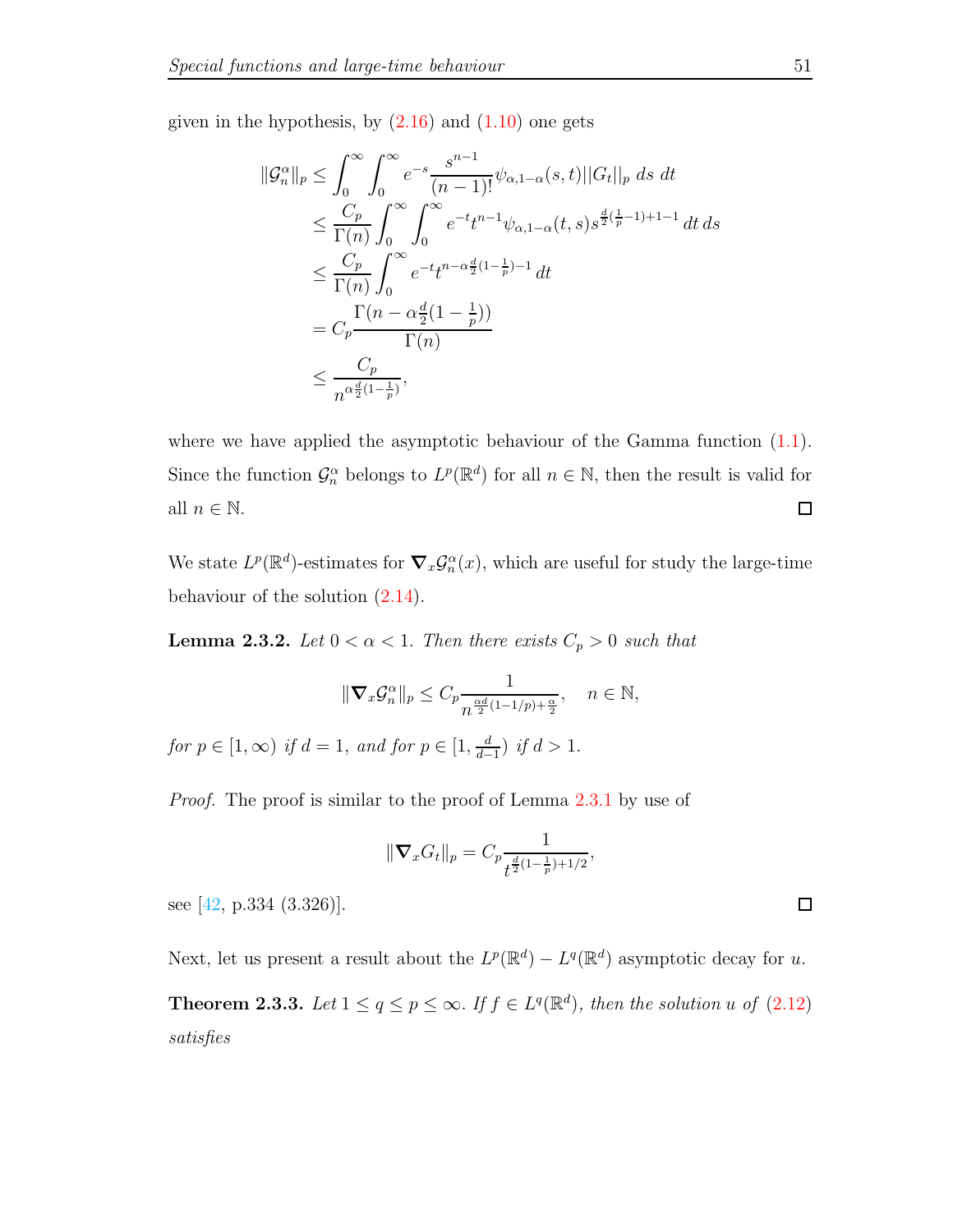- (i) If  $q = \infty$ , then  $||u(n, \cdot)||_{\infty} \leq ||f||_{\infty}$ .
- (ii) If  $1 \le q < \infty$  and  $d > 2q$ , then for each  $p \in [q, \frac{dq}{d-2q}]$  $\frac{dq}{d-2q}$

<span id="page-51-0"></span>
$$
||u(n, \cdot)||_p \le C_p \frac{1}{n^{\frac{\alpha d}{2}(1/q - 1/p)}} ||f||_q.
$$
 (2.17)

- (iii) If  $1 \le q < \infty$  and  $d = 2q$ , then for each  $p \in [q, \infty)$  the estimate [\(2.17\)](#page-51-0) holds.
- (iv) If  $1 \le q < \infty$  and  $d < 2q$ , then for each  $p \in [q, \infty]$  the estimate [\(2.17\)](#page-51-0) holds. Here,  $C_p$  is a constant independent of n.

*Proof.* Take  $r \ge 1$  such that  $1 + 1/p = 1/q + 1/r$ , and applying Young's inequality we get

$$
||u(n, \cdot)||_p = ||\mathcal{G}_n^{\alpha} \circledast f||_p \leq ||\mathcal{G}_n^{\alpha}||_r ||f||_q.
$$

Now, we apply Lemma [2.3.1](#page-49-0) to estimate  $\|\mathcal{G}_n^{\alpha}\|_r$ . For the case  $(i)$ , if  $q = \infty$ , then  $p = \infty, r = 1$ , and therefore since  $\|\mathcal{G}_n^{\alpha}\|_1 = 1$ , the result follows. Note that in the case (ii), if  $1 \le q < \infty$  and  $d > 2q$ , then the condition  $q \le p < \frac{dq}{d-2q}$  implies  $1 \leq r < \frac{d}{d-2}$ . So, by Lemma [2.3.1](#page-49-0) we get the desired estimates. The cases (iii) and (iv) follow in a similar way.  $\Box$ 

In this part we study the asymptotic behaviour of solution  $u$  of problem given by [\(2.12\)](#page-43-0). Suppose  $f \in L^1(\mathbb{R}^d)$ , set

$$
M:=\int_{\mathbb{R}^d} f(x)\,dx.
$$

Before to show the main result of this section, we need the following decomposition lemma (see  $[34]$ ).

<span id="page-51-1"></span>**Lemma 2.3.4.** Suppose  $f \in L^1(\mathbb{R}^d)$  such that  $\int_{\mathbb{R}^d} |x||f(x)|dx < \infty$ . Then there exists  $F \in L^1(\mathbb{R}^d; \mathbb{R}^d)$  such that

$$
f = \left(\int_{\mathbb{R}^d} f(x)dx\right)\delta_0 + div F
$$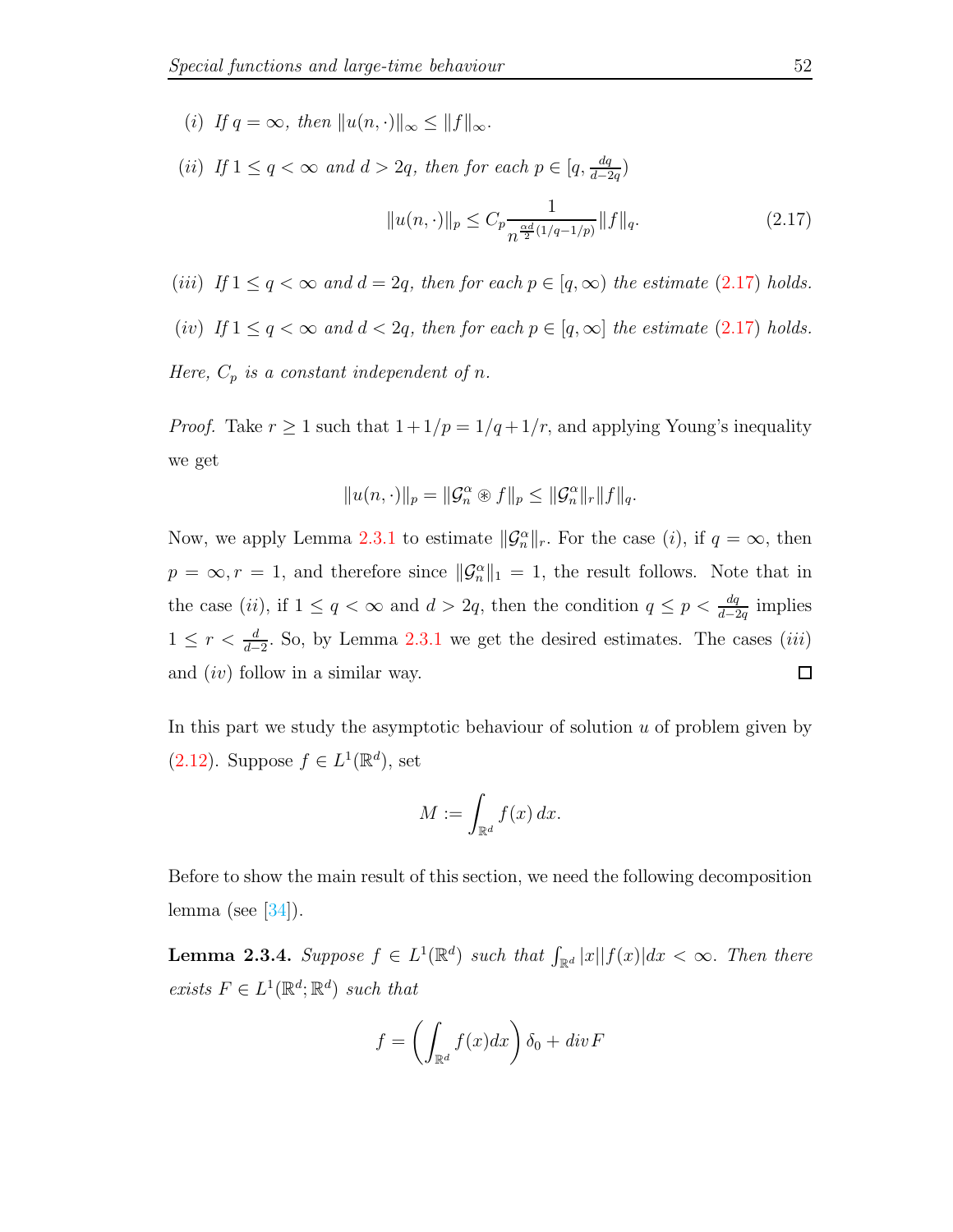in the distributional sense and

$$
||F||_{L^1(\mathbb{R}^d;\mathbb{R}^d)} \leq C_d \int_{\mathbb{R}^d} |x||f(x)| dx.
$$

The following estimate shows that the difference on  $L^p(\mathbb{R}^d)$  between the solution  $u(n,x)$  and  $MG_n^{\alpha}(x)$  decays to zero like  $o(1/n^{\frac{\alpha d}{2}(1-\frac{1}{p})})$  as n goes to infinity. Moreover, if  $|x| f \in L^1(\mathbb{R}^d)$ , we are able to improve the convergence.

**Theorem 2.3.5.** Let  $1 \leq p \leq \infty$  and u be the solution of [\(2.12\)](#page-43-0).

(i) Then

$$
n^{\frac{\alpha d}{2}\left(1-\frac{1}{p}\right)}\|u(n,\cdot)-M\mathcal{G}_n^{\alpha}\|_p\to 0, \quad as \quad n\to\infty,
$$

for 
$$
p \in [1, \infty)
$$
 if  $d = 1$ , and for  $p \in [1, \frac{d}{d-1})$  if  $d > 1$ ,

(*ii*) Suppose in addition that  $|x| f \in L^1(\mathbb{R}^d)$ , then

$$
n^{\frac{\alpha d}{2}(1-\frac{1}{p})} \|u(n,\cdot)-M\mathcal{G}_n^{\alpha}\|_p \lesssim n^{-\alpha/2},
$$

for 
$$
p \in [1, \infty)
$$
 if  $d = 1$ , and for  $p \in [1, \frac{d}{d-1})$  if  $d > 1$ .

*Proof.* First, we prove assertion (ii). Since  $f, |x|f \in L^1(\mathbb{R}^d)$ , by decomposition Lemma [2.3.4](#page-51-1) there exists  $\psi \in L^1(\mathbb{R}^d; \mathbb{R}^d)$  such that

$$
u(n,x) = (\mathcal{G}_n^{\alpha} \circledast (M\delta_0 + \text{div }\psi(\cdot)))(x)
$$
  
= 
$$
M\mathcal{G}_n^{\alpha}(x) + (\nabla_x \mathcal{G}_n^{\alpha} \circledast \psi)(x),
$$

in the distributional sense, and

$$
\|\psi\|_1 \le C_d \||x|f\|_1 < \infty.
$$

Consequently,

<span id="page-52-0"></span>
$$
||u(n,\cdot) - M\mathcal{G}_n^{\alpha}||_p \le C_d ||\nabla_x \mathcal{G}_n^{\alpha}||_p |||x| f||_1 \le C_{p,f} \frac{1}{n^{\frac{\alpha d}{2}(1-1/p)+\frac{\alpha}{2}}},
$$
(2.18)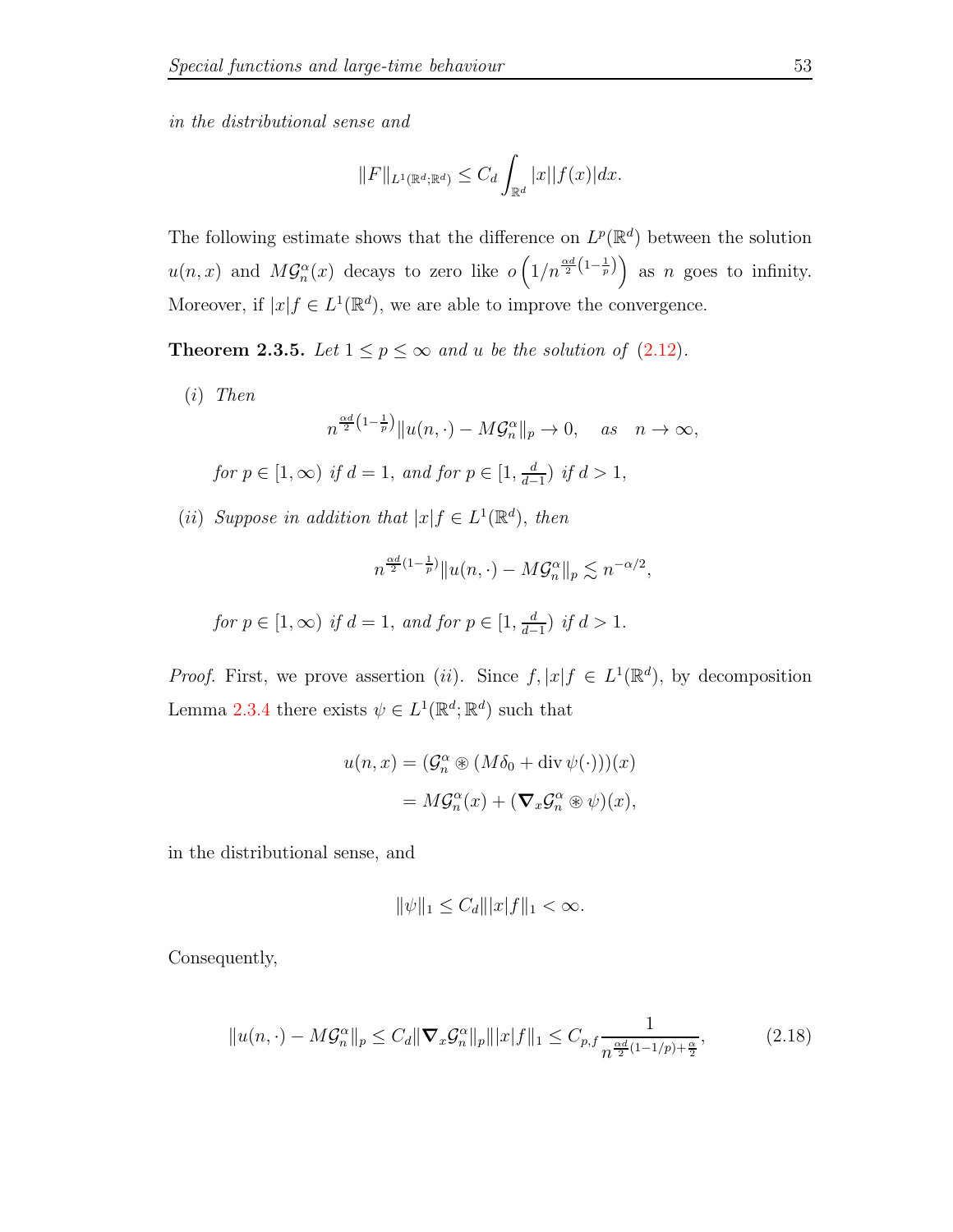Hence the assertion  $(ii)$  is proved.

To prove (*i*), we choose a sequence  $(\eta_j) \subset C_0^{\infty}(\mathbb{R}^d)$  such that  $\int_{\mathbb{R}^d} \eta_j(x) dx = M$  for all j, and  $\eta_j \to f$  in  $L^1(\mathbb{R}^d)$ . For each j, by Lemma [2.3.1](#page-49-0) and [\(2.18\)](#page-52-0), we get

$$
||u(n,\cdot)-M\mathcal{G}_n^{\alpha}||_p \le ||\mathcal{G}_n^{\alpha} \circledast (f - \eta_j)||_p + ||\mathcal{G}_n^{\alpha} \circledast \eta_j - M\mathcal{G}_n^{\alpha}||_p
$$
  
\n
$$
\le ||\mathcal{G}_n^{\alpha}||_p ||f - \eta_j||_1 + ||\mathcal{G}_n^{\alpha} \circledast \eta_j - M\mathcal{G}_n^{\alpha}||_p
$$
  
\n
$$
\le C_p \frac{1}{n^{\frac{\alpha d}{2}(1-1/p)}} ||f - \eta_j||_1 + C_{p,\eta_j} \frac{1}{n^{\frac{\alpha d}{2}(1-1/p)+\frac{\alpha}{2}}}
$$

Then

$$
\limsup_{n\to\infty} n^{\frac{\alpha d}{2}(1-1/p)} \|u(n,\cdot)-M\mathcal{G}_n^{\alpha}\|_p \leq C_p \|f-\eta_j\|_1.
$$

The assertion follows by letting  $j \to \infty$ .

.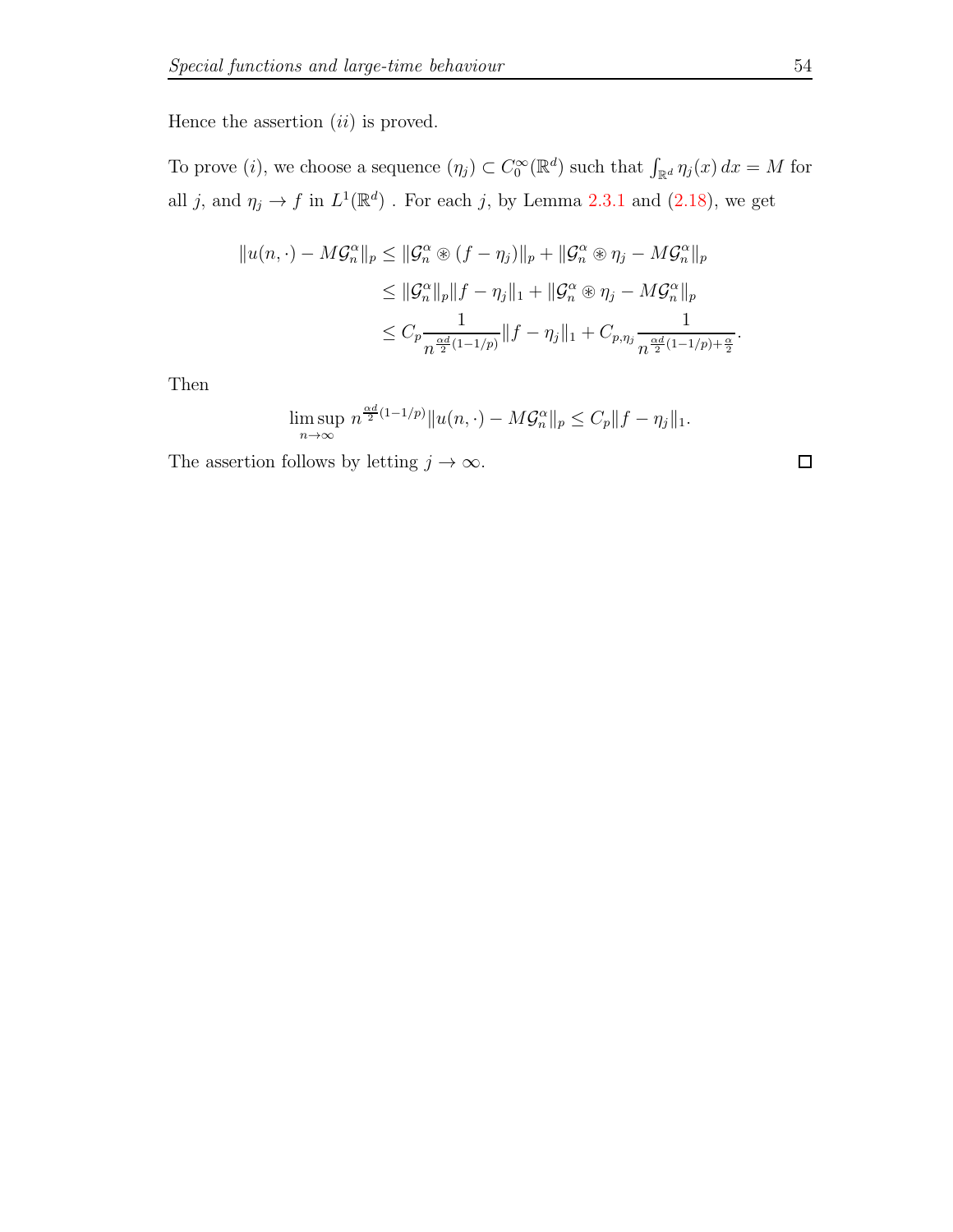# 3. Subordination principle and the discrete Hilfer fractional operator

In this chapter, using the discrete scaled Wright function, a subordination principle is proved. This principle relates a sequence of solution operators, given by a discrete C-semigroup, for the abstract Cauchy problem of first order in discretetime, with a sequence of solution operators for the abstract Cauchy problem of fractional order  $0 < \alpha < 1$  in discrete-time. As an application, we establish the explicit solution of the abstract Cauchy problem in discrete-time that involves the Hilfer fractional difference operator and prove that, in some cases, such solution converges to zero.

### 3.1 Subordination principle

Initially, we introduce the notion of discrete C-semigroup and present some interesting properties. Moreover, we introduce the notion of  $(\alpha, \nu)$ -resolvent sequences.

Let  $C$  be a bounded and injective operator defined on  $X$ . Now, suppose that a strongly continuous operator-valued sequence  $\{\mathcal{T}(n)\}_{n\in\mathbb{N}_0}\subset\mathcal{B}(X)$  satisfies the following conditions:

- $(i)$   $\mathcal{T}(0) = C$ .
- (ii)  $C\mathcal{T}(n+m) = \mathcal{T}(n)\mathcal{T}(m)$  for  $n, m \in \mathbb{N}$ .

In analogy with the continuous case [\[33\]](#page-97-3), we say that the family  $\{\mathcal{T}(n)\}_{n\in\mathbb{N}_0}$  is a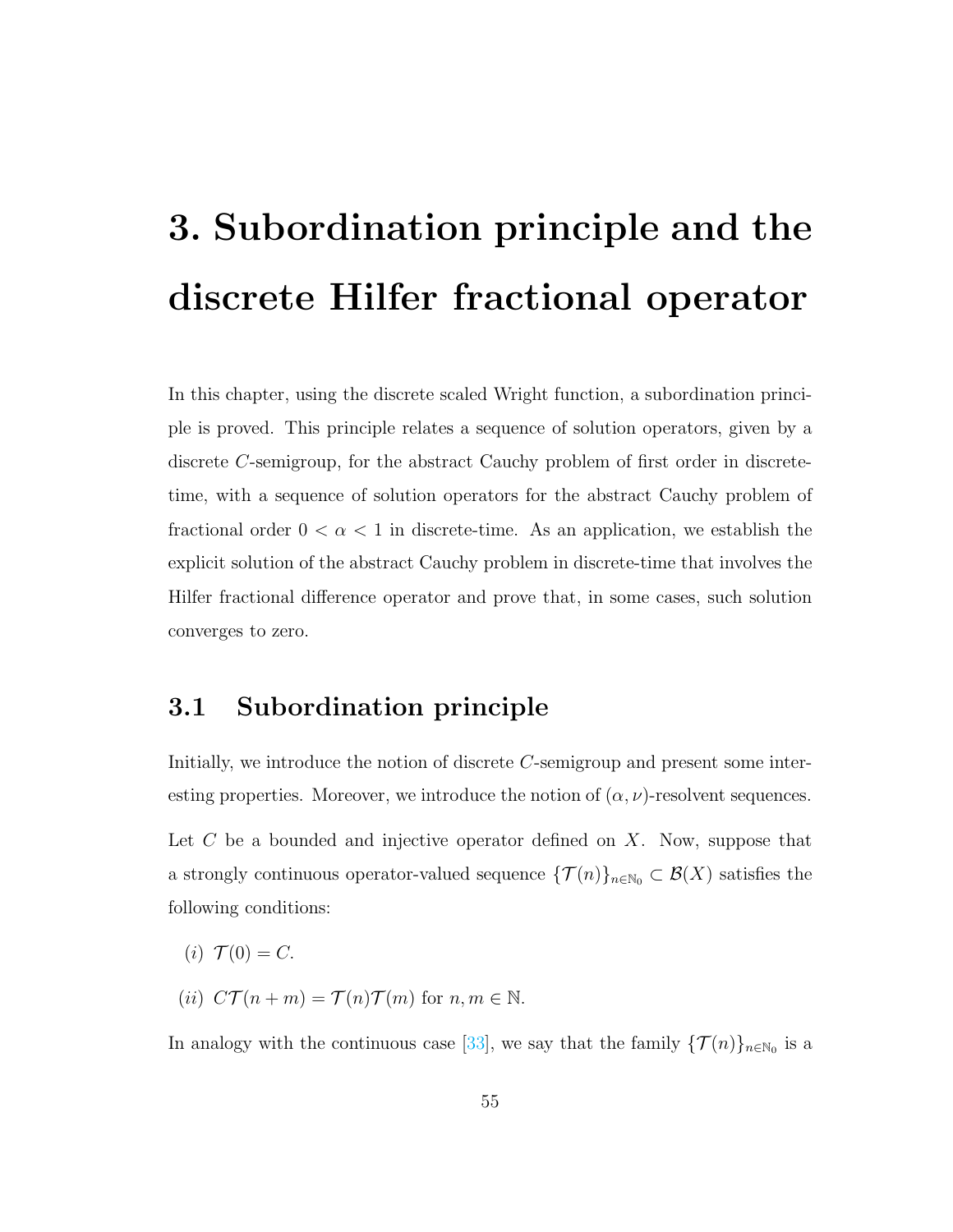### discrete C-semigroup.

From the definition, it is clear that  $\mathcal{T}(n)$  commutes with C. Moreover, by simple iteration, we found that any discrete C-semigroup have the form

$$
\mathcal{T}(n) = [C^{-1}\mathcal{T}(1)]^n C = C^{-(n-1)}\mathcal{T}(1)^n, \quad n \in \mathbb{N}_0.
$$
 (3.1)

From now on, A will denote a closed linear operator with domain  $D(A)$  defined on X and  $\rho(A)$  will denote its resolvent set.

<span id="page-55-0"></span>**Proposition 3.1.1.** Let  $\{\mathcal{T}(n)\}_{n\in\mathbb{N}_0} \subset \mathcal{B}(X)$  be strongly continuous and satisfying the following properties;

(i)  $\mathcal{T}(n)x \in D(A)$  for all  $x \in X$ .

(ii) 
$$
A\mathcal{T}(n)x = \mathcal{T}(n)Ax
$$
 for each  $x \in D(A)$  and  $n \in \mathbb{N}_0$ .

$$
(iii) \ \mathcal{T}(n)x = x + A \sum_{j=0}^{n} \mathcal{T}(j)x, \text{ for all } n \in \mathbb{N}_0 \text{ and } x \in X.
$$

Then,  $1 \in \rho(A)$  and  $\{\mathcal{T}(n)\}_{n \in \mathbb{N}_0} \subset \mathcal{B}(X)$  is a discrete C-semigroup with  $C :=$  $(I - A)^{-1}$ .

*Proof.* With  $n = 0$  the property *(iii)* gives

$$
\mathcal{T}(0)x = x + A\mathcal{T}(0)x, \quad x \in X,
$$

which, together with  $(ii)$ , implies that  $1 \in \rho(A)$  and  $T(0) = (I - A)^{-1}$ . Using the identity

$$
(I - A)^{-1} - I = A(I - A)^{-1},
$$

we have that for all  $x \in X$ 

$$
\mathcal{T}(1)x = x + A\mathcal{T}(0)x + A\mathcal{T}(1)x
$$

$$
= \mathcal{T}(0)x + A\mathcal{T}(1)x,
$$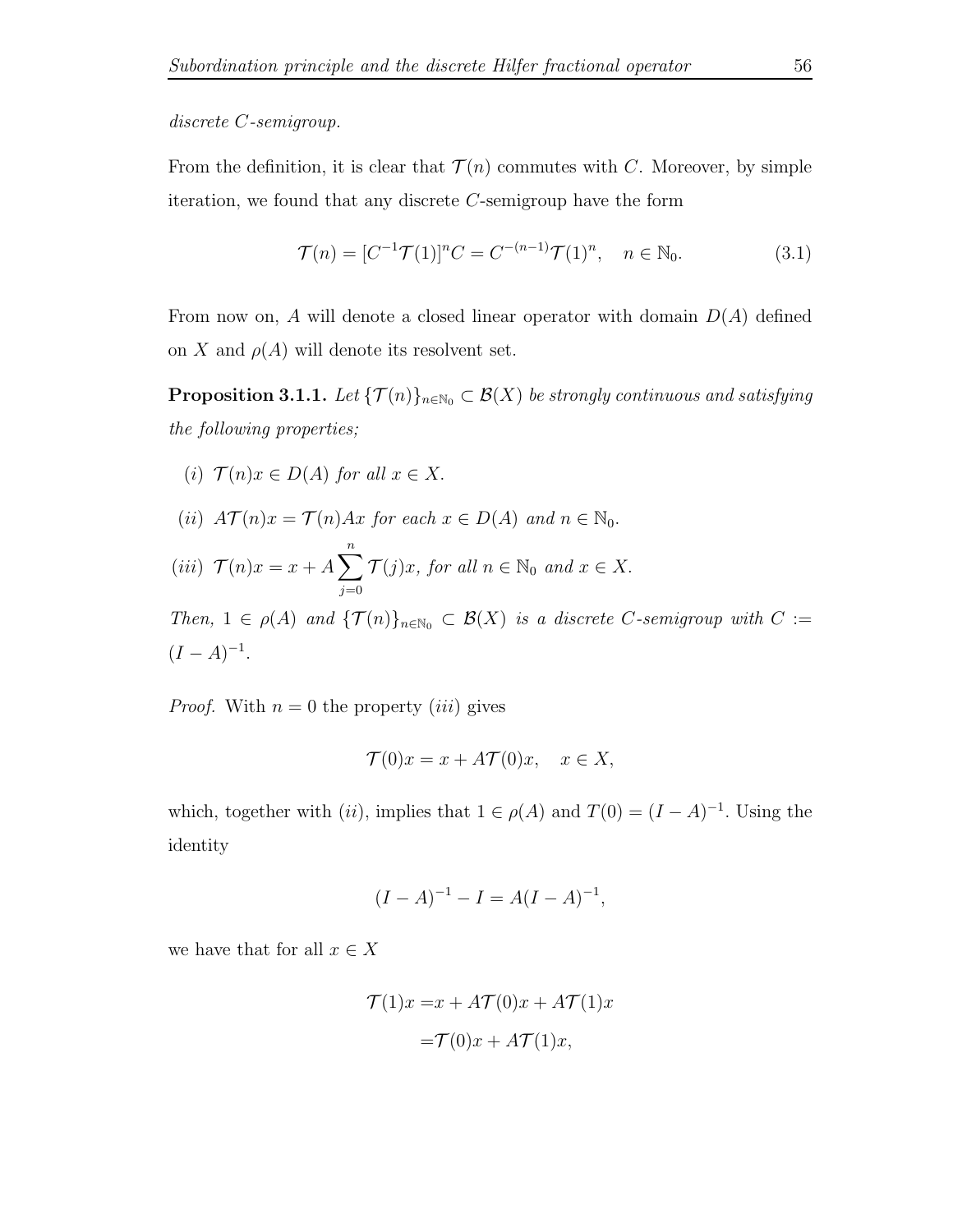or

$$
\mathcal{T}(1)x = (I - A)^{-2}x.
$$

Iterating (iii) we find, that for all  $n \in \mathbb{N}_0$ ,

<span id="page-56-0"></span>
$$
\mathcal{T}(n)x = (I - A)^{-(n+1)}x = (I - A)^{-n}Cx = [C^{-1}\mathcal{T}(1)]^nCx,\tag{3.2}
$$

which proves that  $\{\mathcal{T}(n)\}_{n\in\mathbb{N}_0}\subset\mathcal{B}(X)$  is a C-semigroup with  $C:=(I-A)^{-1}$ .

**Definition 3.1.2.** We say that the family  $\{\mathcal{T}(n)\}_{n\in\mathbb{N}_0}$  ⊂  $\mathcal{B}(X)$  satisfying  $(i) - (iii)$ in the above proposition is a discrete C-semigroup generated by A.

The following result shows an interesting new interpretation of one of the main results in the reference [\[56\]](#page-100-0). The striking point that shows the next theorem is that, in strong contrast with the continuous case, the natural family of operators behind of the well posedness of the discrete abstract Cauchy problem of first order is a discrete C-semigroup instead of a discrete semigroup, which was the first attempt in [\[56\]](#page-100-0).

**Theorem 3.1.3.** Let  $\{\mathcal{T}(n)\}_{n\in\mathbb{N}_0} \subset \mathcal{B}(X)$  be a discrete C-semigroup generated by A. Then the discrete-time abstract Cauchy problem of first order

$$
\Delta u(n) = Au(n+1), \quad n \in \mathbb{N}_0,
$$

with initial condition  $u(0) = u_0 \in X$  admits the solution

$$
u(n) = C^{-1} \mathcal{T}(n) u_0.
$$

*Proof.* Note that  $k^1(n) = 1$  and  $\Delta k^1(n) = 0$  for all  $n \in \mathbb{N}_0$ . Then,

$$
\Delta \mathcal{T}(n)x = A\Delta \sum_{j=0}^{n} \mathcal{T}(j)x
$$
  
=  $A \left( \sum_{j=0}^{n+1} \mathcal{T}(j)x - \sum_{j=0}^{n} \mathcal{T}(j)x \right)$   
=  $A\mathcal{T}(n+1)x$ .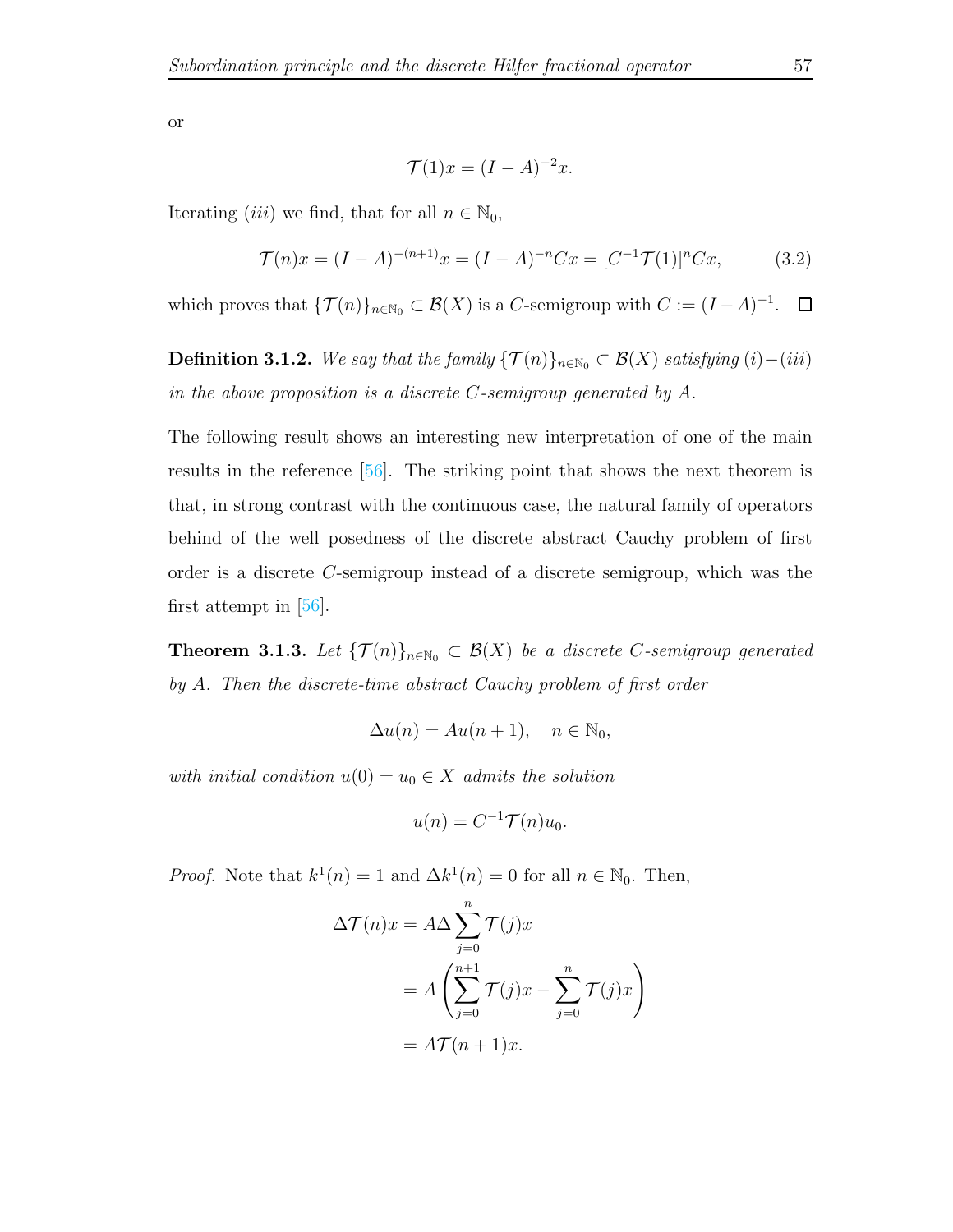We define  $u(n) := C^{-1} \mathcal{T}(n) u_0$ . Since  $\mathcal{T}(n)x \in D(A)$  for all  $x \in X$  and  $n \in \mathbb{N}_0$ , we obtain  $u(n) \in D(A)$  for all  $n \in \mathbb{N}_0$ . From the above identity, it is clear that  $\Delta u(n) = Au(n + 1)$ . Finally, since  $T(0) = C$ , we obtain  $u(0) = u_0$ .  $\Box$ 

Motivated by Proposition [3.1.1,](#page-55-0) we now introduce the following sequence of bounded and linear operators that is the discrete counterpart of the concept of resolvent families of operators for fractional evolution equations in continuous time. See [\[57\]](#page-100-1) for a recent review of this concept and its main properties, and [\[58\]](#page-100-2) for their application to nonlinear fractional evolution equations in the setting of Banach spaces.

In what follows, the symbol ∗ denotes the discrete convolution of two sequences  $f, g \in s(\mathbb{N}_0, X)$  defined by

$$
(f * g)(n) := \sum_{j=0}^{n} f(n-j)g(j).
$$

<span id="page-57-0"></span>**Definition 3.1.4.** Let  $\alpha, \nu > 0$  be given. An operator-valued sequence

$$
\{S_{\alpha,\nu}(n)\}_{n\in\mathbb{N}_0}\subset\mathcal{B}(X)
$$

is called a discrete  $(\alpha, \nu)$ -resolvent sequence generated by A if it satisfies the following conditions:

- (i)  $S_{\alpha,\nu}(n)x \in D(A)$  for all  $x \in X$  and  $S_{\alpha,\nu}(n)Ax = AS_{\alpha,\nu}(n)x$  for each  $n \in \mathbb{N}_0$ and  $x \in D(A)$ .
- (ii)  $S_{\alpha,\nu}(n)x = k^{\nu}(n)x + A(k^{\alpha} * S_{\alpha,\nu})(n)x$  for all  $n \in \mathbb{N}_0$  and each  $x \in X$ .

Note that  $S_{1,1}(n) = \mathcal{T}(n)$  is the C-semigroup generated by A. The case  $\alpha = \nu$  was introduced in [\[5,](#page-94-2) Definition 3.1] and used, among others, in [\[6,](#page-94-3) Section 2] and [\[45\]](#page-98-1) in connection with linear and nonlinear fractional abstract difference equations. In particular, in  $[6,$  Proposition 2.2 it was proved that if A is a bounded operator with norm less than 1, then the following representation holds:

$$
S_{\alpha,\alpha}(n) = \sum_{j=0}^{\infty} k^{\alpha(j+1)}(n)A^j.
$$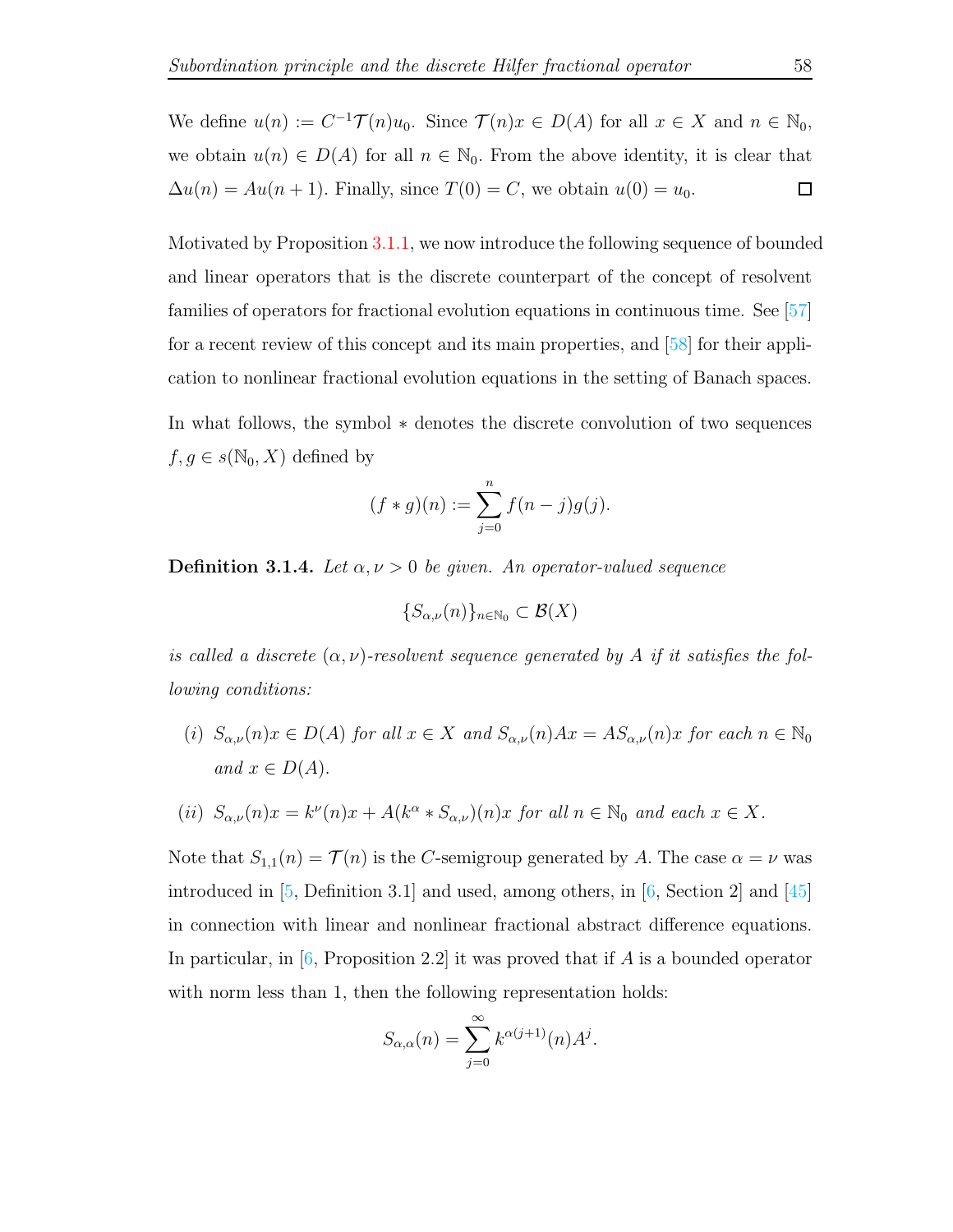The following is the main result of this chapter and shows a striking relation between discrete  $(\alpha, \nu)$ -resolvent sequences and discrete C-semigroups. It allows a representation of a discrete  $(\alpha, \nu)$ -resolvent sequence in terms of the discrete C-semigroup generated by A. This result extends and improves [\[5,](#page-94-2) Theorem 3.2] and [\[6,](#page-94-3) Thorem 2.3].

<span id="page-58-0"></span>**Theorem 3.1.5.** Let  $0 < \alpha < 1$ ,  $\alpha \leq \nu$  be given. Let  $\{\mathcal{T}(n)\}_{n\in\mathbb{N}}$  be a discrete C-semigroup generated by A. Then the family

<span id="page-58-1"></span>
$$
S_{\alpha,\nu}(n)x = \sum_{j=0}^{\infty} \varphi_{\alpha,\nu-\alpha}(n,j) \mathcal{T}(j)x, \quad n \in \mathbb{N}_0,
$$
 (3.3)

is a discrete  $(\alpha, \nu)$ -resolvent sequence generated by A.

*Proof.* From definition of C-semigroup and the fact that A is closed, we have that  $S_{\alpha,\nu}(n)x \in D(A)$  for all  $x \in X$  and  $S_{\alpha,\nu}(n)Ax = AS_{\alpha,\nu}(n)x$  for each  $x \in D(A)$ . The group property of  $k^{\alpha}$  shows that

$$
A(k^{\alpha}*S_{\alpha,\nu})(n)x = \sum_{j=0}^{\infty} \varphi_{\alpha,\nu}(n,j) A \mathcal{T}(j)x.
$$

Note that [\(3.2\)](#page-56-0) and the identity  $A(I - A)^{-1} = (I - A)^{-1} - I$  imply that  $ACx =$  $C^{j+1}x - C^jx$  for all  $x \in X$ . Therefore,

$$
A(k^{\alpha} * S_{\alpha,\nu})(n)x = \sum_{j=0}^{\infty} \varphi_{\alpha,\nu}(n,j)[C^{j+1} - C^j]x
$$
  
= 
$$
\sum_{j=0}^{\infty} \varphi_{\alpha,\nu}(n,j)C^{j+1}x - \sum_{j=0}^{\infty} \varphi_{\alpha,\nu}(n,j)C^jx.
$$

Hence

$$
A(k^{\alpha} * S_{\alpha,\nu})(n)x = \sum_{j=0}^{\infty} \varphi_{\alpha,\nu}(n,j)C^{j+1}x - \sum_{j=1}^{\infty} \varphi_{\alpha,\nu}(n,j)C^{j}x - k^{\nu}(n)x
$$
  
= 
$$
\sum_{j=0}^{\infty} \varphi_{\alpha,\nu}(n,j)C^{j+1}x - \sum_{j=0}^{\infty} \varphi_{\alpha,\nu}(n,j+1)C^{j+1}x - k^{\nu}(n)x
$$
  
= 
$$
\sum_{j=0}^{\infty} (\varphi_{\alpha,\nu}(n,j) - \varphi_{\alpha,\nu}(n,j+1))C^{j+1}x - k^{\nu}(n)x,
$$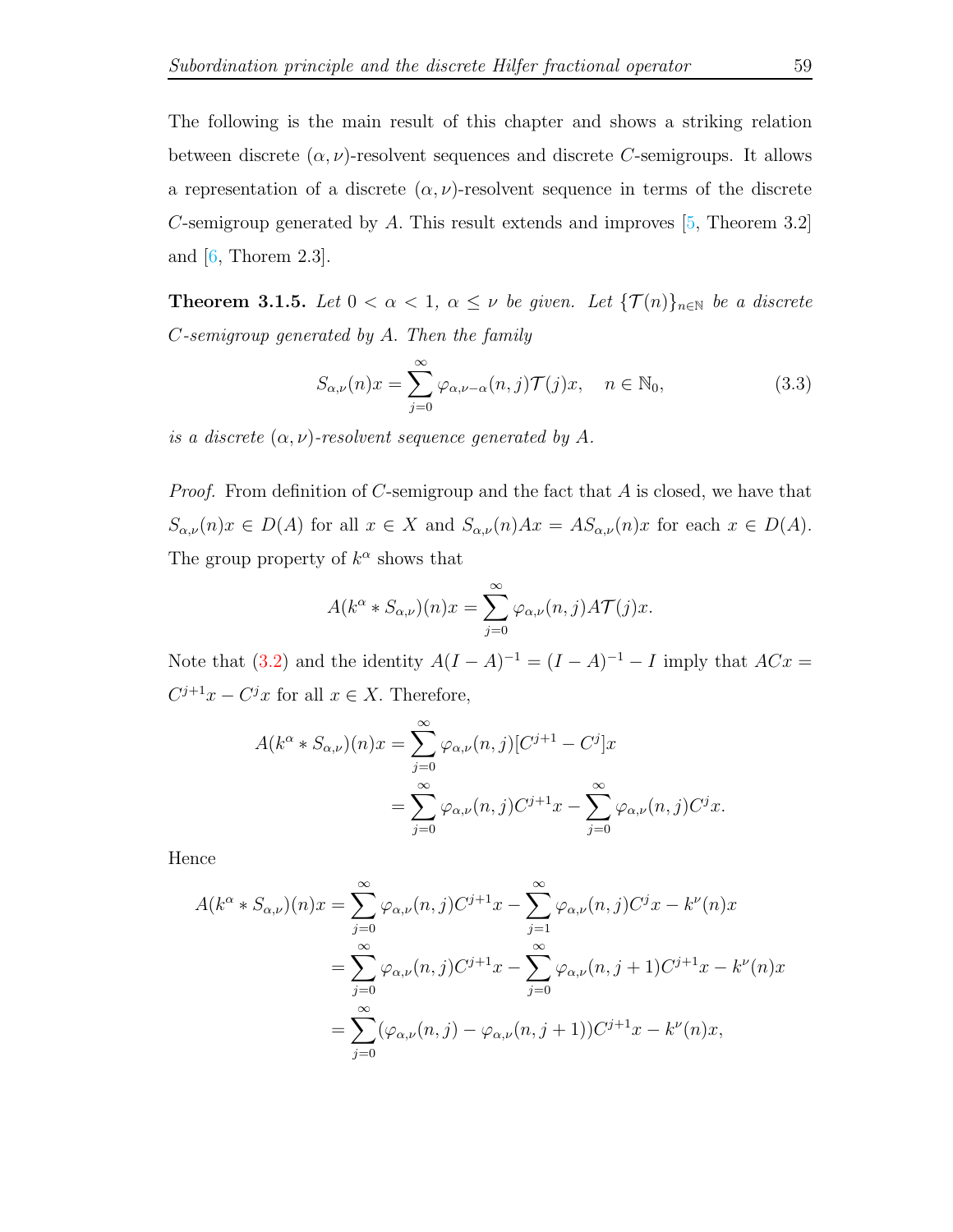where in the first equality we have used  $(2.1.5)$  (for  $j = 0$ ). Applying the Propo-sition [2.1.7,](#page-36-0) item  $(v)$ , we get

$$
A(k^{\alpha} * S_{\alpha,\nu})(n)x = \sum_{j=0}^{\infty} \varphi_{\alpha,\nu-\alpha}(n, j+1)C^{j+1}x - k^{\nu}(n)x = S_{\alpha,\nu}(n)x - k^{\nu}(n)x.
$$

It proves that  $\{S_{\alpha,\nu}(n)\}_{n\in\mathbb{N}_0}$  is a discrete  $(\alpha,\nu)$ -resolvent sequence generated by A.  $\Box$ 

<span id="page-59-0"></span>Corollary 3.1.6. Let  $0 < \alpha \leq \varrho \leq 1$  be given. Let A be a closed and linear operator defined on a Banach space X such that  $1 \in \rho(A)$ . Then the family

$$
S_{\alpha,\varrho}(n)x = \sum_{j=0}^{\infty} \varphi_{\alpha,\varrho-\alpha}(n,j)(I-A)^{-(j+1)}x, \quad n \in \mathbb{N}_0, \ x \in X,
$$
 (3.4)

is a discrete  $(\alpha, \rho)$ -resolvent sequence generated by A.

*Proof.* By hypothesis,  $C := (I - A)^{-1}$  exists and the operator  $\{\mathcal{T}(n)\}_{n \in \mathbb{N}_0}$  given by  $\mathcal{T}(n) = (I - A)^{-(n+1)}$  is bounded on X. On the other hand,

$$
\mathcal{T}(n) = (I - A)^{-(n+1)} = C^{-(n-1)} \mathcal{T}(1)^n.
$$

Hence, the operator  $\{\mathcal{T}(n)\}_{n\in\mathbb{N}_0}$  is a discrete C-semigroup. Thus, the result follows from Theorem [3.1.5.](#page-58-0)  $\Box$ 

We recall that an operator-valued sequence  $\{S(n)\}_{n\in\mathbb{N}_0} \in \mathcal{B}(X)$  is said to be summable if

$$
|| S ||_{\ell_1} := \sum_{n=0}^{\infty} || S(n) || < \infty.
$$

**Theorem 3.1.7.** Let A be a closed linear operator defined on a Banach space X such that  $1 \in \rho(A)$  and

<span id="page-59-1"></span>
$$
\|(I - A)^{-1}\| < 1. \tag{3.5}
$$

Then A generates a summable discrete  $(\alpha, \alpha)$ -resolvent sequence  $\{S_{\alpha,\alpha}(n)\}_{n\in\mathbb{N}_0}$ .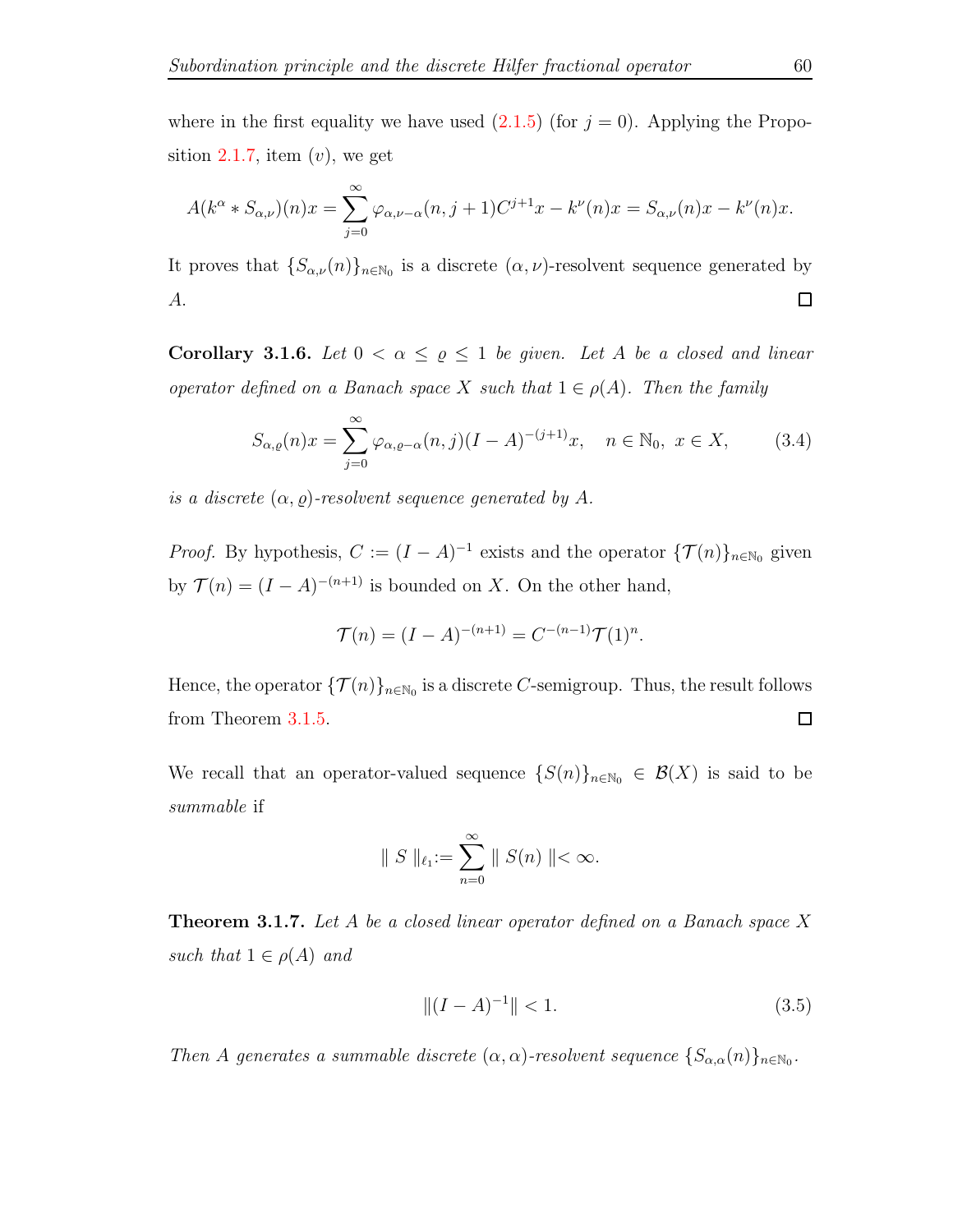*Proof.* Since  $1 \in \rho(A)$ , then by Corollary [3.1.6](#page-59-0) the family

$$
S_{\alpha,\alpha}(n)x = \sum_{j=0}^{\infty} \varphi_{\alpha,0}(n,j)(I-A)^{-(j+1)}x, \quad n \in \mathbb{N}_0, \ x \in X,
$$

is a discrete  $(\alpha, \alpha)$ -resolvent sequence generated by A. We will prove that it is summable. Indeed, since  $0 \leq \varphi_{\alpha,0}(n,j) \leq 1$  for  $j \in \mathbb{N}_0$ , then

$$
\sum_{n=0}^{\infty} \| S_{\alpha,\alpha}(n) \| \le \sum_{n=0}^{\infty} \sum_{j=0}^{\infty} \varphi_{\alpha,0}(n,j) \| (I - A)^{-(j+1)} \| \le \sum_{j=0}^{\infty} \| (I - A)^{-(j+1)} \|
$$
  

$$
\le \| (I - A)^{-1} \| \sum_{j=0}^{\infty} \| (I - A)^{-1} \|^{j} < \infty.
$$

The following example provides concrete conditions on A under which [\(3.5\)](#page-59-1) holds.

**Example 3.1.8.** Let A be the generator of a  $C_0$ -semigroup strictly contractive. For instance, on  $X := L^1(\mathbb{R})$  we define

$$
(T(t)f)(s) = \begin{cases} \beta f(t+s), & if \quad s \in [-t,0], \\ & \\ f(t+s), & otherwise, \end{cases}
$$

where  $0 < \beta < 1$  is arbitrary. Then  $T(t)$  is a  $C_0$ -semigroup and  $||T(t)|| = \beta < 1$ (since  $||T(t)1\!\!1_{[0,t]}||_1 = \beta ||1\!\!1_{[0,t]}||_1$  ).

We deduce that  $1 \in \rho(A)$  and  $||(I - A)^{-1}|| < 1$ . Indeed,

$$
||(I - A)^{-1}|| = ||\int_0^\infty e^{-t}T(t) dt|| \le \int_0^\infty e^{-t} ||T(t)|| dt < \beta < 1.
$$

The last part of the earlier example shows the following result.

**Corollary 3.1.9.** Let A be the generator of a  $C_0$ -semigroup strictly contractive, then  $1 \in \rho(A)$  and  $||(I - A)^{-1}|| < 1$ .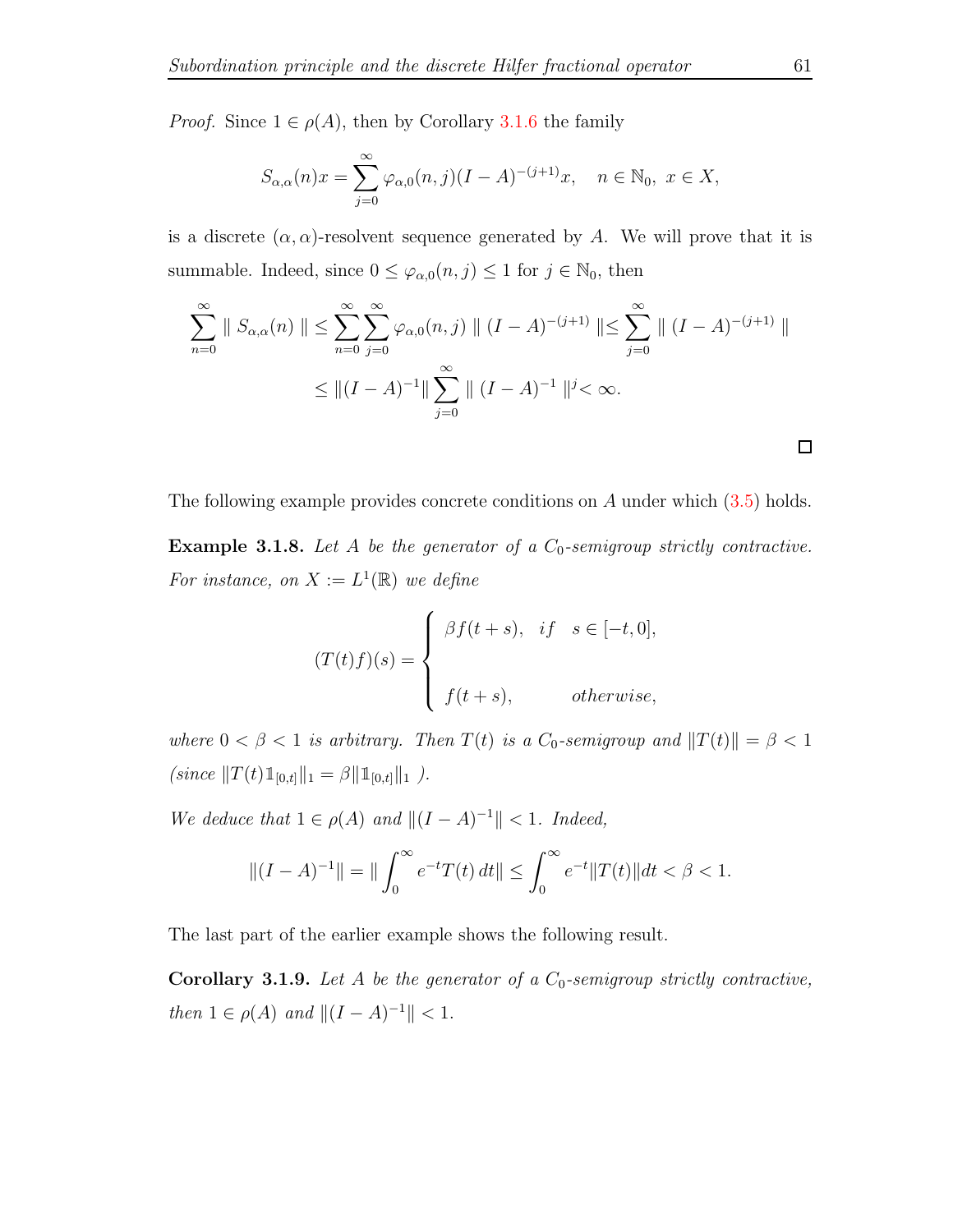The following consequence establishes an interesting link between the stability property of the C-semigroup with those of the  $(\alpha, \nu)$ -resolvent sequence, both generated by the same operator A.

**Proposition 3.1.10.** Let  $0 < \alpha < 1$  and  $\alpha \leq \nu$ . Assume that A is the generator of a discrete C-semigroup  $\{\mathcal{T}(n)\}_{n\in\mathbb{N}_0}$  and there exist constants  $M, \omega > 0$  such that

$$
\parallel \mathcal{T}(n) \parallel \leq M(1+\omega)^{-(n+1)}, \quad \text{for all } n \in \mathbb{N}_0.
$$

Then the discrete  $(\alpha, \nu)$ -resolvent sequence  $\{S_{\alpha, \nu}(n)\}_{n \in \mathbb{N}_0}$  generated by A satisfies

$$
\parallel S_{\alpha,\nu}(n) \parallel \leq M \mathcal{E}_{\alpha,\nu}(-\omega,n).
$$

In particular, if  $0 < \nu < 1$ , then  $|| S_{\alpha,\nu}(n) || \rightarrow 0$  as  $n \rightarrow \infty$ .

*Proof.* Let  $\nu \geq \alpha$ . The sequence [\(3.3\)](#page-58-1) together with Proposition [2.1.7](#page-36-0) (iv) and (vii) can be used to obtain that

$$
\| S_{\alpha,\nu}(n) \| = \left\| \sum_{j=0}^{\infty} \varphi_{\alpha,\nu-\alpha}(n,j) \mathcal{T}(j) \right\|
$$
  

$$
\leq \sum_{j=0}^{\infty} \| \varphi_{\alpha,\nu-\alpha}(n,j) \mathcal{T}(j) \|
$$
  

$$
= \sum_{j=0}^{\infty} \varphi_{\alpha,\nu-\alpha}(n,j) \| \mathcal{T}(j) \|
$$
  

$$
\leq M \sum_{j=0}^{\infty} \varphi_{\alpha,\nu-\alpha}(n,j) (1+\omega)^{-(j+1)}
$$
  

$$
= M \mathcal{E}_{\alpha,\nu}(-\omega, n+1),
$$

whence it follows that

$$
\parallel S_{\alpha,\nu}(n) \parallel \leq M \mathcal{E}_{\alpha,\nu}(-\omega, n+1).
$$

Hence, using [\(1.19\)](#page-25-3), we can get the first desired conclusion. In order to prove the asymptotic behavior for  $0 < \nu < 1$ , we notice that from Theorem [1.2.2,](#page-26-0) we have

<span id="page-61-0"></span>
$$
\mathcal{E}_{\alpha,\nu}(-\omega,n+1) = \int_0^\infty p_n(t)t^{\nu-1} E_{\alpha,\nu}(-\omega t^\alpha) dt.
$$
 (3.6)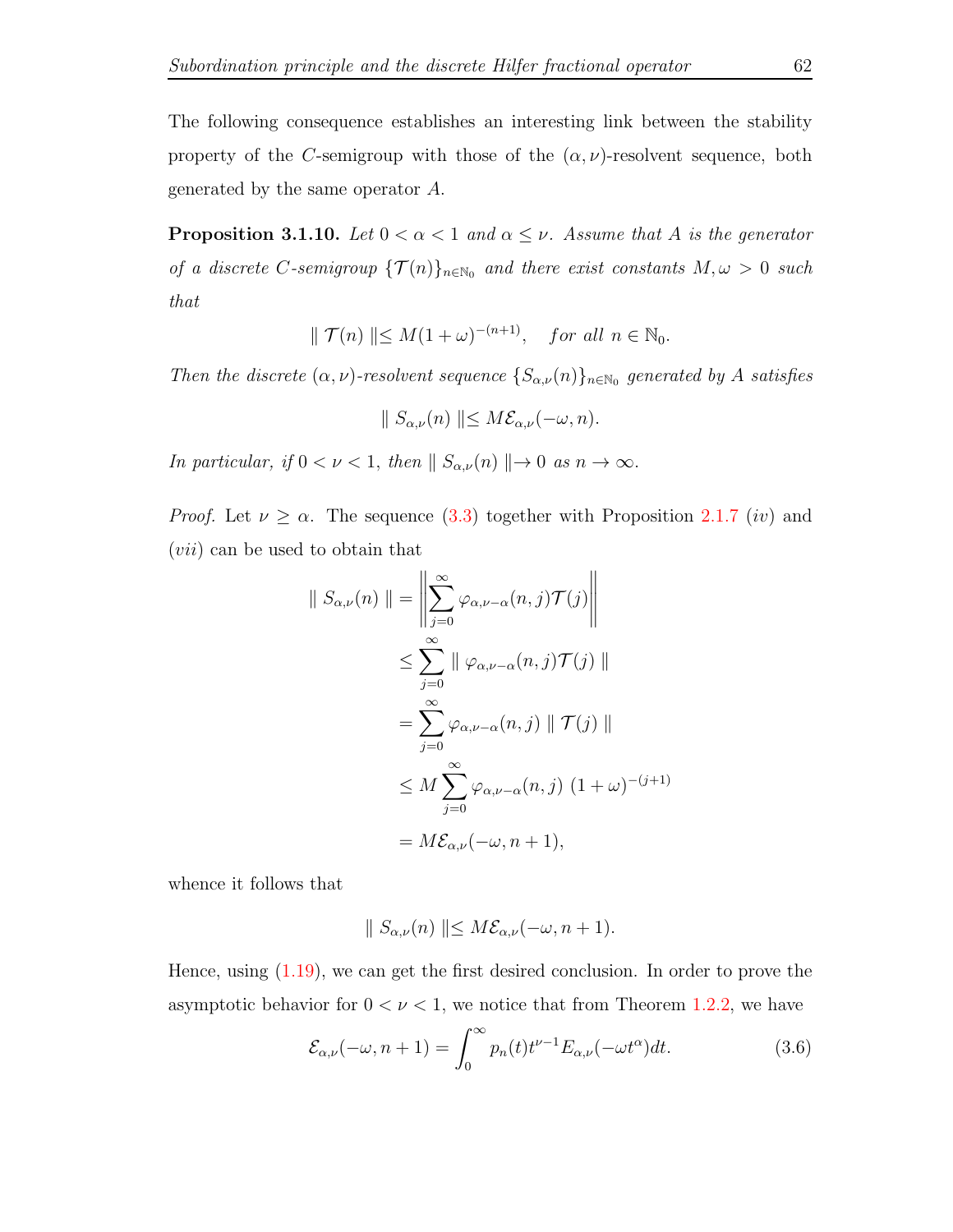Using the estimate  $(1.6)$  in  $(3.6)$ , we obtain

$$
|\mathcal{E}_{\alpha,\nu}(-\omega,n+1)| \leq \int_0^\infty \frac{e^{-t}}{n!} t^{n+\nu-1} E_{\alpha,\nu}(-\omega t^{\alpha}) dt
$$
  

$$
\leq \int_0^\infty \frac{e^{-t}}{n!} t^{n+\nu-1} \frac{C}{1+\omega t^{\alpha}} dt
$$
  

$$
\leq \frac{C}{n! \omega} \int_0^\infty \frac{e^{-t}}{n!} t^{n+\nu-\alpha-1} dt
$$
  

$$
= \frac{C}{\omega} \frac{\Gamma(n+\nu-\alpha)}{n!},
$$

where in the last equality we used the property  $(1.2)$ . Now, taking into account that  $\lim_{n\to\infty}$  $\Gamma(n+\gamma)$  $\frac{(n+\gamma)}{\Gamma(n)n^{\gamma}} = 1$  for all  $\gamma \in \mathbb{C}$  (see [\(1.2\)](#page-19-1)), and since  $0 < \nu < 1$ , we deduce for  $\gamma := \nu - \alpha$  that

$$
\frac{\Gamma(n+\nu-\alpha)}{n!} = \frac{\Gamma(n+\nu-\alpha)}{\Gamma(n)n^{\nu-\alpha}} \frac{1}{n^{1-(\nu-\alpha)}} \to 0, \quad (n \to \infty).
$$

This proves the claim and the proof is finished.

 $\Box$ 

## 3.2 The Hilfer fractional difference operator

In this section, we introduce our definition of the Hilfer fractional difference operator  $\Delta^{\alpha,\beta}$  of order  $0<\alpha$  and type  $0\leq\beta\leq1$  as follows.

<span id="page-62-0"></span>**Definition 3.2.1.** The Hilfer fractional difference  $\Delta^{\alpha,\beta}$  of order  $\alpha > 0$  and type  $0 \leq \beta \leq 1$  of a sequence  $f \in s(\mathbb{N}_0; X)$  is defined by

$$
\Delta^{\alpha,\beta} f(n) := \Delta^{-\beta(m-\alpha)} \left( \Delta^m \left( \Delta^{-(m-\alpha)(1-\beta)} f \right) \right) (n), \quad n \in \mathbb{N}_0,
$$

where  $m - 1 < \alpha \leq m$ ,  $m := \lceil \alpha \rceil$ .

Note that as expected

$$
\Delta^{m,\beta} f(n) = \Delta^m f(n),
$$
  

$$
\Delta^{\alpha,0} f(n) = R L \Delta^{\alpha} f(n),
$$
  

$$
\Delta^{\alpha,1} f(n) = C \Delta^{\alpha} f(n).
$$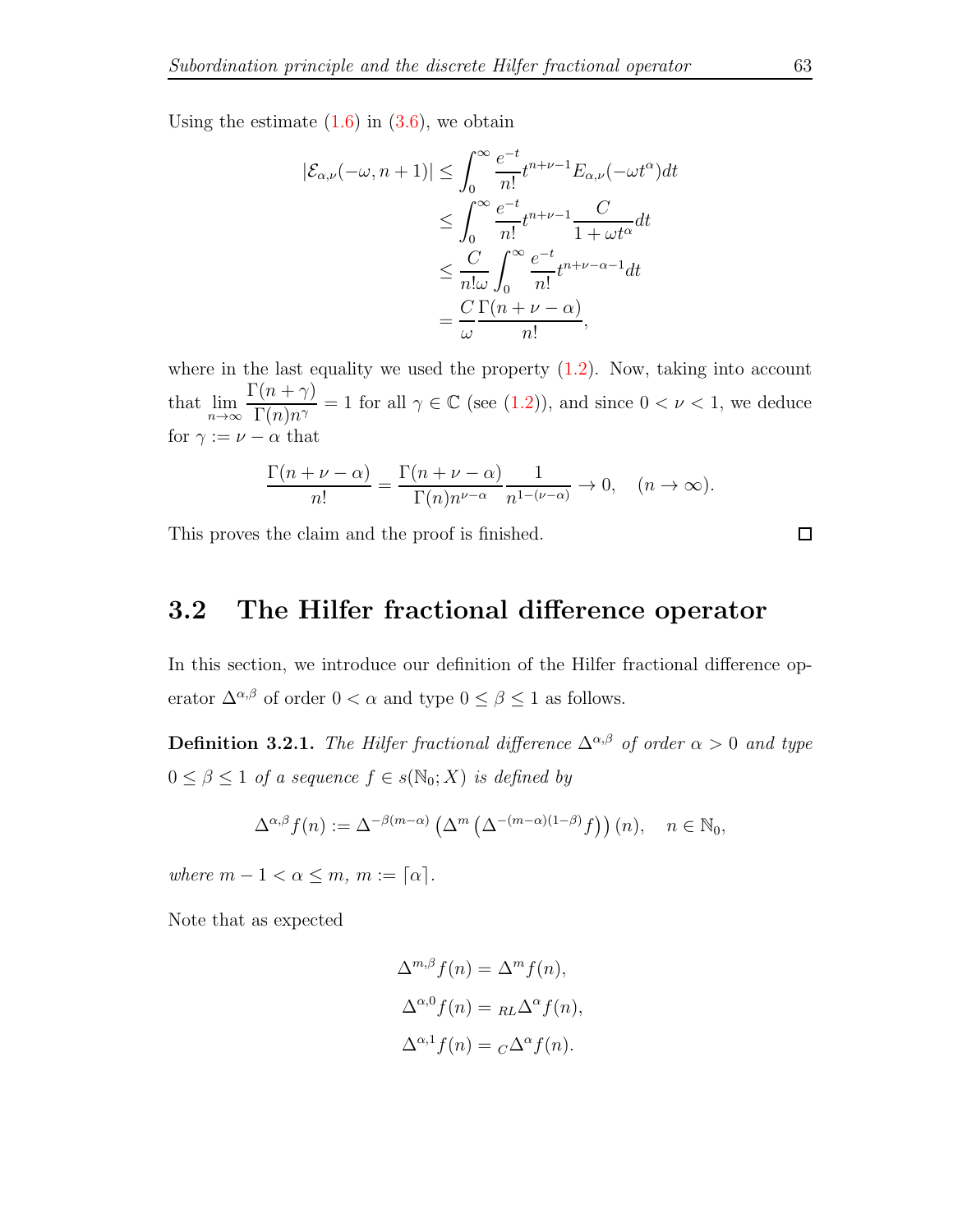

Figure 3.1:  $\Delta^{\alpha,\beta} f(n)$  where  $\alpha = 1/4$  and  $f(n) = n + 1$ 

.

In other words, the two parameter family of operators  $\Delta^{\alpha,\beta}$  of order  $\alpha > 0$  and type 0 $\leq$   $\beta$   $\leq$  1 allow us to interpolate between the Riemann-Liouville and the Caputo fractional difference operators.

We remark that Definition [3.2.1](#page-62-0) can be compared with that recently introduced in [\[44,](#page-98-2) Definition 3.1], but first we note that in the definition given by the authors in [\[44\]](#page-98-2) there is a minor imprecision that we want to clarify. It concerns with the compatibility of the different operators used, because the meaning of the operator  $\Delta$  used in [\[44,](#page-98-2) Definition 3.1] is not precise at all. The definition must read as follows (in case  $0 < \mu < 1$ , and in the general case is completely analogous),

<span id="page-63-0"></span>
$$
\Delta_a^{\mu,\nu} = \Delta_{a+(1-\nu)(1-\mu)}^{-\nu(1-\mu)} \circ \Delta_{a+(1-\nu)(1-\mu)} \circ \Delta_a^{-(1-\nu)(1-\mu)}, \quad 0 \le \nu \le 1,
$$
 (3.7)

where

$$
\Delta_a^{-\alpha} f(t) = \frac{1}{\Gamma(\alpha)} \sum_{s=a}^{t-\alpha} (t-s-1)^{(\alpha-1)} f(s),
$$

with  $t \in \mathbb{N}_{a+\alpha}$  and  $t^{(\alpha)} := \frac{\Gamma(t+1)}{\Gamma(t-\alpha+1)}, \alpha > 0$ . For the definition of the operator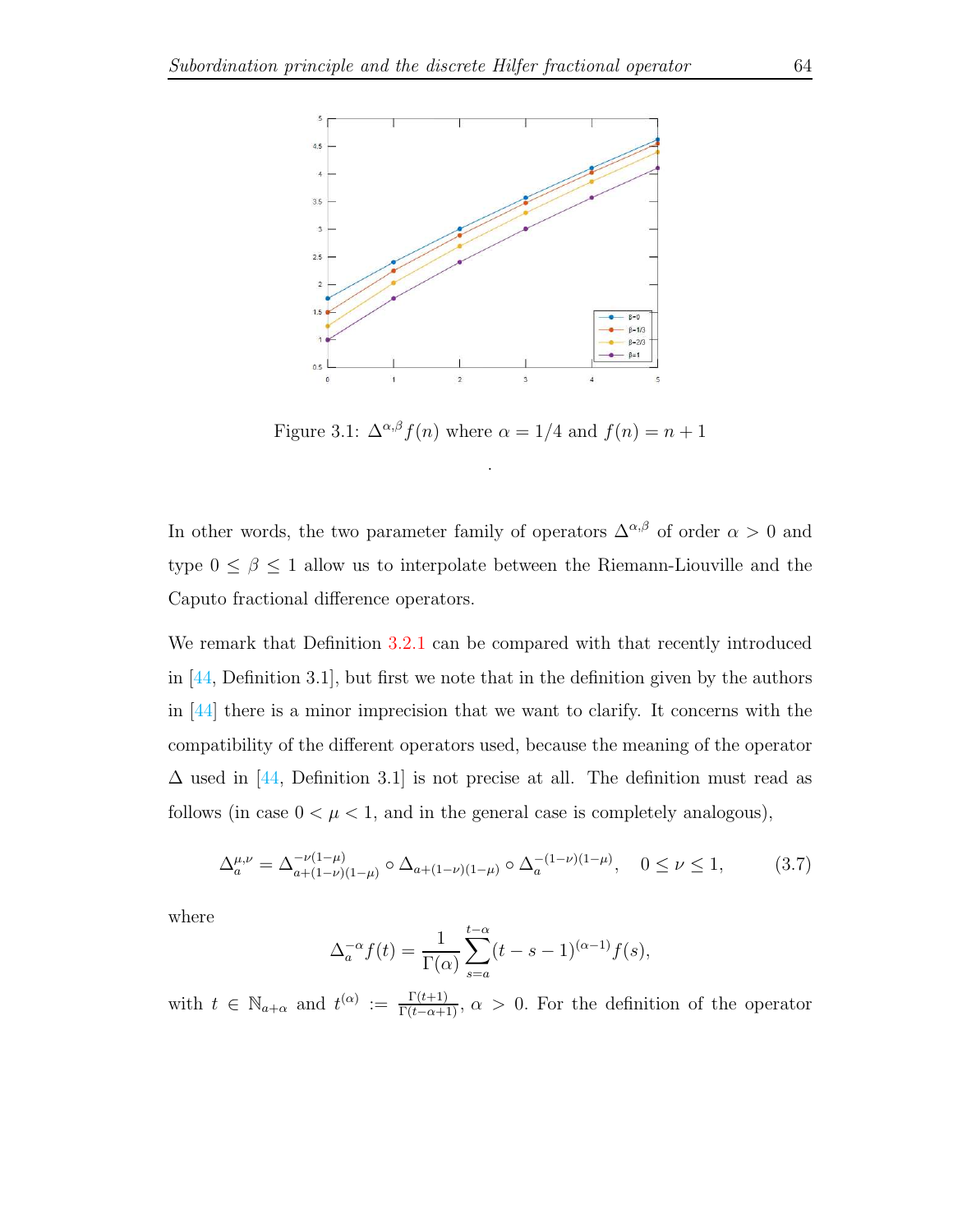$\Delta_{a+(1-\nu)(1-\mu)}$  in [\(3.7\)](#page-63-0) see

<span id="page-64-1"></span>
$$
\Delta_a^m f(a+n) = \sum_{j=0}^m \binom{m}{j} (-1)^{m-j} f(a+n+j), \quad n \in \mathbb{N}_0.
$$
 (3.8)

In order to compare both definitions, we define the translation (by  $a \in \mathbb{R}$ ) operator  $\tau_a : s(\mathbb{N}_a; X) \to s(\mathbb{N}_a; X)$  by

$$
\tau_a g(n) := g(a+n), \ n \in \mathbb{N}_0.
$$

Further, we will need the following lemma.

<span id="page-64-0"></span>**Lemma 3.2.2.** For all  $\alpha > 0$  and  $b \in \mathbb{R}$ , we have  $\tau_{b+\alpha} \circ \Delta_b^{-\alpha} = \Delta^{-\alpha} \circ \tau_b$ .

*Proof.* By definition, for any  $f \in s(\mathbb{N}_b, X)$  and all  $n \in \mathbb{N}_0$  we have

$$
\tau_{b+\alpha} \circ \Delta_b^{-\alpha} f(n) = \Delta_b^{-\alpha} f(n+b+\alpha)
$$
  
= 
$$
\frac{1}{\Gamma(\alpha)} \sum_{j=0}^n (\alpha+n-j-1)^{(\alpha-1)} f(b+j)
$$
  
= 
$$
\sum_{j=0}^n \frac{\Gamma(\alpha+n-j)}{\Gamma(\alpha)\Gamma(n-j+1)} f(b+j)
$$
  
= 
$$
\sum_{j=0}^n k^{\alpha} (n-j) f(b+j) = \Delta^{-\alpha} \circ \tau_b f(n).
$$

Remark 3.2.3. Lemma [3.2.2](#page-64-0) shows that the following diagram is commutative:

<span id="page-64-2"></span>
$$
s(\mathbb{N}_{b}; X) \xrightarrow{\Delta_{b}^{-\alpha}} s(\mathbb{N}_{b+\alpha}; X)
$$
  

$$
\downarrow \tau_{b} \qquad \qquad \downarrow \tau_{b+\alpha}
$$
  

$$
s(\mathbb{N}_{0}; X) \xrightarrow{\Delta^{-\alpha}} s(\mathbb{N}_{0}; X).
$$
  

$$
(3.9)
$$

With these preliminaries, we prove the following transference principle that generalizes Theorem 4.1 in [\[40\]](#page-98-3).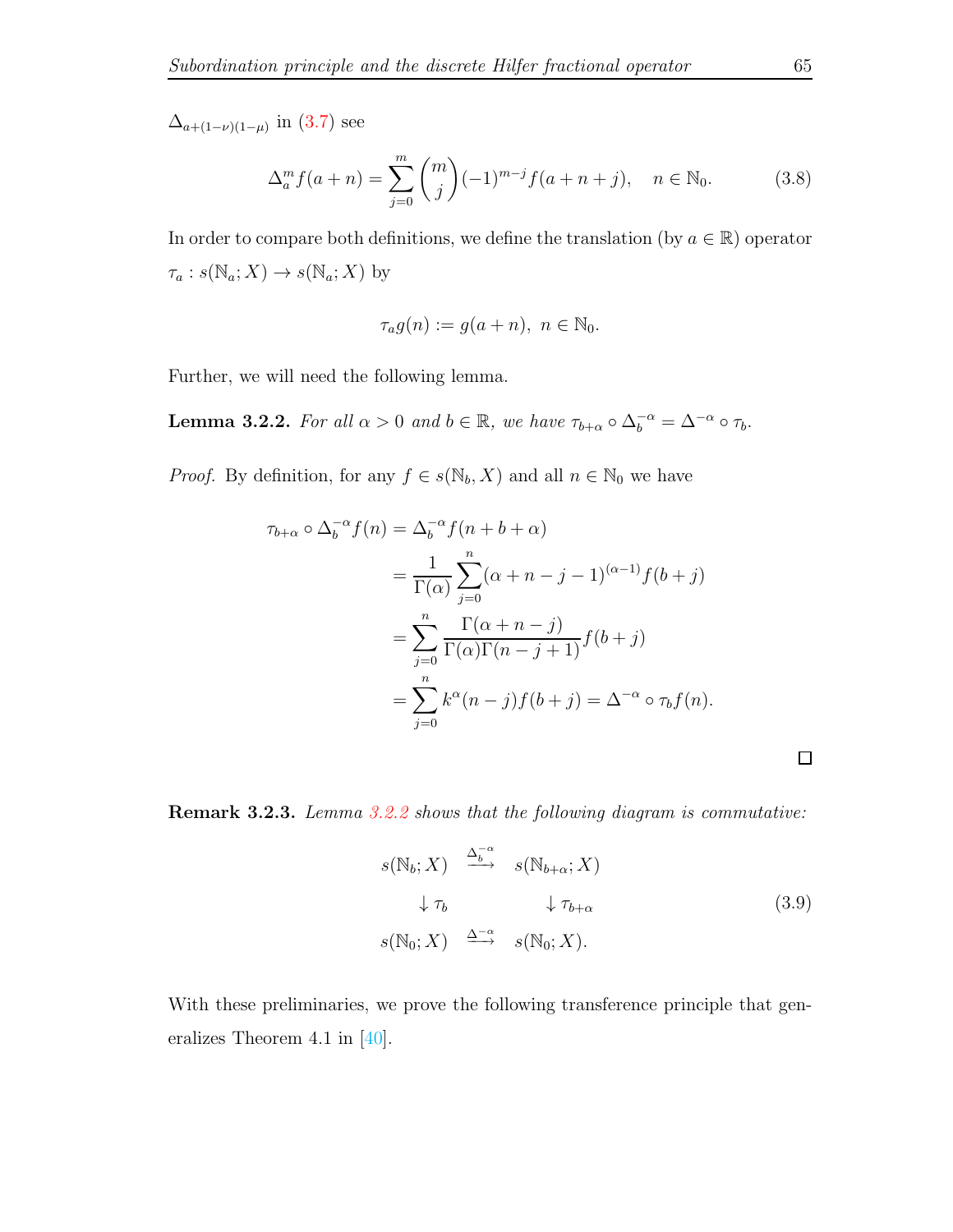<span id="page-65-3"></span>**Theorem 3.2.4.** For any  $0 < \mu < 1$ ,  $0 \le \nu \le 1$  and  $a \in \mathbb{R}$  we have

$$
\Delta^{\mu,\nu} = \tau_{a+(1-\mu)(1-\nu)} \circ \Delta_a^{\mu,\nu} \circ \tau_{-a}.
$$

*Proof.* Using [\(3.8\)](#page-64-1) with  $m = 1$ , we have

<span id="page-65-2"></span>
$$
\Delta_a^{\mu,\nu} = \Delta_{a+(1-\nu)(1-\mu)}^{-\nu(1-\mu)} \circ \tau_{-(a+(1-\nu)(1-\mu))} \circ \Delta \circ \tau_{a+(1-\nu)(1-\mu)} \circ \Delta_a^{-(1-\nu)(1-\mu)}.
$$
 (3.10)

We now employ [\(3.9\)](#page-64-2) first with  $b = a + (1 - \mu)(1 - \nu)$ ,  $\alpha = \nu(1 - \mu)$  and then with  $b = a$ ,  $\alpha = (1 - \nu)(1 - \mu)$  to obtain

<span id="page-65-0"></span>
$$
\Delta_{a+(1-\nu)(1-\mu)}^{-\nu(1-\mu)} = \tau_{-a-(1-\mu)(1-\nu)} \circ \Delta^{-\nu(1-\mu)} \circ \tau_{a+(1-\mu)(1-\nu)} \tag{3.11}
$$

and

<span id="page-65-1"></span>
$$
\Delta_a^{-(1-\nu)(1-\mu)} = \tau_{-a-(1-\nu)(1-\mu)} \circ \Delta^{-(1-\nu)(1-\mu)} \circ \tau_a.
$$
\n(3.12)

Replacing  $(3.11)$  and  $(3.12)$  in  $(3.10)$ , we obtain

$$
\Delta_a^{\mu,\nu} = \tau_{-a-(1-\mu)(1-\nu)} \circ \Delta^{-\nu(1-\mu)} \circ \tau_{a+(1-\mu)(1-\nu)} \circ \tau_{-(a+(1-\nu)(1-\mu))} \circ \Delta
$$
  

$$
\circ \tau_{a+(1-\nu)(1-\mu)} \circ \tau_{-a-(1-\nu)(1-\mu)} \circ \Delta^{-(1-\nu)(1-\mu)} \circ \tau_a
$$
  

$$
= \tau_{-a-(1-\mu)(1-\nu)} \circ \Delta^{-\nu(1-\mu)} \circ \Delta \circ \Delta^{-(1-\nu)(1-\mu)} \circ \tau_a = \tau_{-a-(1-\mu)(1-\nu)} \circ \Delta^{\mu,\nu} \circ \tau_a,
$$

proving the theorem.

We obtain the following relation between the Hilfer and Riemann-Liouville fractional difference operators.

**Theorem 3.2.5.** Let  $n \in \mathbb{N}_0$  and  $0 \le \beta \le 1$ . For each  $\alpha > 0$  and  $f \in s(\mathbb{N}_0; X)$ , we have

$$
\Delta^{\alpha,\beta} f(n) = {}_{RL}\Delta^{\alpha} f(n)
$$
  

$$
- \sum_{i=0}^{m-1} (-1)^i {m \choose i} \sum_{j=0}^{m-1-i} k^{\beta(m-\alpha)} (n+m-j-i) \Delta^{-(m-\alpha)(1-\beta)} f(j),
$$

where  $m = \lceil \alpha \rceil$ .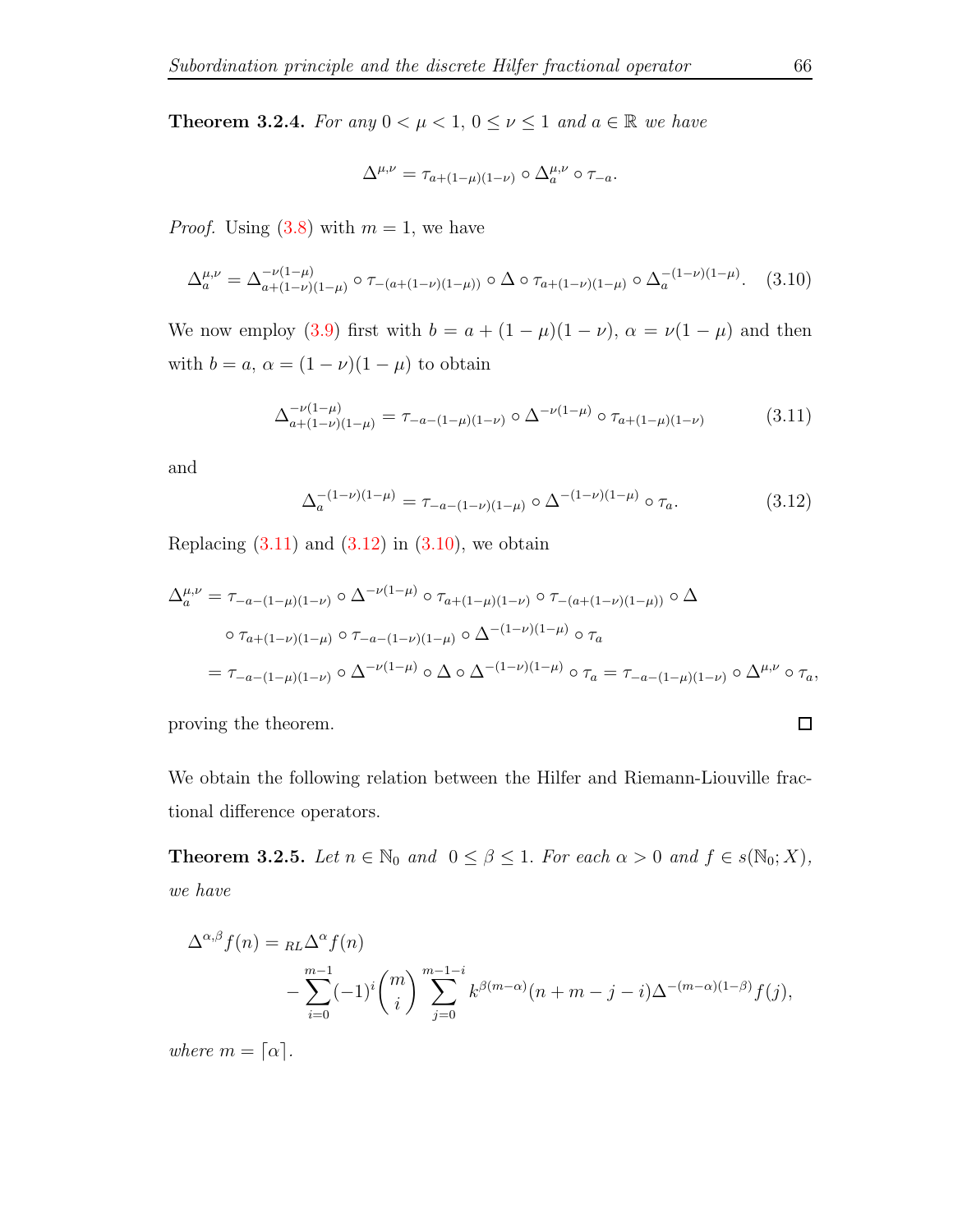*Proof.* Define  $\omega(n) := \Delta^{-(1-\alpha)(1-\beta)} f(n)$ . Then, using the definitions, we obtain the following identities

$$
\Delta^{\alpha,\beta} f(n) = \sum_{j=0}^{n} k^{\beta(m-\alpha)} (n-j) \Delta^{m} \omega(j)
$$
  
\n
$$
= \sum_{j=0}^{n} k^{\beta(m-\alpha)} (n-j) \sum_{i=0}^{m} (-1)^{i} {m \choose i} \omega(j+m-i)
$$
  
\n
$$
= \sum_{i=0}^{m} (-1)^{i} {m \choose i} \sum_{j=0}^{n} k^{\beta(m-\alpha)} (n-j) \omega(j+m-i)
$$
  
\n
$$
= \sum_{i=0}^{m} (-1)^{i} {m \choose i} \sum_{j=m-i}^{n+m-i} k^{\beta(m-\alpha)} (n+m-j-i) \omega(j)
$$
  
\n
$$
= \sum_{i=0}^{m} (-1)^{i} {m \choose i} \sum_{j=0}^{n+m-i} k^{\beta(m-\alpha)} (n+m-i-j) \omega(j)
$$
  
\n
$$
- \sum_{i=0}^{m-1} (-1)^{i} {m \choose i} \sum_{j=0}^{m-1-i} k^{\beta(m-\alpha)} (n+m-j-i) \omega(j)
$$
  
\n
$$
= \Delta^{m} (\Delta^{-\beta(m-\alpha)} \omega)(n)
$$
  
\n
$$
- \sum_{i=0}^{m-1} (-1)^{i} {m \choose i} \sum_{j=0}^{m-1-i} k^{\beta(m-\alpha)} (n+m-j-i) \omega(j).
$$

Here, we have adopted the notation  $\sum_{j=0}^{-1} f(j) = 0$ . The conclusion follows from the property

$$
\Delta^{-\alpha}\Delta^{-\beta} = \Delta^{-(\alpha+\beta)}, \quad \alpha, \beta > 0.
$$

It is instructive to look at the cases  $0 < \alpha < 1$  and  $1 < \alpha < 2$  for further developments.

<span id="page-66-0"></span>Corollary 3.2.6. Let  $0 \le \beta \le 1$ . For  $0 < \alpha < 1$ , we have

$$
\Delta^{\alpha,\beta} f(n) = {}_{RL}\Delta^{\alpha} f(n) - k^{\beta(1-\alpha)}(n+1)f(0), \qquad n \in \mathbb{N}_0,
$$
 (3.13)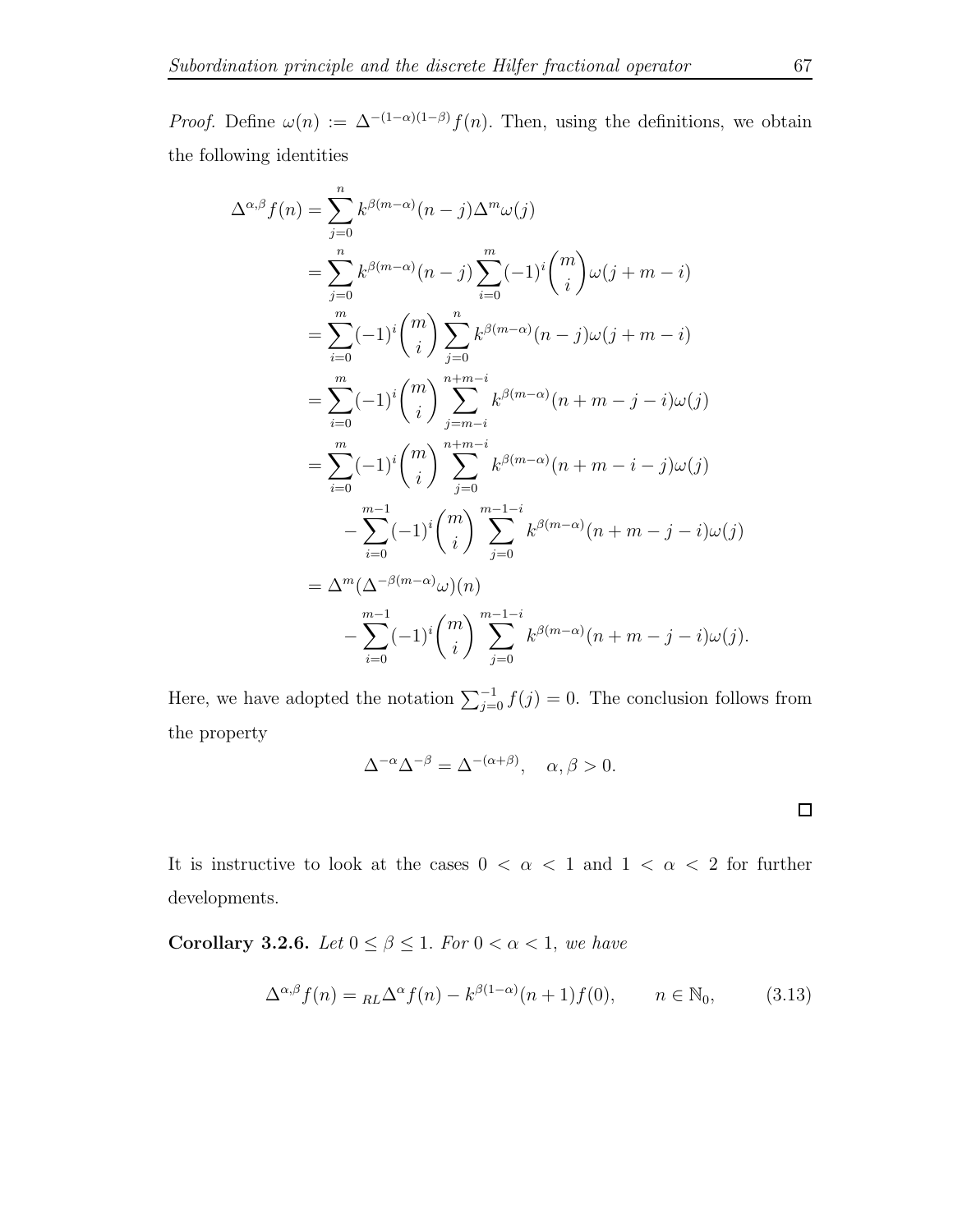and in case  $1 < \alpha < 2$ , we obtain

$$
\Delta^{\alpha,\beta} f(n) =_{RL} \Delta^{\alpha} f(n) - k^{\beta(2-\alpha)}(n+1) \left[ \Delta^{-(2-\alpha)(1-\beta)} f(1) - 2f(0) \right] + k^{\beta(2-\alpha)}(n+2) f(0),
$$

for all  $n \in \mathbb{N}_0$ .

Concerning to the  $\mathcal{Z}\text{-transform}$  of the Hilfer fractional difference operator, we prove the following property. For it, we recall that the  $\mathcal{Z}\text{-transforms}$  of the Caputo and Riemann-Liouville fraccional forward difference operators are given by:

<span id="page-67-1"></span><span id="page-67-0"></span>
$$
\widetilde{\Delta^{-\alpha}f}(z) = \left(\frac{z}{z-1}\right)^{\alpha} \widetilde{f}(z), \quad |z| > 1,
$$
\n(3.14)

$$
\widetilde{RL\Delta^{\alpha}f}(z) = z \left(\frac{z}{z-1}\right)^{-\alpha} \widetilde{f}(z) - zf(0), \quad |z| > 1,
$$
\n(3.15)

where  $\alpha \in (0, 1]$ , see [\[67,](#page-101-1) Propositions 4 and 24].

<span id="page-67-4"></span>**Proposition 3.2.7.** For  $0 < \alpha < 1$  and  $0 \le \beta \le 1$ , let  $y(n) := \Delta^{\alpha,\beta} f(n)$  where  $f \in s(\mathbb{N}_0; X)$ . Then

$$
\widetilde{y}(z) = z^{1-\alpha}(z-1)^{\alpha} \widetilde{f}(z) - z^{\beta(1-\alpha)+1}(z-1)^{\alpha-\nu} f(0), \quad |z| > 1,
$$

where  $\nu = \alpha + \beta(1 - \alpha)$ .

Proof. According to Definition [3.2.1,](#page-62-0) we have

<span id="page-67-3"></span>
$$
y(n) = \Delta^{-\beta(1-\alpha)}{}_{RL}\Delta^{\nu}f(n).
$$

Let  $r(n) := R L \Delta^{\nu} f(n)$ . From [\(3.14\)](#page-67-0) we obtain

$$
\widetilde{\Delta^{-\beta(1-\alpha)}}r(z) = z^{\beta(1-\alpha)}(z-1)^{\beta(\alpha-1)}\widetilde{r}(z), \tag{3.16}
$$

and, by [\(3.15\)](#page-67-1),

<span id="page-67-2"></span>
$$
\tilde{r}(z) = z^{1-\nu}(z-1)^{\nu}\tilde{f}(z) - zf(0).
$$
\n(3.17)

Substituting  $(3.17)$  in  $(3.16)$ , we get the conclusion.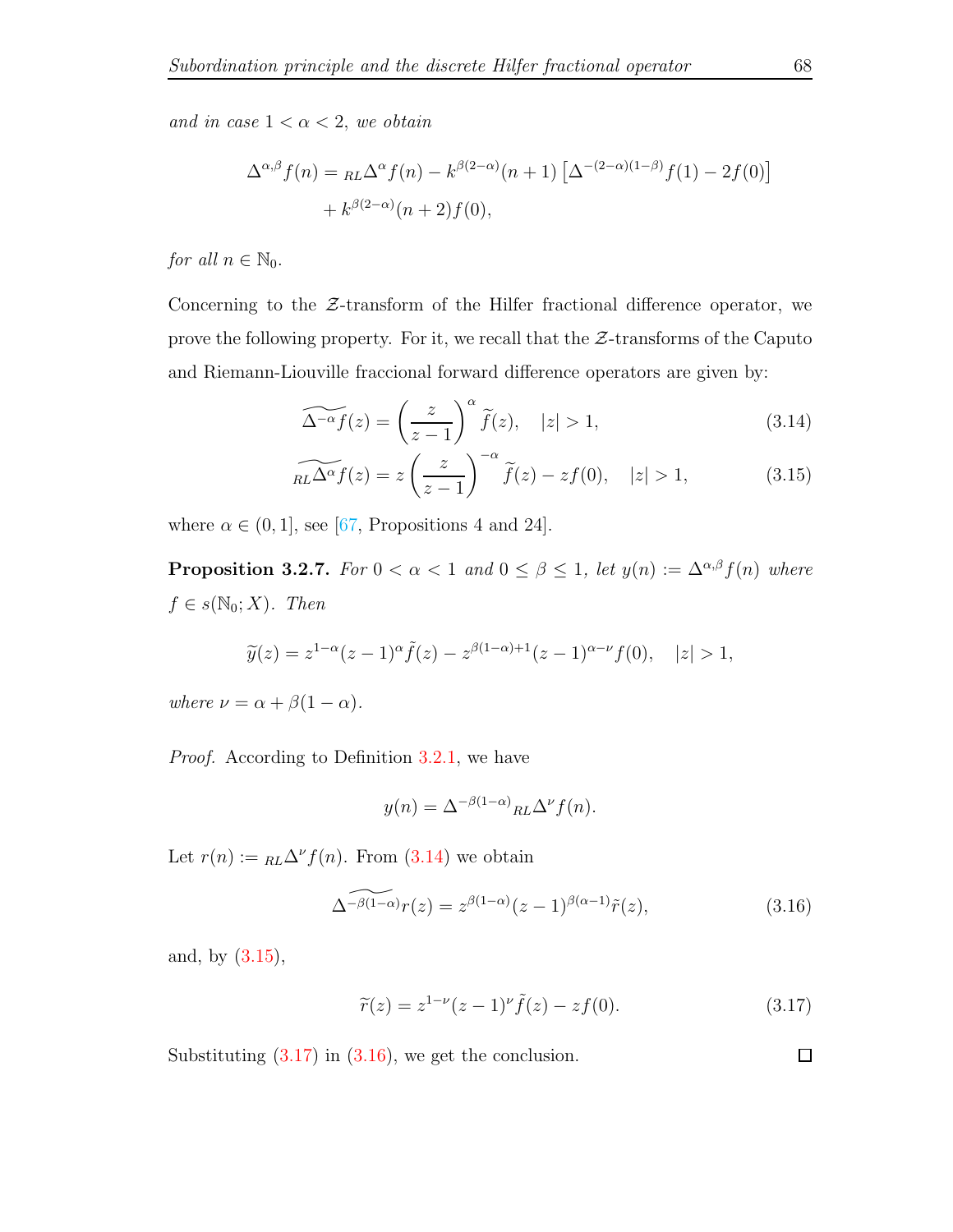**Remark 3.2.8.** The above proposition coincides with  $[44,$  Theorem 3.5] (and also rectifies the mentioned result in  $[44]$ , after using the transference principle given by Theorem [3.2.4.](#page-65-3) We will also need the following lemma that connects the Delta Laplace transform  $\mathcal{L}_b$  [\[41,](#page-98-4) Definition 2.1] with the usual  $\mathcal{Z}$ -transform.

<span id="page-68-0"></span>**Lemma 3.2.9.** Assume  $f : \mathbb{N}_b \to X$ . Then

$$
\mathcal{L}_b\{f\}(z-1) = \frac{1}{z} \widetilde{(\tau_b f)}(z),
$$

for all  $z \in \mathbb{C} \setminus \{0\}$  such that the series defined by the  $\mathcal{Z}$ -transform converges.

*Proof.* Using  $[41,$  Theorem 2.2, we get

$$
\mathcal{L}_{b}\{f\}(z-1) = \sum_{k=0}^{\infty} \frac{f(b+k)}{z^{k+1}} = \frac{1}{z} \sum_{k=0}^{\infty} \frac{\tau_{b}f(k)}{z^{k}} = \frac{1}{z} \widetilde{(\tau_{b}f)}(z).
$$

Remark 3.2.10. By Lemma [3.2.9,](#page-68-0) Theorem [3.2.4](#page-65-3) and Proposition [3.2.7,](#page-67-4) we have the following identities

$$
\mathcal{L}_{a+(1-\mu)(1-\nu)}\{\Delta_a^{\mu,\nu}f\}(z-1) = \frac{1}{z}(\tau_{a+(1-\mu)(1-\nu)} \circ \Delta_a^{\mu,\nu}f)(z) = \frac{1}{z}(\Delta^{\mu,\nu} \circ \tau_a f)(z)
$$
  

$$
= z^{1-\mu}(z-1)^{\mu}\frac{1}{z}(\tau_a f)(z) - z^{\nu(1-\mu)}(z-1)^{-\nu(1-\mu)}(\tau_a f)(0)
$$
  

$$
= z^{1-\mu}(z-1)^{\mu}\mathcal{L}_a\{f\}(z-1) - z^{\nu(1-\mu)}(z-1)^{-\nu(1-\mu)}f(a).
$$

Replacing  $s = z - 1$ , we improve [\[44,](#page-98-2) Theorem 3.5] as follows:

$$
\mathcal{L}_{a+(1-\mu)(1-\nu)}\{\Delta_a^{\mu,\nu}f\}(s)=(s+1)^{1-\mu}s^{\mu}\mathcal{L}_a\{f\}(s)-(s+1)^{\nu(1-\mu)}s^{-\nu(1-\mu)}f(a).
$$

Now, employing the Poisson transform, we can establish an important relation between the Hilfer fractional difference operator and the Hilfer fractional continuous operator. This result extends [\[56,](#page-100-0) Theorem 3.5].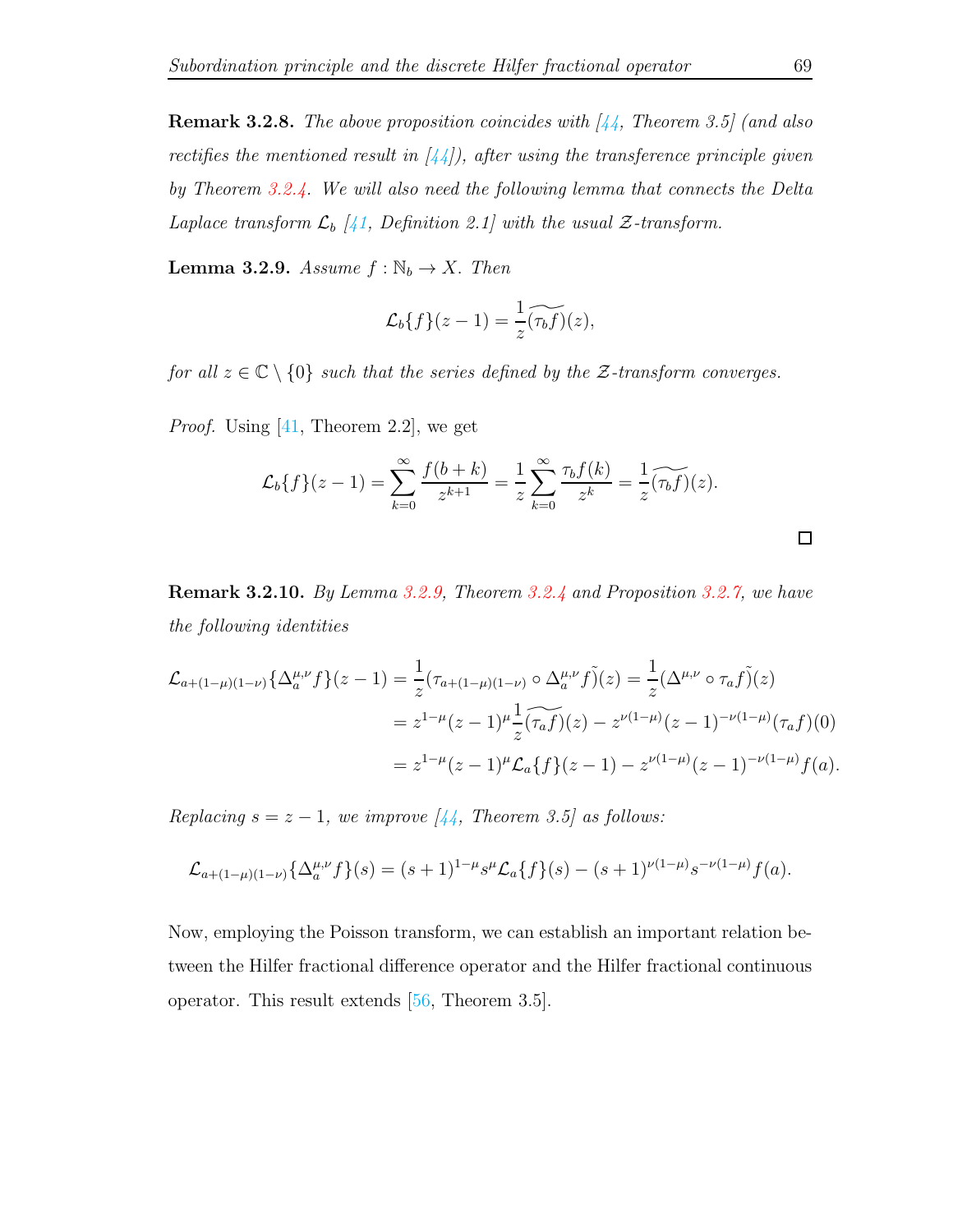**Theorem 3.2.11.** Let  $u : [0, \infty) \rightarrow X$  be an absolutely integrable and bounded function. Then

$$
\mathcal{P}(_HD^{\alpha,\beta}u)(n+1) = \Delta^{\alpha,\beta}\mathcal{P}(u)(n), \quad n \in \mathbb{N}_0,
$$
\n(3.18)

that is

$$
\int_0^\infty p_{n+1}(t)_H D_t^{\alpha,\beta} u(t) dt = \Delta^{\alpha,\beta} u(n), \qquad n \in \mathbb{N}_0,
$$
  
where  $u(n) := \int_0^\infty p_n(t) u(t) dt$ .

*Proof.* Taking the definition of continuous Hilfer derivative (see  $(1.3)$ ), multiplying by  $p_n(t)$  and then integrating over  $\mathbb{R}_+$ , we obtain

$$
\int_0^{\infty} p_{n+1}(t) \, dP_t^{\alpha} u(t) \, dt = \int_0^{\infty} p_{n+1}(t) \big( g_{\beta(1-\alpha)} * \, R_L D_t^{\nu} u \big)(t) \, dt,
$$

where  $\nu = \alpha + \beta(1 - \alpha)$ . On the other hand, by [\[56,](#page-100-0) Theorem 3.4], we have

$$
\int_0^\infty p_{n+1}(t)(g_{\beta(1-\alpha)} *_{RL} D_t^{\nu} u)(t) dt = \sum_{j=0}^{n+1} a(n+1-j)S(j),
$$

where

$$
a(n) := \int_0^\infty p_n(t) g_{\beta(1-\alpha)}(t) dt \quad and \quad S(n) := \int_0^\infty p_n(t)_{RL} D_t^{\nu} u(t) dt.
$$

Now, by definition of  $k^{\gamma}$  (see [\(1.16\)](#page-24-1)), we get

$$
a(n) = \frac{1}{n!\Gamma(\beta(1-\alpha))} \int_0^\infty e^{-t} t^{n+\beta(1-\alpha)-1} dt = \frac{\Gamma(n+\beta(1-\alpha))}{\Gamma(\beta(1-\alpha))n!} = k^{\beta(1-\alpha)}(n).
$$

Therefore, [\[56,](#page-100-0) Theorem 3.5] gives

$$
\int_0^\infty p_{n+1}(t)_H D_t^\alpha u(t) dt = \sum_{j=0}^{n+1} k^{\beta(1-\alpha)} (n+1-j)S(j)
$$

$$
= \Delta^{-\beta(1-\alpha)} S(n+1)
$$

$$
= \Delta^{-\beta(1-\alpha)} nL \Delta^\nu u(n).
$$

Hence the conclusion follows.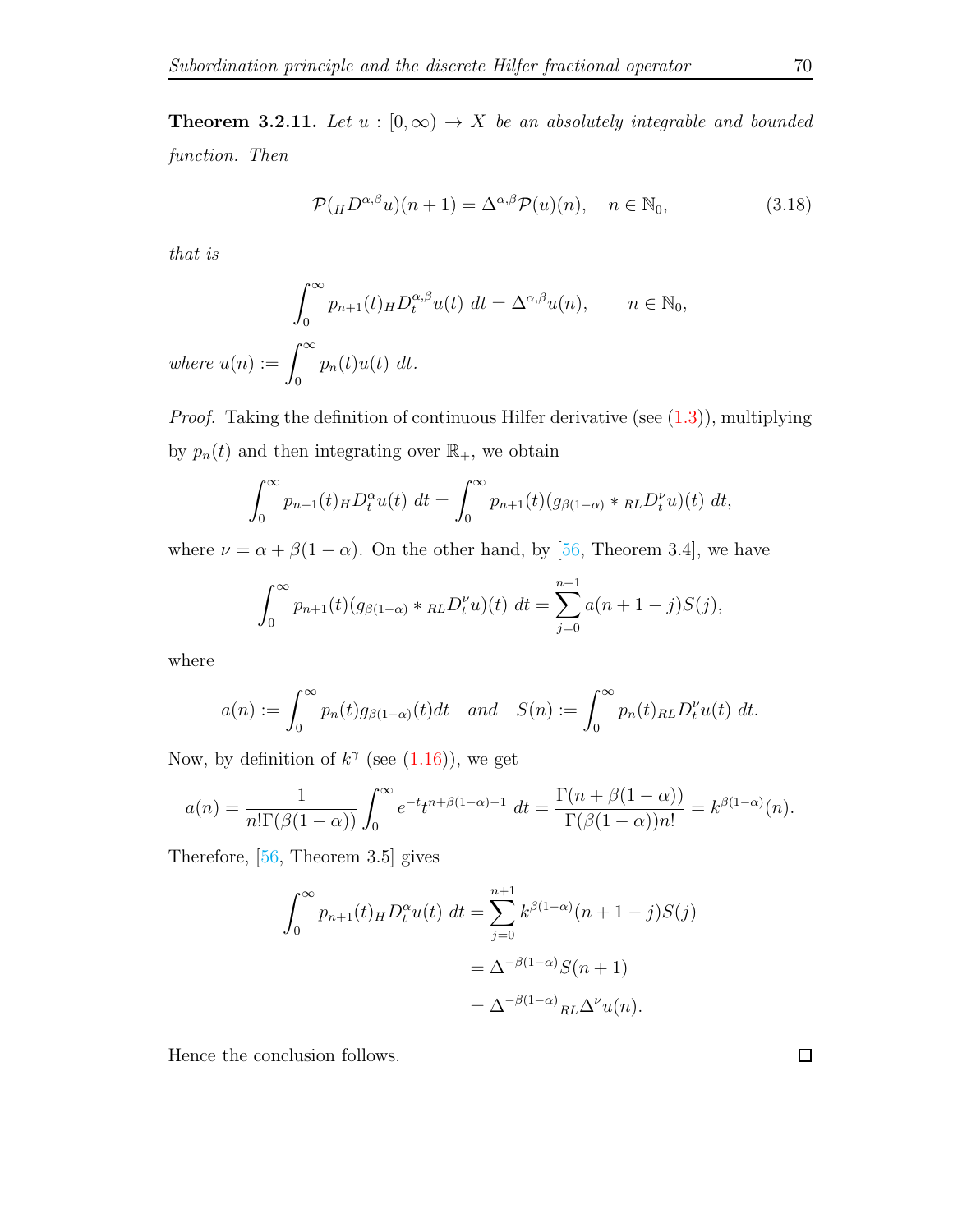We finish this section with the following result that shows the connection between resolvent sequences and solutions of the abstract Cauchy problem in discrete-time that involves the Hilfer fractional difference operator previously.

**Theorem 3.2.12.** Let  $0 < \alpha < 1$ ,  $0 \le \beta \le 1$  and  $\nu = \alpha + \beta(1 - \alpha)$ . Suppose that A is the generator of an  $(\alpha, \nu)$ -resolvent sequence  $\{S_{\alpha, \nu}(n)\}_{n \in \mathbb{N}_0}$  and  $1 \in \rho(A)$ . Then the fractional difference equation

<span id="page-70-0"></span>
$$
\Delta^{\alpha,\beta}u(n) = A[u(n+1) - k^{\beta(1-\alpha)}(n+1)u_0], \quad n \in \mathbb{N}_0,
$$
  

$$
u(0) = u_0 \in D(A),
$$
 (3.19)

admits the solution

$$
u(n) = S_{\alpha,\nu}(n)C^{-1}u_0, \quad n \in \mathbb{N}_0,
$$

where  $C = (I - A)^{-1}$ .

*Proof.* Let  $u(n) := S_{\alpha,\nu}(n)C^{-1}u_0$  for all  $n \in \mathbb{N}_0$ . By Definition [3.1.4,](#page-57-0) we have  $u(n) \in D(A)$  and

$$
(k^{1-\alpha} * S_{\alpha,\nu})(n)x = k^{1+\beta(1-\alpha)}(n)x + A(k^1 * S_{\alpha,\nu})(n)x
$$
  
=  $k^{1+\beta(1-\alpha)}(n)x + A \sum_{j=0}^{n} S_{\alpha,\nu}(j)x, \quad n \in \mathbb{N}_0,$ 

holds. Applying the operator  $\Delta$  to both sides of the last identity and

$$
_{RL}\Delta^{\sigma}k^{\tau}(n) = k^{\tau}(n+1), \quad \sigma \in (0,1), \ \sigma < \tau,
$$

we get

$$
_{RL}\Delta S_{\alpha,\nu}(n)x = k^{\beta(1-\alpha)}(n+1)x + AS_{\alpha,\nu}(n+1)x, \quad n \in \mathbb{N}_0.
$$

Then, by Corollary [3.2.6](#page-66-0) and the identity  $C - I = AC$ , we obtain

$$
\Delta^{\alpha,\beta} S_{\alpha,\nu}(n) = k^{\beta(1-\alpha)}(n+1)x + AS_{\alpha,\nu}(n+1)x - k^{\beta(1-\alpha)}(n+1)S_{\alpha,\nu}(0)x
$$
  
=  $AS_{\alpha,\nu}(n+1)x - k^{\beta(1-\alpha)}(n+1)(C-I)x$   
=  $A\left[S_{\alpha,\nu}(n+1)x - k^{\beta(1-\alpha)}(n+1)Cx\right], \quad n \in \mathbb{N}_0.$ 

Hence,  $u$  solves  $(3.19)$ , which proves the Theorem.

口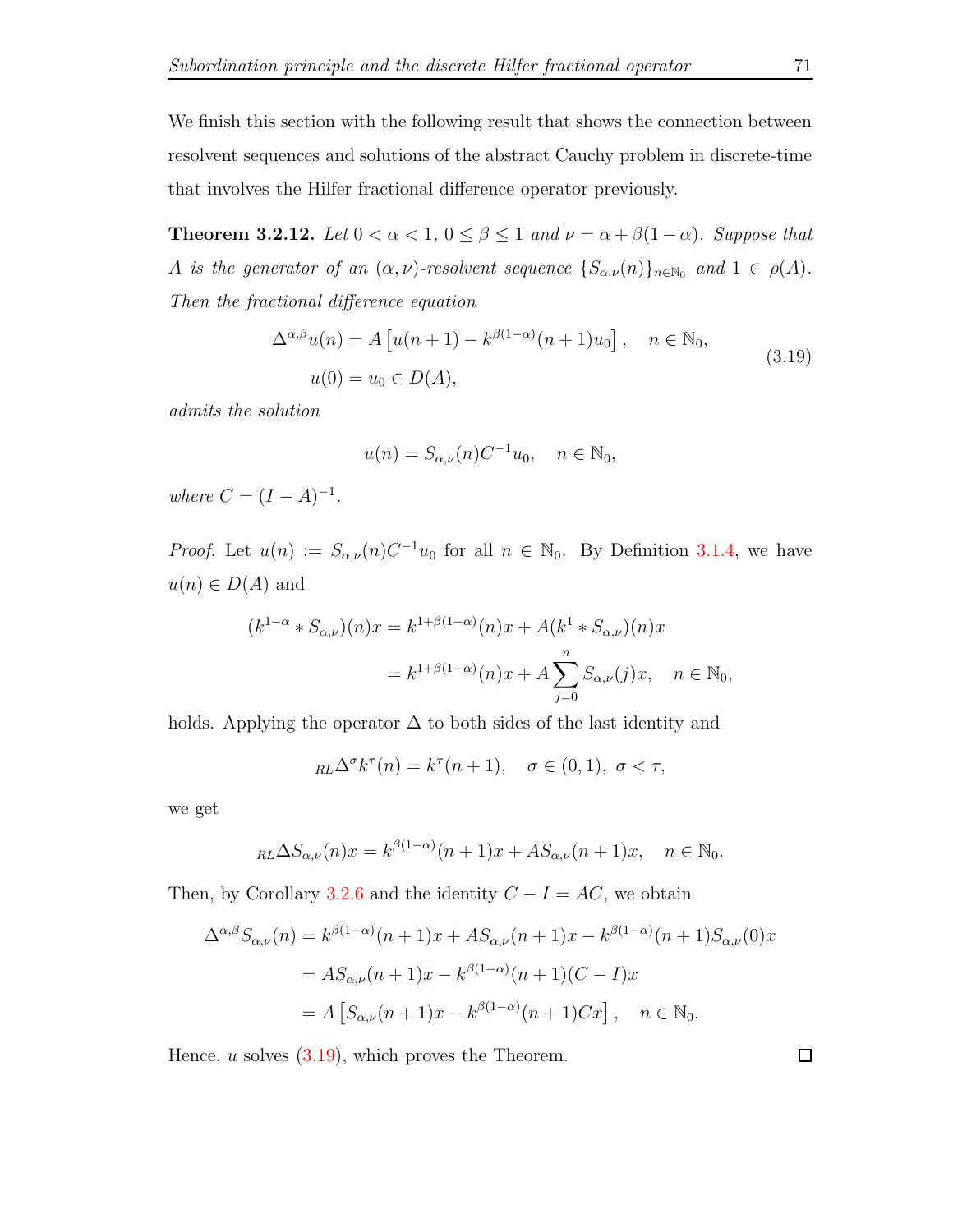Remark 3.2.13. Under the same hypotheses of the previous theorem, note that  $u(n) := S_{\alpha,\alpha}(n)C^{-1}u_0$  solves

$$
_{RL}\Delta^{\alpha}u(n) = Au(n+1), \quad n \in \mathbb{N}_0,
$$
  

$$
u(0) = u_0 \in D(A),
$$

and  $u(n) := S_{\alpha,1}(n)C^{-1}u_0$  solves

$$
c\Delta^{\alpha}u(n) = A[u(n+1) - k^{1-\alpha}(n+1)u_0], \quad n \in \mathbb{N}_0,
$$
  

$$
u(0) = u_0 \in D(A).
$$

The following corollary is an interesting but direct consequence of the theory developed until now. It takes in consideration the subordination formula stated previously.

Corollary 3.2.14. Let  $0 < \alpha < 1$  and  $0 < \beta < 1$  be given. Assume that A generates a discrete C-semigroup  $\{\mathcal{T}(n)\}_{n\in\mathbb{N}_0}$  such that  $\|\mathcal{T}(n)\| \leq M(1+\omega)^{-n}$  for some  $M, \omega > 0$ . Then the fractional difference equation

$$
\Delta^{\alpha,\beta}u(n) = A[u(n+1) - k^{\beta(1-\alpha)}(n+1)u_0], \quad n \in \mathbb{N}_0,
$$
  

$$
u(0) = u_0 \in D(A),
$$
 (3.20)

admits the solution

$$
u(n) = \sum_{j=0}^{\infty} \varphi_{\alpha,\beta(1-\alpha)}(n,j) \mathcal{T}(j) C^{-1} u_0, \quad n \in \mathbb{N}_0.
$$

Moreover,  $u(n) \to 0$  as  $n \to \infty$ .

*Proof.* Since A generates a discrete C-semigroup we have  $1 \in \rho(A)$ . Let  $\nu :=$  $\alpha + \beta(1-\alpha)$ . By Theorem [3.1.5](#page-58-0) (subordination) we have that A generates a discrete  $(\alpha, \nu)$ -resolvent family  $\{S_{\alpha, \nu}(n)\}_{n \in \mathbb{N}_0}$  given by

$$
S_{\alpha,\nu}(n)x = \sum_{j=0}^{\infty} \varphi_{\alpha,\nu-\alpha}(n,j) \mathcal{T}(j)x, \quad n \in \mathbb{N}_0.
$$
 (3.21)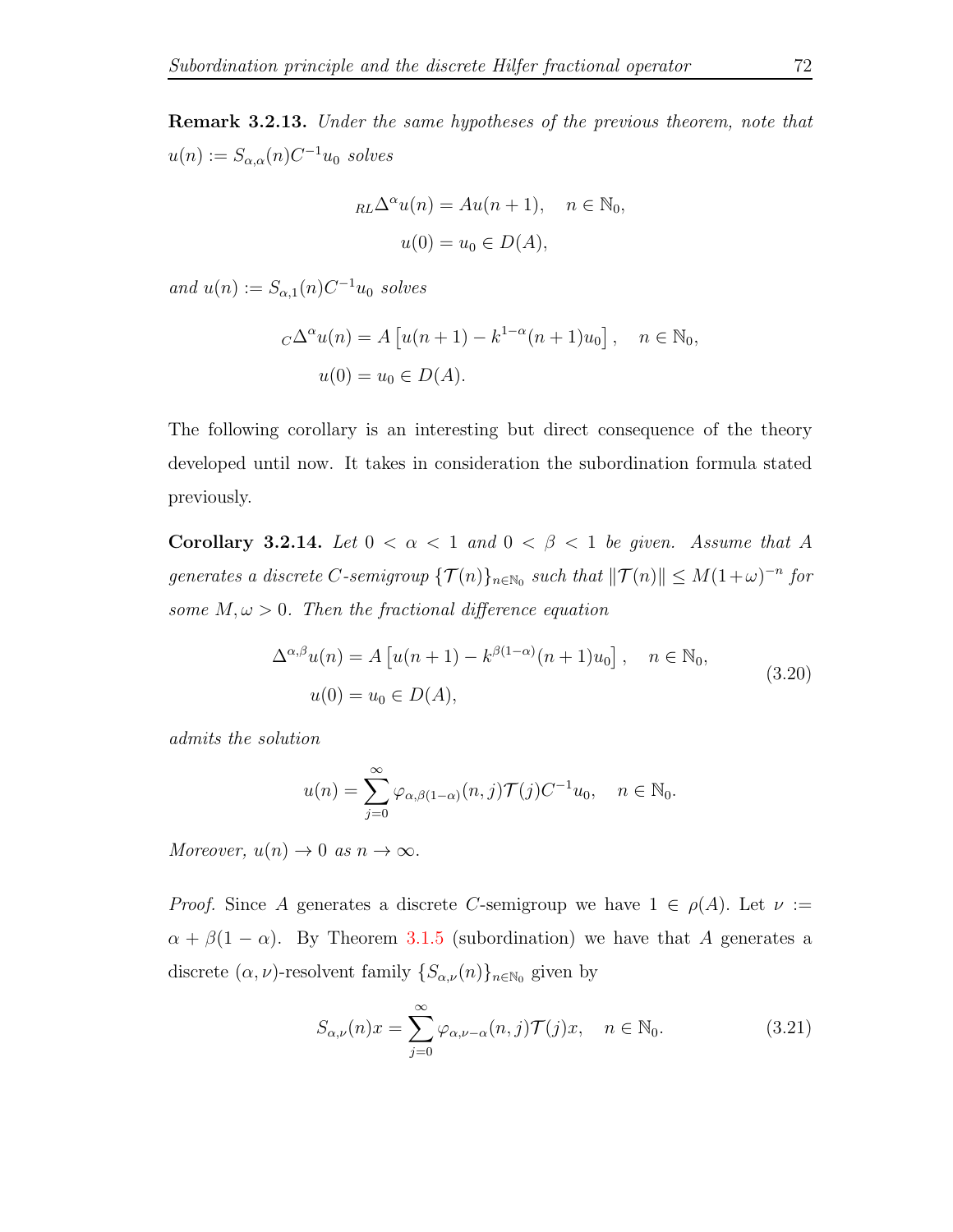From Theorem [3.2.12](#page-70-0) the unique solution is given by

$$
u(n) = S_{\alpha,\nu}(n)C^{-1}u_0, \quad n \in \mathbb{N}_0,
$$

where  $C = (I - A)^{-1}$ . Since  $\nu \ge \alpha$ , Proposition [3.1.10](#page-61-0) implies that  $||S_{\alpha,\nu}(n)|| \le$  $M\mathcal{E}_{\alpha,\nu}(-\omega,n)$ . Note that for  $0 < \beta < 1$  we have  $\alpha(1-\beta) < 1-\beta$  and hence  $0 < \nu < 1$ . It follows from Proposition [3.1.10](#page-61-0) that  $u(n) \to 0$  as  $n \to \infty$ , finishing  $\Box$ the proof.

Remark 3.2.15. Let us consider the discrete fractional diffusion problem

$$
RL\Delta^{\alpha}v(n,x) = \Delta_x v(n+1,x), \ n \in \mathbb{N}_0, \ x \in \mathbb{R}^d,
$$
  
\n
$$
u(0,x) = f(x),
$$
\n(3.22)

where  $0 < \alpha < 1$ . Then, by Theorem [3.1.5](#page-58-0) we have that  $\Delta_x$  generates an  $(\alpha, \alpha)$ resolvent sequence  ${S_{\alpha,\alpha}(n)}_{n\in\mathbb{N}_0}$  with  $C^{-1} = I - \Delta_x$  and moreover, by Remark [3.2.13,](#page-71-0) the solution of  $(3.22)$  is given by

<span id="page-72-0"></span>
$$
v(n,x) = \sum_{j=0}^{\infty} \varphi_{\alpha,0}(n,j) (\mathcal{G}_{j+1} \circledast \phi)(x),
$$

where  $\phi(x) := C^{-1} f(x)$  and  $\mathcal{G}_n$  is  $(2.7)$ .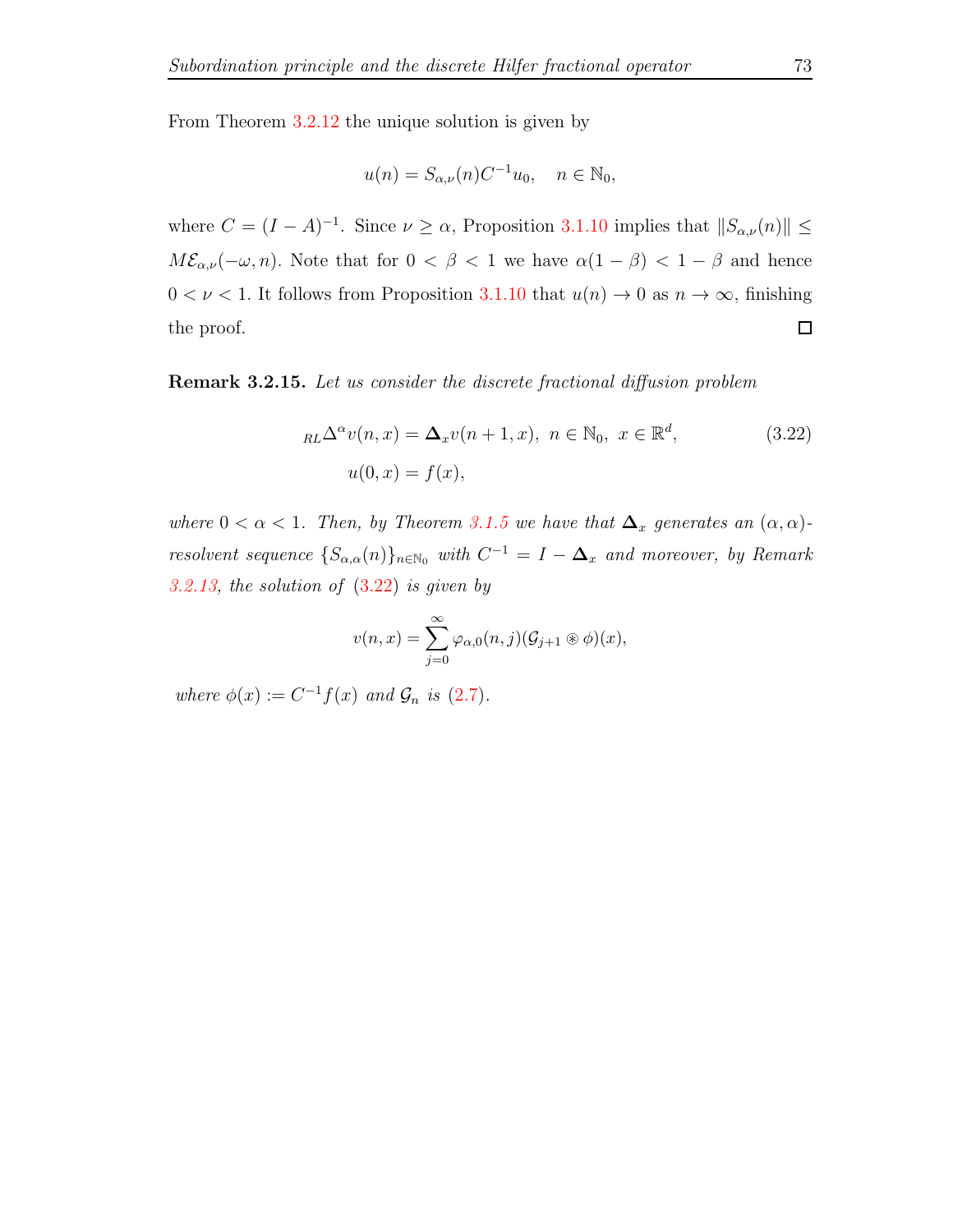# 4. Existence and uniqueness of  $(N, \lambda)$ periodic solutions to a class of Volterra difference equations

In this chapter, we introduce the class of  $(N, \lambda)$ -periodic vector-valued sequences and show several notable properties of this new class. This class includes periodic, anti-periodic, Bloch and unbounded sequences. Furthermore, we show the existence and uniqueness of  $(N, \lambda)$ -periodic solutions to the following class of Volterra difference equations with infinite delay

$$
u(n+1) = \sigma \sum_{j=-\infty}^{n} a(n-j)u(j) + f(n, u(n)), \quad n \in \mathbb{Z}, \quad \sigma \in \mathbb{C},
$$

where the kernel  $a$  and the nonlinear term  $f$  satisfy suitable conditions.

### 4.1 ( $N, \lambda$ )-periodic discrete functions

In this section, we introduce the concept of  $(N, \lambda)$ -periodic discrete vector-valued function and show some remarkable properties of this class of vector-valued sequences.

**Definition 4.1.1.** A vector-valued function  $f : \mathbb{Z} \to X$  is called  $(N, \lambda)$ -periodic discrete function (or  $(N, \lambda)$ -periodic sequence) if there exist  $N \in \mathbb{Z}_+$  and  $\lambda \in$  $\mathbb{C} \setminus \{0\}$  such that  $f(n+N) = \lambda f(n)$  for all  $n \in \mathbb{Z}$ . N is called the  $\lambda$ -period of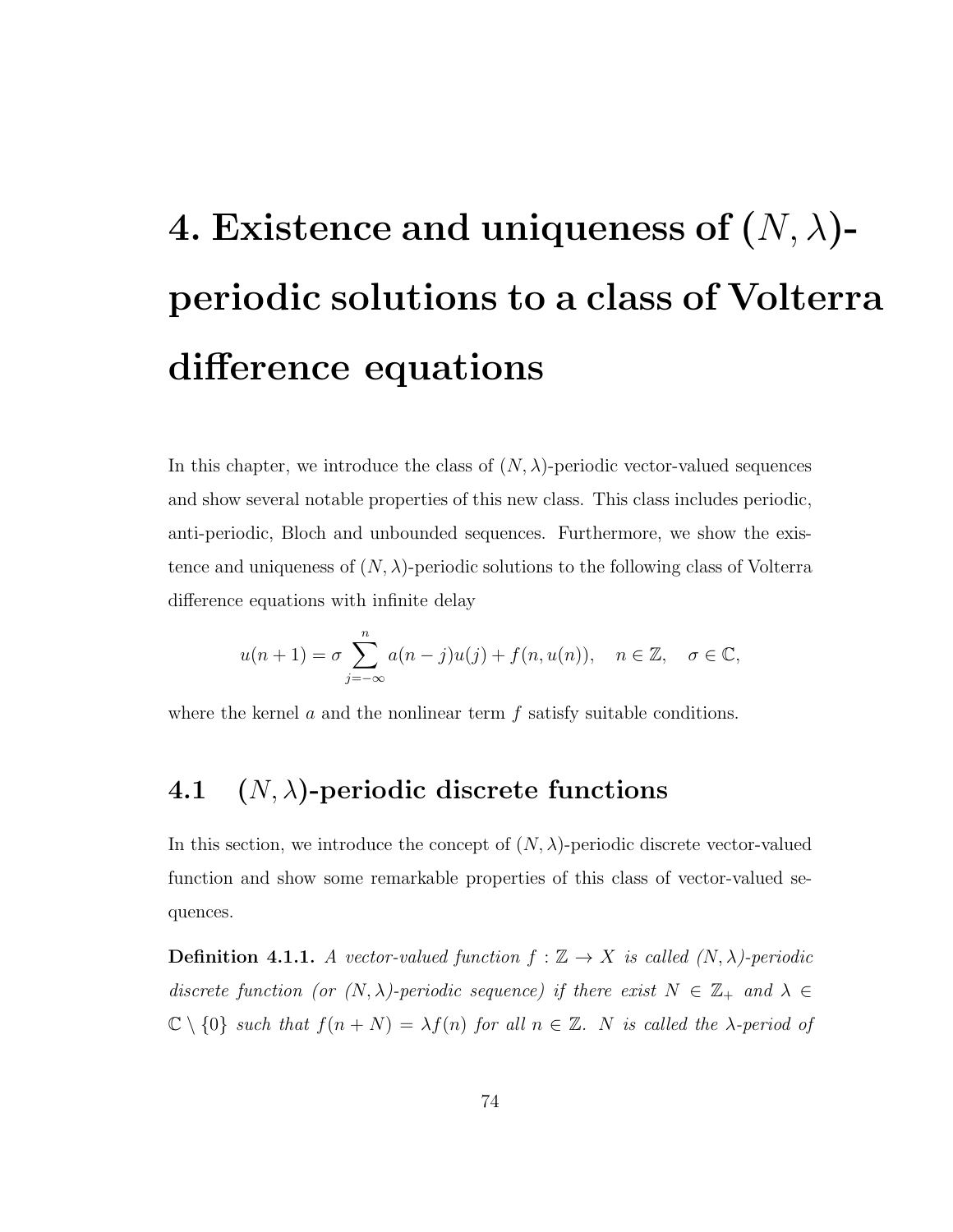f. The collection of those sequences with the same  $\lambda$ -period N will be denoted by  $\mathbb{P}_{N\lambda}(\mathbb{Z},X).$ 

In case  $\lambda = 1$  we denote simply by  $\mathbb{P}_N(\mathbb{Z}, X)$  the set of all N-periodic sequences.

The following property gives a useful characterization of  $(N, \lambda)$ -periodic discrete functions.

<span id="page-74-0"></span>**Proposition 4.1.2.** A function f is  $(N, \lambda)$ -periodic discrete function, if and only if there exists  $u \in \mathbb{P}_N(\mathbb{Z}, X)$  such that

$$
f(n) = \lambda^{\wedge}(n)u(n), \qquad \text{for all } n \in \mathbb{Z}, \tag{4.1}
$$

where  $\lambda^{(n)} := \lambda^{n/N}$ .

*Proof.* First, we assume that  $f \in \mathbb{P}_{N\lambda}(\mathbb{Z}, X)$  and define  $u(n) := \lambda^{\wedge}(-n)f(n)$ . Then,

$$
u(n+N) = \lambda^{\wedge}(-(n+N))f(n+N) = \lambda^{\wedge}(-n)f(n) = u(n).
$$

Hence  $u \in \mathbb{P}_N(\mathbb{Z}, X)$  and  $f(n) = \lambda^{\wedge}(n)u(n)$ . Conversely, we suppose  $f(n) =$  $\lambda^{(n)}(n)u(n)$ . Then

$$
f(n+N) = \lambda^{(n)}(n+N)u(n+N) = \lambda \cdot \lambda^{(n)}(n)u(n) = \lambda f(n).
$$

**Example 4.1.3.** The function  $f(n) = \cos(\pi n/6)$  is an  $(6, -1)$ -periodic discrete function. It follows from Proposition [4.1.2](#page-74-0) that f has decomposition  $f(n)$  =  $\lambda^{(n)}(n)$  where

$$
\lambda^{(n)} = (-1)^{n/6} = \cos(n\pi/6) + i\sin(n\pi/6),
$$

and

$$
u(n) = (-1)^{-n/6} f(n) = \cos(n\pi/6) [\cos(n\pi/6) - i \sin(n\pi/6)].
$$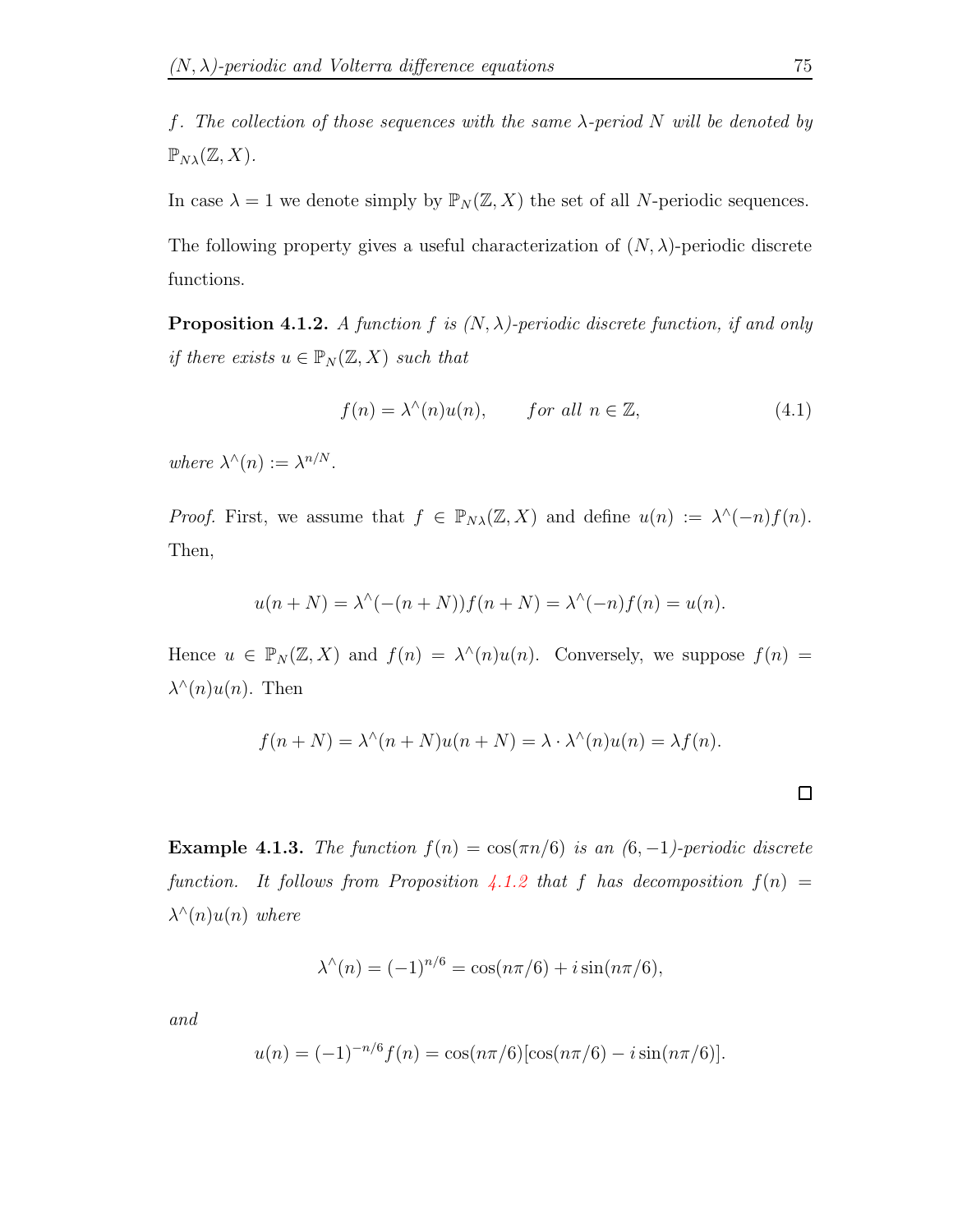**Example 4.1.4.** Let A be a  $k \times k$  matrix. Assume that there exists  $N \in \mathbb{Z}_+$ (sufficiently large) such that  $\mathcal{A}(n+N) = \mathcal{A}(n)$  for all  $n \in \mathbb{Z}_+$ . Let  $\mathcal K$  be the  $k \times k$ matrix defined as follows:

$$
\mathcal{K} := \prod_{i=0}^{N-1} \mathcal{A}(i), \quad n \in \mathbb{Z}_+,
$$

where  $\prod_{i=0}^{N-1} \mathcal{A}(i) := \mathcal{A}(N-1)\mathcal{A}(N-2)\cdots\mathcal{A}(0)$ . Furthermore, let  $\lambda_0 \in \mathbb{C} \setminus \{0\}$ be any eigenvalue of  $K$  with corresponding eigenvector  $X_0$ . It can be proved that the solution of the system

$$
U(n+1) = \mathcal{A}(n)U(n), \qquad \text{for } n \in \mathbb{Z}_+ \tag{4.2}
$$

$$
U(0) = X_0,
$$

is given by

<span id="page-75-1"></span><span id="page-75-0"></span>
$$
U(n) = \prod_{i=0}^{n-1} \mathcal{A}(i) X_0.
$$
 (4.3)

Moreover,

$$
U(n+N) = \prod_{i=0}^{n+N-1} A(i)X_0 = \prod_{i=N}^{n+N-1} A(i) \prod_{i=0}^{N-1} A(i)X_0
$$
  
= 
$$
\prod_{i=N}^{n+N-1} A(i)K\lambda_0 = \prod_{i=0}^{n-1} A(i)\lambda_0 X_0
$$
  
= 
$$
\lambda_0 \prod_{i=0}^{n-1} A(i)X_0 = \lambda_0 U(n).
$$

Hence the system [\(4.2\)](#page-75-0) has a  $(N, \lambda_0)$ -periodic solution given by [\(4.3\)](#page-75-1). Moreover,  $U(n) = \lambda_0^{\wedge}(n)P(n)$  where  $P(n) := \lambda_0^{\wedge}(-n) \prod_{i=0}^{n-1} \mathcal{A}(i)X_0$  is a periodic sequence of period N. As a particular example, if

$$
\mathcal{A}(n) = \begin{pmatrix} 0 & \frac{3+(-1)^n}{2} \\ \frac{3-(-1)^n}{2} & 0 \end{pmatrix},
$$

we have that  $N = 2$  and the eigenvalues of  $K := \mathcal{A}(1)\mathcal{A}(0)$  are  $\lambda_1 = 1$  and  $\lambda_2 = 4$ with the corresponding eigenvectors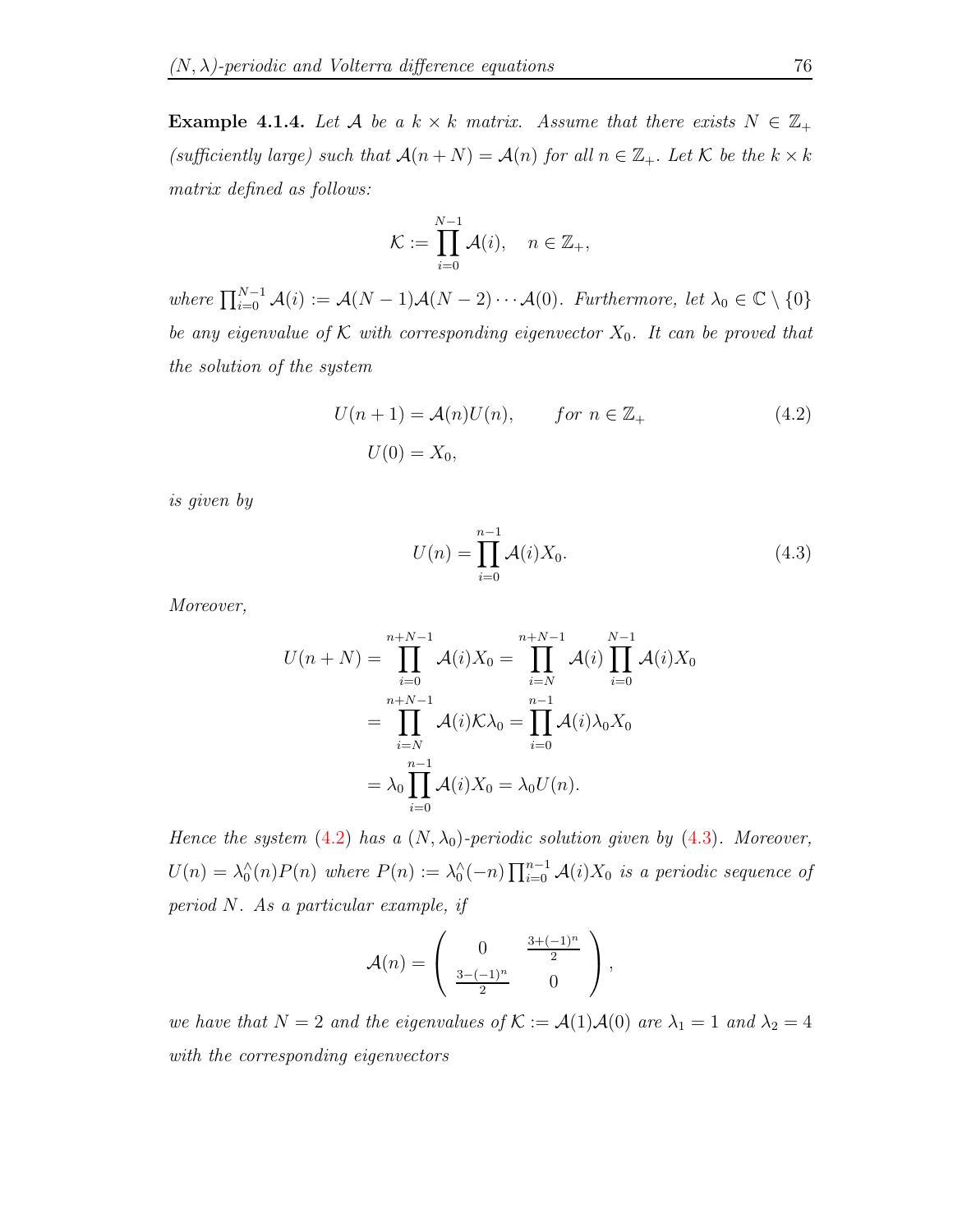$$
X_1 = \left(\begin{array}{c}1\\0\end{array}\right) \qquad X_2 = \left(\begin{array}{c}0\\1\end{array}\right),
$$

respectively. If  $X(0) = X_1$ , then the system [\(4.2\)](#page-75-0) has a (2, 1)-periodic solution and, if  $X(0) = X_2$ , it has a  $(2, 4)$ -periodic solution.

Next, we present some algebraic properties of the  $(N, \lambda)$ -periodic discrete functions.

<span id="page-76-0"></span>**Theorem 4.1.5.** Let f and g be  $(N, \lambda)$ -periodic discrete functions,  $c \in \mathbb{C}$  and  $l \in \mathbb{Z}$ . Then the following assertions are valid:

- (i)  $w := f + g$  is a  $(N, \lambda)$ -periodic discrete function.
- (ii)  $p := cf$  is a  $(N, \lambda)$ -periodic discrete function.
- (iii) For each fixed l in  $\mathbb Z$  the function  $f_l : \mathbb Z \to X$  defined by  $f_l(n) := f(n+l)$  is a  $(N, \lambda)$  periodic discrete function.

*Proof.* The proof is immediate. Indeed, for all  $n \in \mathbb{Z}$  we have that

- (i)  $w(n+N) = (f+q)(n+N) = \lambda w(n)$ .
- (ii)  $p(n+N) = (cf)(n+N) = \lambda p(n)$ .
- (iii)  $f_1(n+N) = f(n+N+l) = f(n_0+N) = \lambda f_1(n)$ .

**Theorem 4.1.6.** Let  $f \in \mathbb{P}_{N\lambda}(\mathbb{Z}, X)$ , then  $\Delta f \in \mathbb{P}_{N\lambda}(\mathbb{Z}, X)$ .

*Proof.* Since  $\Delta f(n) = f(n+1) - f(n)$ , then by (i) and (iii) of Theorem [4.1.5,](#page-76-0) we have that  $\Delta f$  is a  $(N, \lambda)$ -periodic discrete function.  $\Box$ 

In order to give a Banach structure to the vector space  $\mathbb{P}_{N\lambda}(\mathbb{Z}, X)$ , we need to define a suitable norm. We recall that the space of N-periodic discrete functions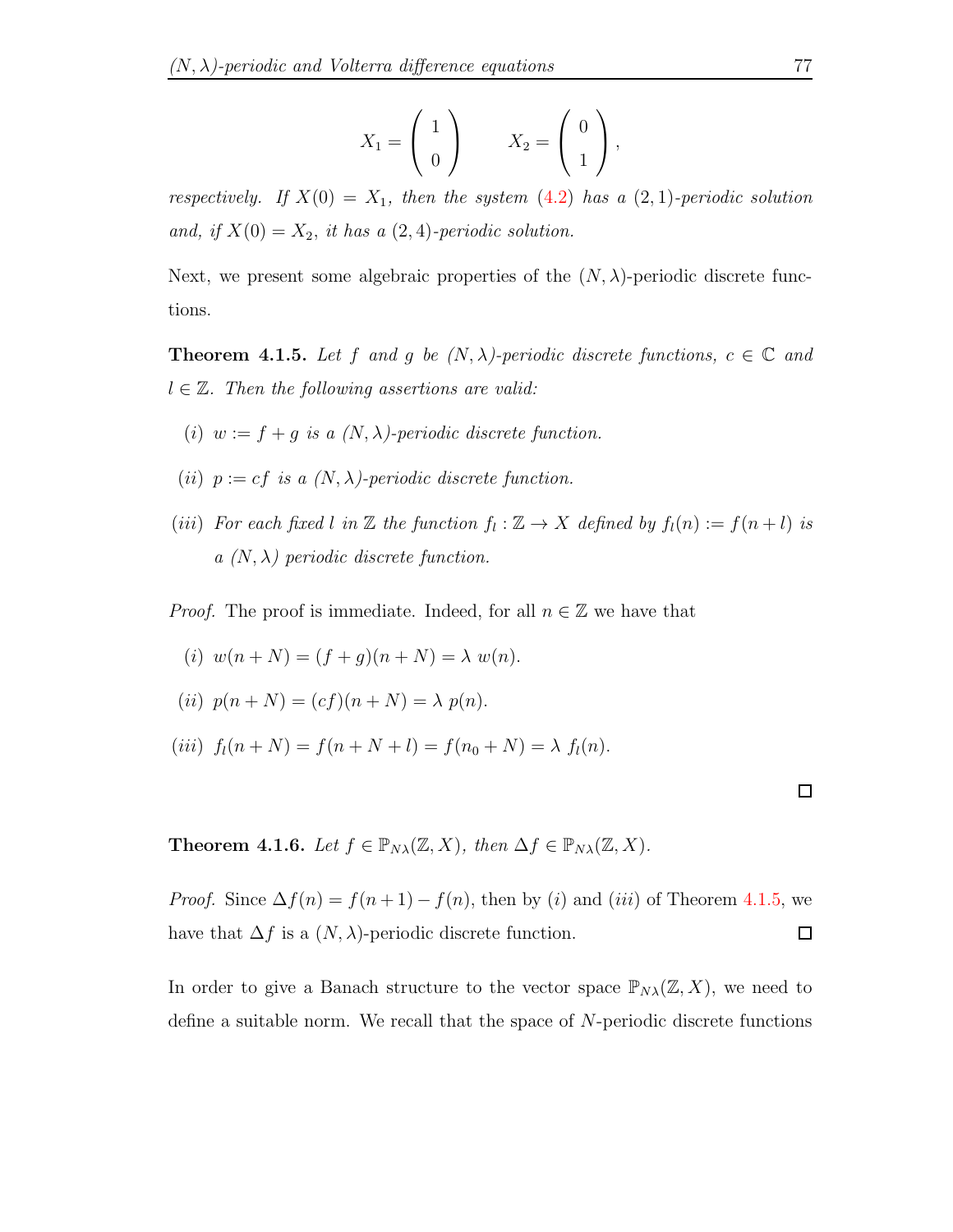equipped with the norm

<span id="page-77-0"></span>
$$
||u||_N := \max_{n \in [0,N] \cap \mathbb{Z}} ||u(n)||_X \tag{4.4}
$$

is a Banach space.

**Proposition 4.1.7.**  $\mathbb{P}_{N\lambda}(\mathbb{Z}, X)$  is a Banach space with the norm

$$
\| f \|_{N\lambda} := \max_{n \in [0, N] \cap \mathbb{Z}} \| \lambda^{\wedge} (-n) f(n) \|_{X}. \tag{4.5}
$$

*Proof.* The proof follows from Proposition [4.1.2](#page-74-0) and the fact that  $\mathbb{P}_N(\mathbb{Z}, X)$  is a  $\Box$ Banach space with the norm [\(4.4\)](#page-77-0).

Next, we present a convolution theorem. This result is a useful tool in order to study the existence and uniqueness of  $(N, \lambda)$ -periodic discrete solutions of abstract Volterra difference equations.

<span id="page-77-1"></span>**Theorem 4.1.8.** Let  $f \in \mathbb{P}_{N\lambda}(\mathbb{Z}, X)$  and assume that  $b : \mathbb{N}_0 \to \mathbb{C}$  is such that the sequence  $b^{\sim}(n) := \lambda^{\wedge}(-n)b(n)$  is summable. Then  $b \star f$  defined by

$$
(b \star f)(n) = \sum_{j=-\infty}^{n} b(n-j)f(j), \quad n \in \mathbb{Z},
$$

is well defined in the norm  $\|\cdot\|_{N\lambda}$  and belongs to  $\mathbb{P}_{N\lambda}(\mathbb{Z}, X)$ .

*Proof.* Let  $p(n) := (b \star f)(n)$ ,  $n \in \mathbb{Z}$ . First, note that p is well defined in the norm  $\|\cdot\|_{N\lambda}$ . Indeed,

$$
\| \lambda^{\wedge}(-n)p(n) \|_{X} \leq \sum_{j=-\infty}^{n} |\lambda^{\wedge}(-(n-j))b(n-j)| \| \lambda^{\wedge}(-j)f(j) \|_{X}
$$
  

$$
\leq \| f \|_{N\lambda} \sum_{j=-\infty}^{n} |\lambda^{\wedge}(-(n-j))b(n-j)|
$$
  

$$
= \| f \|_{N\lambda} \sum_{j=0}^{\infty} |b^{\wedge}(j)|.
$$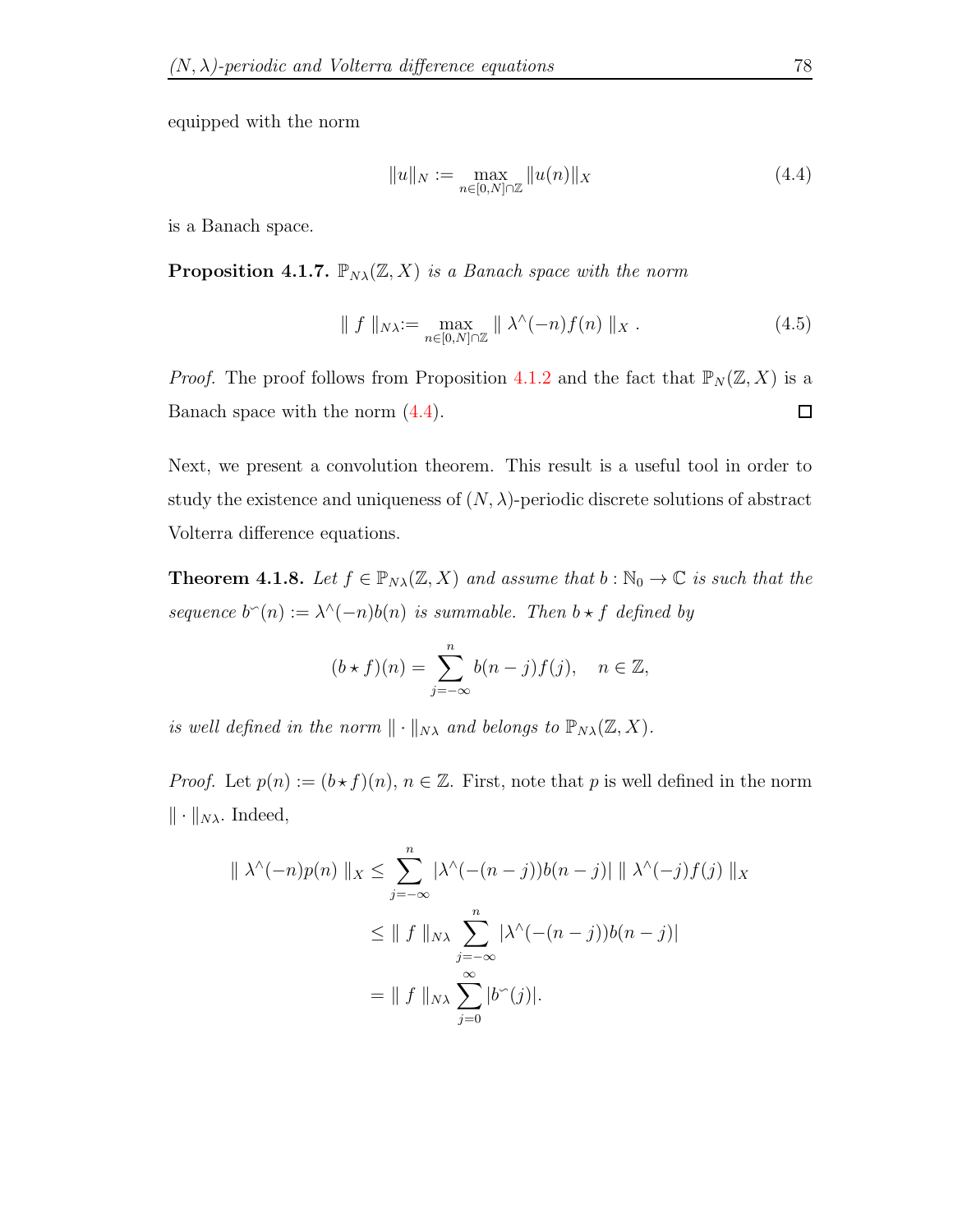Therefore,  $||p||_{N\lambda} \le ||f||_{N\lambda} ||b^{\sim}||_{\ell_1}$ . Next, we prove that p is  $(N, \lambda)$ -periodic discrete. In fact,

$$
p(n+N) = \sum_{j=-\infty}^{n+N} b(n+N-j)f(j) = \sum_{j=-\infty}^{n+N} b(n-(j-N))f(j)
$$
  
= 
$$
\sum_{r=-\infty}^{n} b(n-r)f(r+N) = \lambda \sum_{r=-\infty}^{n} b(n-r)f(r) = \lambda p(n).
$$

Hence  $p \in \mathbb{P}_{N\lambda}(\mathbb{Z}, X)$ .

<span id="page-78-0"></span>In order to prove the next composition result, we need the following useful lemma. **Lemma 4.1.9.** For every  $(m, x) \in \mathbb{Z} \times X$ , there exists  $\phi \in \mathbb{P}_{N\lambda}(\mathbb{Z}, X)$  such that

$$
\phi(m) = x
$$

*Proof.* It is enough to consider  $\phi(n) := \lambda^{\wedge}(n-m)x$ .

Let  $g: \mathbb{Z} \times X \to X$  and  $\phi \in \mathbb{P}_{N\lambda}(\mathbb{Z}, X)$ . We recall that the operator  $\mathcal{N}(\phi)(\cdot) :=$  $g(\cdot,\phi(\cdot))$  is called the Nemytskii discrete composition operator. We study the invariance of  $\mathcal N$  on  $\mathbb P_{N\lambda}(\mathbb Z,X)$ .

<span id="page-78-1"></span>**Theorem 4.1.10.** Let  $g : \mathbb{Z} \times X \to X$ . Then the following assertions are equivalent:

- (i) for every  $\phi \in \mathbb{P}_{N\lambda}(\mathbb{Z}, X)$  we have that  $\mathcal{N}(\phi)$  is  $(N, \lambda)$ -periodic discrete.
- (ii)  $g$  is N-periodic in the first variable and homogeneous in the second variable, that is  $g(n+N, \lambda x) = \lambda g(n,x)$  for all  $(n,x) \in \mathbb{Z} \times X$ .

*Proof.* Assume (ii). Then for  $\phi \in \mathbb{P}_{N\lambda}(\mathbb{Z}, X)$  and all  $n \in \mathbb{Z}$ , we have

$$
\mathcal{N}(\phi)(n+N) = g(n+N, \phi(n+N)) = g(n+N, \lambda\phi(n)) = \lambda \mathcal{N}(\phi)(n).
$$

Thus, we conclude that  $\mathcal{N}(\phi) \in \mathbb{P}_{N\lambda}(\mathbb{Z}, X)$ . Suppose (i) and let  $(n, x) \in \mathbb{Z} \times X$ be arbitrary. By Lemma [4.1.9,](#page-78-0) there exists  $\phi \in \mathbb{P}_{N\lambda}(\mathbb{Z}, X)$  such that  $\phi(n) = x$ .

 $\Box$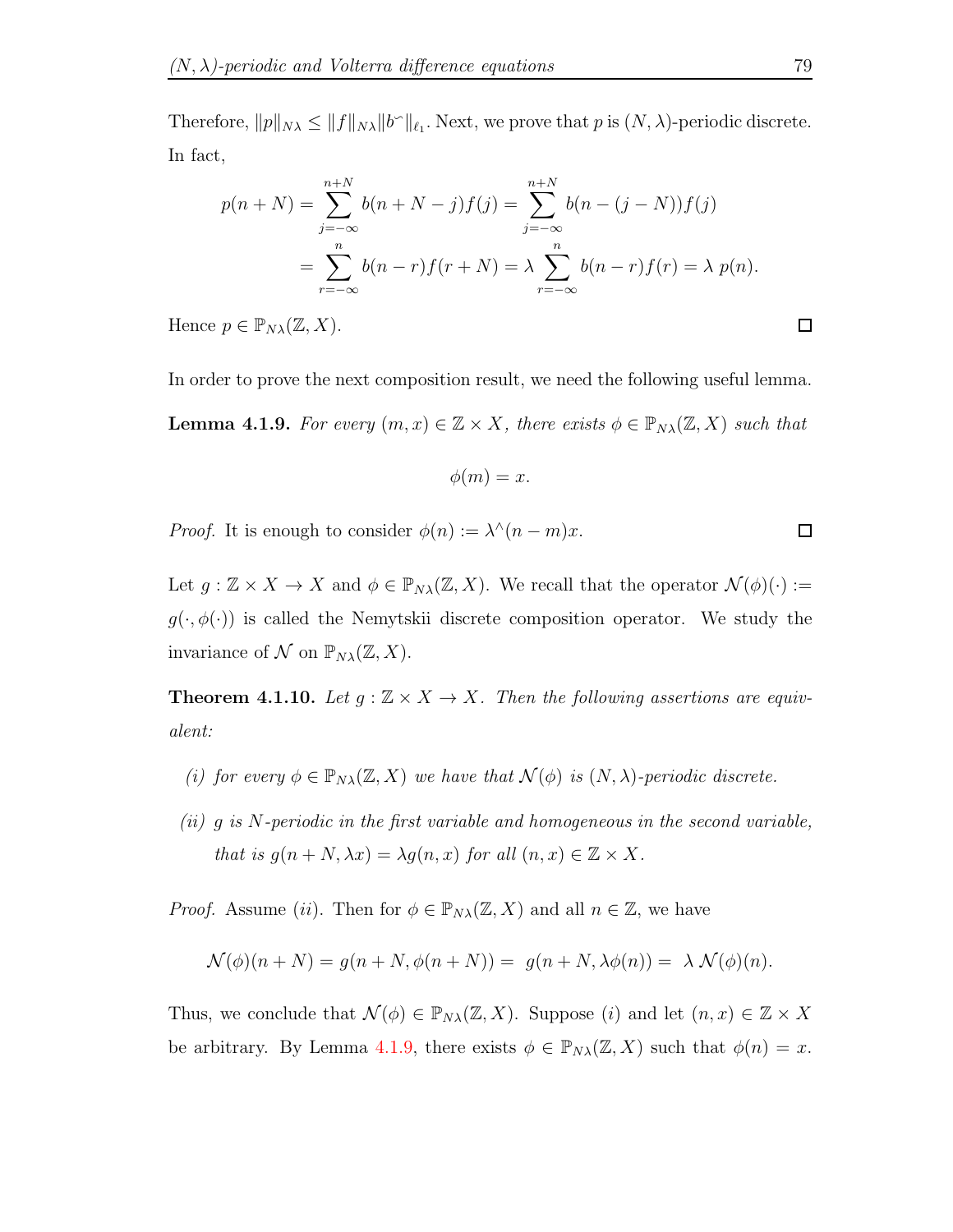Therefore, for such  $\phi$  we have

$$
\lambda g(n, x) = \lambda g(n, \phi(n)) = \lambda \mathcal{N}(\phi)(n)
$$
  
=  $\mathcal{N}(\phi)(n + N) = g(n + N, \phi(n + N))$   
=  $g(n + N, \lambda \phi(n)) = g(n + N, \lambda x),$ 

which gives the claim.

#### 4.2 Abstract Volterra difference equations

In this section, we establish the existence of  $(N, \lambda)$ -periodic discrete solutions for the following class of linear Volterra difference equations defined on a Banach space  $X$  (see [\[31\]](#page-97-0))

<span id="page-79-0"></span>
$$
u(n+1) = \sigma \sum_{j=-\infty}^{n} a(n-j)u(j) + f(n), \quad n \in \mathbb{Z},
$$
 (4.6)

where  $\sigma$  is a given complex number, a is summable and  $f \in \mathbb{P}_{N\lambda}(\mathbb{Z}, X)$  for  $N, \lambda$ fixed. Let  $\mathcal{S}(\sigma, k)$  be the solution of the difference equation

$$
S(\sigma, n+1) = \sigma \sum_{j=0}^{n} a(n-j)S(\sigma, j), \qquad n \in \mathbb{N}_0,
$$
  

$$
S(\sigma, 0) = 1,
$$
 (4.7)

and define the set

$$
\Omega_{\lambda\mathcal{S}}^N:=\left\{\sigma\in\mathbb{C}: \sum_{j=0}^\infty \left|\mathcal{S}^\sim(\sigma,j)\right|<\infty\right\},\,
$$

where  $\mathcal{S}^{\sim}(\sigma, j) = \lambda^{\wedge}(-j)\mathcal{S}(\sigma, j)$ . Note that  $0 \in \Omega_{\lambda \mathcal{S}}^{N}$ .

**Theorem 4.2.1.** Let  $a : \mathbb{N}_0 \to \mathbb{C}$  and  $f \in \mathbb{P}_{N\lambda}(\mathbb{Z}, X)$  be given. Suppose that a is summable and  $\sigma \in \Omega_{\lambda S}^N$ . Then there is a  $(N, \lambda)$ -periodic discrete solution of  $(4.6)$ given by

<span id="page-79-1"></span>
$$
u(n+1) = \sum_{j=-\infty}^{n} \mathcal{S}(\sigma, n-j) f(j).
$$
 (4.8)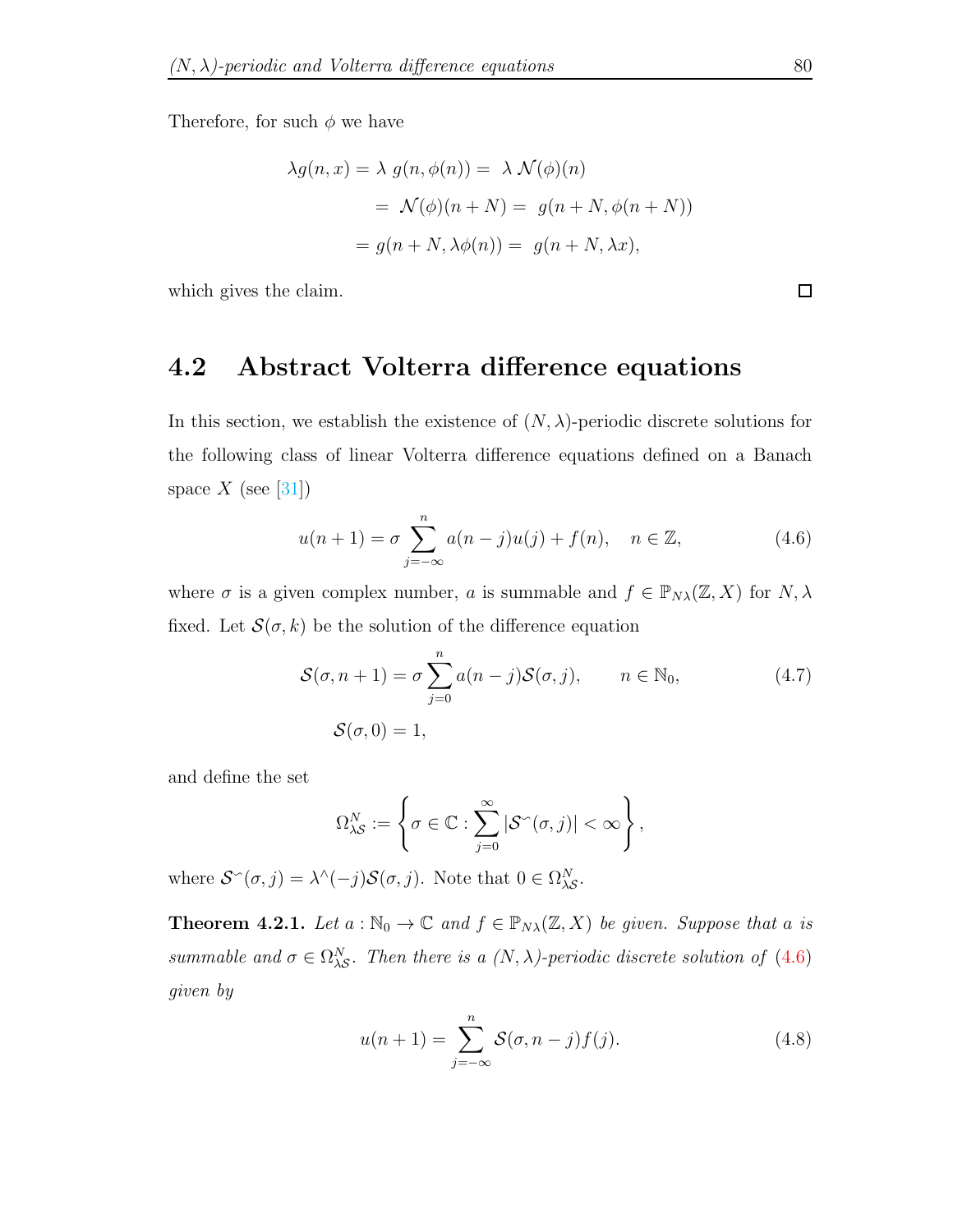*Proof.* Since  $f \in \mathbb{P}_{N\lambda}(\mathbb{Z}, X)$  and  $\sigma \in \Omega_{\lambda S}^N$ , applying Theorem [4.1.8](#page-77-1) we obtain that  $(4.8)$  is a well defined  $(N, \lambda)$ -periodic discrete function. Moreover, since a is summable, following the same lines that in  $[31,$  Theorem 3.1, we find that u satisfies [\(4.6\)](#page-79-0). Indeed,

$$
\sigma \sum_{j=-\infty}^{n} a(n-j)u(j) + f(n)
$$
  
=  $\sigma \sum_{j=-\infty}^{n} a(n-j) \left( \sum_{i=-\infty}^{j-1} S(\sigma, j-1-i) f(i) \right) + f(n)$   
=  $\sigma \sum_{j=-\infty}^{n-1} \sum_{i=-\infty}^{j} a(n-1-j) S(\sigma, j-i) f(i) + f(n)$   
=  $\sigma \sum_{i=-\infty}^{n-1} \sum_{j=i}^{n-1} a(n-1-j) S(\sigma, j-i) f(i) + f(n)$   
=  $\sigma \sum_{i=-\infty}^{n-1} \left( \sum_{j=0}^{n-1-i} a(n-1-i-j) S(\sigma, j) \right) f(i) + f(n)$   
=  $\sum_{i=-\infty}^{n-1} S(\sigma, n-i) f(i) + S(\sigma, 0) f(n)$   
=  $\sum_{i=-\infty}^{n} S(\sigma, n-i) f(i) = u(n+1).$ 

Remark 4.2.2. Uniqueness of solutions to the linear case follows directly from [\[12,](#page-95-0) Remark 2.4].

Now, we consider the problem of existence and uniqueness of  $(N, \lambda)$ -periodic discrete solutions for the class of semilinear Volterra difference equations on a Banach space  $X$  given by

$$
u(n+1) = \sigma \sum_{j=-\infty}^{n} a(n-j)u(j) + f(n, u(n)), \quad n \in \mathbb{Z},
$$
 (4.9)

where  $\sigma \in \mathbb{C}$  and f satisfies suitable conditions. Here, we assume that

<span id="page-80-0"></span>
$$
a^{\sim}(k) := \lambda^{\wedge}(-k)a(k), \ k \in \mathbb{N}_0
$$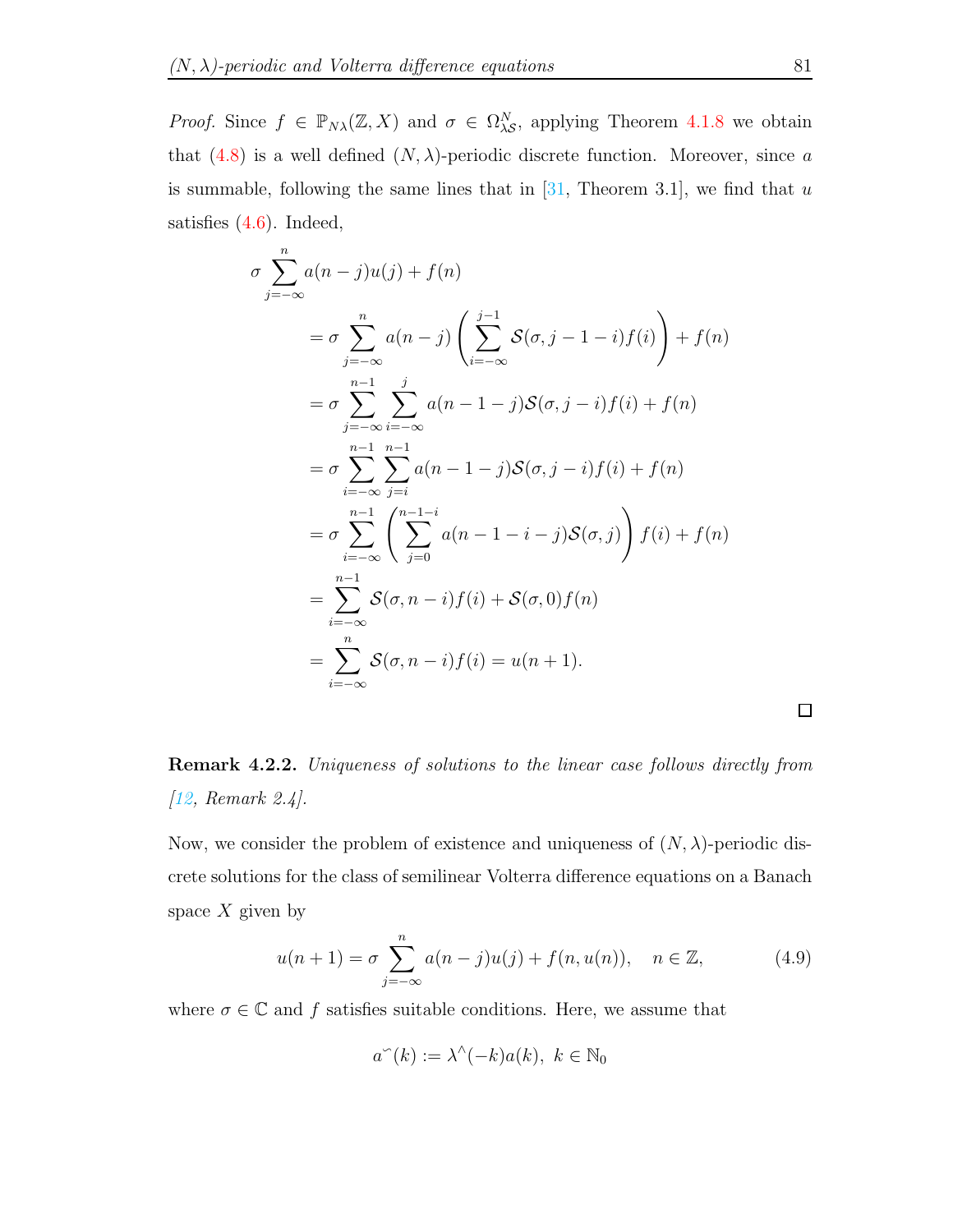is such that

$$
||a^{\sim}||_{\ell_1} < \infty.
$$

For example, if a is summable and  $|\lambda| \ge 1$  then  $a^{\sim} \in \ell_1(\mathbb{N}_0)$ .

**Theorem 4.2.3.** Let  $f : \mathbb{Z} \times X \to X$  be given. Assume the following conditions:

(i) There exists  $(N, \lambda) \in \mathbb{Z} \times (\mathbb{C} \setminus \{0\})$  such that

$$
f(n+N,\lambda x) = \lambda f(n,x)
$$

for all  $(n, x) \in \mathbb{Z} \times X$ .

(ii) There exists a constant  $L > 0$  such that

$$
\| f(n, x) - f(n, y) \|_{X} \le L \| x - y \|_{X}
$$

for all  $x, y \in X$  and  $n \in \mathbb{Z}$ .

(iii)  $\sigma \in \Omega^N_{\lambda \mathcal{S}}$ . (iv)  $L \sum_{k=0}^{\infty} |\mathcal{S}^{\sim}(\sigma, k)| < 1$ .

Then equation [\(4.9\)](#page-80-0) has a unique solution in  $\mathbb{P}_{N\lambda}(\mathbb{Z}, X)$  satisfying

$$
u(n+1) = \sum_{j=-\infty}^{n} S(\sigma, n-j) f(j, u(j)).
$$

*Proof.* We define the operator  $G : \mathbb{P}_{N\lambda}(\mathbb{Z}, X) \to \mathbb{P}_{N\lambda}(\mathbb{Z}, X)$  by

$$
G(u)(n) := \sum_{j=-\infty}^{n} S(\sigma, n-j) f(j, u(j)).
$$

By hypothesis (i), Theorem [4.1.10](#page-78-1) and Theorem [4.1.8](#page-77-1) we have that  $G(u)$  is a  $(N, \lambda)$ -periodic discrete function and therefore G is well defined. Now, for  $u, v \in$  $\mathbb{P}_{N\lambda}(\mathbb{Z},X)$  we get by hypothesis  $(ii)$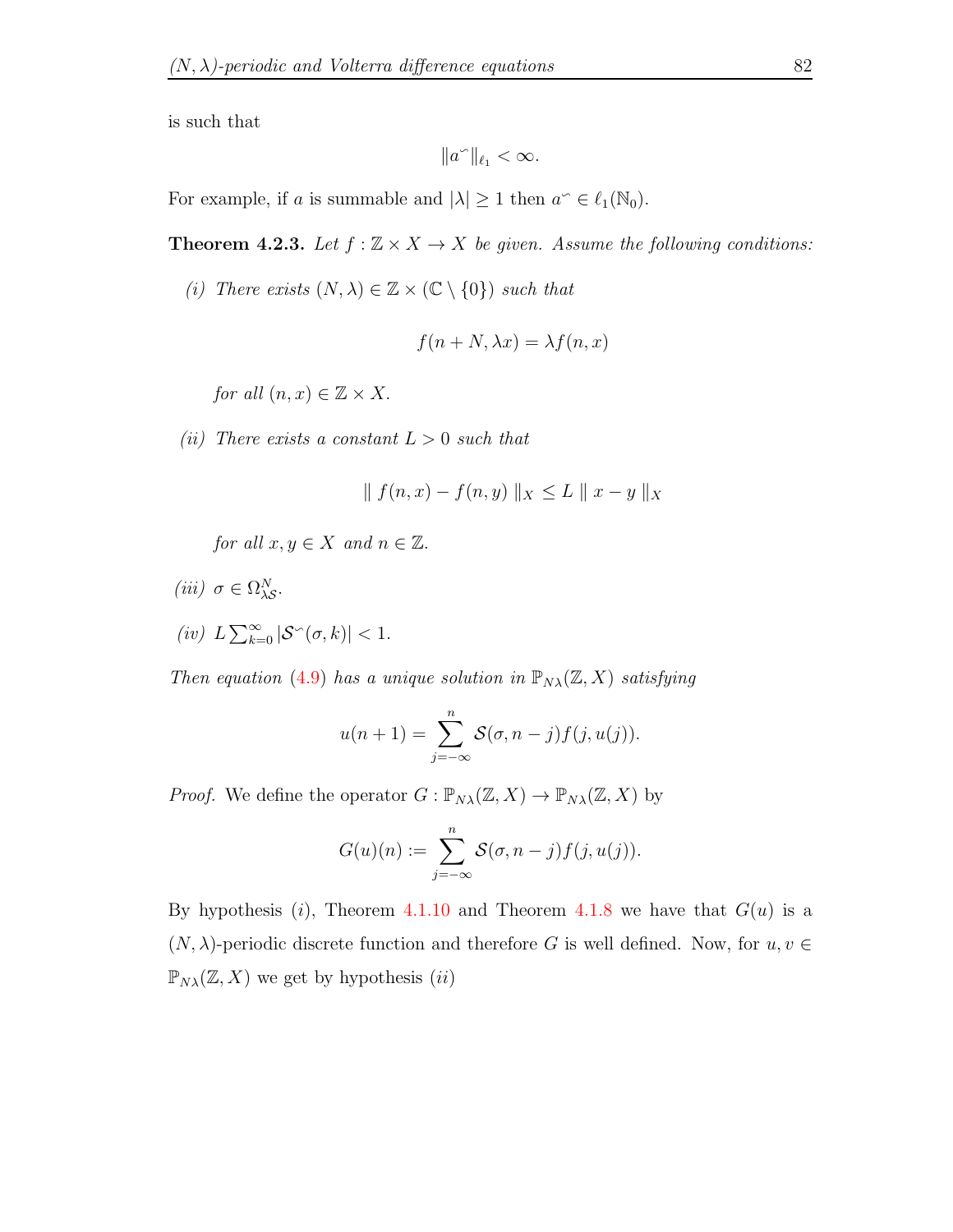$$
\begin{split}\n&\|\lambda^{\wedge}(-n)\sum_{j=-\infty}^{n}\mathcal{S}(\sigma,n-j)\left[f(j,u(j)-f(j,v(j))\right]\|_{X} \\
&\leq \sum_{j=-\infty}^{n}|\lambda^{\wedge}(-(n-j))\mathcal{S}(\sigma,n-j)|\|\lambda^{\wedge}(-j)\left[f(j,u(j)-f(j,v(j))\right]\|_{X} \\
&\leq \sum_{j=-\infty}^{n}|\lambda^{\wedge}(-(n-j))\mathcal{S}(\sigma,n-j)||\lambda|^{-j/N}\|\left[f(j,u(j)-f(j,v(j))\right]\|_{X} \\
&\leq L\sum_{j=-\infty}^{n}|\lambda^{\wedge}(-(n-j))\mathcal{S}(\sigma,n-j)||\lambda|^{-j/N}\|\left[u(j)-v(j)\right]\|_{X} \\
&= L\sum_{j=-\infty}^{n}|\lambda^{\wedge}(-(n-j))\mathcal{S}(\sigma,n-j)||\lambda|^{-j/N}\|\lambda^{\wedge}(j)\lambda^{\wedge}(-j)\left[u(j)-v(j)\right]\|_{X} \\
&= L\sum_{j=-\infty}^{n}|\lambda^{\wedge}(-(n-j))\mathcal{S}(\sigma,n-j)|\|\lambda^{\wedge}(-j)\left[u(j)-v(j)\right]\|_{X} \\
&\leq \|u-v\|_{N\lambda}L\sum_{k=0}^{\infty}|\mathcal{S}^{\wedge}(\sigma,k)|.\n\end{split}
$$

By  $(iii)$  and  $(iv)$ , we obtain

$$
\| G(u) - G(v) \|_{N\lambda} = \max_{n \in [0,N] \cap \mathbb{Z}} \| \lambda^{\wedge}(-n) \sum_{j=-\infty}^{n} \mathcal{S}(\sigma, n-j) [f(j, u(j) - f(j, v(j))] \|_{X}
$$
  

$$
\leq \| u - v \|_{N\lambda} L \sum_{k=0}^{\infty} |\mathcal{S}^{\sim}(\sigma, k)|.
$$

It follows that G is a contraction. Then there exists a unique function  $u \in$  $\mathbb{P}_{N\lambda}(\mathbb{Z}, X)$  such that  $Gu = u$ . Hence u is the unique solution of equation [\(4.9\)](#page-80-0).  $\Box$ 

Example 4.2.4. We consider the following difference equation in the Banach space  $X = \mathbb{R}$ ,

$$
u(n+1) = \sigma \sum_{j=-\infty}^{n} p^{n-j} u(j) + \nu g(n) \cos(h(n)u(n)), \quad n \in \mathbb{Z},
$$
 (4.10)

where  $g \in \mathbb{P}_{N\lambda}(\mathbb{Z}, \mathbb{R})$ ,  $h \in \mathbb{P}_{N\frac{1}{\lambda}}(\mathbb{Z}, \mathbb{R})$ ,  $p \in \mathbb{C}$  is such that  $|p| < 1$  and

<span id="page-82-0"></span>
$$
\sigma \in \mathcal{M} := \{ z \in \mathbb{C} : \ |z + p| < |\lambda|^{1/N} \}.
$$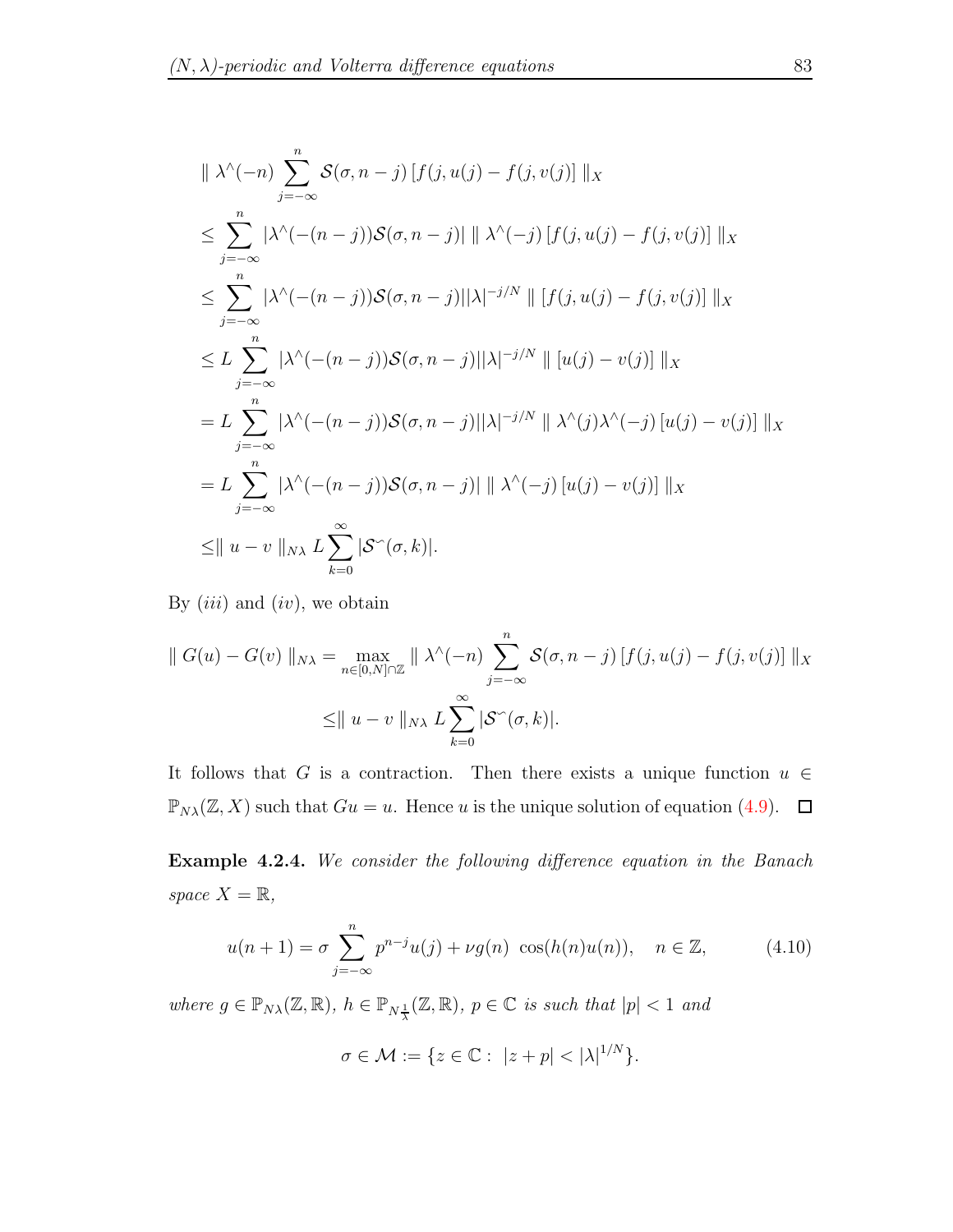Let  $\varphi(n) := g(n)h(n)$ . Note that  $\varphi$  is a periodic function with N period. Then, there exists a constant  $\tau$  such that  $\tau := \max_{n \in [0,N] \cap \mathbb{Z}} |\varphi(n)|$ . We claim that if

<span id="page-83-0"></span>
$$
|\nu| < \frac{|\lambda|^{1/N} - |\sigma + p|}{(|\lambda|^{1/N} - |\sigma + p| + |\sigma|) |\tau|},\tag{4.11}
$$

then  $(4.10)$  has a unique  $(N, \lambda)$ -periodic discrete solution. In order to show this, first, let us determine the solution  $\mathcal{S}(\sigma, n)$  of the problem

$$
\mathcal{S}(\sigma, n+1) = \sigma \sum_{j=0}^{n} p^{k-j} \mathcal{S}(\sigma, j), \qquad n \in \mathbb{N}_0,
$$
  

$$
\mathcal{S}(\sigma, 0) = 1,
$$

using the Z-transform. Indeed, we have  $z\tilde{S}(z) - zS(\sigma,0) = \sigma \tilde{p}(z)\tilde{S}(z)$  or, equivalently,  $z\tilde{S}(z) - z = \sigma\left(\frac{z}{z-1}\right)$ z−p  $S(z)$ . Then,

<span id="page-83-1"></span>
$$
\tilde{\mathcal{S}}(z) = \frac{z}{z - \sigma\left(\frac{z}{z - p}\right)} = \frac{z - p}{z - p - \sigma}.
$$

Hence,

$$
S(\sigma, n) = (\sigma + p)^n - p(p + \sigma)^{n-1} = \sigma(\sigma + p)^{n-1}, \qquad n \ge 1.
$$
 (4.12)

It follows that  $\sigma \in \mathcal{M} \subset \Omega_{\lambda S}^N$ , which proves condition (iii) of Theorem [5.2.2.](#page-88-0)

On the other hand, note that  $f(n, x) := \nu g(n) \cos(h(n)x)$  satisfies the hypotheses  $(i)$  and  $(ii)$  of Theorem [5.2.2:](#page-88-0)

$$
(i)
$$

$$
f(n+N,\lambda x) = \nu g(n+N)\cos(h(n+N)\lambda x) = \nu \lambda g(n)\cos\left(\frac{1}{\lambda}h(n)\lambda x\right)
$$

$$
= \lambda \nu g(n)\cos(h(n)x) = \lambda f(n,x).
$$

 $(ii)$ 

$$
|f(n,x) - f(n,y)| \le | \nu g(n)h(n)||x - y| \le |\nu \tau||x - y| := L|x - y|.
$$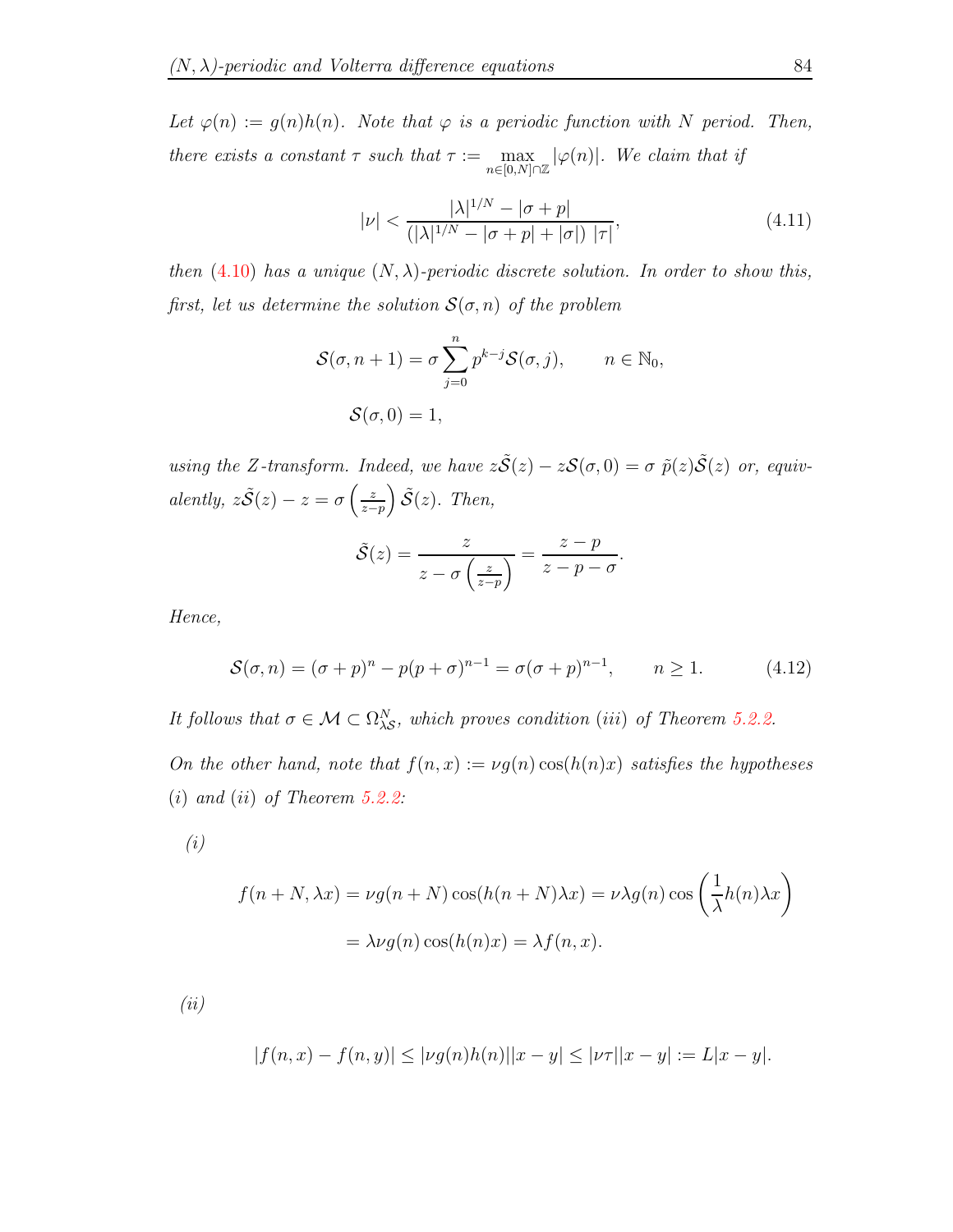Next, we show part (iv) of Theorem [5.2.2.](#page-88-0) Indeed, using  $(4.11)$  and  $(4.12)$  we have that

$$
L \sum_{j=0}^{\infty} |\mathcal{S}^{\sim}(\sigma, j)| = |\nu \tau| \left( 1 + \sum_{j=1}^{\infty} |\lambda^{\wedge}(-j)\sigma(\sigma + p)^{n-1}| \right)
$$
  

$$
= |\nu \tau| \left( 1 + \frac{|\sigma|}{|\lambda|^{1/N}} \sum_{j=1}^{\infty} \left( \frac{|\sigma + p|}{|\lambda|^{1/N}} \right)^{n-1} \right)
$$
  

$$
= |\nu \tau| \left( 1 + \frac{|\sigma|}{|\lambda|^{1/N} - |\sigma + p|} \right)
$$
  

$$
= |\nu \tau| \frac{|\lambda|^{1/N} - |\sigma + p| + |\sigma|}{|\lambda|^{1/N} - |\sigma + p|} < 1.
$$

Thus, we have checked all the hypotheses of Theorem [5.2.2.](#page-88-0) Hence there exists a unique  $(N, \lambda)$ -periodic discrete solution u of  $(4.10)$  satisfying

$$
u(n + 1) = \nu \sum_{j = -\infty}^{n} S(\sigma, n - j)g(j)\cos(h(j)u(j)).
$$

Remark 4.2.5. As a particular case of the previous example, we can consider the functions  $h(n) := (1/2)^{n/8} \sin(n\pi/4)$  and  $g(n) := (2)^{n/8} \cos(n\pi/4)$ .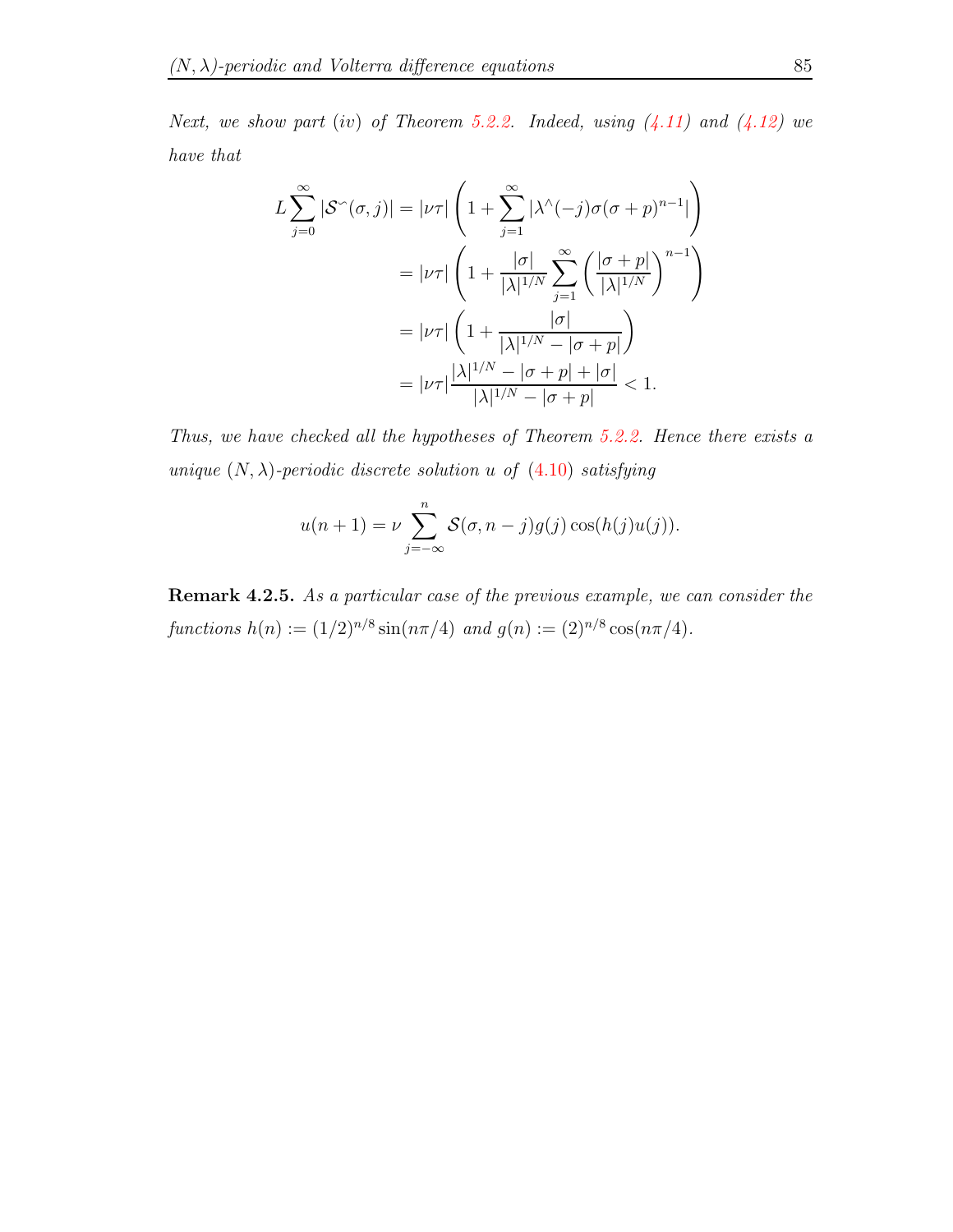# 5. Existence and uniqueness of  $(N, \lambda)$ periodic solutions for abstract fractional difference equation

In this chapter, we establish sufficient conditions for the existence and uniqueness of  $(N, \lambda)$ -periodic solutions for the nonlinear fractional equation

$$
\Delta_W^{\alpha} u(n) = Au(n+1) + f(n, u(n)), \quad n \in \mathbb{Z},
$$

where A is a closed linear operator with domain  $D(A)$  defined on a complex Banach space X equipped with the norm  $\|\cdot\|_X$ ,  $0 < \alpha \leq 1$ ,  $\Delta_W^{\alpha}$  denotes the fractional difference operator in the sense of Weyl-like and  $f$  satisfies appropriate conditions.

#### 5.1 Linear fractional difference equations

Given  $\alpha > 0$ , we define the vector subspace

$$
\Theta_{\alpha}^{1}(\mathbb{Z}, X) := \left\{ f \in s(\mathbb{Z}, X) : \sum_{n=-\infty}^{\infty} ||n^{\alpha-1} f(n)||_{X} < \infty \right\}.
$$

It is clear that  $\Theta_{\alpha}^1(\mathbb{Z},X)$  is a Banach space under the norm  $||f||_{\Theta_{\alpha}^1} := \sum_{\alpha=1}^{\infty}$  $n=-\infty$  $||n^{\alpha-1}f(n)||_X.$ 

If  $\alpha = 1$  then we simply write  $\Theta^1(\mathbb{Z}, X)$ . Now, suppose that  $0 < \alpha \leq 1$ . Observe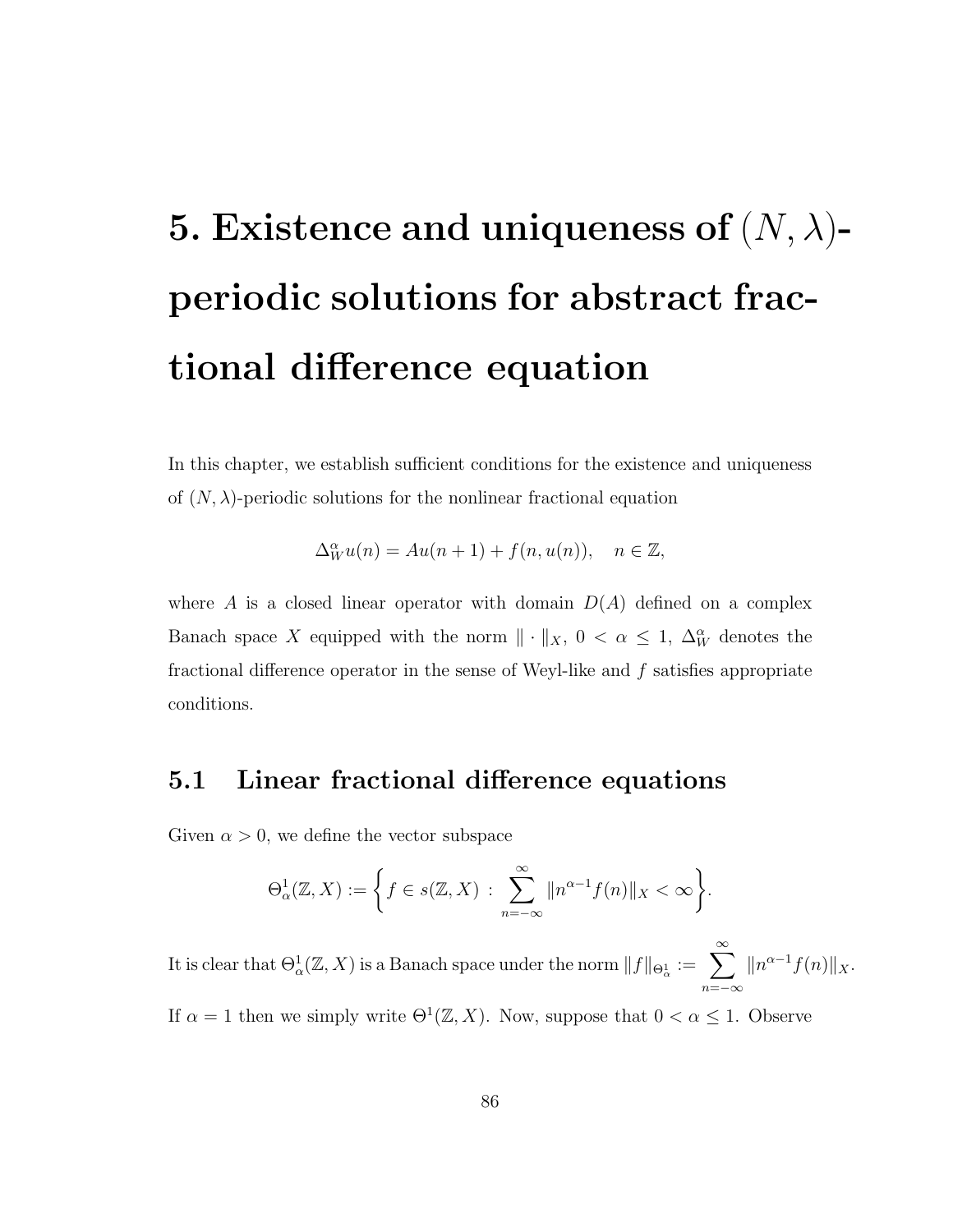that if  $f \in \Theta^1(\mathbb{Z}, X)$ , then

$$
||f||_{\Theta^1_{\alpha}} := \sum_{n=-\infty}^{\infty} ||n^{\alpha-1} f(n)||_X < \sum_{n=-\infty}^{\infty} ||f(n)||_X < \infty.
$$

Hence  $\Theta^1(\mathbb{Z}, X) \subset \Theta^1_\alpha(\mathbb{Z}, X)$  for  $0 < \alpha \leq 1$ .

Given  $f \in \Theta_{\alpha}^1(\mathbb{Z}, X)$ , it was proved in [\[5\]](#page-94-0) that

$$
\Delta_W^{-\alpha} \Delta f(n) = \Delta \Delta_W^{-\alpha} f(n), \ n \in \mathbb{Z}.
$$

Therefore, when the fractional difference operators are defined on Z, there will be no difference between Caputo, Riemann-Liouville and Hilfer. Thus, we will only consider the operator  $\Delta_W^{\alpha}$ .

Let  $0 < \alpha \leq 1$  and A be a closed linear operator with domain  $D(A)$  defined on a Banach space  $X$ . Initially, we consider the linear fractional difference equation

<span id="page-86-0"></span>
$$
\Delta_W^{\alpha} u(n) = Au(n+1) + g(n), \quad n \in \mathbb{Z}.
$$
 (5.1)

We recall from [\[5,](#page-94-0) Definition 4.1] that a sequence  $u \in \Theta^1(\mathbb{Z}, X)$  is called a *strong* solution for equation [\(5.1\)](#page-86-0) if  $u(n) \in D(A)$  for all  $n \in \mathbb{Z}$  and u satisfies (5.1).

**Definition 5.1.1** ([5]). Let A be the generator of a discrete  $(\alpha, \alpha)$ -resolvent family  ${S_{\alpha,\alpha}(n)}_{n\in\mathbb{N}_0}$  and  $g:\mathbb{Z}\longrightarrow X$ . The sequence

$$
u(n) = \sum_{j=-\infty}^{n-1} S_{\alpha,\alpha}(n-1-j)g(j), \quad n \in \mathbb{Z},
$$
 (5.2)

is called a mild solution for equation [\(5.1\)](#page-86-0) if  $m \to S_{\alpha,\alpha}(m)g(n-m)$  is summable on  $\mathbb{N}_0$  for each  $n \in \mathbb{Z}$ .

Note that if  $g \in \Theta^1(\mathbb{Z}, D(A))$  then each mild solution is a strong one, see [\[5,](#page-94-0) Theorem 4.2].

In the following theorem, we establish the existence of  $(N, \lambda)$ -periodic mild solutions for equation  $(5.1)$ .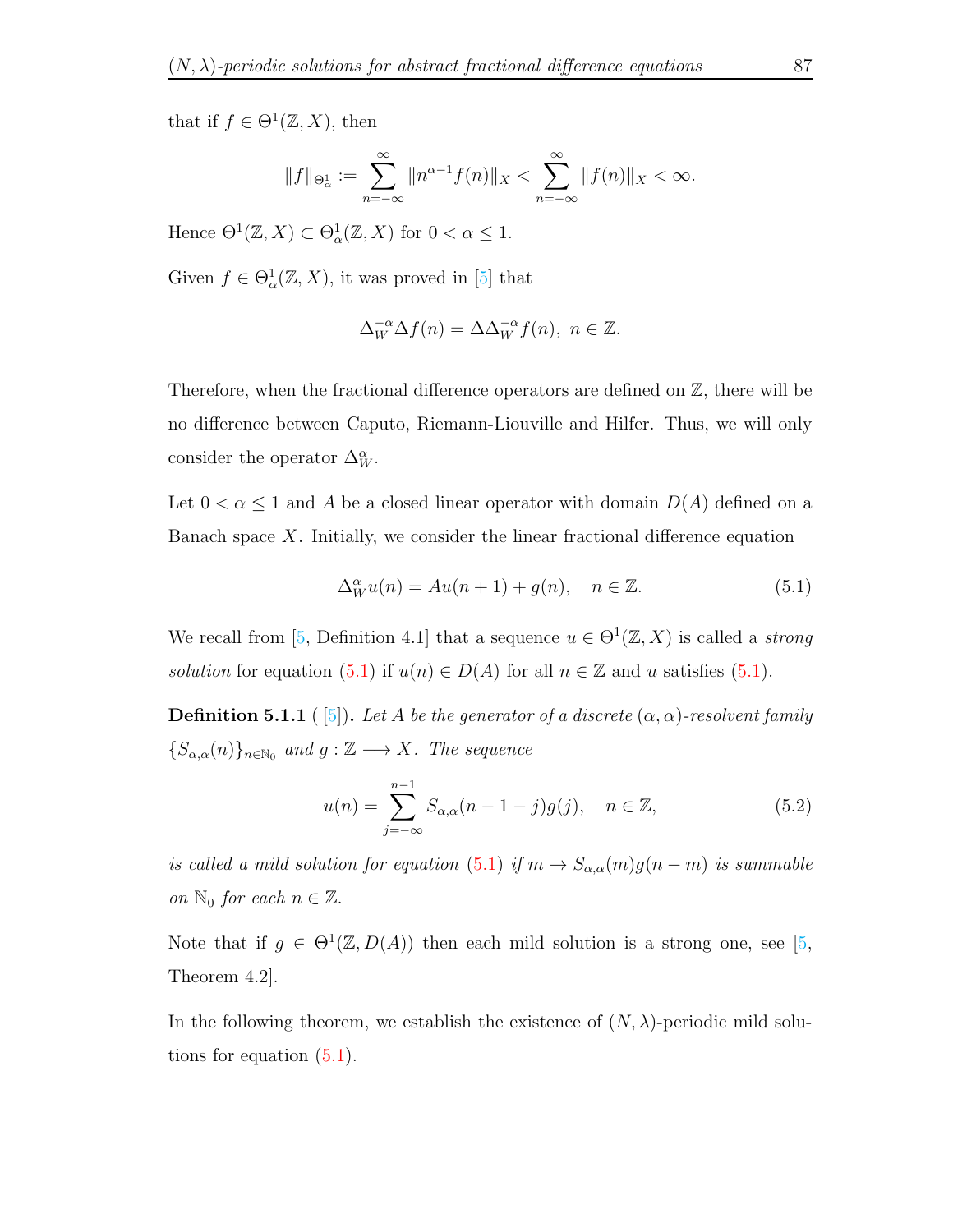**Theorem 5.1.2.** Let  $0 < \alpha \leq 1$ . Assume that A be a closed linear operator defined on a Banach space  $X, 1 \in \rho(A)$  and

$$
\|(I-A)^{-1}\| < 1.
$$

If  $g \in \mathbb{P}_{N\lambda}(\mathbb{Z}, X)$ , then there is an  $(N, \lambda)$ -periodic mild solution of  $(5.1)$  given by the sequence

$$
u(n) := \sum_{j=-\infty}^{n-1} S_{\alpha,\alpha}(n-1-j)g(j), \quad n \in \mathbb{Z},
$$
 (5.3)

where  $\{S_{\alpha,\alpha}(n)\}_{n\in\mathbb{N}_0}$  is discrete  $(\alpha,\alpha)$ -resolvent sequence defined in [\(3.3\)](#page-58-1).

*Proof.* By Theorem [3.1.7,](#page-59-0) A generates a summable discrete  $(\alpha, \alpha)$ -resolvent sequence  $\{S_{\alpha,\alpha}(n)\}_{n\in\mathbb{N}_0}$  given by

$$
S_{\alpha,\alpha}(n)x = \sum_{j=0}^{\infty} \varphi_{\alpha,0}(n,j)(I-A)^{-(j+1)}x, \quad n \in \mathbb{N}_0, \ x \in X.
$$

Since g is bounded and  $\{S_{\alpha,\alpha}(n)\}_{n\in\mathbb{N}_0}$  is summable, it follows that the sequence u is a mild solution of [\(5.1\)](#page-86-0). It remains to prove that  $u \in \mathbb{P}_{N\lambda}(\mathbb{Z}, X)$ . Indeed,

$$
u(n+N) = \sum_{j=-\infty}^{n+N-1} S_{\alpha,\alpha}(n+N-1-j)g(j) = \sum_{p=-\infty}^{n-1} S_{\alpha,\alpha}(n-1-p)g(p+N)
$$
  
=  $\lambda \sum_{p=-\infty}^{n-1} S_{\alpha,\alpha}(n-1-p)g(p) = \lambda u(n),$ 

getting that  $u \in \mathbb{P}_{N\lambda}(\mathbb{Z}, X)$ .

#### 5.2 Semilinear fractional difference equations

Now, we consider the following fractional difference equation

<span id="page-87-0"></span>
$$
\Delta_W^{\alpha} u(n) = Au(n+1) + f(n, u(n)), \quad n \in \mathbb{Z}, \tag{5.4}
$$

where  $0 < \alpha \leq 1$ , A satisfies the hypotheses in Theorem [3.1.7](#page-59-0) and f satisfies suitable conditions.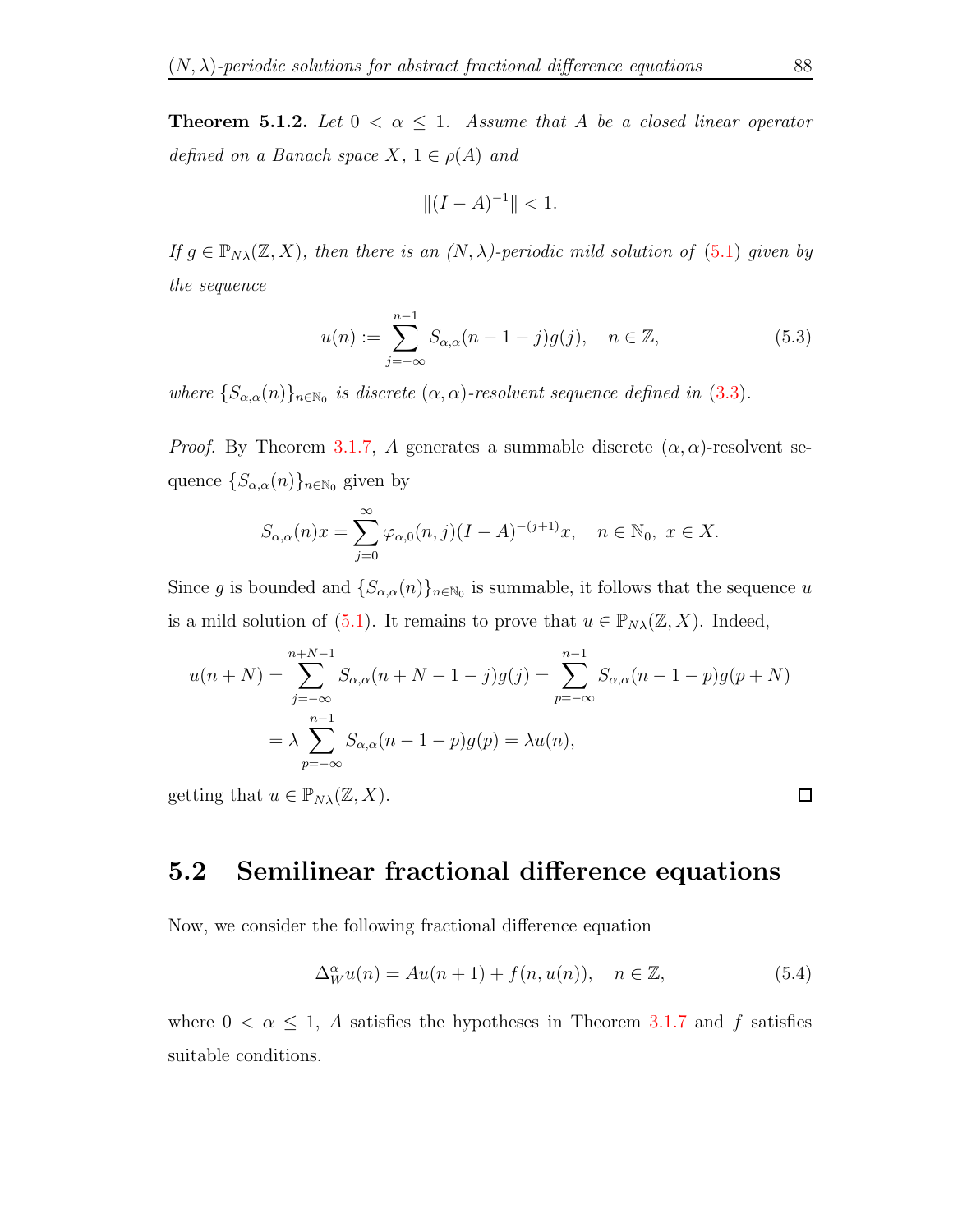Inspired in the solution of the linear case, we give the following definition of mild solution for the semilinear case.

**Definition 5.2.1.** Let A be the generator of a discrete  $(\alpha, \alpha)$ -resolvent family  ${S_{\alpha,\alpha}(n)}_{n\in\mathbb{N}_0}$  and  $f:\mathbb{Z}\times X\longrightarrow X$ . We say that a sequence  $u:\mathbb{Z}\longrightarrow X$  is a  $(N, \lambda)$ -periodic mild solution of [\(5.4\)](#page-87-0) if  $u \in P_{N\lambda}(\mathbb{Z}, X)$  and satisfies

$$
u(n) = \sum_{j=-\infty}^{n-1} S_{\alpha,\alpha}(n-1-j) f(j, u(j)), \quad n \in \mathbb{Z},
$$
 (5.5)

where  $m \to S_{\alpha,\alpha}(m) f(n-m, x)$  is summable on  $\mathbb{N}_0$  for each  $n \in \mathbb{Z}$ .

Let  $\mathbb{D} := \mathbb{D}(0, 1) = \{\lambda \in \mathbb{C} : |\lambda| < 1\}$ . The following is our main result.

<span id="page-88-0"></span>**Theorem 5.2.2.** Let  $f : \mathbb{Z} \times X \to X$  be given and let A be a closed linear operator defined on a Banach space X such that  $1 \in \rho(A)$  and

<span id="page-88-1"></span>
$$
r_A := \|(I - A)^{-1}\| < 1. \tag{5.6}
$$

Assume the following conditions:

- H<sub>1</sub>. There exists  $(N, \lambda) \in \mathbb{N} \times (\mathbb{C} \setminus \mathbb{D})$  such that  $f(n+N, \lambda x) = \lambda f(n, x)$  for all  $(n, x) \in \mathbb{Z} \times X$ .
- $H_2$ . There exists a constant  $L > 0$  such that

$$
\| f(n,x) - f(n,y) \|_X \le L \| x - y \|_X,
$$

for all  $x, y \in X$  and all  $n \in \mathbb{Z}$ .

 $H_3$ . The constant L in  $H_2$  is such that

$$
L < \left(1 - \frac{1}{|\lambda|^{1/N}}\right)^{\alpha} + \left(\frac{1}{r_A} - 1\right).
$$

Then, equation [\(5.4\)](#page-87-0) has a unique  $(N, \lambda)$ -periodic mild solution.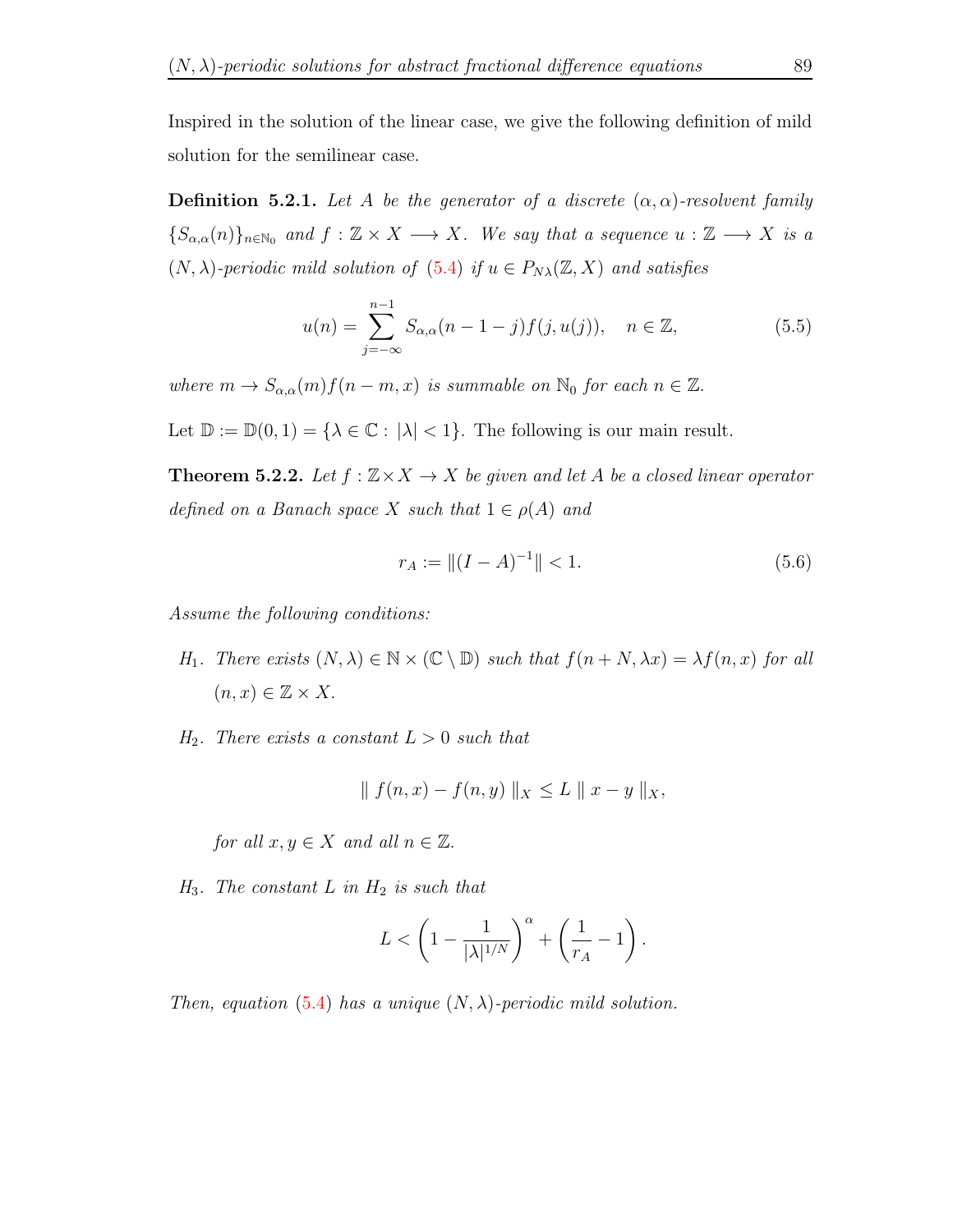*Proof.* First, let us define the operator  $G : \mathbb{P}_{N\lambda}(\mathbb{Z}, X) \to \mathbb{P}_{N\lambda}(\mathbb{Z}, X)$  by

$$
G(u)(n) := \sum_{j=-\infty}^{n-1} S_{\alpha,\alpha}(n-1-j) f(j, u(j)).
$$

Let  $u \in \mathbb{P}_{N\lambda}(\mathbb{Z},X)$  and  $g(n) := f(n,u(n))$ . By H<sub>1</sub> and Theorem [4.1.10](#page-78-1) we get that  $g \in P_{N,\lambda}(\mathbb{Z}, X)$ . As in the linear case, we can see that  $G(u) \in \mathbb{P}_{N\lambda}(\mathbb{Z}, X)$ . It follows that G is well defined. Now, for  $u, v \in \mathbb{P}_{N\lambda}(\mathbb{Z}, X)$ ,

$$
\| G(u) - G(v) \|_{N\lambda} = \max_{n \in [0,N] \cap \mathbb{Z}} \| \lambda^{\wedge}(-n) \sum_{j=-\infty}^{n-1} S_{\alpha,\alpha}(n-1-j) [f(j,u(j) - f(j,v(j))] \|_{X},
$$

where we have by  $H_2$  that

$$
\|\lambda^{\wedge}(-(n-1))\sum_{j=-\infty}^{n-1} S_{\alpha,\alpha}(n-1-j) [f(j,u(j)-f(j,v(j))]|_X
$$
  
\n=
$$
\|\sum_{j=-\infty}^{n-1} \lambda^{\wedge}(-(n-1-j))S_{\alpha,\alpha}(n-1-j)\lambda^{\wedge}(-j) [f(j,u(j)-f(j,v(j))]|_X
$$
  
\n
$$
< \sum_{j=-\infty}^{n-1} |\lambda|^{\wedge}(-(n-1-j))|S_{\alpha,\alpha}(n-1-j)||\lambda|^{\wedge}(-j) || [f(j,u(j)-f(j,v(j))]|_X
$$
  
\n
$$
< L \sum_{j=-\infty}^{n-1} |\lambda|^{\wedge}(-(n-1-j))|S_{\alpha,\alpha}(n-1-j)|| \lambda^{\wedge}(-j) [u(j)-v(j)]||_X
$$
  
\n
$$
$$
\|u-v\|_{N\lambda} L \sum_{k=0}^{\infty} \|S_{\alpha,\alpha}^{\sim}(k)\|,
$$
  
\nwhere  $S^{\sim}(n) := \lambda^{\wedge}(-n)S_{\alpha}(n)$ . Then
$$

where  $S_{\alpha,\alpha}^{\sim}(n) := \lambda^{\wedge}(-n)S_{\alpha,\alpha}(n)$ . Then,

$$
\| G(u) - G(v) \|_{N\lambda} = \max_{n \in [0,N] \cap \mathbb{Z}} \| \lambda^{\wedge}(-n) \sum_{j=-\infty}^{n-1} S_{\alpha,\alpha}(n-1-j) [f(j,u(j) - f(j,v(j))] \|_{X}
$$
  

$$
\leq L \| u - v \|_{N\lambda} \sum_{k=0}^{\infty} \| S_{\alpha,\alpha}^{(k)}(k) \| \langle u - v \|_{N\lambda},
$$

where by Theorem [3.1.5,](#page-58-0) Proposition  $2.1.7-(iv)$  $2.1.7-(iv)$  and  $(1.21)$  we have

$$
\sum_{k=0}^{\infty}||S_{\alpha,\alpha}^{\sim}(k)|| \leq \sum_{n=0}^{\infty} |\lambda|^{-n/N} \sum_{j=0}^{\infty} \varphi_{\alpha,0}(n,j) r_A^{j+1} = \sum_{n=0}^{\infty} |\lambda|^{-n/N} \mathcal{E}_{\alpha,\alpha} \left(1 - \frac{1}{r_A}, n\right)
$$

$$
= \frac{|\lambda|^{\alpha/N}}{(|\lambda|^{1/N} - 1)^{\alpha} - (1 - \frac{1}{r_A})|\lambda|^{\alpha/N}} = \frac{1}{\left(1 - \frac{1}{|\lambda|^{1/N}}\right)^{\alpha} + \left(\frac{1}{r_A} - 1\right)}.
$$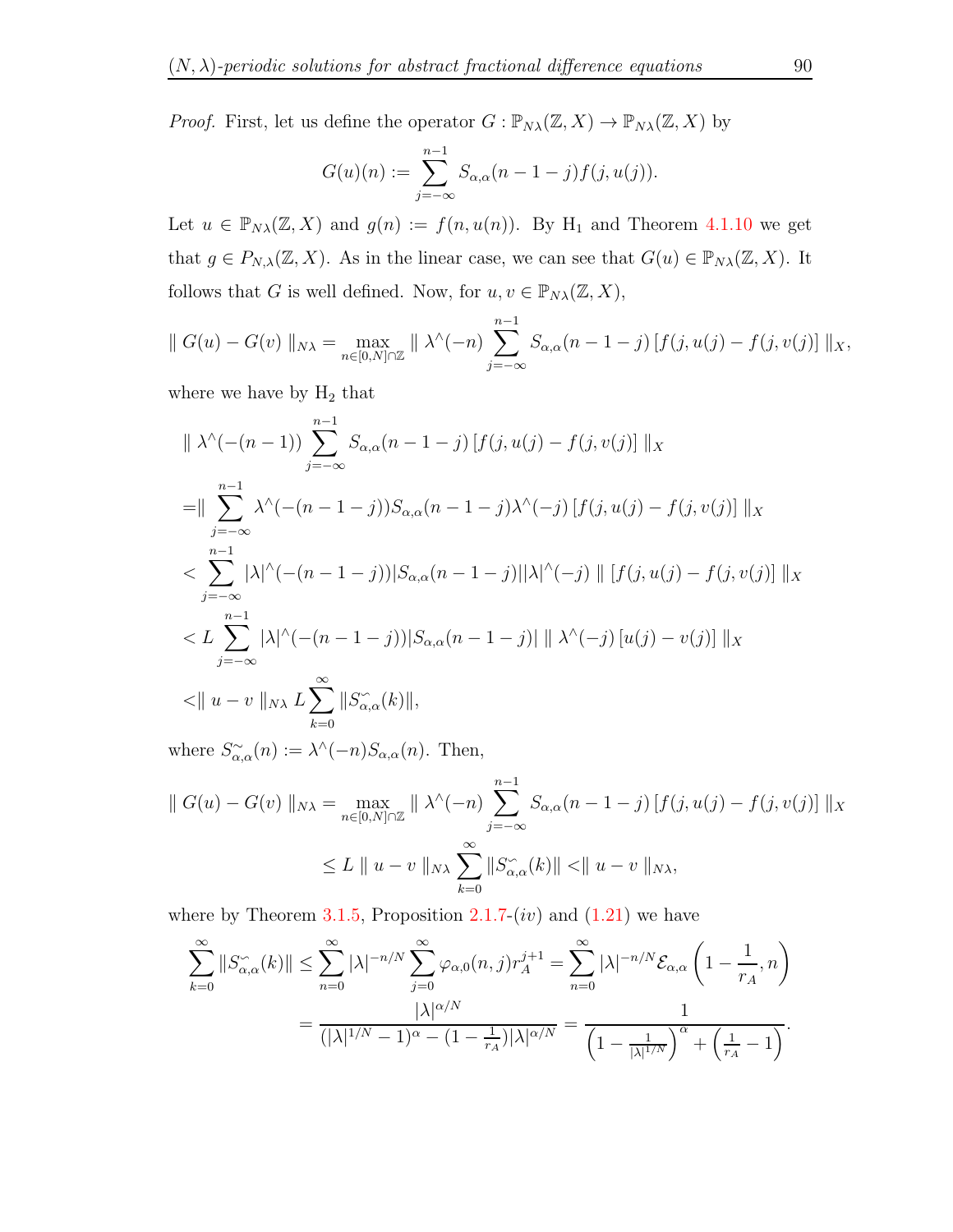Therefore, the conclusion follows from H3. From the above, it follows by Banach fixed point theorem that there exists a unique function  $u \in \mathbb{P}_{N\lambda}(\mathbb{Z}, X)$  such that  $Gu = u$ . Hence u is the unique  $(N, \lambda)$ -periodic mild solution of equation [\(5.4\)](#page-87-0).  $\Box$ 

**Remark 5.2.3.** Regarding condition  $H_3$  we observe that is enough to have the weaker condition  $L \parallel S^{\sim}_{\alpha,\alpha} \parallel_1 < 1$  where  $S^{\sim}_{\alpha,\alpha}(n) := \lambda^{\wedge}(-n)S_{\alpha,\alpha}(n)$  and  $\{S_{\alpha,\alpha}(n)\}_{n \in \mathbb{N}_0}$ is the  $(\alpha, \alpha)$ -resolvent sequence generated by A.

Finally, we finish with an application of the main result presented in this section.

**Example 5.2.4.** Let  $0 < \alpha < 1$  and  $|\lambda| \geq 1$ . We consider the following fractional difference-differential equation in  $X = L^2(0, 1)$ 

<span id="page-90-0"></span>
$$
\begin{cases}\n\Delta_W^{\alpha} u(n,x) = \frac{\partial^2}{\partial x^2} u(n+1,x) + g(n,x) \cos(h(n,x)u(n,x)), \quad n \in \mathbb{Z}, \ x \in (0,1), \\
u(n,0) = u(n,1) = 0,\n\end{cases}
$$
\n(5.7)

where  $g \in \mathbb{P}_{N\lambda}(\mathbb{Z}, L^2(0,1)), h \in \mathbb{P}_{N\frac{1}{\lambda}}(\mathbb{Z}, L^2(0,1))$  and

<span id="page-90-1"></span>
$$
\max_{n\in[0,N]\cap\mathbb{Z}}\|g(n)h(n)\|_{L^{2}} < \left(1-|\lambda|^{-1/N}\right)^{\alpha}+\left(\left(\sum_{m=1}^{\infty}\frac{1}{(1+(m\pi)^{2})^{2}}\right)^{-1/2}-1\right).
$$
\n(5.8)

We define

$$
D(A) = \{ f \in L^2(0, 1) : f'' \in L^2(0, 1), f(0) = f(1) = 0 \},
$$
  
 
$$
Af = f'', \quad \forall f \in D(A).
$$

Then  $(5.7)$  can be written in the abstract setting  $(5.4)$ . It is well known that A is the generator of an analytic semigroup  $\{T(t)\}_{t\geq 0}$  on  $L^2(0,1)$  (see [\[61\]](#page-100-0)) which is given by

$$
T(t)f = \sum_{j=0}^{\infty} e^{-j^2 \pi^2 t} \langle f, \mathbf{e}_j \rangle \mathbf{e}_j.
$$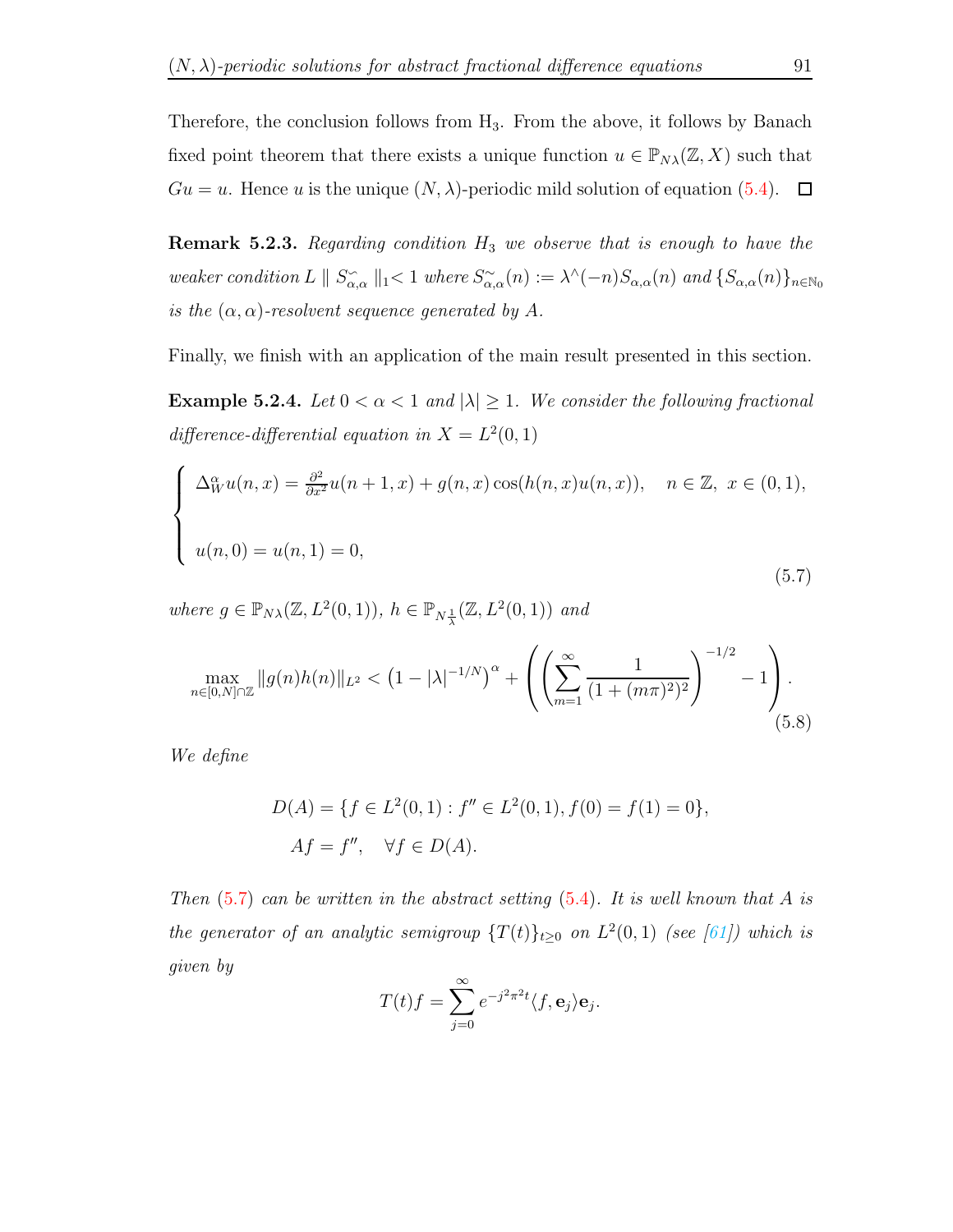where  $\{e_j\}$  is the standard basis in  $L^2(0,1)$ . Moreover, we can represent the generator A as

$$
Af = -\sum_{m=1}^{\infty} (m\pi)^2 \langle f, \mathbf{e}_m \rangle \mathbf{e}_m, \qquad f \in D(A).
$$

Then, for each  $f \in L^2(0,1)$  we have  $1 \in \rho(A)$  and

$$
||(I - A)^{-1}f||_{L^2}^2 = \sum_{m=1}^{\infty} \frac{1}{(1 + (m\pi)^2)^2} |\langle f, \mathbf{e}_m \rangle|^2.
$$

Note that

$$
r_A := \sup_{\|f\|=1} \|(I - A)^{-1}f\| = \left(\sum_{m=1}^{\infty} \frac{1}{(1 + (m\pi)^2)^2}\right)^{1/2}
$$

$$
\leq \left(\frac{1}{\pi^4} \sum_{m=1}^{\infty} \frac{1}{m^4}\right)^{1/2} = \frac{1}{\sqrt{90}} < 1,
$$

where we have used the formula  $[70,$  Pag. 651] in the last equality. Then, the condition [\(5.6\)](#page-88-1) is satisfied. Now, we shall verify all the hypotheses in Theorem [5.2.2.](#page-88-0) Indeed, the sequence  $f(n,\xi) := g(n) \cos(h(n)\xi), \xi \in L^2(0,1)$ , satisfies:

$$
f(n+N,\lambda\xi) = g(n+N)\cos(h(n+N)\lambda\xi) = \lambda g(n)\cos\left(\frac{1}{\lambda}h(n)\lambda\xi\right)
$$

$$
= \lambda g(n)\cos(h(n)\xi) = \lambda f(n,\xi),
$$

and

$$
||f(n,\xi) - f(n,\psi)||_{L^2} \le ||g(n)h(n)||_{L^2} ||\xi - \psi||_2 \le L||\xi - \psi||_{L^2},
$$

where

$$
L:=\max_{n\in[0,N]\cap\mathbb{Z}}\|g(n)h(n)\|_{L^2}.
$$

From equation [\(5.8\)](#page-90-1) and the fact that  $r_A < 1$ , we obtain that

$$
L < \left(1 - \frac{1}{|\lambda|^{1/N}}\right)^{\alpha} + \left(\frac{1}{r_A} - 1\right),
$$

satisfying  $H_3$ . Thus, we have checked all the hypotheses of Theorem [5.2.2.](#page-88-0) Hence equation [\(5.7\)](#page-90-0) has a unique  $(N, \lambda)$ -periodic mild solution.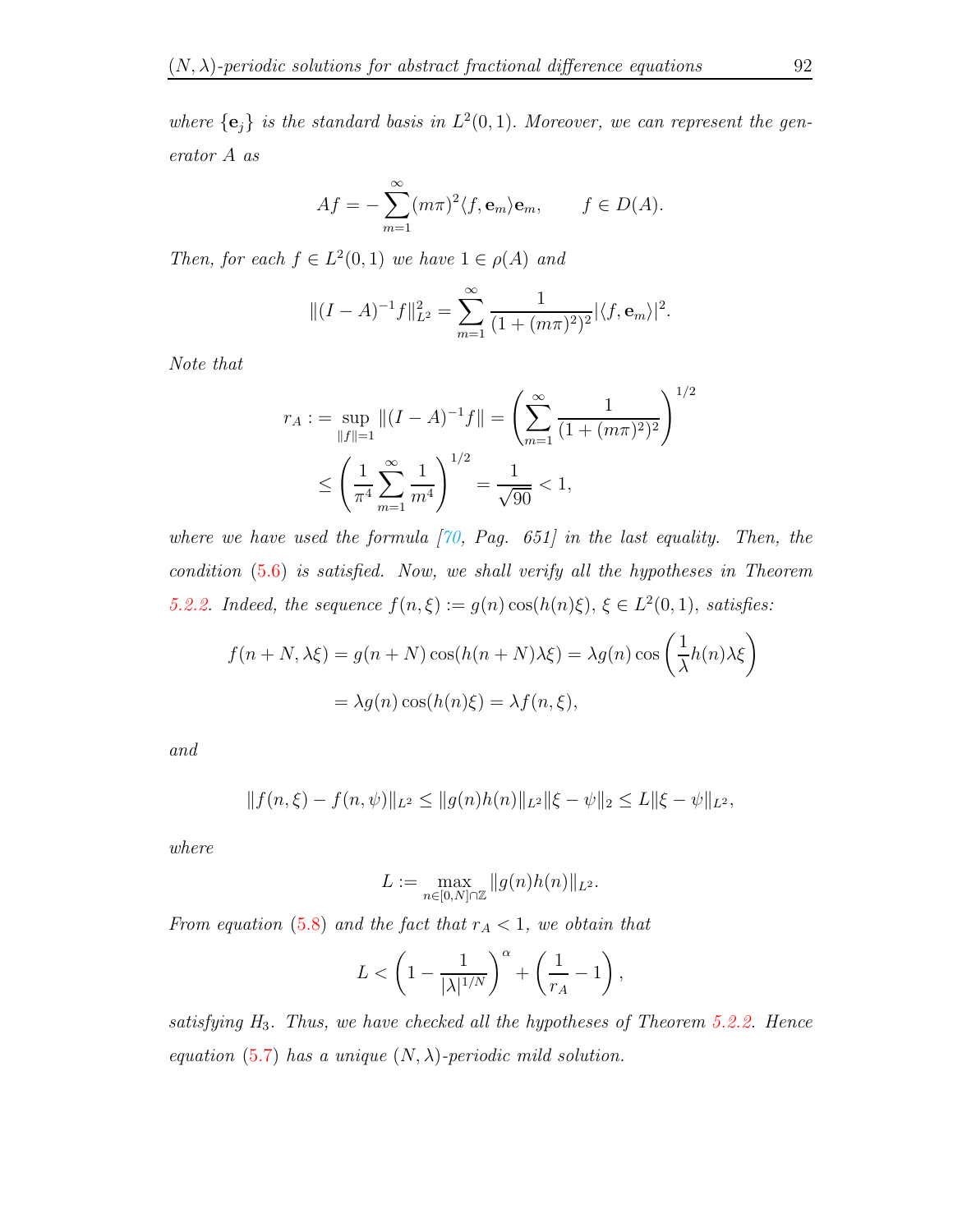Finally, observe that in case  $|\lambda|=1,$  we have that

$$
L := \max_{n \in [0, N] \cap \mathbb{Z}} \|g(n)h(n)\|_{L^2} < \frac{1}{r_A} - 1.
$$

and therefore condition  $H_3$  independent of  $\alpha$ . This happens precisely in the standard cases of discrete periodic, discrete anti-periodic and discrete Bloch periodic functions.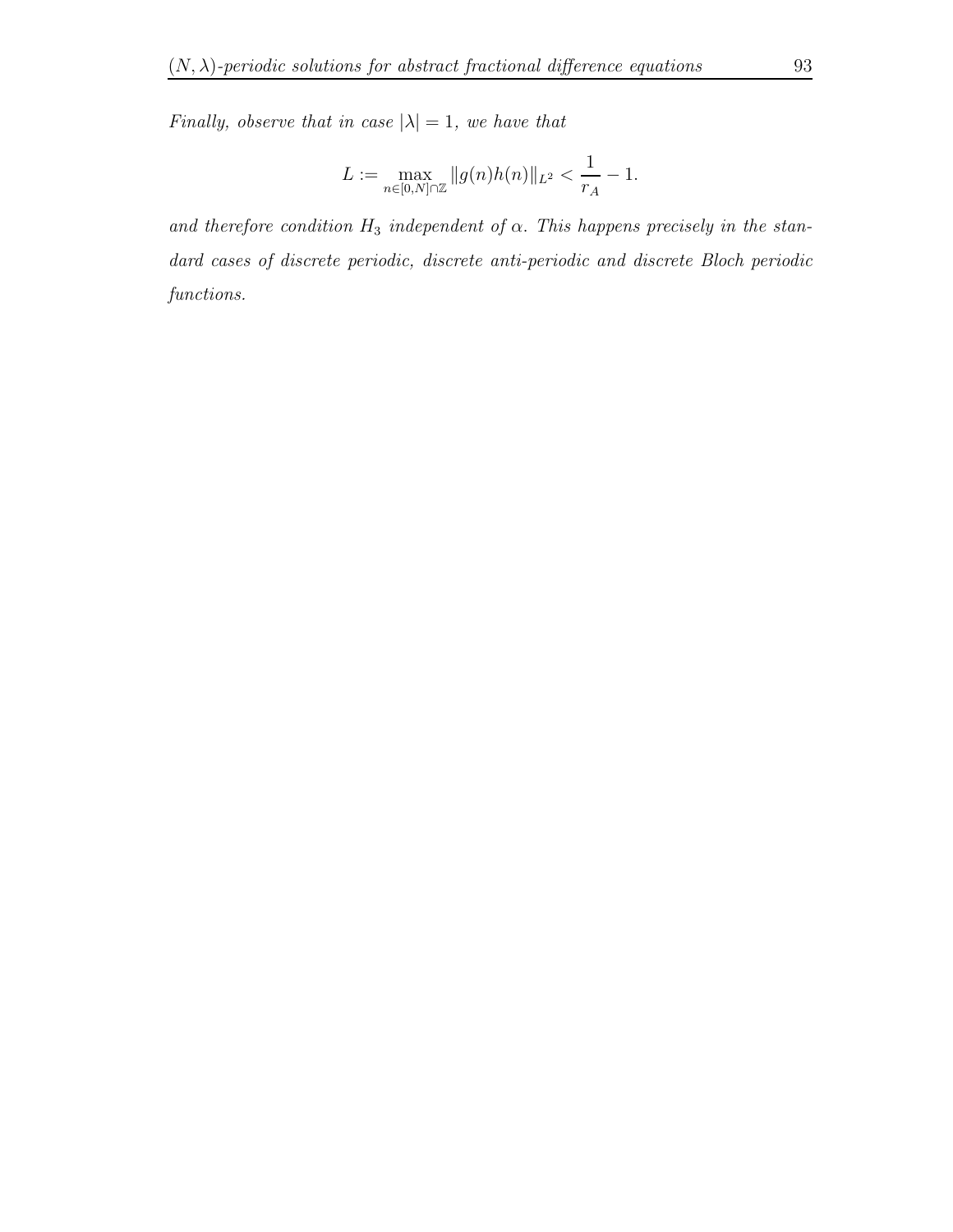### Publications

The dissertation is based on the following papers:

- [\[2\]](#page-94-1) L. Abadias, E. Alvarez and S. Díaz, Subordination principle, Wright functions and large-time behavior for the discrete in time fractional diffusion equation, J. Math. Anal. Appl., 507(1),125741, 2022.
- [\[15\]](#page-95-1) E. Alvarez, S. Díaz, and C. Lizama, On the existence and uniqueness of  $(N, \lambda)$ -periodic solutions to a class of Volterra difference equations, Adv. Difference Equ.,(105):1-12, 2019.
- [\[16\]](#page-95-2) E. Alvarez, S. Diaz, C. Lizama, C-Semigroups, subordination principle and the Lévy  $\alpha$ -stable distribution on discrete time, *Commun. Contemp. Math.*, https://doi.org/10.1142/S0219199720500637, 2020.
- [\[17\]](#page-95-3) E. Alvarez, S. Díaz, and C. Lizama, Existence of  $(N, \lambda)$ -periodic solutions for abstract fractional difference equations, Mediterr. J. Math, Accepted, 2021.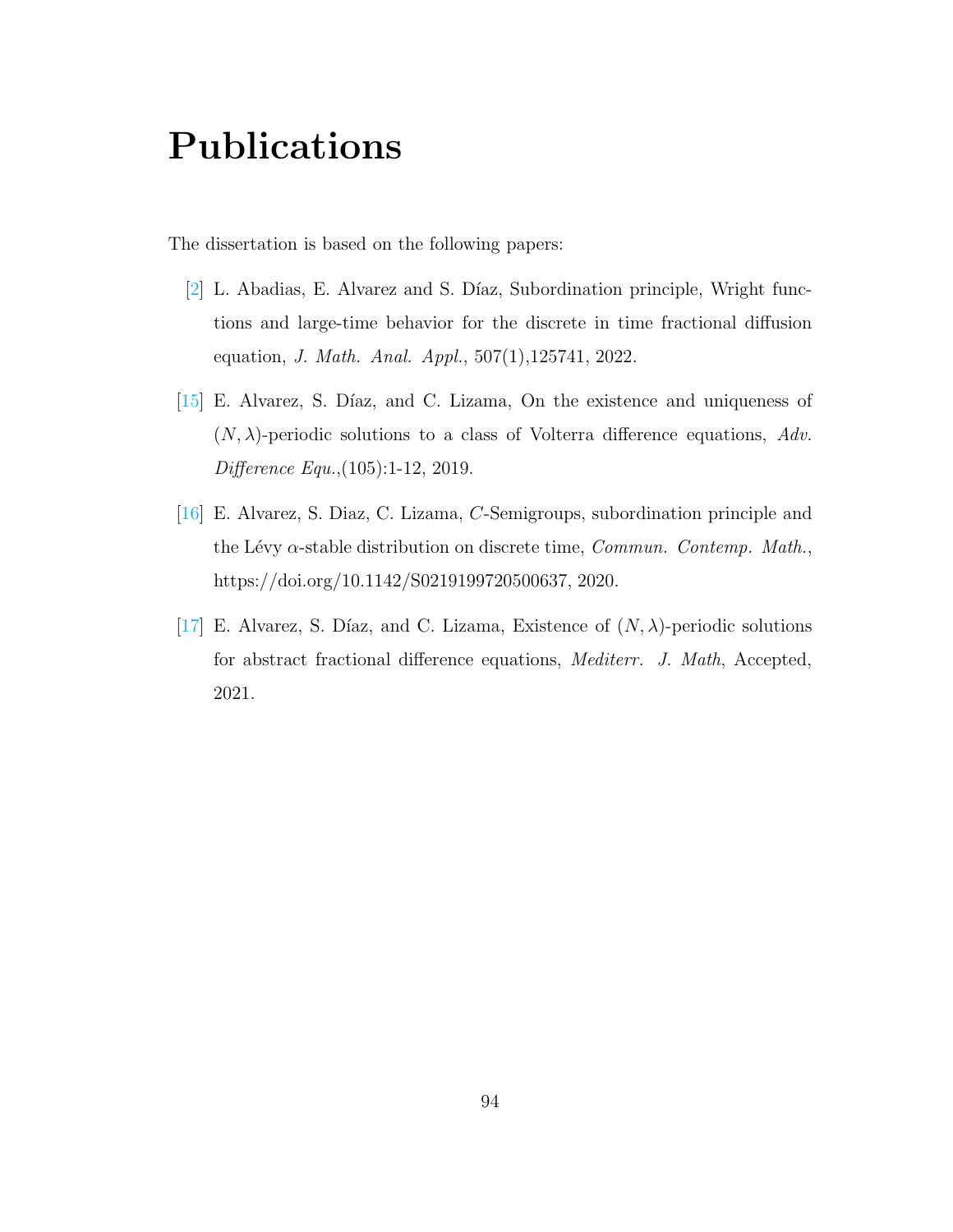## Bibliography

- <span id="page-94-1"></span>[1] L. Abadias and E. Alvarez. Asymptotic behavior for the discrete in time heat equation.  $arXiv$  preprint,  $arXiv:2102.11109$ , 2021.
- [2] L. Abadias, E. Alvarez, and S. D´ıaz. Subordination principle, wright functions and large-time behavior for the discrete in time fractional diffusion equation. J. Math. Anal. Appl., 507(1):125741, 2022.
- [3] L. Abadias, M. De León-Contreras, and J. L. Torrea. Non-local fractional derivatives. Discrete and continuous. J. Math. Anal. Appl., 449(1):734–755, 2017.
- <span id="page-94-0"></span>[4] L. Abadias, J. Gonz´alez-Camus, P. J. Miana, and J. C. Pozo. Large time behaviour for the heat equation on z, moments and decay rates. J. Math. Anal. Appl., 500(2):125137, 2021.
- [5] L. Abadias and C. Lizama. Almost automorphic mild solutions to fractional partial difference-differential equations. Appl. Anal., 95(6):1347–1369, 2016.
- [6] L. Abadias, C. Lizama, P. J. Miana, and M. P. Velasco. On well-posedness of vector-valued fractional differential-difference equations. Discrete Contin. Dyn. Syst., 39(5):2679–2708, 2019.
- [7] L. Abadias and P. J. Miana. A subordination principle on Wright functions and regularized resolvent families. J. Funct. Spaces, pages Art. ID 158145, 9, 2015.
- [8] T. Abdeljawad, S. Banerjee, and G. Wu. Discrete tempered fractional calculus for new chaotic systems with short memory and image encryption. Optik, 218:163698, 2020.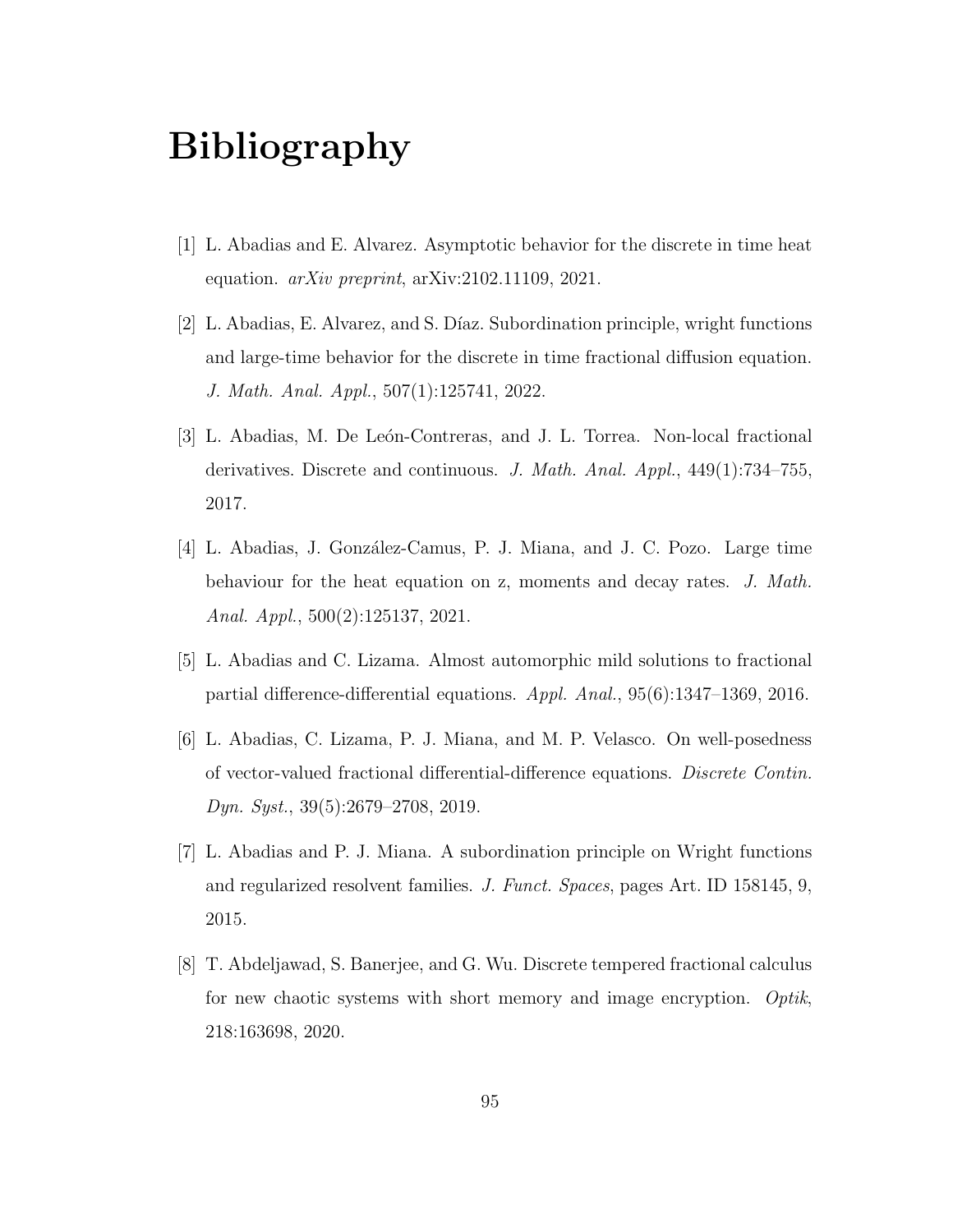- [9] M. Abramowitz and I. A. Stegun, editors. Handbook of mathematical functions with formulas, graphs, and mathematical tables. Dover Publications, Inc., New York, 1992. Reprint of the 1972 edition.
- [10] M. Adivar, H. C. Koyuncuoglu, and Y. N. Raffoul. Periodic and asymptotically periodic solutions of systems of nonlinear difference equations with infinite delay. J. Difference Equ. Appl., 19(12):1927–1939, 2013.
- <span id="page-95-0"></span>[11] R. P. Agarwal. Difference equations and inequalities, volume 228 of Monographs and Textbooks in Pure and Applied Mathematics. Marcel Dekker, Inc., New York, second edition, 2000.
- [12] R. P. Agarwal, C. Cuevas, and F. Dantas. Almost automorphy profile of solutions for difference equations of Volterra type. J. Appl. Math. Comput., 42(1-2):1–18, 2013.
- [13] R. P. Agarwal and J. Popenda. Periodic solutions of first order linear difference equations. Math. Comput. Modelling, 22(1):11–19, 1995.
- <span id="page-95-1"></span>[14] M. Aigner. Diskrete Mathematik. Friedr. Vieweg & Sohn, Wiesbaden, sixth edition, 2006.
- <span id="page-95-2"></span>[15] E. Alvarez, S. Díaz, and C. Lizama. On the existence and uniqueness of  $(N, \lambda)$ -periodic solutions to a class of Volterra difference equations. Adv. Difference Equ., (105):1–12, 2019.
- <span id="page-95-3"></span>[16] E. Alvarez, S. D´ıaz, and C. Lizama. C-semigroups, subordination principle and the Lévy  $\alpha$ -stable distribution on discrete time. *Commun. Contemp.* Math., 2020.
- [17] E. Alvarez, S. Díaz, and C. Lizama. Existence of  $(N, \lambda)$ -periodic solutions for abstract fractional difference equations. Mediterr. J. Math, Accepted, 2021.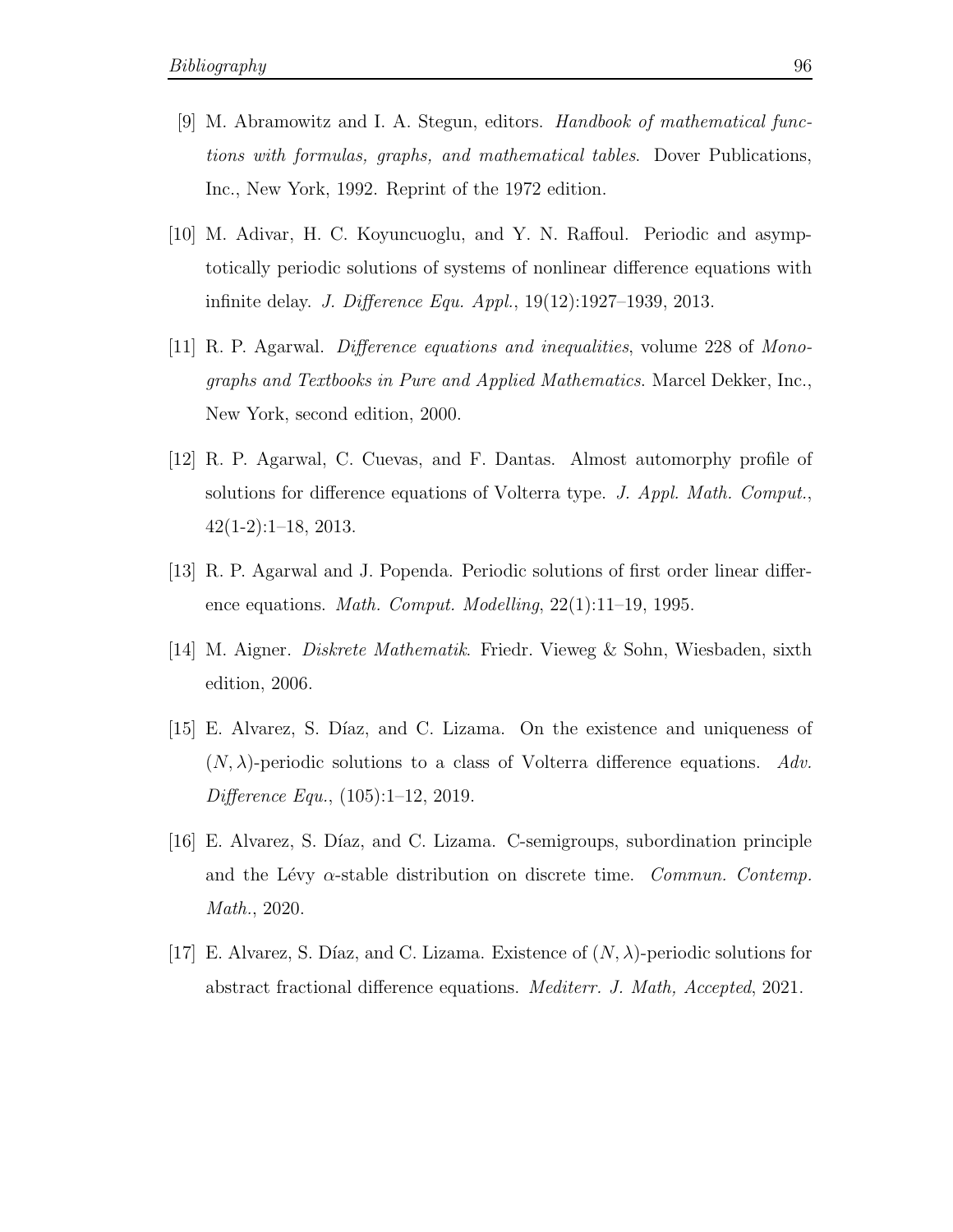- [18] E. Alvarez, A. Gómez, and M. Pinto.  $(\omega, c)$ -periodic functions and mild solutions to abstract fractional integro-differential equations. Electron. J. Qual. Theory Differ. Equ., (16):1–8, 2018.
- [19] F. M. Atici and S. Sengül. Modeling with fractional difference equations.  $J$ . Math. Anal. Appl., 369(1):1–9, 2010.
- [20] F. M. Atici and P. W. Eloe. Discrete fractional calculus with the nabla operator. Electron. J. Qual. Theory Differ. Equ., (Special Edition I):No. 3, 12, 2009.
- [21] F. M. Atici and P. W. Eloe. Two-point boundary value problems for finite fractional difference equations. J. Difference Equ. Appl., 17(4):445–456, 2011.
- [22] N. Bajeux, F. Grognard, and L. Mailleret. Augmentative biocontrol when natural enemies are subject to Allee effects. J. Math. Biol., 74(7):1561–1587, 2017.
- [23] E. G. Bajlekova. Fractional evolution equations in Banach spaces. Eindhoven University of Technology, Eindhoven, 2001. Dissertation, Technische Universiteit Eindhoven, Eindhoven, 2001.
- [24] C. T. H. Baker and Y. Song. Periodic solutions of discrete Volterra equations. Math. Comput. Simulation, 64(5):521–542, 2004.
- [25] M. Bayram, A. Secer, and H. Adiguzel. The asymptotic behavior of solutions of discrete nonlinear fractional equations. Fract. Calc. Appl. Anal., 23(5):1472–1482, 2020.
- [26] P. Benner, J. Deniß en, and L. Kohaupt. Trigonometric spline and spectral bounds for the solution of linear time-periodic systems. J. Appl. Math.  $Comput., 54(1-2):127-157, 2017.$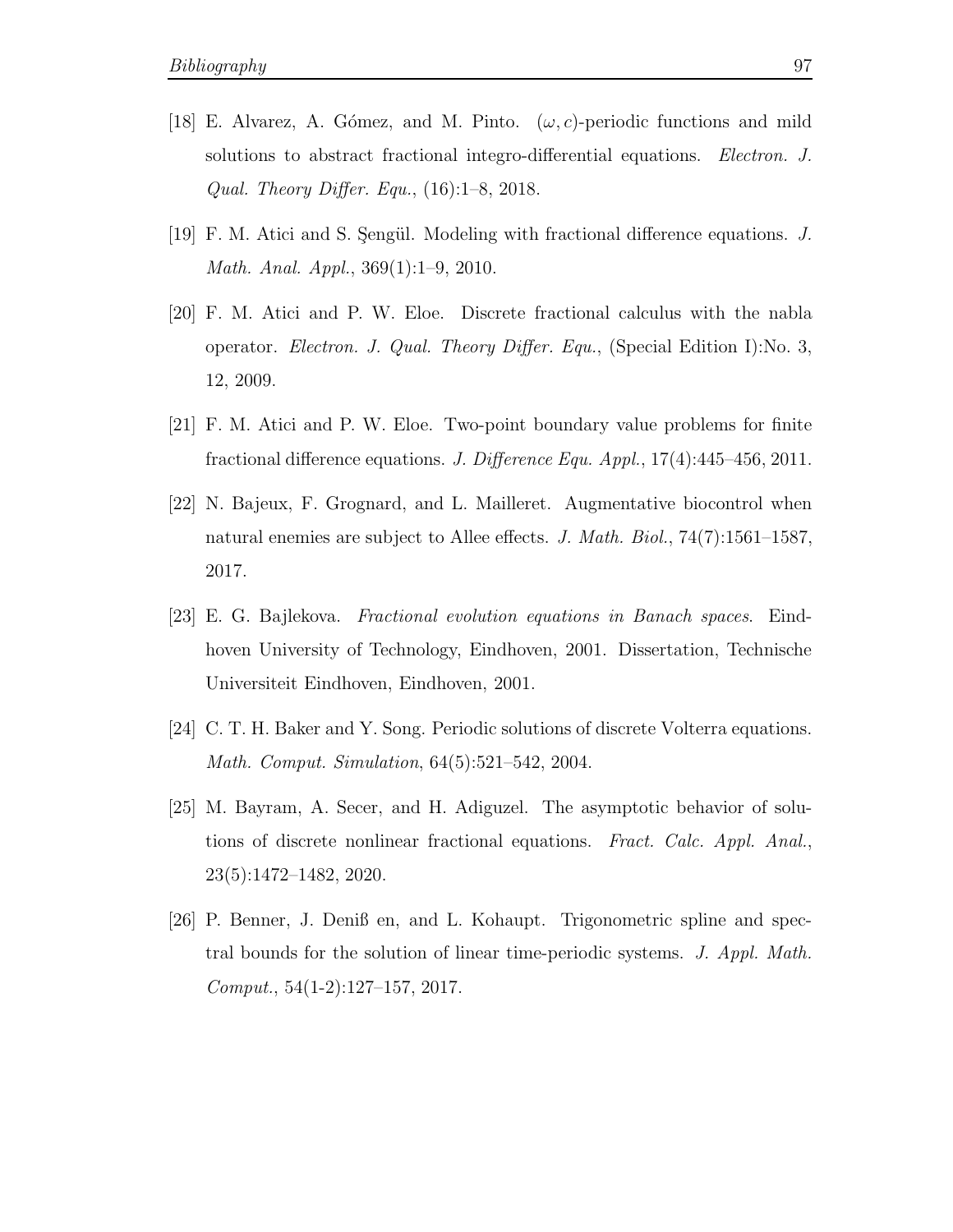- [27] E. Chasseigne, M. Chaves, and J. D. Rossi. Asymptotic behavior for nonlocal diffusion equations. J Math Pures Appl,  $86(3):271-291$ , 2006.
- [28] X. Cheng, Z. Li, and M. Yamamoto. Asymptotic behavior of solutions to space-time fractional diffusion-reaction equations. Math. Meth. Appl. Sci., 40(4):1019–1031, Jun 2016.
- [29] A. Compte and M. O. Cáceres. Fractional dynamics in random velocity fields. Phys. Rev. Lett., 81:3140–3143, Oct 1998.
- <span id="page-97-0"></span>[30] J. A. Conejero, C. Lizama, A. Mira-Iglesias, and C. Rodero. Visibility graphs of fractional Wu-Baleanu time series. J. Difference Equ. Appl., 25(9-10):1321– 1331, 2019.
- [31] C. Cuevas, H. R. Henríquez, and C. Lizama. On the existence of almost automorphic solutions of Volterra difference equations. J. Difference Equ. Appl., 18(11):1931–1946, 2012.
- [32] A. L. de Araujo, A. Lemos, A. M. Alves, and K. M. Pedroso. Some results on Riccati equations, Floquet theory and applications. J. Fixed Point Theory  $Appl., 20(43):1-15, 2018.$
- [33] R. deLaubenfels. C-semigroups and the Cauchy problem. J. Funct. Anal., 111(1):44–61, 1993.
- [34] J. Duoandikoetxea and E. Zuazua. Moments, masses de Dirac et décomposition de fonctions. C. R. Acad. Sci. Paris Sér. I Math.,  $315(6):693-$ 698, 1992.
- [35] S. Elaydi. An introduction to difference equations. Undergraduate Texts in Mathematics. Springer, New York, third edition, 2005.
- [36] K.-J. Engel and R. Nagel. One-parameter semigroups for linear evolution equations, volume 194 of Graduate Texts in Mathematics. Springer-Verlag,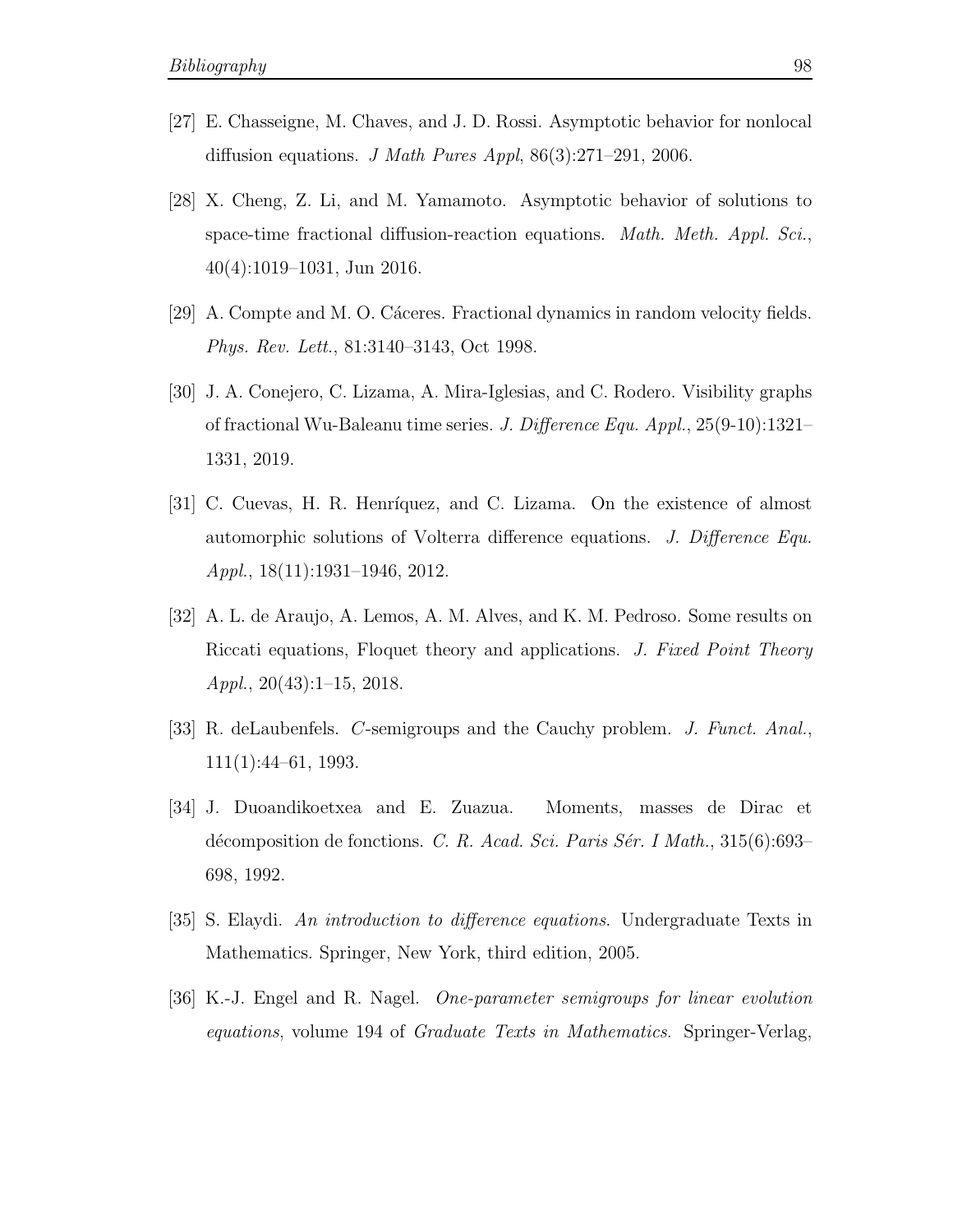New York, 2000. With contributions by S. Brendle, M. Campiti, T. Hahn, G. Metafune, G. Nickel, D. Pallara, C. Perazzoli, A. Rhandi, S. Romanelli and R. Schnaubelt.

- [37] A. Erdélyi, W. Magnus, F. Oberhettinger, and F. G. Tricomi. *Higher tran*scendental functions. Vol. III. Robert E. Krieger Publishing Co., Inc., Melbourne, Fla., 1981. Based on notes left by Harry Bateman, Reprint of the 1955.
- [38] G. Floquet. Sur les équations différentielles linéaires à coefficients périodiques. Ann. Sci. Ecole Norm. Sup. (2), 12:47–88, 1883.
- [39] M. Ganji and F. Gharari. Bayesian estimation in delta and nabla discrete fractional Weibull distributions. J. Probab. Stat., pages Art. ID 1969701, 8, 2016.
- [40] C. Goodrich and C. Lizama. Positivity, monotonicity, and convexity for convolution operators. Discrete Contin. Dyn. Syst., 40(8):4961–4983, 2020.
- [41] C. Goodrich and A. C. Peterson. Discrete fractional calculus. Springer, Cham, 2015.
- [42] I. S. Gradshteyn and I. M. Ryzhik. Table of integrals, series, and products. Academic Press, Inc., San Diego, CA, sixth edition, 2000.
- [43] H. Gu and J. J. Trujillo. Existence of mild solution for evolution equation with hilfer fractional derivative. Appl. Math. Comp., 257:344–354, 2015. Recent Advances in Fractional Differential Equations.
- [44] S. S. Haider, M. u. Rehman, and T. Abdeljawad. On Hilfer fractional difference operator. Adv. Difference Equ., (122):1–20, 2020.
- [45] J. W. He, C. Lizama, and Y. Zhou. The Cauchy problem for discrete time fractional evolution equations. J. Comput. Appl. Math., 370:112683, 15, 2020.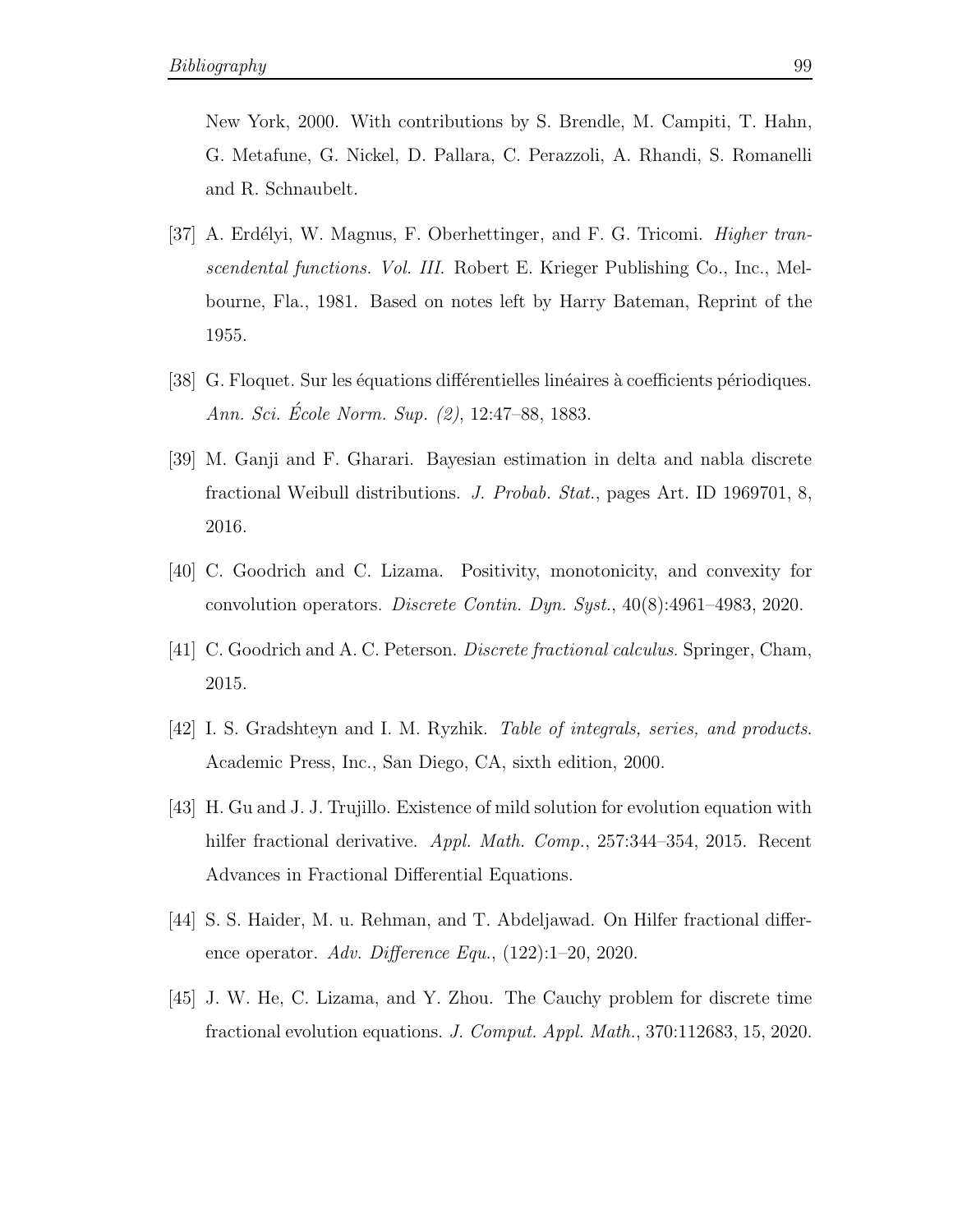- [46] R. Hilfer. Applications of fractional calculus in physics. World Sci. Publ., River Edge, NJ, 2000.
- [47] R. Hilfer. On fractional diffusion and continuous time random walks. *Physica* A: Statistical Mechanics and its Applications, 329(1):35–40, 2003.
- [48] Z. Hu and W. Chen. Modeling of macroeconomics by a novel discrete nonlinear fractional dynamical system. Discrete Dyn. Nat. Soc., pages Art. ID 275134, 9, 2013.
- [49] L.-L. Huang, J. H. Park, G.-C. Wu, and Z.-W. Mo. Variable-order fractional discrete-time recurrent neural networks. J. Comput. Appl. Math., 370:112633, 11, 2020.
- [50] L.-L. Huang, G. C. Wu, D. Baleanu, and H.-Y. Wang. Discrete fractional calculus for interval-valued systems. Fuzzy Sets and Systems, 404:141–158, 2021.
- [51] T. C. Jiaohui Xu. Long time behavior of fractional impulsive stochastic differential equations with infinite delay. Discr. Cont. Dyn. Sys. - B, 24(6):2719– 2743, 2019.
- [52] W. G. Kelley and A. C. Peterson. Difference equations: An Introduction with Applications. Harcourt/Academic Press, San Diego, CA, second edition, 2001.
- [53] J. Kemppainen, J. Siljander, and R. Zacher. Representation of solutions and large-time behavior for fully nonlocal diffusion equations. J. Differential Equations, 263(1):149–201, 2017.
- [54] A. A. Kilbas and M. Saigo. H-transforms, volume 9 of Analytical Methods and Special Functions. Chapman & Hall/CRC, Boca Raton, FL, 2004. Theory and applications.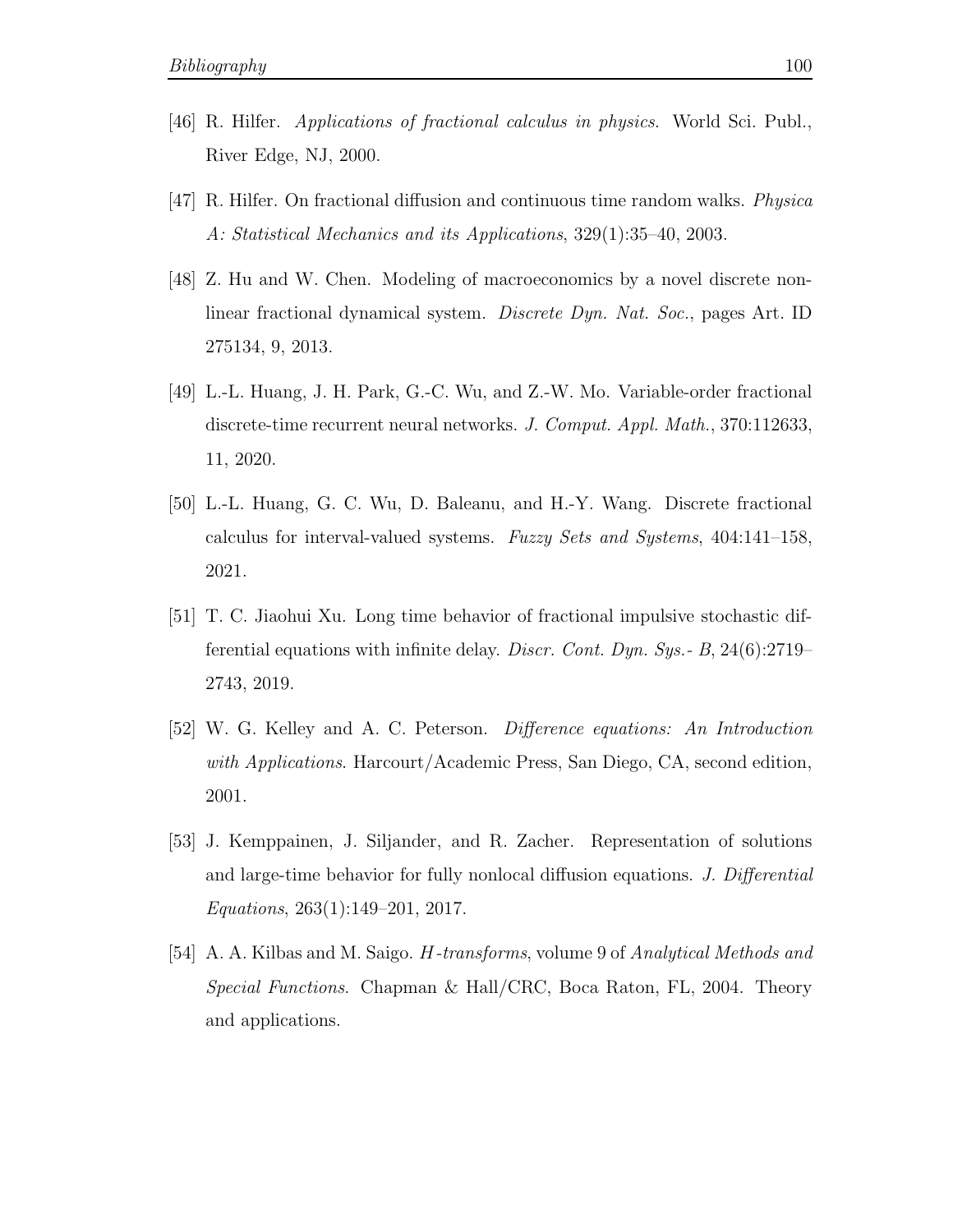- [55] C. Lizama.  $l_p$ -maximal regularity for fractional difference equations on UMD spaces. Math. Nachr., 288(17-18):2079–2092, 2015.
- [56] C. Lizama. The Poisson distribution, abstract fractional difference equations, and stability. Proc. Amer. Math. Soc., 145(9):3809–3827, 2017.
- [57] C. Lizama. Abstract linear fractional evolution equations. In Handbook of fractional calculus with applications. Vol. 2, pages 465–497. De Gruyter, Berlin, 2019.
- [58] C. Lizama. Abstract nonlinear fractional evolution equations. In Handbook of fractional calculus with applications. Vol. 2, pages 499–514. De Gruyter, Berlin, 2019.
- [59] C. Lizama and M. Murillo-Arcila. Maximal regularity in  $l_p$  spaces for discrete time fractional shifted equations. J. Differ. Equ.,  $263(6):3175-3196$ ,  $2017$ .
- <span id="page-100-0"></span>[60] C. Lizama and M. P. Velasco. Weighted bounded solutions for a class of nonlinear fractional equations. Fract. Calc. Appl. Anal., 19(4):1010–1030, 2016.
- [61] A. Lunardi. Analytic semigroups and optimal regularity in parabolic problems. Modern Birkhäuser Classics. Birkhäuser/Springer Basel AG, Basel, 1995.
- [62] N. I. Mahmudov and M. A. McKibben. On the approximate controllability of fractional evolution equations with generalized riemann-liouville fractional derivative. J. Funct. Spaces, vol. 2015, 2015.
- [63] F. Mainardi. Fractional calculus and waves in linear viscoelasticity. Imperial College Press, London, 2010.
- [64] F. Mainardi. On some properties of the Mittag-Leffler function  $E_{\alpha}(-t^{\alpha})$ , completely monotone for  $t > 0$  with  $0 < \alpha < 1$ . Discrete Contin. Dyn. Syst. Ser. B, 19(7):2267–2278, 2014.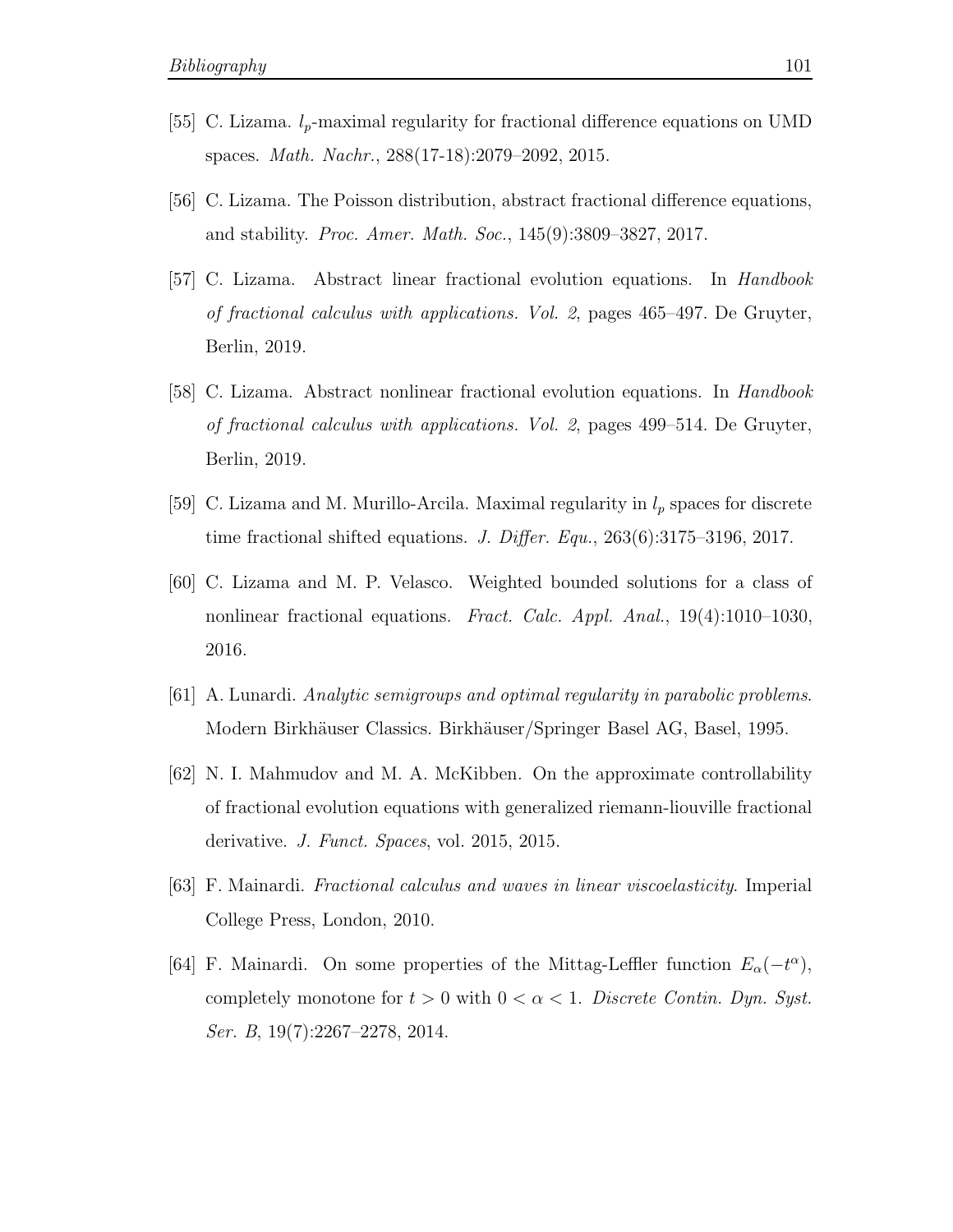- [65] R. Metzler and J. Klafter. The random walk's guide to anomalous diffusion: a fractional dynamics approach. Phys. Rep., 339(1):77, 2000.
- [66] K. S. Miller and B. Ross. An introduction to the fractional calculus and fractional differential equations. A Wiley-Interscience Publication. John Wiley & Sons, Inc., New York, 1993.
- [67] D. Mozyrska and M. g. Wyrwas. The z-transform method and delta type fractional difference operators. Discrete Dyn. Nat. Soc., pages Art. ID 852734, 12, 2015.
- [68] M. Ouyang and Y. Zhang. Julia sets and their control of discrete fractional sirs models. *Complexity*, pages 1–10, 2019.
- <span id="page-101-0"></span>[69] I. Podlubny. Fractional differential equations, volume 198 of Mathematics in Science and Engineering. Academic Press, Inc., San Diego, CA, 1999.
- [70] A. P. Prudnikov, Y. A. Brychkov, and O. I. Marichev. Integrals and series. Vol. 1. Gordon & Breach Science Publishers, New York, 1986.
- [71] J. Prüss. Evolutionary integral equations and applications. Modern Birkhäuser Classics. Birkhäuser/Springer Basel AG, Basel, 1993. [2012] reprint of the 1993 edition.
- [72] T. Simon. Comparing Fréchet and positive stable laws. *Electron. J. Probab.*, 19:no. 16, 25, 2014.
- [73] Y. Song and H. Tian. Periodic and almost periodic solutions of nonlinear discrete Volterra equations with unbounded delay. J. Comput. Appl. Math., 205(2):859–870, 2007.
- [74] F. G. Tricomi and A. Erdélyi. The asymptotic expansion of a ratio of gamma functions. Pacific J. Math., 1:133–142, 1951.